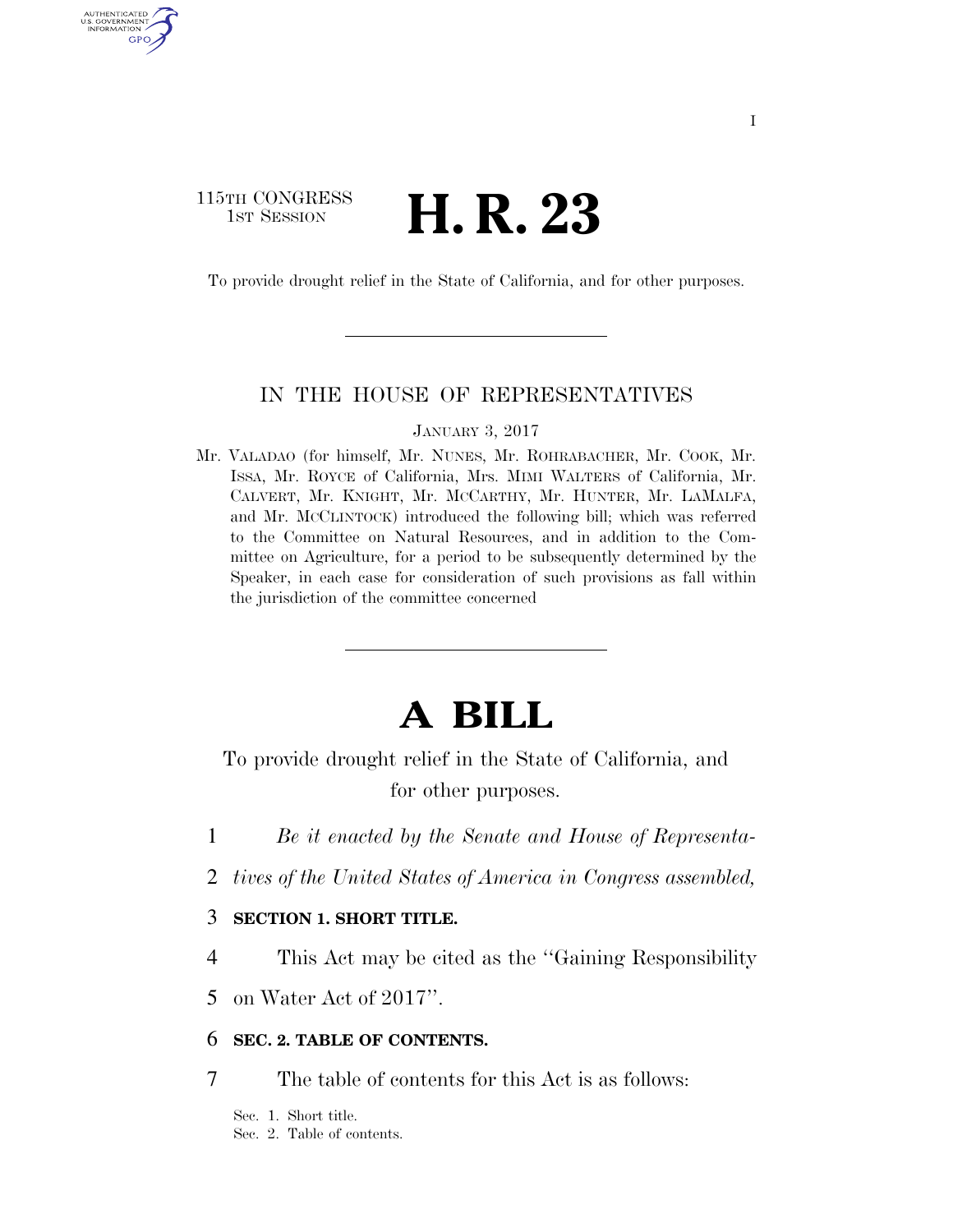#### TITLE I—CENTRAL VALLEY PROJECT WATER RELIABILITY

- Sec. 101. Amendment to purposes.
- Sec. 102. Amendment to definition.
- Sec. 103. Contracts.
- Sec. 104. Water transfers, improved water management, and conservation.
- Sec. 105. Fish, wildlife, and habitat restoration.
- Sec. 106. Restoration fund.
- Sec. 107. Additional authorities.
- Sec. 108. Bay-Delta Accord.
- Sec. 109. Natural and artificially spawned species.
- Sec. 110. Regulatory streamlining.
- Sec. 111. Additional emergency consultation.
- Sec. 112. Regarding the operation of Folsom Reservoir.
- Sec. 113. Applicants.
- Sec. 114. San Joaquin River settlement.

#### TITLE II—CALFED STORAGE FEASIBILITY STUDIES

- Sec. 201. Studies.
- Sec. 202. Temperance Flat.
- Sec. 203. CALFED storage accountability.
- Sec. 204. Water storage project construction.

#### TITLE III—WATER RIGHTS PROTECTIONS

- Sec. 301. Offset for State Water Project.
- Sec. 302. Area of origin protections.
- Sec. 303. No redirected adverse impacts.
- Sec. 304. Allocations for Sacramento Valley contractors.
- Sec. 305. Effect on existing obligations.

#### TITLE IV—MISCELLANEOUS

- Sec. 401. Water supply accounting.
- Sec. 402. Operations of the Trinity River Division.
- Sec. 403. Report on results of water usage.
- Sec. 404. Klamath project consultation applicants.
- Sec. 405. Losses caused by the construction and operation of storage projects.
- Sec. 406. CA State Water Resources Control Board.

#### TITLE V—WATER SUPPLY PERMITTING ACT

- Sec. 501. Short title.
- Sec. 502. Definitions.
- Sec. 503. Establishment of lead agency and cooperating agencies.
- Sec. 504. Bureau responsibilities.
- Sec. 505. Cooperating agency responsibilities.
- Sec. 506. Funding to process permits.

#### TITLE VI—BUREAU OF RECLAMATION PROJECT STREAMLINING

- Sec. 601. Short title.
- Sec. 602. Definitions.
- Sec. 603. Acceleration of studies.
- Sec. 604. Expedited completion of reports.
- Sec. 605. Project acceleration.
- Sec. 606. Annual report to Congress.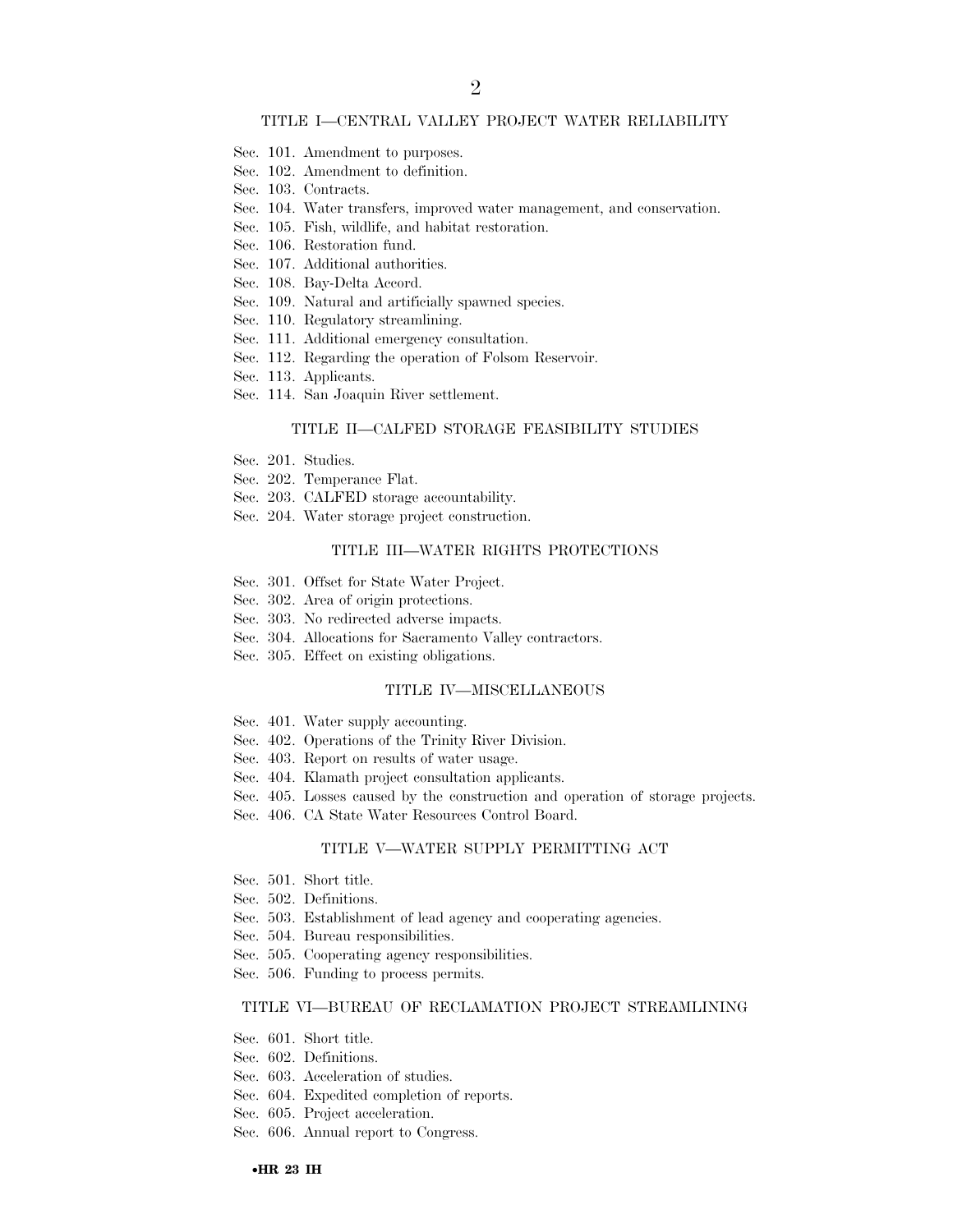#### TITLE VII—ACCELERATED REVENUE, REPAYMENT, AND SURFACE WATER STORAGE ENHANCEMENT

- Sec. 701. Short title.
- Sec. 702. Prepayment of certain repayment contracts between the United States and contractors of federally developed water supplies.

#### TITLE VIII—SAFETY OF DAMS

Sec. 801. Authorization of additional project benefits.

#### TITLE IX—WATER RIGHTS PROTECTION

Sec. 901. Short title.

Sec. 902. Definition of water right.

Sec. 903. Treatment of water rights.

Sec. 904. Recognition of State authority.

Sec. 905. Effect of title.

# 1 **TITLE I—CENTRAL VALLEY**  2 **PROJECT WATER RELIABILITY**

#### 3 **SEC. 101. AMENDMENT TO PURPOSES.**

4 Section 3402 of the Central Valley Project Improve-

5 ment Act (106 Stat. 4706) is amended—

6 (1) in subsection (f), by striking the period at

7 the end; and

8 (2) by adding at the end the following:

9  $\langle \langle g \rangle \rangle$  to ensure that water dedicated to fish and wild-

10 life purposes by this title is replaced and provided to Cen-

11 tral Valley Project water contractors by December 31,

12 2018, at the lowest cost reasonably achievable; and

13 ''(h) to facilitate and expedite water transfers in ac-14 cordance with this Act.''.

#### 15 **SEC. 102. AMENDMENT TO DEFINITION.**

16 Section 3403 of the Central Valley Project Improve-17 ment Act (106 Stat. 4707) is amended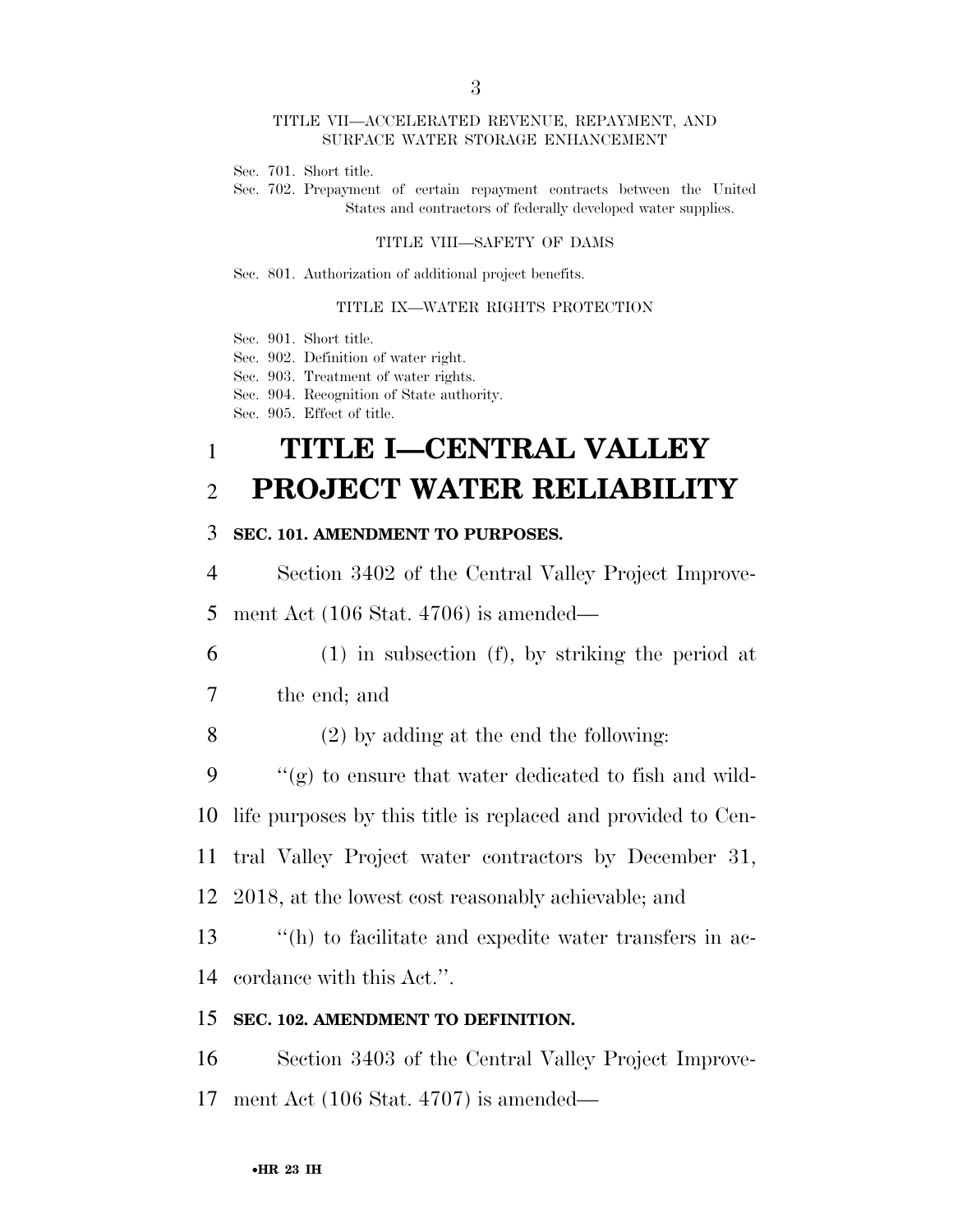(1) by amending subsection (a) to read as fol-lows:

 ''(a) the term 'anadromous fish' means those native stocks of salmon (including steelhead) and sturgeon that, as of October 30, 1992, were present in the Sacramento and San Joaquin Rivers and their tributaries and ascend those rivers and their tributaries to reproduce after matur-ing in San Francisco Bay or the Pacific Ocean;'';

9 (2) in subsection (l), by striking "and,";

 (3) in subsection (m), by striking the period 11 and inserting "; and"; and

(4) by adding at the end the following:

 $\qquad$  "(n) the term 'reasonable flows' means water flows capable of being maintained taking into account com- peting consumptive uses of water and economic, environ-mental, and social factors.''.

### **SEC. 103. CONTRACTS.**

 Section 3404 of the Central Valley Project Improve-ment Act (106 Stat. 4708) is amended—

 (1) in the heading, by striking ''**LIMITATION ON CONTRACTING AND CONTRACT REFORM**'' and inserting ''**CONTRACTS**''; and

 (2) by striking the language of the section and by adding: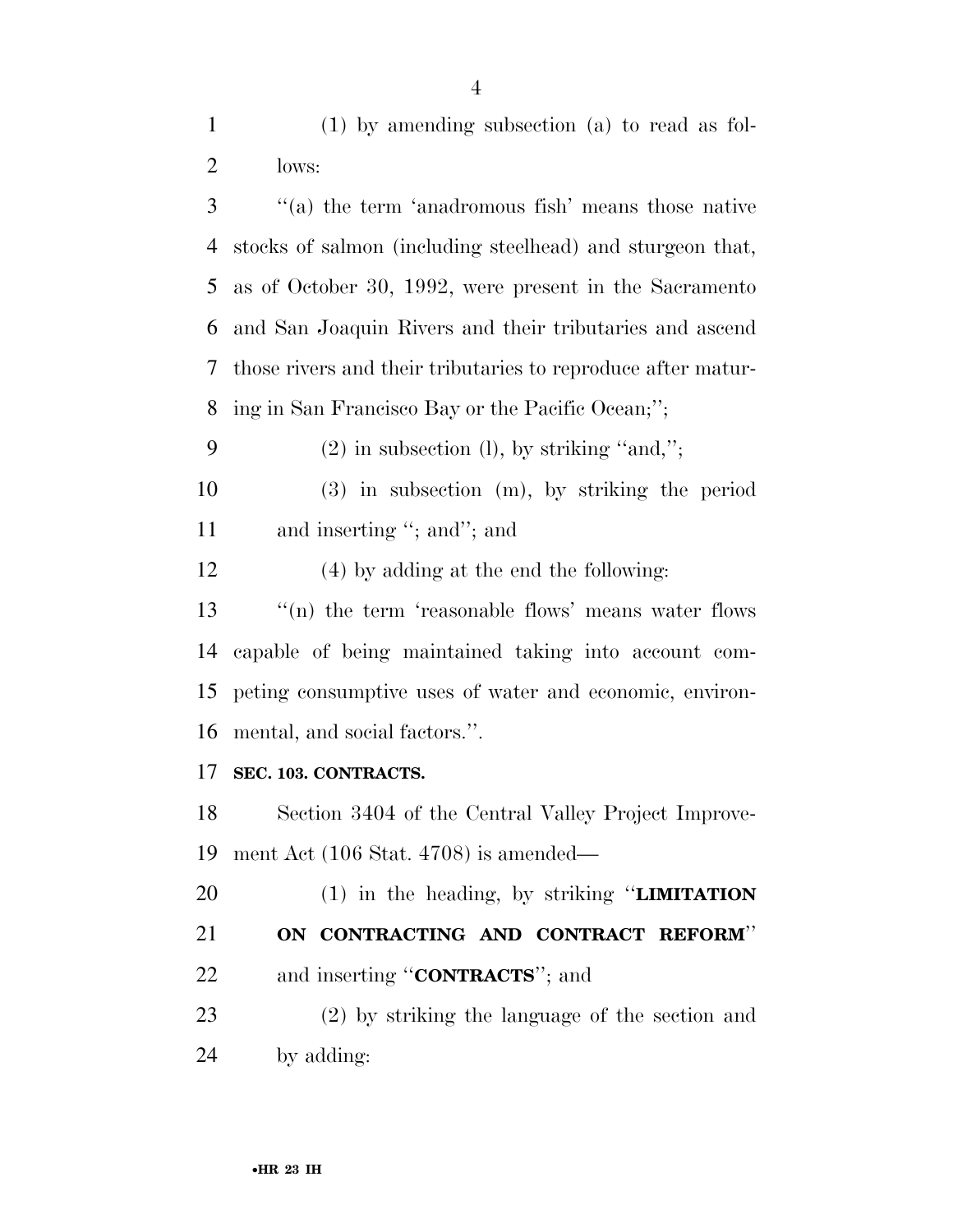''(a) RENEWAL OF EXISTING LONG-TERM CON- TRACTS.—Upon request of the contractor, the Secretary shall renew any existing long-term repayment or water service contract that provides for the delivery of water from the Central Valley Project for a period of 40 years. ''(b) ADMINISTRATION OF CONTRACTS.—Except as expressly provided by this Act, any existing long-term re- payment or water service contract for the delivery of water from the Central Valley Project shall be administered pur-suant to the Act of July 2, 1956 (70 Stat. 483).

 ''(c) DELIVERY CHARGE.—Beginning on the date of the enactment of this Act, a contract entered into or re- newed pursuant to this section shall include a provision that requires the Secretary to charge the other party to such contract only for water actually delivered by the Sec-retary.''.

# **SEC. 104. WATER TRANSFERS, IMPROVED WATER MANAGE-**

### **MENT, AND CONSERVATION.**

 Section 3405 of the Central Valley Project Improve-ment Act (106 Stat. 4709) is amended as follows:

21 (1) In subsection  $(a)$ —

 (A) by inserting before ''Except as pro- vided herein'' the following: ''The Secretary shall take all necessary actions to facilitate and expedite transfers of Central Valley Project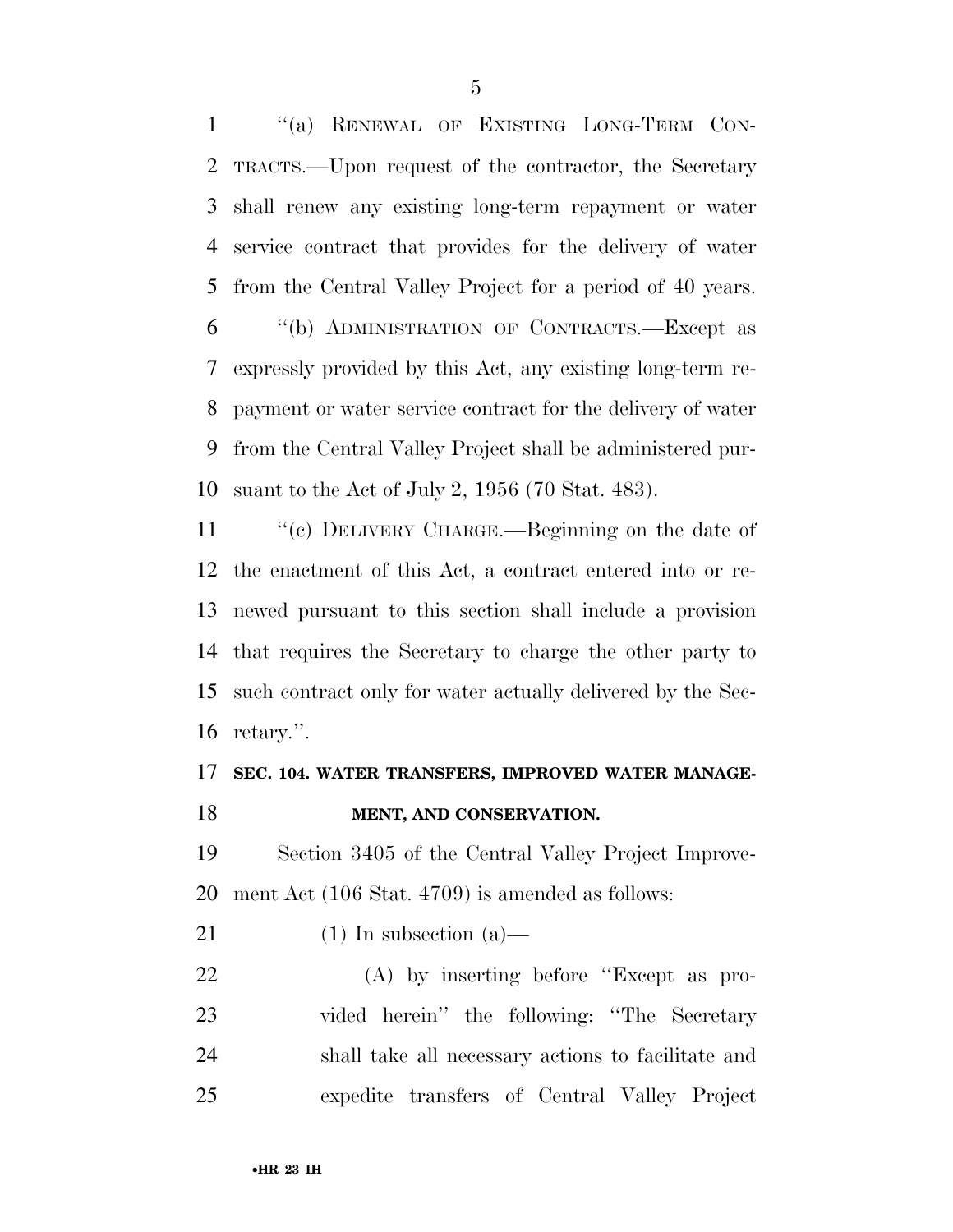| $\mathbf{1}$   | water in accordance with this Act or any other    |
|----------------|---------------------------------------------------|
| $\overline{2}$ | provision of Federal reclamation law and the      |
| 3              | National Environmental Policy Act of 1969.";      |
| $\overline{4}$ | (B) in paragraph $(1)(A)$ , by striking "to       |
| 5              | combination" and inserting "or combination";      |
| 6              | $(C)$ in paragraph $(2)$ , by adding at the end   |
| 7              | the following:                                    |
| 8              | $\lq\lq(E)$ The contracting district from which   |
| 9              | the water is coming, the agency, or the Sec-      |
| 10             | retary shall determine if a written transfer pro- |
| 11             | posal is complete within 45 days after the date   |
| 12             | of submission of such proposal. If such district  |
| 13             | or agency or the Secretary determines that such   |
| 14             | proposal is incomplete, such district or agency   |
| 15             | or the Secretary shall state with specificity     |
| 16             | what must be added to or revised in order for     |
| 17             | such proposal to be complete.                     |
| 18             | "(F) Except as provided in this section,          |
| 19             | the Secretary shall not impose mitigation or      |
| 20             | other requirements on a proposed transfer, but    |
| 21             | the contracting district from which the water is  |
| 22             | coming or the agency shall retain all authority   |
| 23             | under State law to approve or condition a pro-    |
| 24             | posed transfer."; and                             |
| 25             | (D) by adding at the end the following:           |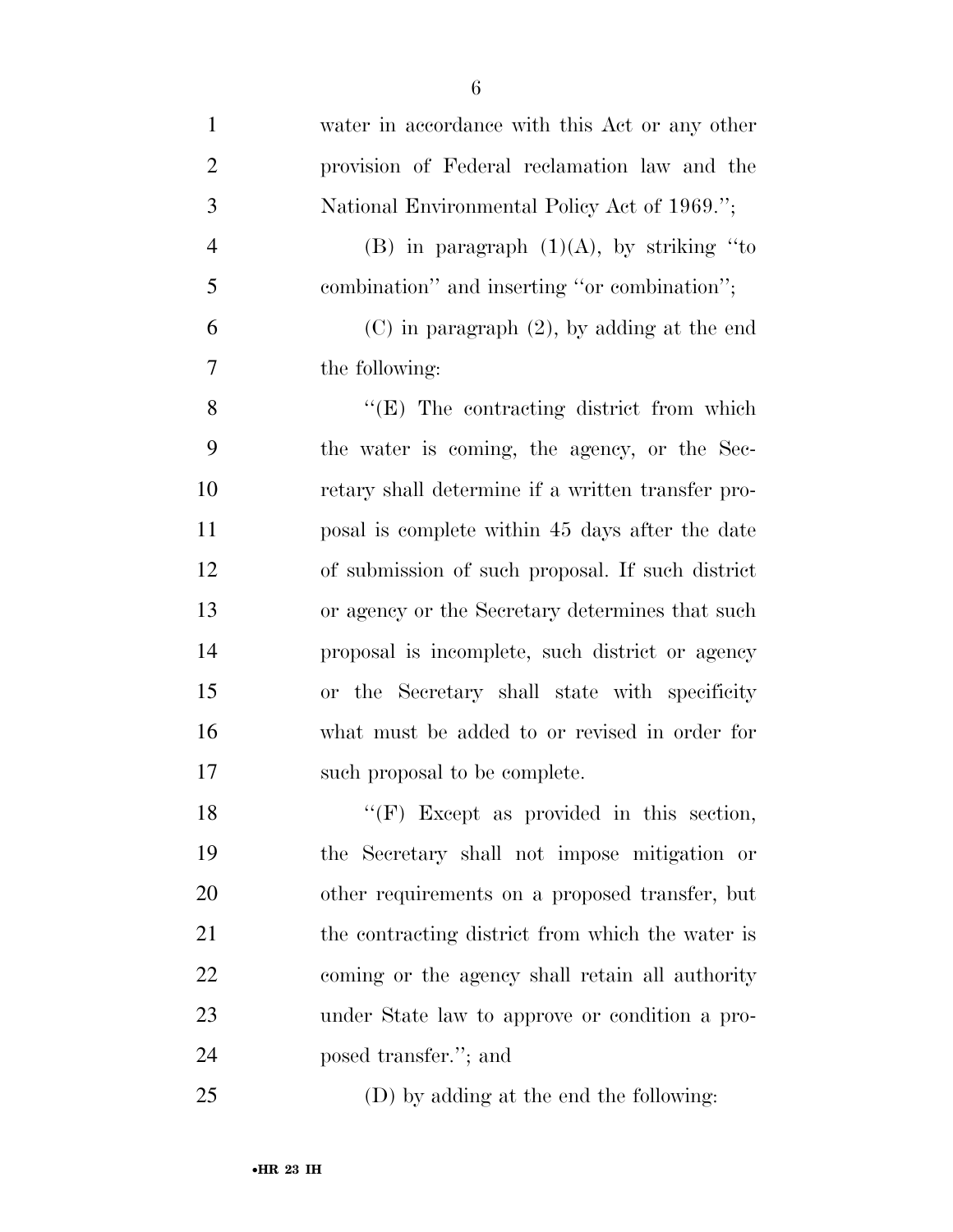| $\mathbf{1}$   | $\lq(4)$ Notwithstanding any other provision of   |
|----------------|---------------------------------------------------|
| $\overline{2}$ | Federal reclamation law—                          |
| 3              | "(A) the authority to make transfers or ex-       |
| $\overline{4}$ | changes of, or banking or recharge arrange-       |
| 5              | ments using, Central Valley Project water that    |
| 6              | could have been conducted before October 30,      |
| 7              | 1992, is valid, and such transfers, exchanges,    |
| 8              | or arrangements shall not be subject to, limited, |
| 9              | or conditioned by this title; and                 |
| 10             | "(B) this title shall not supersede or re-        |
| 11             | voke the authority to transfer, exchange, bank,   |
| 12             | or recharge Central Valley Project water that     |
| 13             | existed prior to October 30, 1992.".              |
| 14             | $(2)$ In subsection (b)—                          |
| 15             | $(A)$ in the heading, by striking "METER-         |
| 16             | ING" and inserting "MEASUREMENT"; and             |
| 17             | (B) by inserting after the first sentence         |
| 18             | the following: "The contracting district or agen- |
| 19             | cy, not including contracting districts serving   |
| 20             | multiple agencies with separate governing         |
| 21             | boards, shall ensure that all contractor-owned    |
| 22             | water delivery systems within its boundaries      |
| 23             | measure surface water at the district or agen-    |
| 24             | cy's facilities up to the point the surface water |
| 25             | is commingled with other water supplies.".        |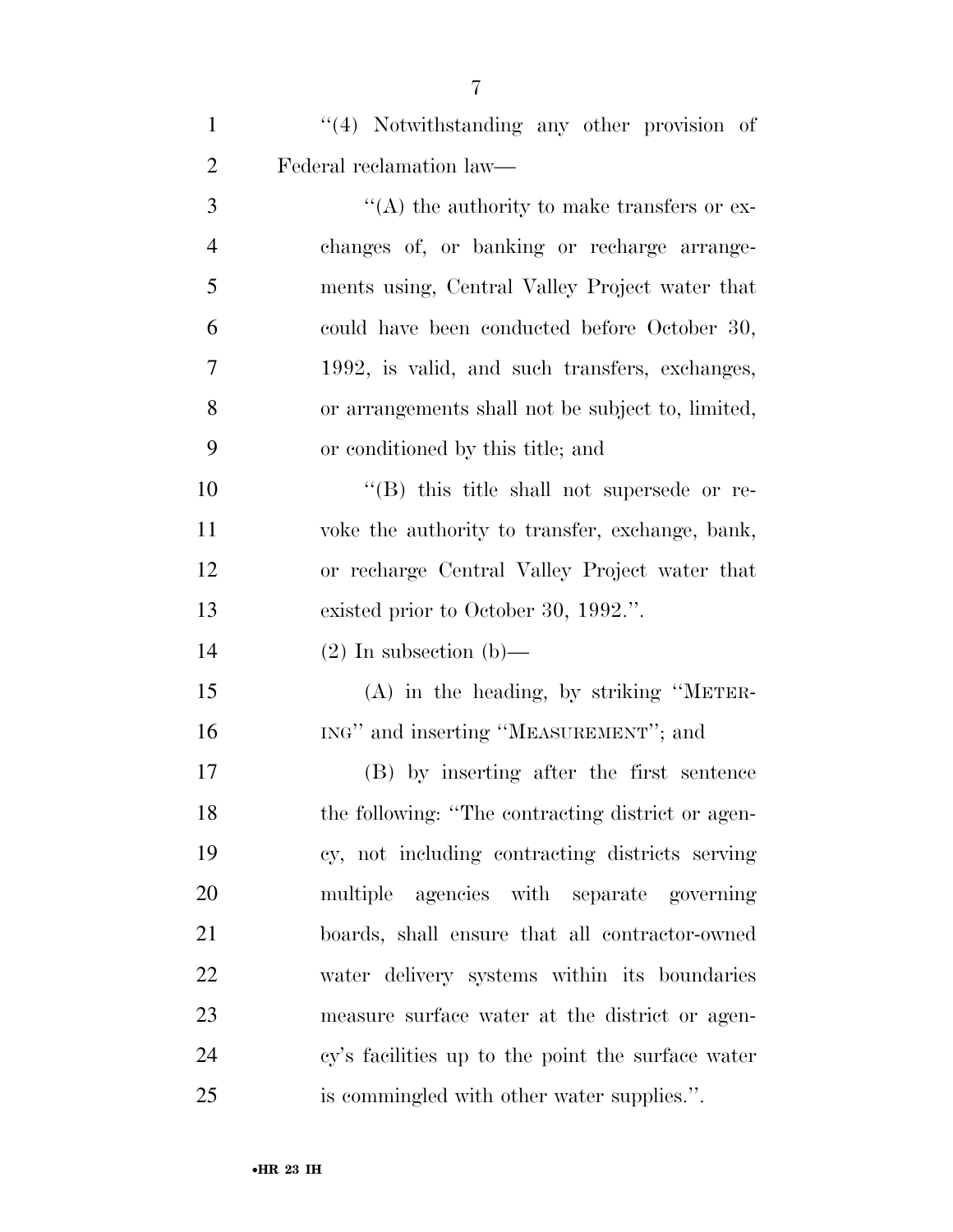| $\mathbf{1}$   | $(3)$ By striking subsection $(d)$ .                |
|----------------|-----------------------------------------------------|
| $\overline{2}$ | $(4)$ By redesignating subsections (e) and (f) as   |
| 3              | subsections (d) and (e), respectively.              |
| $\overline{4}$ | $(5)$ By amending subsection (e) (as redesig-       |
| 5              | nated by paragraph $(4)$ —                          |
| 6              | $(A)$ by striking "as a result of the in-           |
| 7              | creased repayment" and inserting "that exceed       |
| 8              | the cost-of-service";                               |
| 9              | (B) by inserting "the delivery of" after            |
| 10             | "rates applicable to"; and                          |
| 11             | (C) by striking ", and all increased reve-          |
| 12             | nues received by the Secretary as a result of the   |
| 13             | increased water prices established under sub-       |
| 14             | section $3405(d)$ of this section,".                |
| 15             | SEC. 105. FISH, WILDLIFE, AND HABITAT RESTORATION.  |
| 16             | Section 3406 of the Central Valley Project Improve- |
| 17             | ment Act (106 Stat. 4714) is amended as follows:    |
| 18             | $(1)$ In subsection $(b)$ —                         |
| 19             | (A) in paragraph $(1)(B)$ —                         |
| 20             | (i) by striking "is authorized and di-              |
| 21             | rected to" and inserting "may";                     |
| 22             | (ii) by inserting "reasonable water"                |
| 23             | after "to provide";                                 |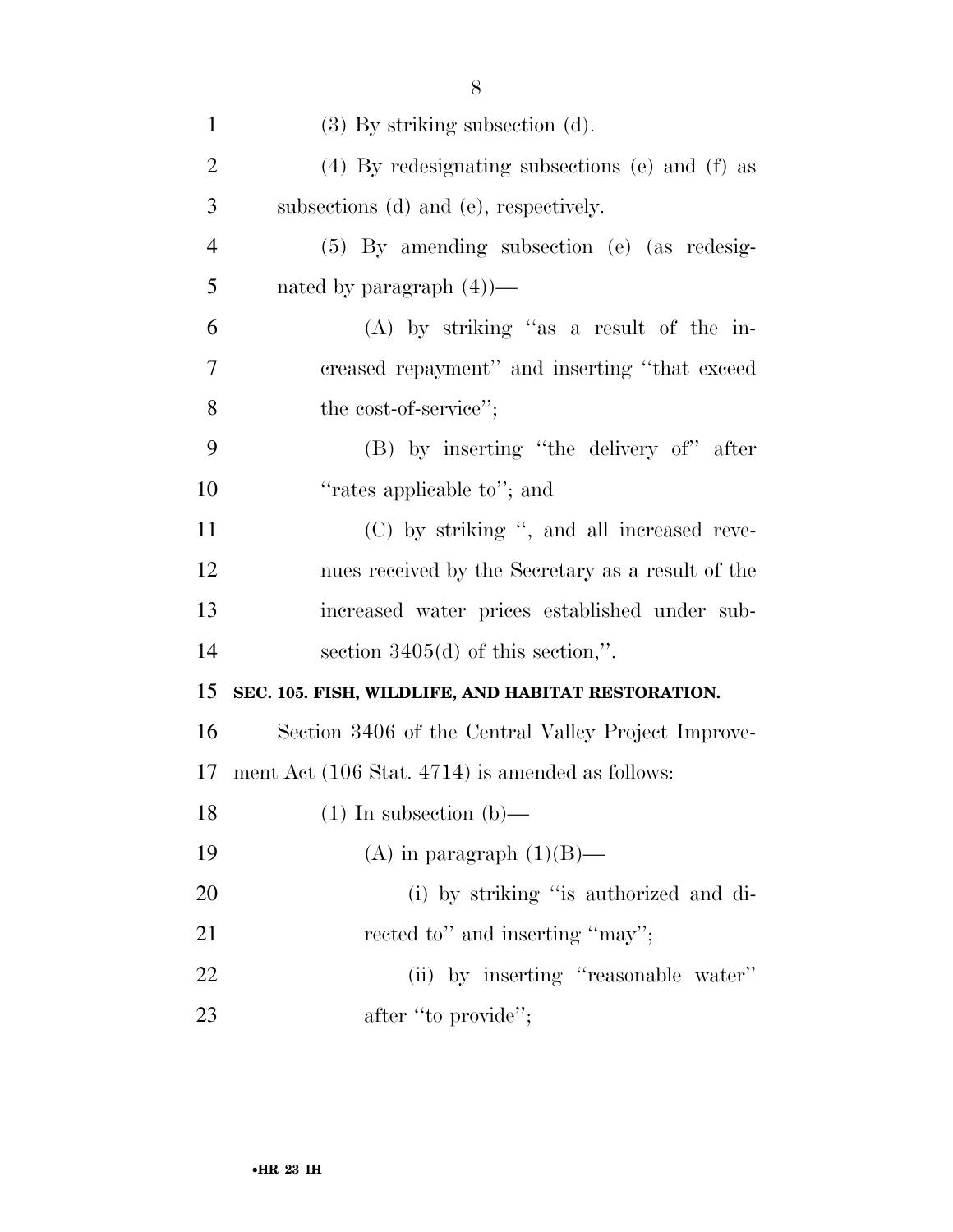| $\mathbf{1}$   | (iii) by striking "anadromous fish, ex-      |
|----------------|----------------------------------------------|
| $\overline{2}$ | cept that such" and inserting "anad-         |
| 3              | romous fish. Such";                          |
| $\overline{4}$ | (iv) by striking "Instream flow" and         |
| 5              | inserting "Reasonable instream flow";        |
| 6              | (v) by inserting "and the National           |
| $\tau$         | Marine Fisheries Service" after "United      |
| 8              | States Fish and Wildlife Service"; and       |
| 9              | (vi) by striking "California Depart-         |
| 10             | ment of Fish and Game" and inserting         |
| 11             | "United States Geological Survey";           |
| 12             | $(B)$ in paragraph $(2)$ —                   |
| 13             | (i) by striking "primary purpose" and        |
| 14             | inserting "purposes";                        |
| 15             | (ii) by striking "but not limited to"        |
| 16             | before "additional obligations"; and         |
| 17             | (iii) by adding after the period the fol-    |
| 18             | lowing: "All Central Valley Project water    |
| 19             | used for the purposes specified in this      |
| 20             | paragraph shall be credited to the quantity  |
| 21             | of Central Valley Project yield dedicated    |
| 22             | and managed under this paragraph by de-      |
| 23             | termining how the dedication and manage-     |
| 24             | ment of such water would affect the deliv-   |
| 25             | ery capability of the Central Valley Project |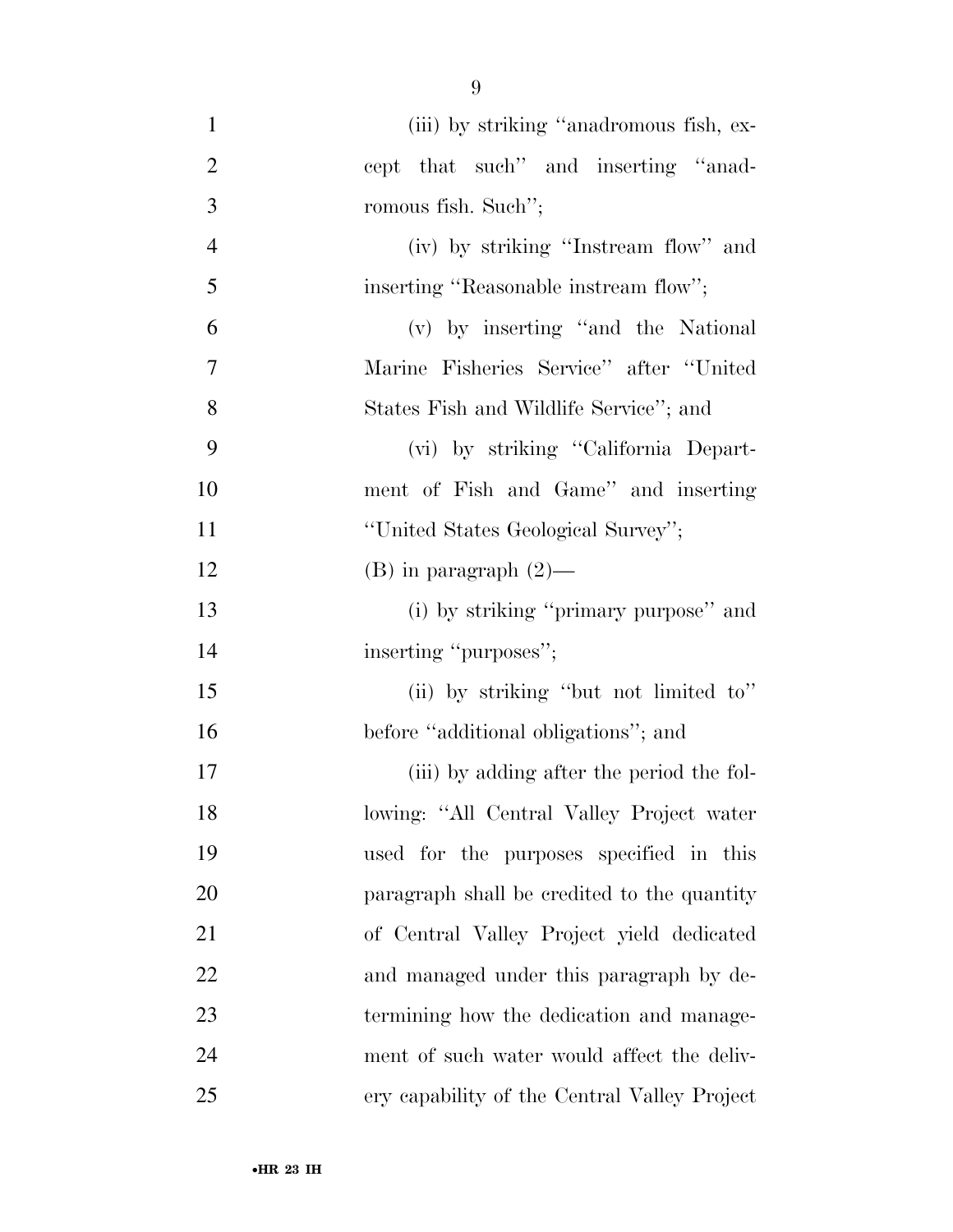| $\mathbf{1}$   | during the 1928 to 1934 drought period           |
|----------------|--------------------------------------------------|
| $\overline{2}$ | after fishery, water quality, and other flow     |
| 3              | and operational requirements imposed by          |
| $\overline{4}$ | terms and conditions existing in licenses,       |
| 5              | permits, and other agreements pertaining         |
| 6              | to the Central Valley Project under appli-       |
| $\overline{7}$ | cable State or Federal law existing on Oc-       |
| 8              | tober 30, 1992, have been met. To the full-      |
| 9              | est extent possible and in accordance with       |
| 10             | section 3411, Central Valley Project water       |
| 11             | dedicated and managed pursuant to this           |
| 12             | paragraph shall be reused to fulfill the         |
| 13             | Secretary's remaining contractual obliga-        |
| 14             | tions to provide Central Valley Project          |
| 15             | water for agricultural or municipal and in-      |
| 16             | dustrial purposes."; and                         |
| 17             | $(C)$ by amending paragraph $(2)(C)$ to read:    |
| 18             | "(C) If by March 15th of any year the            |
| 19             | quantity of Central Valley Project water fore-   |
| 20             | casted to be made available to water service or  |
| 21             | repayment contractors in the Delta Division of   |
| 22             | the Central Valley Project is below 75 percent   |
| 23             | of the total quantity of water to be made avail- |
| 24             | able under said contracts, the quantity of Cen-  |
| 25             | tral Valley Project yield dedicated and managed  |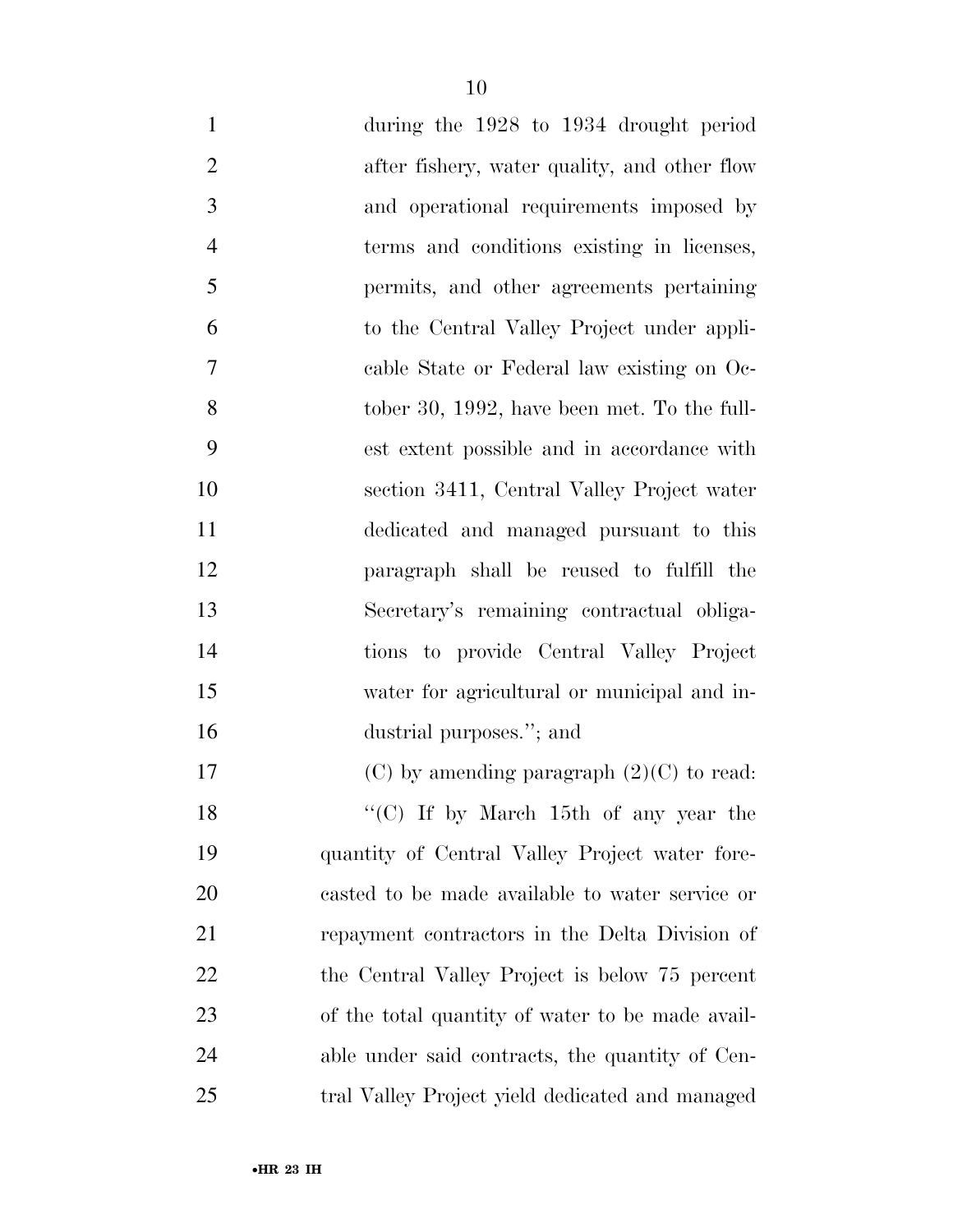| 1              | for that year under this paragraph shall be re-          |
|----------------|----------------------------------------------------------|
| $\overline{2}$ | duced by $25$ percent.".                                 |
| 3              | $(2)$ By adding at the end the following:                |
| $\overline{4}$ | "(i) SATISFACTION OF PURPOSES.-                          |
| 5              | By pursuing the activities described in this             |
| 6              | section, the Secretary shall be deemed to                |
| 7              | have met the mitigation, protection, res-                |
| 8              | toration, and enhancement purposes of this               |
| 9              | title.".                                                 |
| 10             | SEC. 106. RESTORATION FUND.                              |
| 11             | (a) IN GENERAL.—Section $3407(a)$ of the Central         |
| 12             | Valley Project Improvement Act (106 Stat. 4726) is       |
| 13             | amended as follows:                                      |
| 14             | (1) By inserting $"(1)$ IN GENERAL.—" before             |
| 15             | "There is hereby".                                       |
| 16             | $(2)$ By striking "Not less than 67 percent" and         |
| 17             | all that follows through "Monies" and inserting          |
| 18             | "Monies".                                                |
| 19             | (3) By adding at the end the following:                  |
| 20             | "(2) PROHIBITIONS.—The Secretary may not directly        |
| 21             | or indirectly require a donation or other payment to the |
| 22             | Restoration Fund—                                        |
| 23             | $\lq\lq$ or environmental restoration or mitigation      |
| 24             | fees not otherwise provided by law, as a condition       |
| 25             | $to-$                                                    |
|                |                                                          |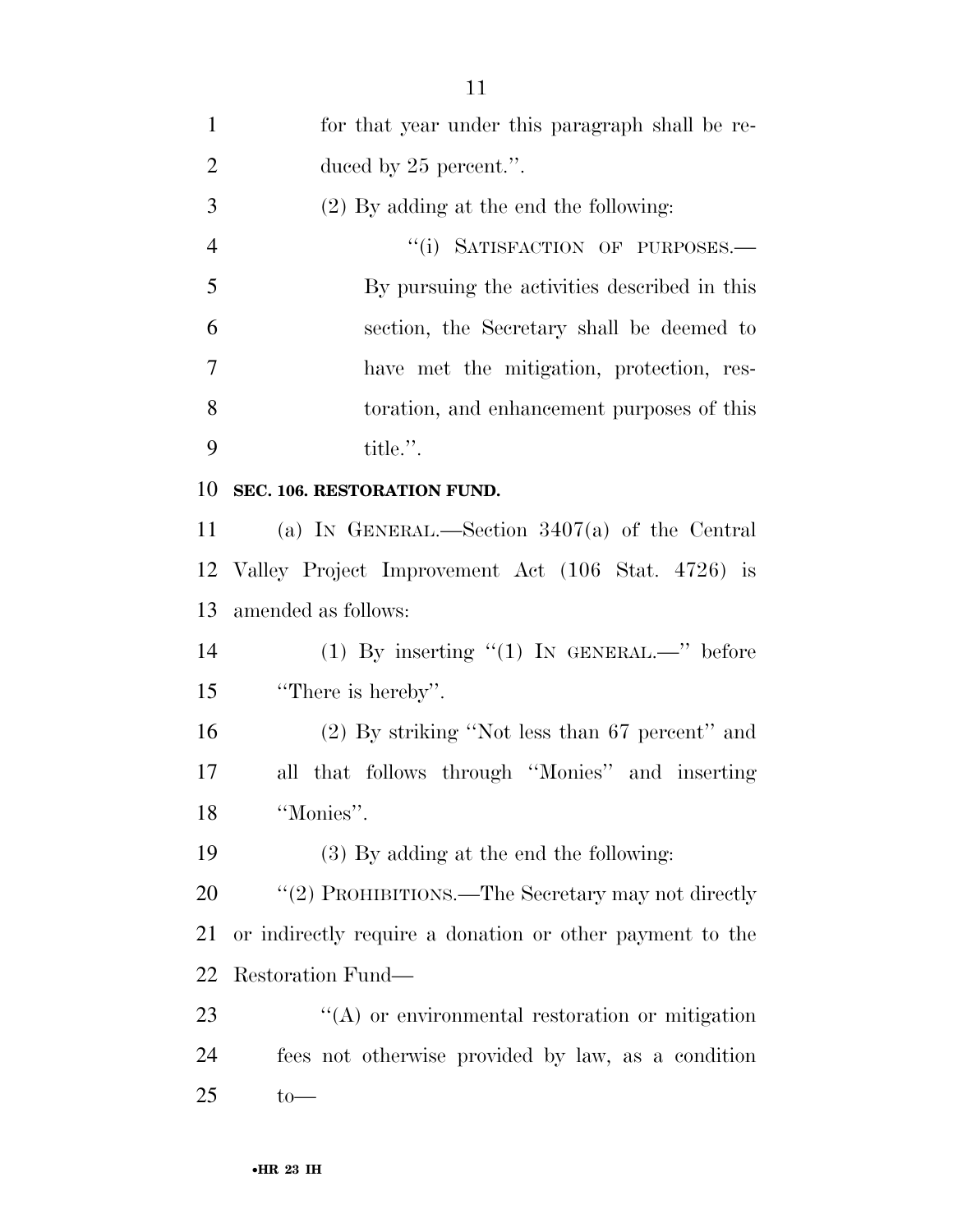| $\mathbf{1}$   | "(i) providing for the storage or convey-                   |
|----------------|-------------------------------------------------------------|
| $\overline{2}$ | ance of non-Central Valley Project water pursu-             |
| 3              | ant to Federal reclamation laws; or                         |
| 4              | "(ii) the delivery of water pursuant to sec-                |
| 5              | tion 215 of the Reclamation Reform Act of                   |
| 6              | 1982 (Public Law 97–293; 96 Stat. 1270); or                 |
| 7              | "(B) for any water that is delivered with the               |
| 8              | sole intent of groundwater recharge.".                      |
| 9              | (b) CERTAIN PAYMENTS.—Section $3407(c)(1)$ of the           |
| 10             | Central Valley Project Improvement Act is amended—          |
| 11             | $(1)$ by striking "mitigation and restoration";             |
| 12             | $(2)$ by striking "provided for or"; and                    |
| 13             | (3) by striking "of fish, wildlife" and all that            |
| 14             | follows through the period and inserting "of carrying"      |
| 15             | out all activities described in this title.".               |
| 16             | (c) ADJUSTMENT AND ASSESSMENT OF MITIGATION                 |
| 17             | AND RESTORATION PAYMENTS. Section $3407(d)(2)$ of           |
| 18             | the Central Valley Project Improvement Act is amended       |
| 19             | by inserting ", or after October 1, 2016, \$4 per megawatt- |
| 20             | hour for Central Valley Project power sold to power con-    |
| 21             | tractors (October 2016 price levels)" after "\$12 per acre- |
| 22             | foot (October 1992 price levels) for municipal and indus-   |
| 23             | trial water sold and delivered by the Central Valley        |
| 24             | Project".                                                   |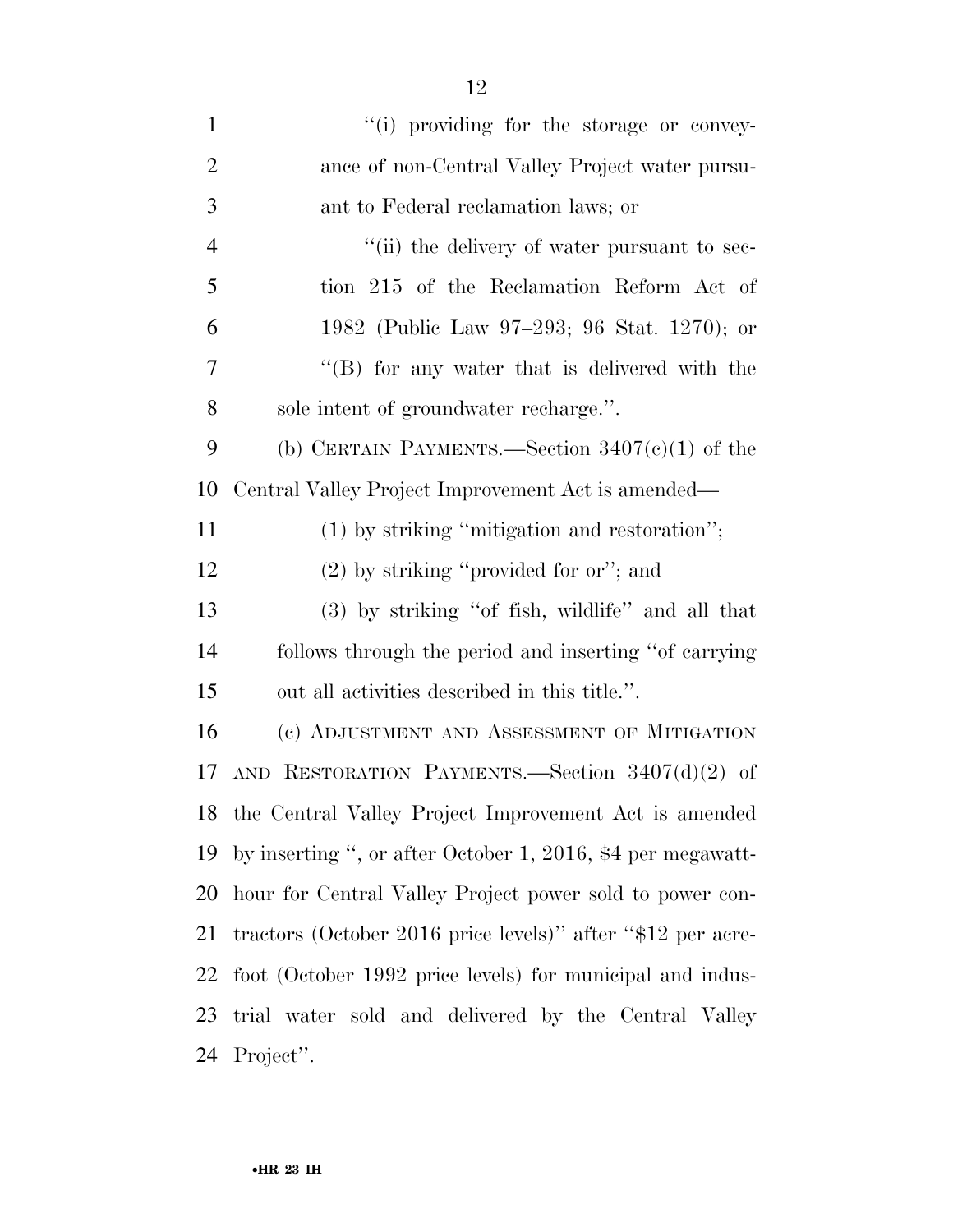(d) COMPLETION OF ACTIONS.—Section 3407(d)(2)(A) of the Central Valley Project Improvement Act is amended by inserting ''no later than December 31, 2020,'' after ''That upon the completion of the fish, wild- life, and habitat mitigation and restoration actions man-dated under section 3406 of this title,''.

 (e) REPORT; ADVISORY BOARD.—Section 3407 of the Central Valley Project Improvement Act (106 Stat. 4714) is amended by adding at the end the following:

10 "(g) REPORT ON EXPENDITURE OF FUNDS.—At the end of each fiscal year, the Secretary, in consultation with the Restoration Fund Advisory Board, shall submit to Congress a plan for the expenditure of all of the funds deposited into the Restoration Fund during the preceding fiscal year. Such plan shall contain a cost-effectiveness analysis of each expenditure.

17 "(h) ADVISORY BOARD.—

18 "(1) ESTABLISHMENT.—There is hereby estab- lished the Restoration Fund Advisory Board (herein- after in this section referred to as the 'Advisory Board') composed of 12 members selected by the Secretary, each for four-year terms, one of whom shall be designated by the Secretary as Chairman. The members shall be selected so as to represent the various Central Valley Project stakeholders, four of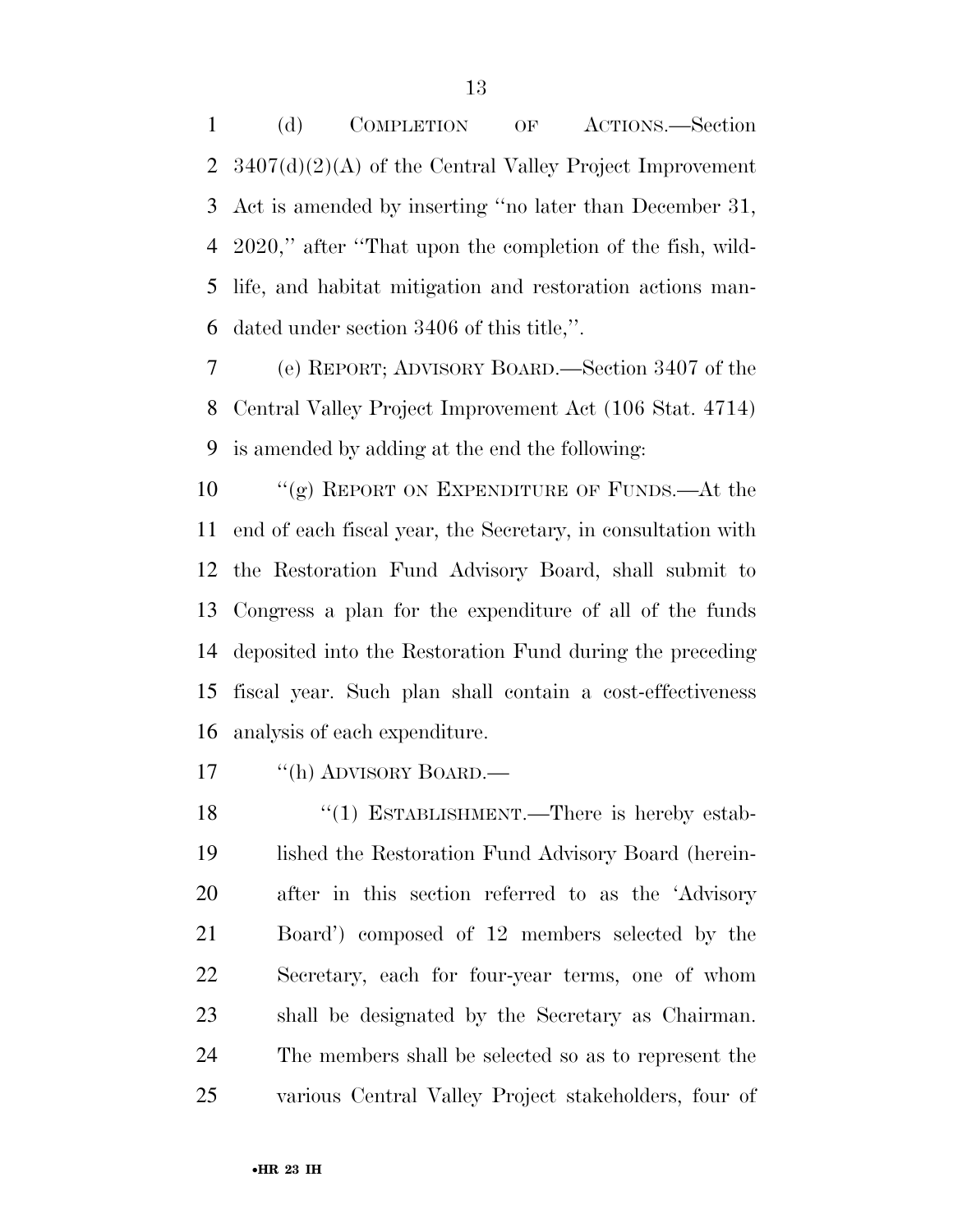| $\mathbf{1}$   | whom shall be from CVP agricultural users, three   |
|----------------|----------------------------------------------------|
| $\overline{2}$ | from CVP municipal and industrial users, three     |
| 3              | from CVP power contractors, and two at the discre- |
| $\overline{4}$ | tion of the Secretary. The Secretary and the Sec-  |
| 5              | retary of Commerce may each designate a represent- |
| 6              | ative to act as an observer of the Advisory Board. |
| 7              | "(2) DUTIES.—The duties of the Advisory            |
| 8              | Board are as follows:                              |
| 9              | "(A) To meet at least semian nually to de-         |
| 10             | velop and make recommendations to the Sec-         |
| 11             | retary regarding priorities and spending levels    |
| 12             | on projects and programs carried out pursuant      |
| 13             | to the Central Valley Project Improvement Act.     |
| 14             | "(B) To ensure that any advice or rec-             |
| 15             | ommendation made by the Advisory Board to          |
| 16             | the Secretary reflect the independent judgment     |
| 17             | of the Advisory Board.                             |
| 18             | "(C) Not later than December 31, 2018,             |
| 19             | and annually thereafter, to transmit to the Sec-   |
| 20             | retary and Congress recommendations required       |
| 21             | under subparagraph $(A)$ .                         |
| 22             | "(D) Not later than December 31, 2018,             |
| 23             | and biennially thereafter, to transmit to Con-     |
| 24             | gress a report that details the progress made in   |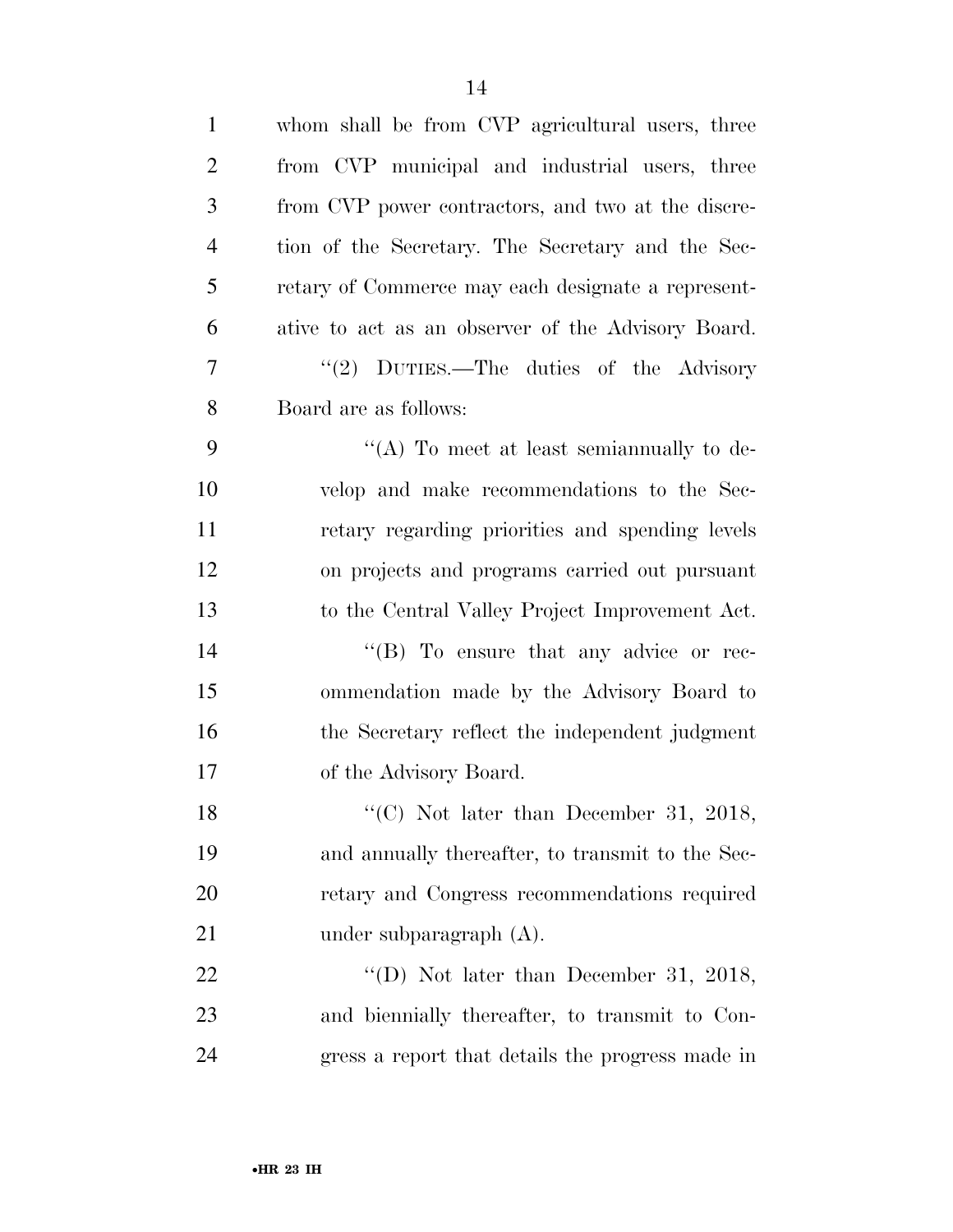3 "(3) ADMINISTRATION.—With the consent of the appropriate agency head, the Advisory Board may use the facilities and services of any Federal agency.''.

### **SEC. 107. ADDITIONAL AUTHORITIES.**

 (a) AUTHORITY FOR CERTAIN ACTIVITIES.—Section 3408(c) of the Central Valley Project Improvement Act (106 Stat. 4728) is amended to read as follows:

11 "(c) CONTRACTS FOR ADDITIONAL STORAGE AND DELIVERY OF WATER.—

 ''(1) IN GENERAL.—The Secretary is authorized to enter into contracts pursuant to Federal reclama- tion law and this title with any Federal agency, Cali- fornia water user or water agency, State agency, or private organization for the exchange, impoundment, storage, carriage, and delivery of nonproject water for domestic, municipal, industrial, fish and wildlife, and any other beneficial purpose.

21 "(2) LIMITATION.—Nothing in this subsection shall be deemed to supersede the provisions of sec-tion 103 of Public Law 99–546 (100 Stat. 3051).

24 "(3) AUTHORITY FOR CERTAIN ACTIVITIES. The Secretary shall use the authority granted by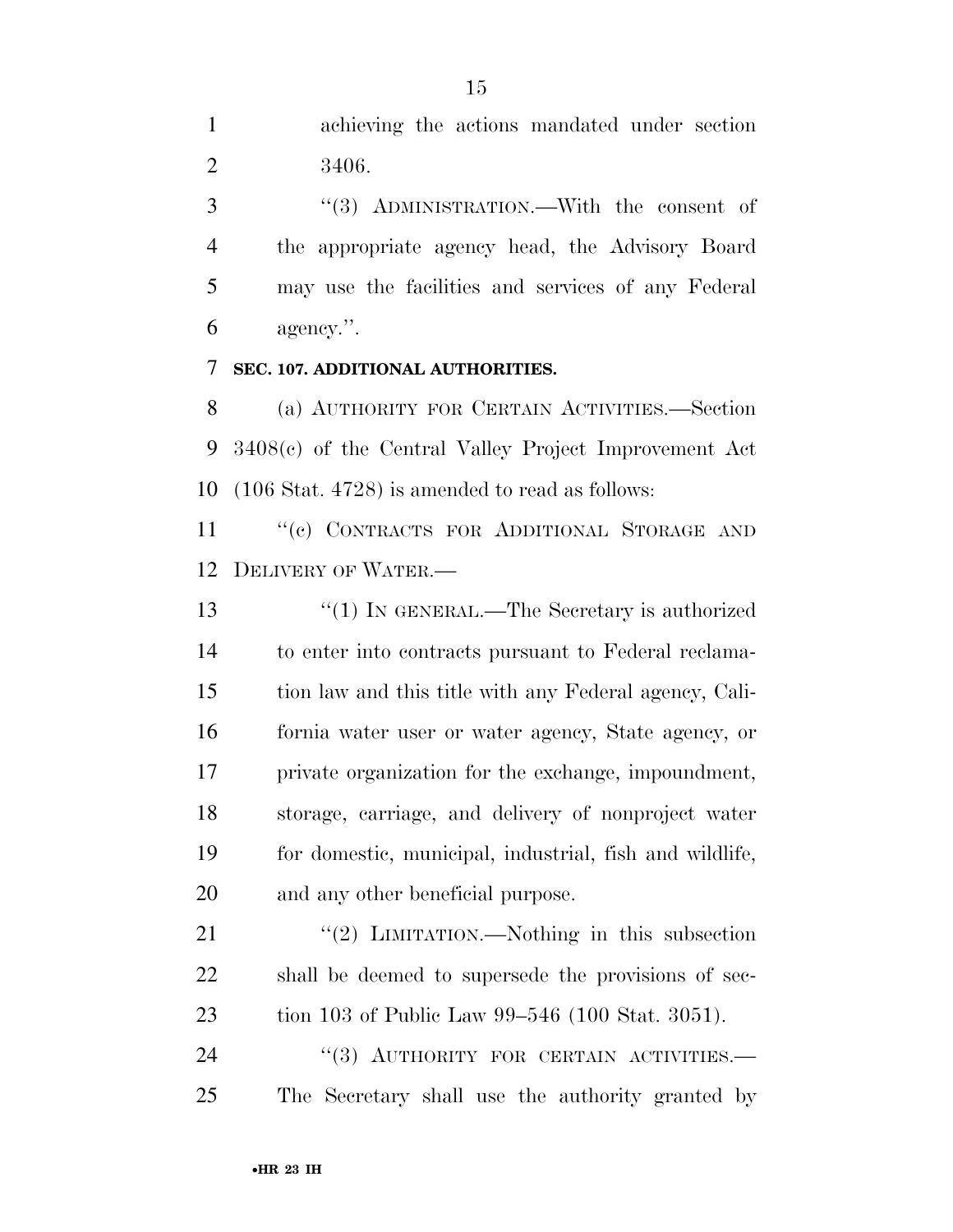this subsection in connection with requests to ex- change, impound, store, carry, or deliver nonproject water using Central Valley Project facilities for any beneficial purpose.

 ''(4) RATES.—The Secretary shall develop rates not to exceed the amount required to recover the reasonable costs incurred by the Secretary in con- nection with a beneficial purpose under this sub- section. Such rates shall be charged to a party using Central Valley Project facilities for such purpose. Such costs shall not include any donation or other payment to the Restoration Fund.

 ''(5) CONSTRUCTION.—This subsection shall be construed and implemented to facilitate and encour- age the use of Central Valley Project facilities to ex- change, impound, store, carry, or deliver nonproject water for any beneficial purpose.''.

 (b) REPORTING REQUIREMENTS.—Section 3408(f) of the Central Valley Project Improvement Act (106 Stat. 4729) is amended—

 (1) by striking ''Interior and Insular Affairs and the Committee on Merchant Marine and Fish-eries'' and inserting ''Natural Resources'';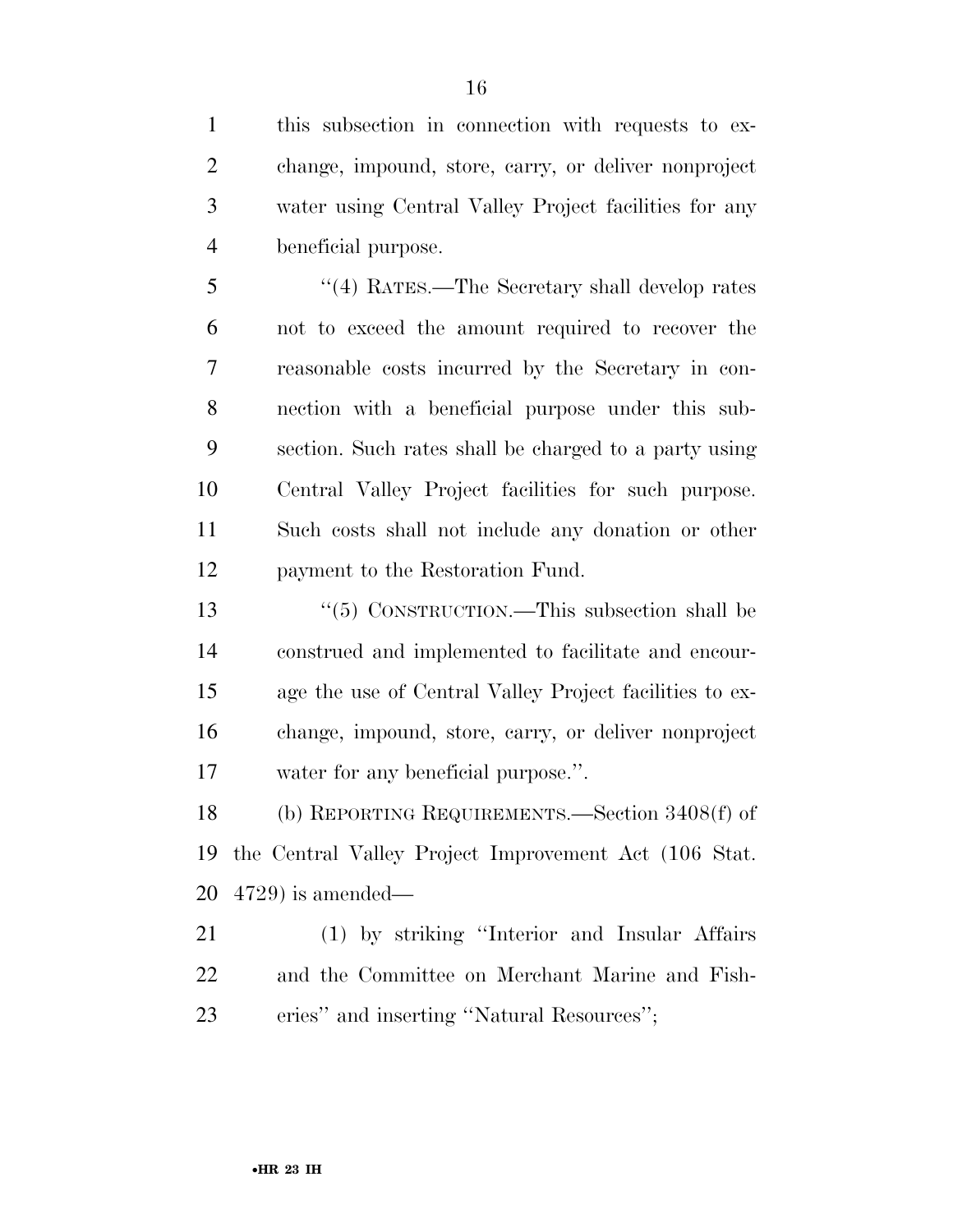(2) in the second sentence, by inserting before the period at the end the following: '', including progress on the plan required by subsection (j)''; and (3) by adding at the end the following: ''The fil- ing and adequacy of such report shall be personally certified to the committees referenced above by the Regional Director of the Mid-Pacific Region of the Bureau of Reclamation.''. (c) PROJECT YIELD INCREASE.—Section 3408(j) of the Central Valley Project Improvement Act (106 Stat. 4730) is amended as follows: (1) By redesignating paragraphs (1) through (7) as subparagraphs (A) through (G), respectively. (2) By striking ''In order to minimize adverse effects, if any, upon'' and inserting ''(1) IN GEN- ERAL.—In order to minimize adverse effects upon''. (3) By striking ''needs, the Secretary,'' and all that follows through ''submit to the Congress, a'' and inserting ''needs, the Secretary, on a priority basis and not later than September 30, 2018, shall submit to Congress a''. (4) By striking ''increase,'' and all that follows through ''options:'' and inserting ''increase, as soon as possible but not later than September 30, 2017

(except for the construction of new facilities which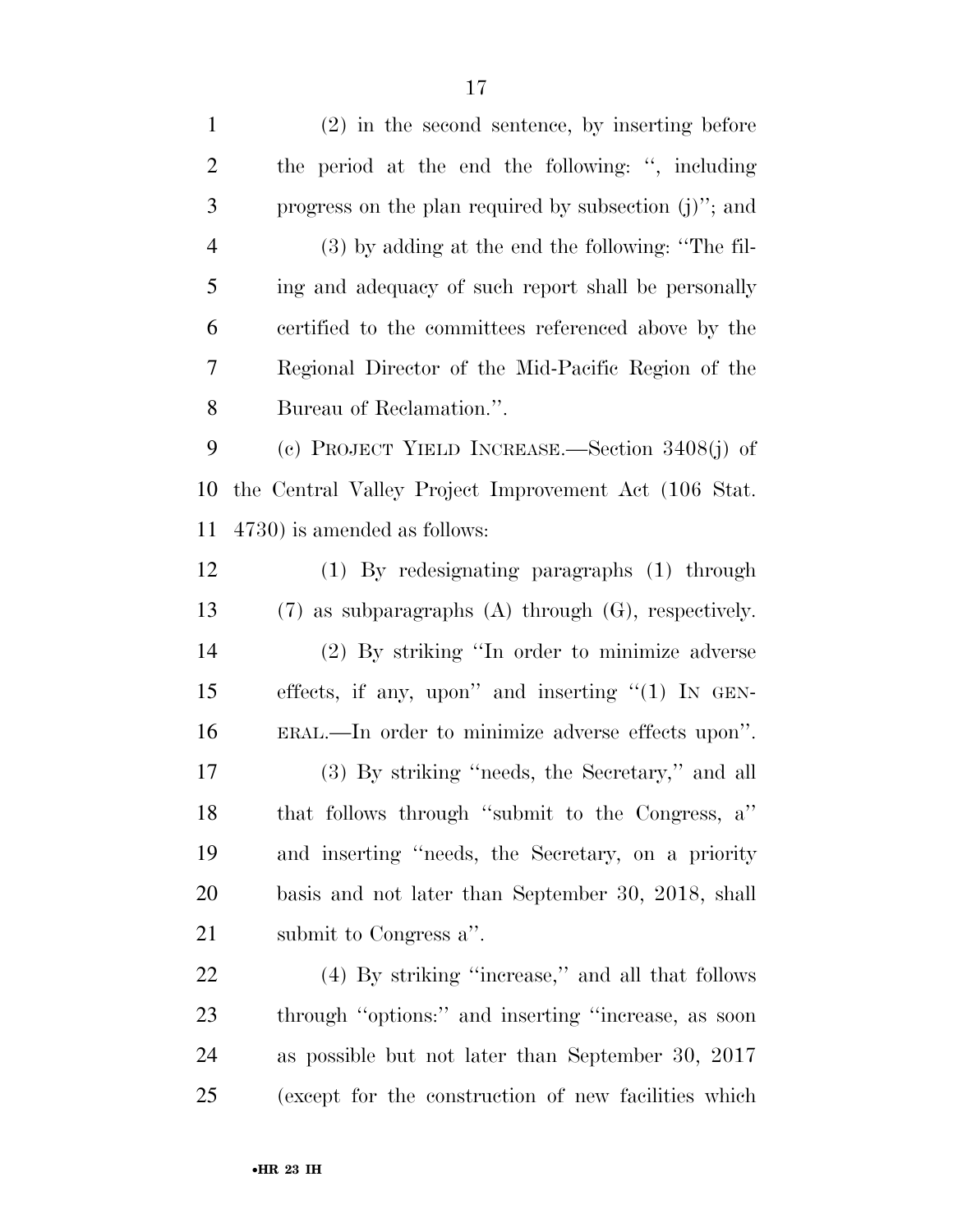| $\mathbf{1}$   | shall not be limited by that deadline), the water of |
|----------------|------------------------------------------------------|
| $\overline{2}$ | the Central Valley Project by the amount dedicated   |
| 3              | and managed for fish and wildlife purposes under     |
| $\overline{4}$ | this title and otherwise required to meet the pur-   |
| 5              | poses of the Central Valley Project including satis- |
| 6              | fying contractual obligations. The plan required by  |
| 7              | this subsection shall include recommendations on ap- |
| 8              | propriate cost-sharing arrangements and authorizing  |
| 9              | legislation or other measures needed to implement    |
| 10             | the intent, purposes, and provisions of this sub-    |
| 11             | section and a description of how the Secretary in-   |
| 12             | tends to use the following options—".                |
| 13             | $(5)$ In subparagraph $(A)$ , by inserting "and      |
| 14             | construction of new water storage facilities" before |
| 15             | the semicolon.                                       |
| 16             | $(6)$ In subparagraph $(F)$ , by striking "and" at   |
| 17             | the end.                                             |
| 18             | $(7)$ In subparagraph $(G)$ , by striking the period |
| 19             | and all that follows through the end of the sub-     |
| 20             | section and inserting "; and".                       |
| 21             | $(8)$ By inserting after subparagraph $(G)$ the fol- |
| 22             | lowing:                                              |
| 23             | "(H) Water banking and recharge.".                   |
| 24             | (9) By adding at the end the following:              |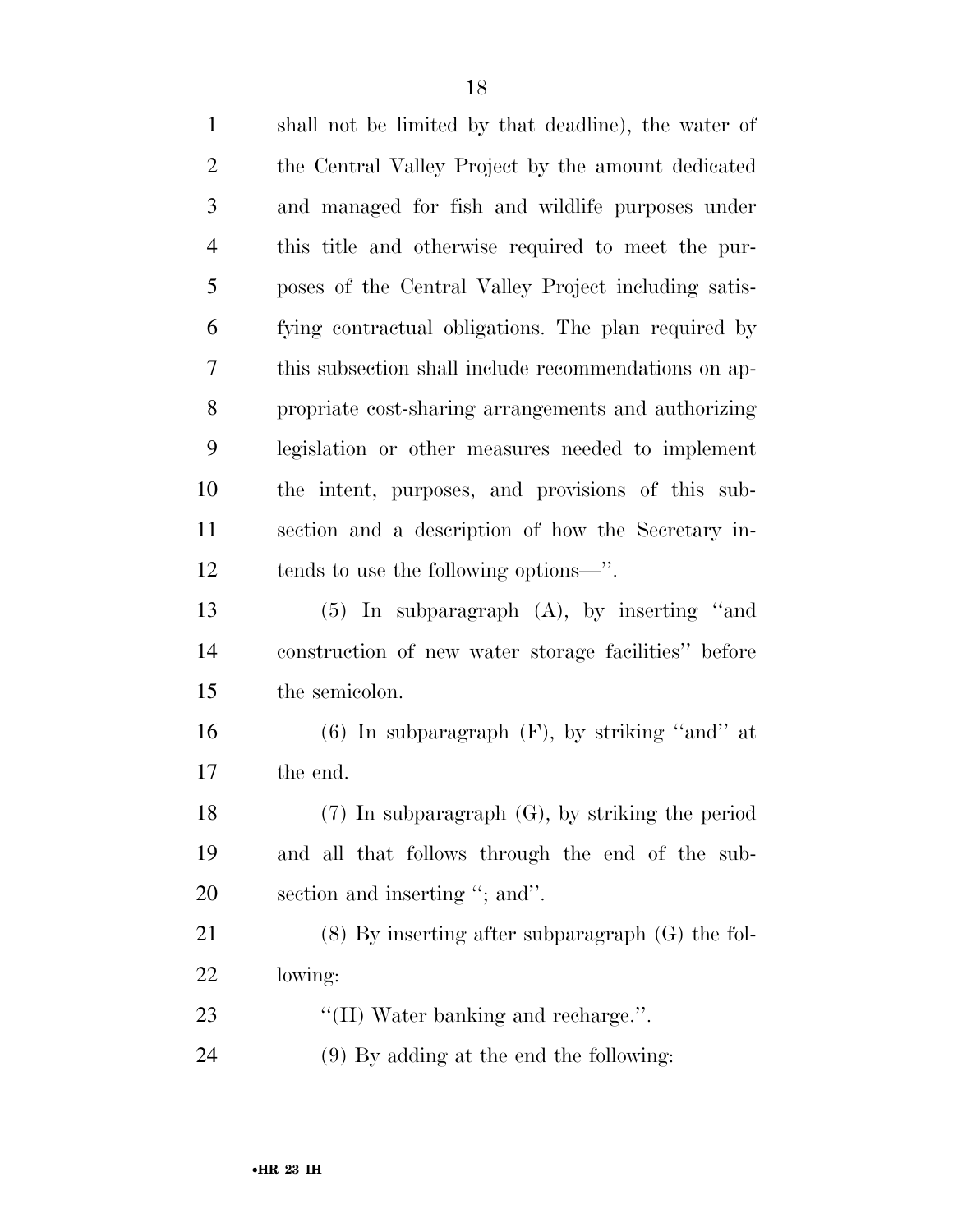1 "(2) IMPLEMENTATION OF PLAN.—The Sec- retary shall implement the plan required by para- graph (1) commencing on October 1, 2017. In order to carry out this subsection, the Secretary shall co- ordinate with the State of California in imple- menting measures for the long-term resolution of problems in the San Francisco Bay/Sacramento-San Joaquin Delta Estuary.

9 "(3) FAILURE OF THE PLAN.—Notwithstanding any other provision of Federal reclamation law, if by September 30, 2018, the plan required by paragraph (1) fails to increase the annual delivery capability of the Central Valley Project by 800,000 acre-feet, im- plementation of any non-mandatory action under section 3406(b)(2) shall be suspended until the plan achieves an increase in the annual delivery capability of the Central Valley Project by 800,000 acre-feet.''. (d) TECHNICAL CORRECTION.—Section 3408(h) of the Central Valley Project Improvement Act (106 Stat. 4729) is amended—

- (1) in paragraph (1), by striking ''paragraph 22 (h)(2)" and inserting "paragraph  $(2)$ "; and
- (2) in paragraph (2), by striking ''paragraph 24 (h)(i)" and inserting "paragraph  $(1)$ ".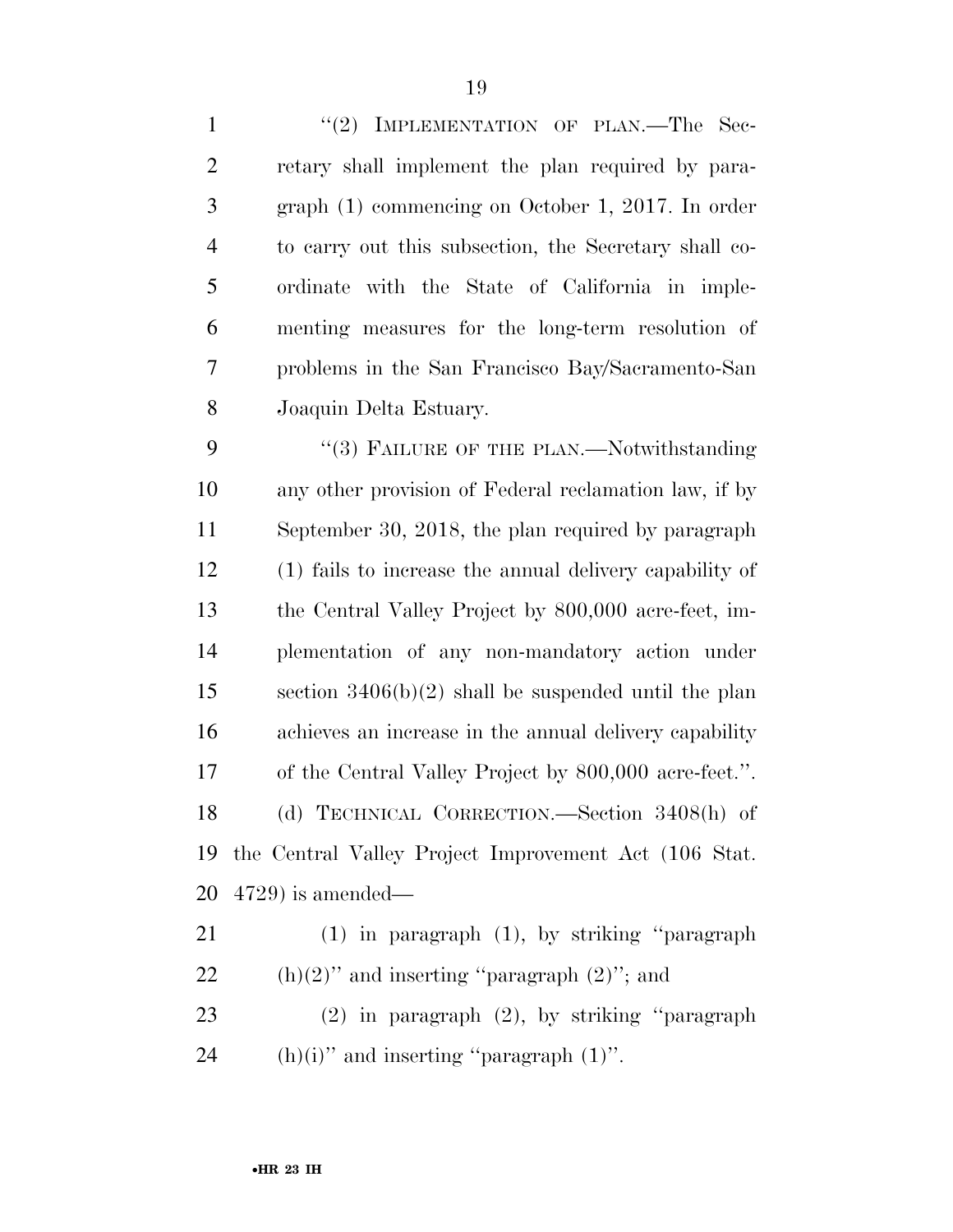(e) WATER STORAGE PROJECT CONSTRUCTION.— The Secretary, acting through the Commissioner of the Bureau of Reclamation, may partner or enter into an agreement on the water storage projects identified in sec- tion 103(d)(1) of the Water Supply Reliability, and Envi- ronmental Improvement Act (Public Law 108–361) (and Acts supplemental and amendatory to the Act) with local joint powers authorities formed pursuant to State law by irrigation districts and other local water districts and local governments within the applicable hydrologic region, to advance these projects. No additional Federal funds are authorized for the activities authorized in sections  $103(d)(1)(A)(i)$ ,  $103(d)(1)(A)(ii)$ , and  $103(d)(1)(A)(iii)$  of Public Law 108–361. However, each water storage project 15 under sections  $103(d)(1)(A)(i)$ ,  $103(d)(1)(A)(ii)$ , and  $103(d)(1)(A)(iii)$  of Public Law 108–361 is authorized for construction if non-Federal funds are used for financing and constructing the project.

#### **SEC. 108. BAY-DELTA ACCORD.**

 (a) CONGRESSIONAL DIRECTION REGARDING CEN- TRAL VALLEY PROJECT AND CALIFORNIA STATE WATER PROJECT OPERATIONS.—The Central Valley Project and the State Water Project shall be operated pursuant to the water quality standards and operational constraints de-scribed in the ''Principles for Agreement on the Bay-Delta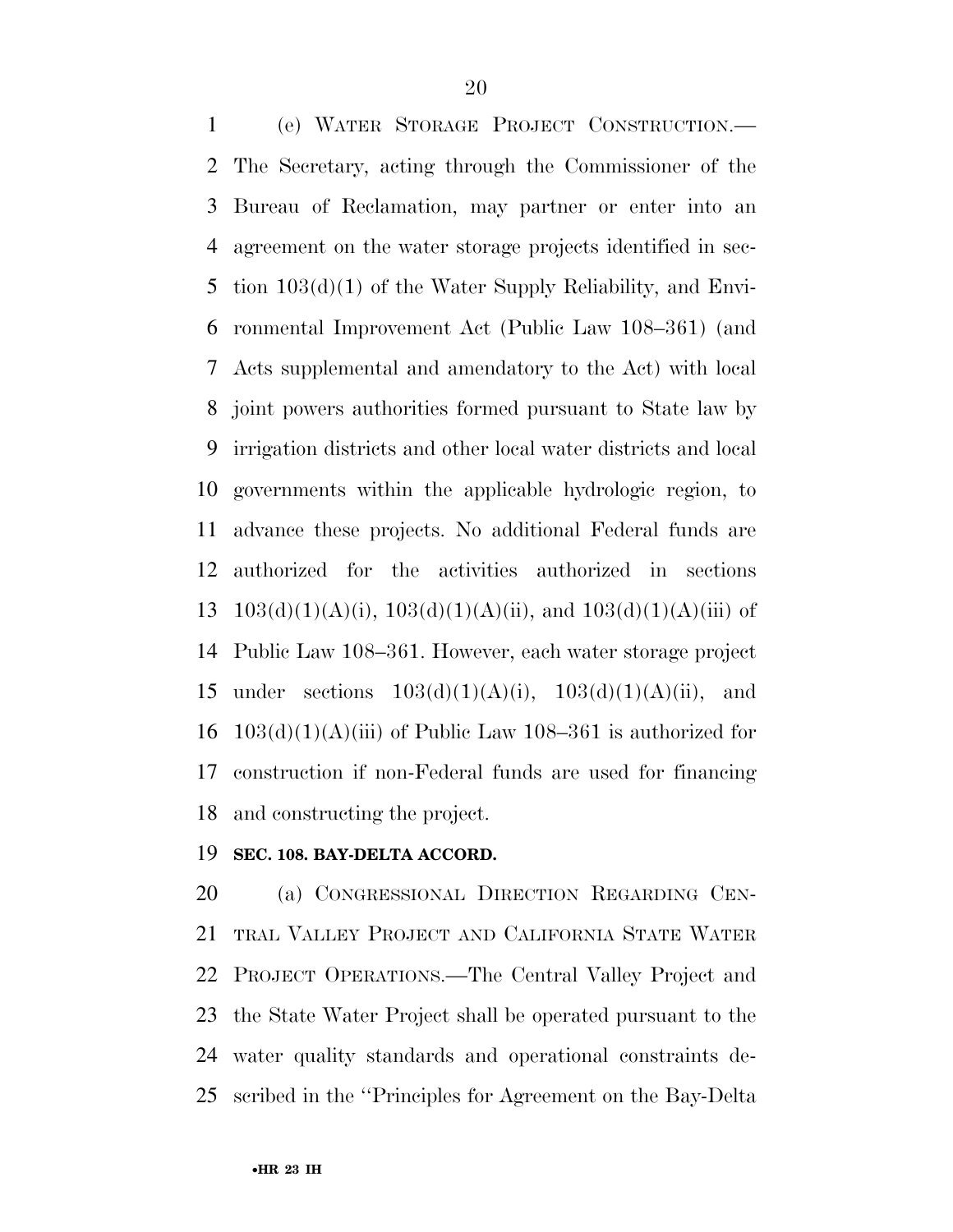Standards Between the State of California and the Fed- eral Government'' dated December 15, 1994, and such op- erations shall proceed without regard to the Endangered Species Act of 1973 (16 U.S.C. 1531 et seq.) or any other law pertaining to the operation of the Central Valley Project and the California State Water Project. Imple- mentation of this section shall be in strict conformance with the ''Principles for Agreement on the Bay-Delta Standards Between the State of California and the Fed-eral Government'' dated December 15, 1994.

 (b) APPLICATION OF LAWS TO OTHERS.—Neither a Federal department nor the State of California, including any agency or board of the State of California, shall im- pose on any water right obtained pursuant to State law, including a pre-1914 appropriative right, any condition that restricts the exercise of that water right in order to conserve, enhance, recover or otherwise protect any species that is affected by operations of the Central Valley Project or California State Water Project. Nor shall the State of California, including any agency or board of the State of California, restrict the exercise of any water right obtained pursuant to State law, including a pre-1914 appropriative right, in order to protect, enhance, or restore under the Public Trust Doctrine any public trust value. Implementa-tion of the ''Principles for Agreement on the Bay-Delta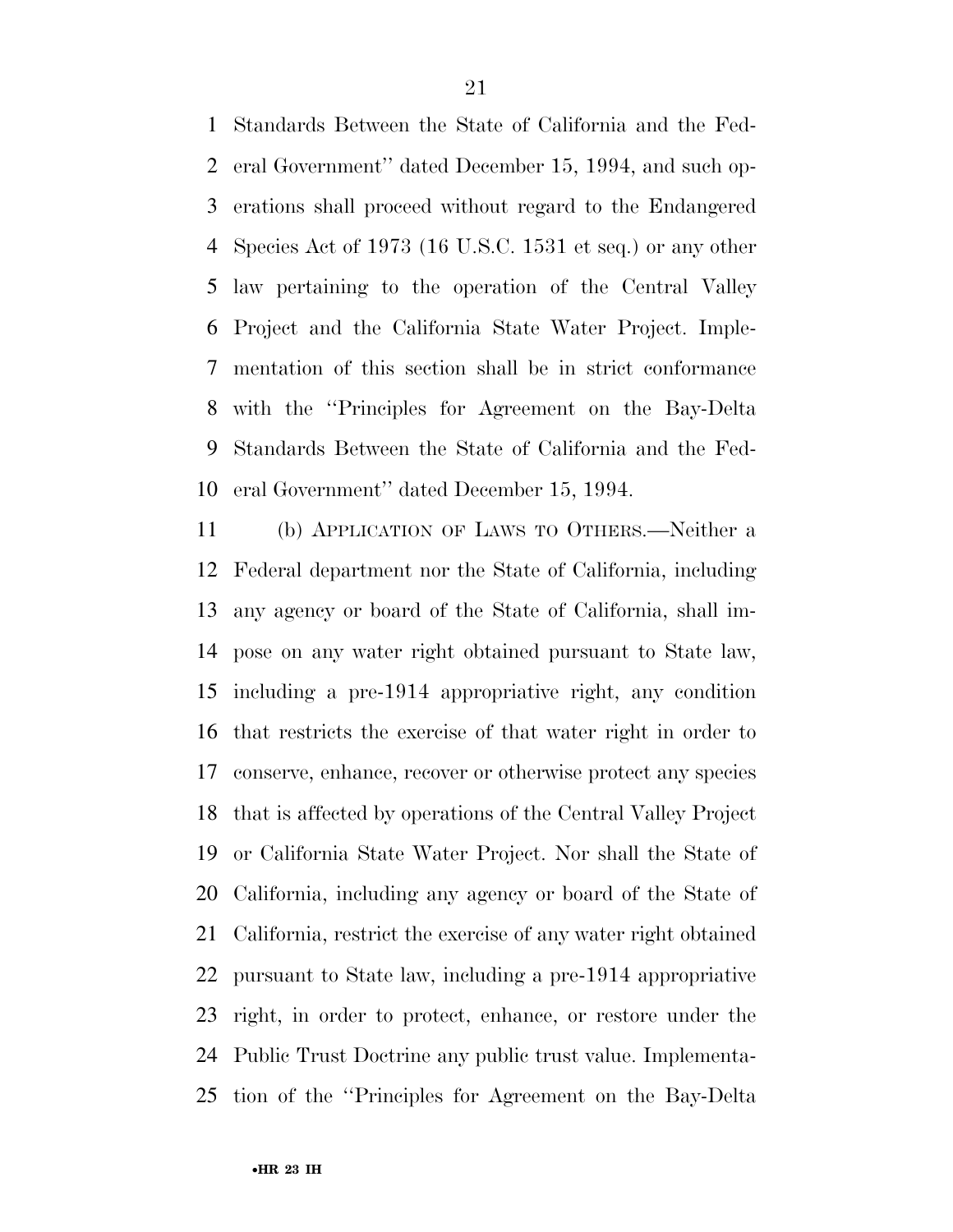Standards Between the State of California and the Fed- eral Government'' dated December 15, 1994, shall be in strict compliance with the water rights priority system and statutory protections for areas of origin.

 (c) COSTS.—No cost associated with the implementa- tion of this section shall be imposed directly or indirectly on any Central Valley Project contractor, or any other per- son or entity, unless such costs are incurred on a voluntary basis.

 (d) NATIVE SPECIES PROTECTION.—California law is preempted with respect to any restriction on the quantity or size of nonnative fish taken or harvested that preys upon one or more native fish species that occupy the Sac- ramento and San Joaquin Rivers and their tributaries or the Sacramento-San Joaquin Rivers Delta.

#### **SEC. 109. NATURAL AND ARTIFICIALLY SPAWNED SPECIES.**

 After the date of the enactment of this title, and re- gardless of the date of listing, the Secretaries of the Inte- rior and Commerce shall not distinguish between natural- spawned and hatchery-spawned or otherwise artificially propagated strains of a species in making any determina- tion under the Endangered Species Act of 1973 (16 U.S.C. 1531 et seq.) that relates to any anadromous fish species present in the Sacramento and San Joaquin Rivers or their tributaries and ascend those rivers and their trib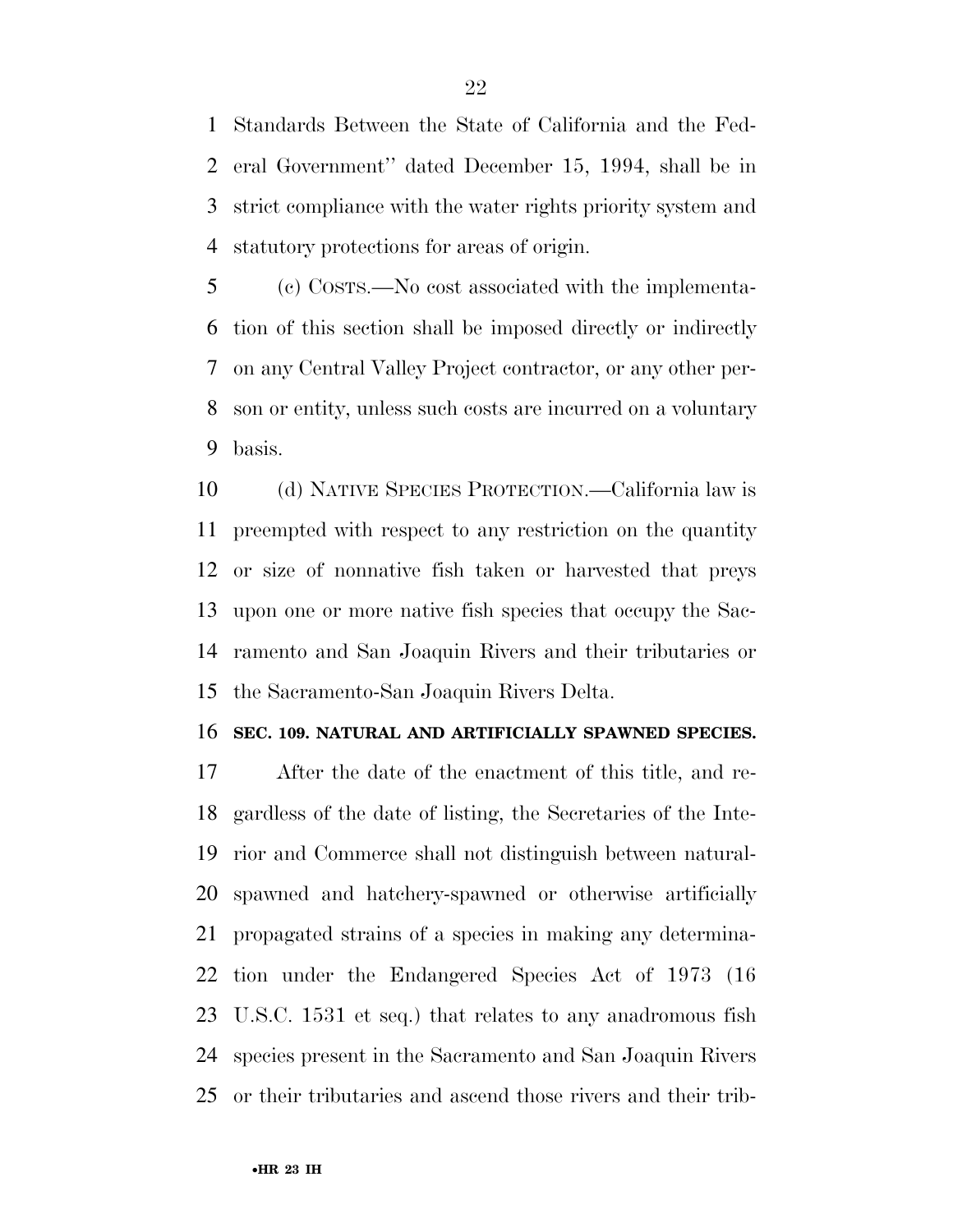utaries to reproduce after maturing in San Francisco Bay or the Pacific Ocean.

#### **SEC. 110. REGULATORY STREAMLINING.**

 (a) APPLICABILITY OF CERTAIN LAWS.—Filing of a Notice of Determination or a Notice of Exemption for any project, including the issuance of a permit under State law, related to any project of the CVP or the delivery of water therefrom in accordance with the California Envi- ronmental Quality Act shall be deemed to meet the re- quirements of section 102(2)(C) of the National Environ- mental Protection Act of 1969 (42 U.S.C. 4332(2)(C)) for that project or permit.

 (b) CONTINUATION OF PROJECT.—The Bureau of Reclamation shall not be required to cease or modify any major Federal action or other activity related to any project of the CVP or the delivery of water there from pending completion of judicial review of any determination made under the National Environmental Protection Act of 1969 (42 U.S.C. 4332(2)(C)).

 (c) PROJECT DEFINED.—For the purposes of this section:

22 (1) CVP.—The term "CVP" means the Central Valley Project.

(2) PROJECT.—The term ''project''—

(A) means an activity that—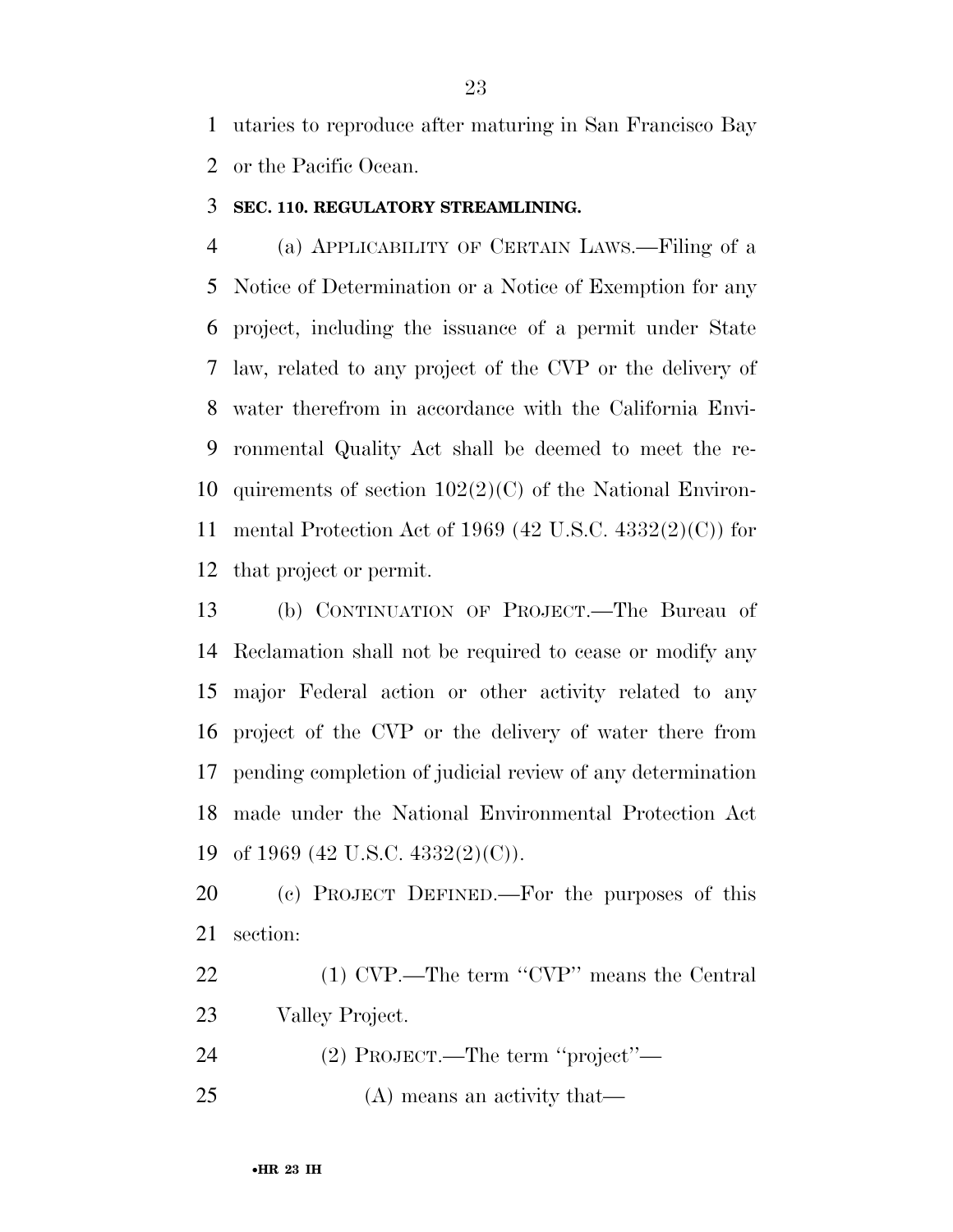| $\mathbf{1}$   | (i) is undertaken by a public agency,                       |
|----------------|-------------------------------------------------------------|
| $\overline{2}$ | funded by a public agency, or that requires                 |
| 3              | an issuance of a permit by a public agency;                 |
| $\overline{4}$ | (ii) has a potential to result in phys-                     |
| 5              | ical change to the environment; and                         |
| 6              | (iii) may be subject to several discre-                     |
| $\tau$         | tionary approvals by governmental agen-                     |
| 8              | cies;                                                       |
| 9              | (B) may include construction activities,                    |
| 10             | clearing or grading of land, improvements to                |
| 11             | existing structures, and activities or equipment            |
| 12             | involving the issuance of a permit; or                      |
| 13             | (C) as defined under the California Envi-                   |
| 14             | ronmental Quality Act in section 21065 of the               |
| 15             | California Public Resource Code.                            |
| 16             | SEC. 111. ADDITIONAL EMERGENCY CONSULTATION.                |
| 17             | For adjustments to operating criteria other than            |
| 18             | under section 108 or to take urgent actions to address      |
| 19             | water supply shortages for the least amount of time or      |
| 20             | volume of diversion necessary as determined by the Com-     |
| 21             | missioner of Reclamation, no mitigation measures shall be   |
| 22             | required during any year that the Sacramento Valley         |
| 23             | index is 6.5 or lower, or at the request of the State of    |
| 24             | California, and until two succeeding years following either |
| 25             | of those events have been completed where the final Sac-    |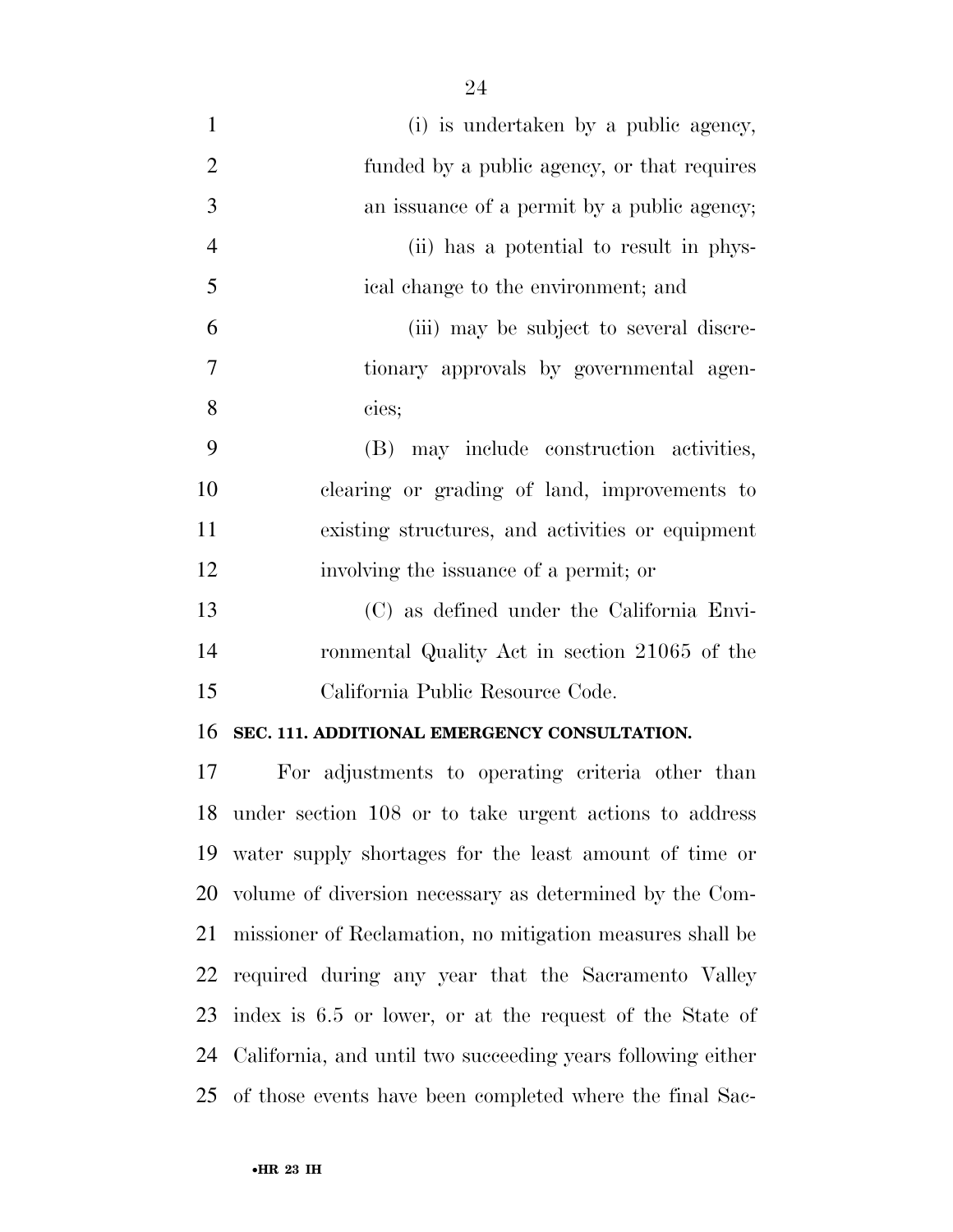ramento Valley Index is 7.8 or greater, and any mitigation measures imposed must be based on quantitative data and required only to the extent that such data demonstrates actual harm to species.

# **SEC. 112. REGARDING THE OPERATION OF FOLSOM RES-ERVOIR.**

 The Secretary of the Interior, in collaboration with the Sacramento Water Forum, shall expedite evaluation, completion and implementation of the Modified Lower American River Flow Management Standard developed by the Water Forum in 2015 to improve water supply reli- ability for Central Valley Project American River water contractors and resource protection in the lower American River during consecutive dry years under current and fu-ture demand and climate change conditions.

#### **SEC. 113. APPLICANTS.**

 In the event that the Bureau of Reclamation or an- other Federal agency initiates or reinitiates consultation with the U.S. Fish and Wildlife Service or the National Marine Fisheries Service under section 7(a)(2) of the En- dangered Species Act of 1973 (16 U.S.C. 1536(a)(2)), with respect to construction or operation of the Central Valley Project and State Water Project, or any part there- of, the State Water Project contractors and the Central Valley Project contractors will be accorded all the rights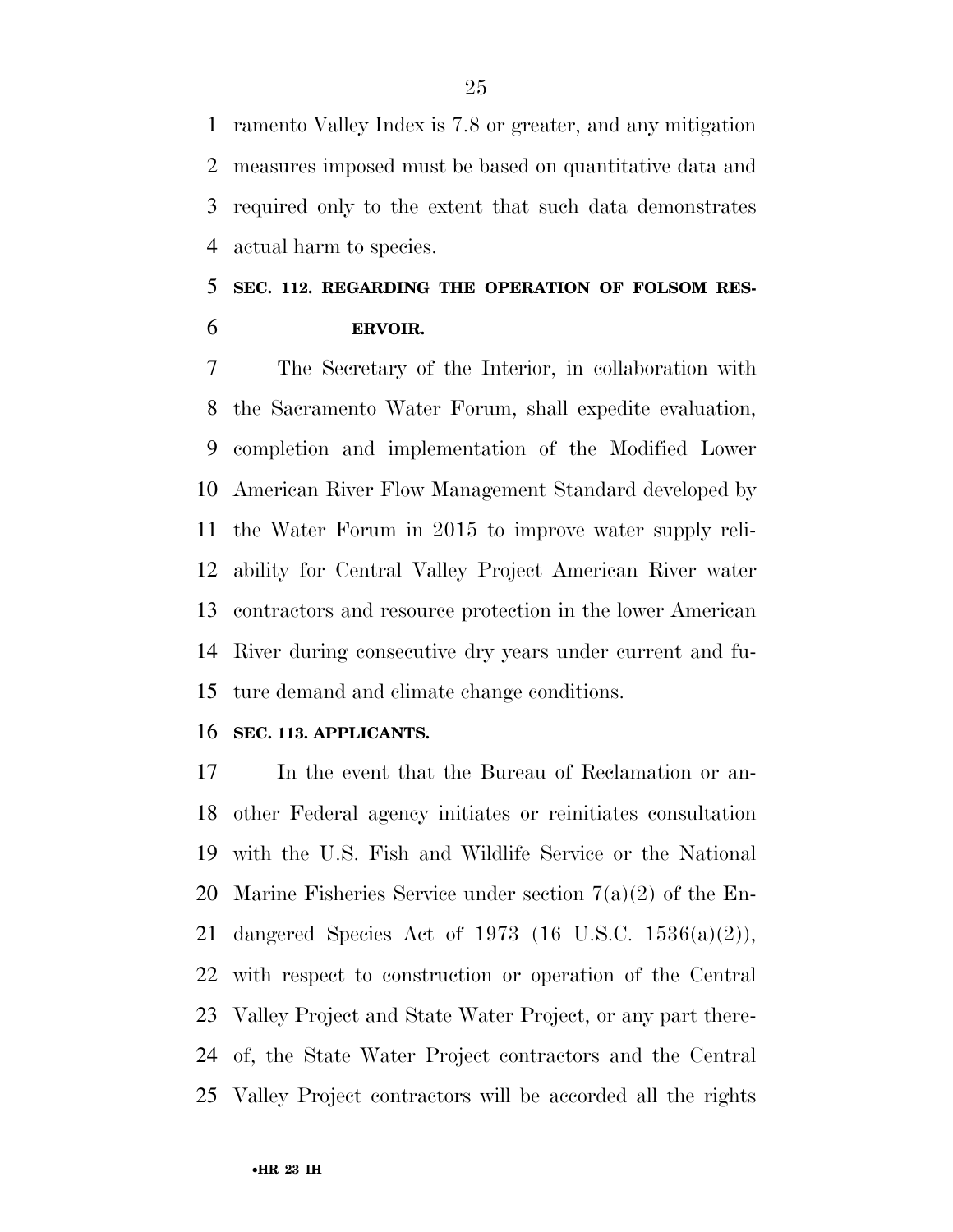and responsibilities extended to applicants in the consulta-tion process.

### **SEC. 114. SAN JOAQUIN RIVER SETTLEMENT.**

 (a) CALIFORNIA STATE LAW SATISFIED BY WARM WATER FISHERY.—

 (1) IN GENERAL.—Sections 5930 through 5948 of the California Fish and Game Code, and all appli- cable Federal laws, including the San Joaquin River Restoration Settlement Act (Public Law 111–11) and the Stipulation of Settlement (Natural Re- sources Defense Council, et al. v. Kirk Rodgers, et al., Eastern District of California, No. Civ. S–88– 1658–LKK/GGH), shall be satisfied by the existence of a warm water fishery in the San Joaquin River below Friant Dam, but upstream of Gravelly Ford.

16 (2) DEFINITION OF WARM WATER FISHERY. For the purposes of this section, the term ''warm water fishery'' means a water system that has an environment suitable for species of fish other than salmon (including all subspecies) and trout (includ-21 ing all subspecies).

 (b) REPEAL OF THE SAN JOAQUIN RIVER SETTLE- MENT.—As of the date of enactment of this section, the Secretary of the Interior shall cease any action to imple-ment the San Joaquin River Restoration Settlement Act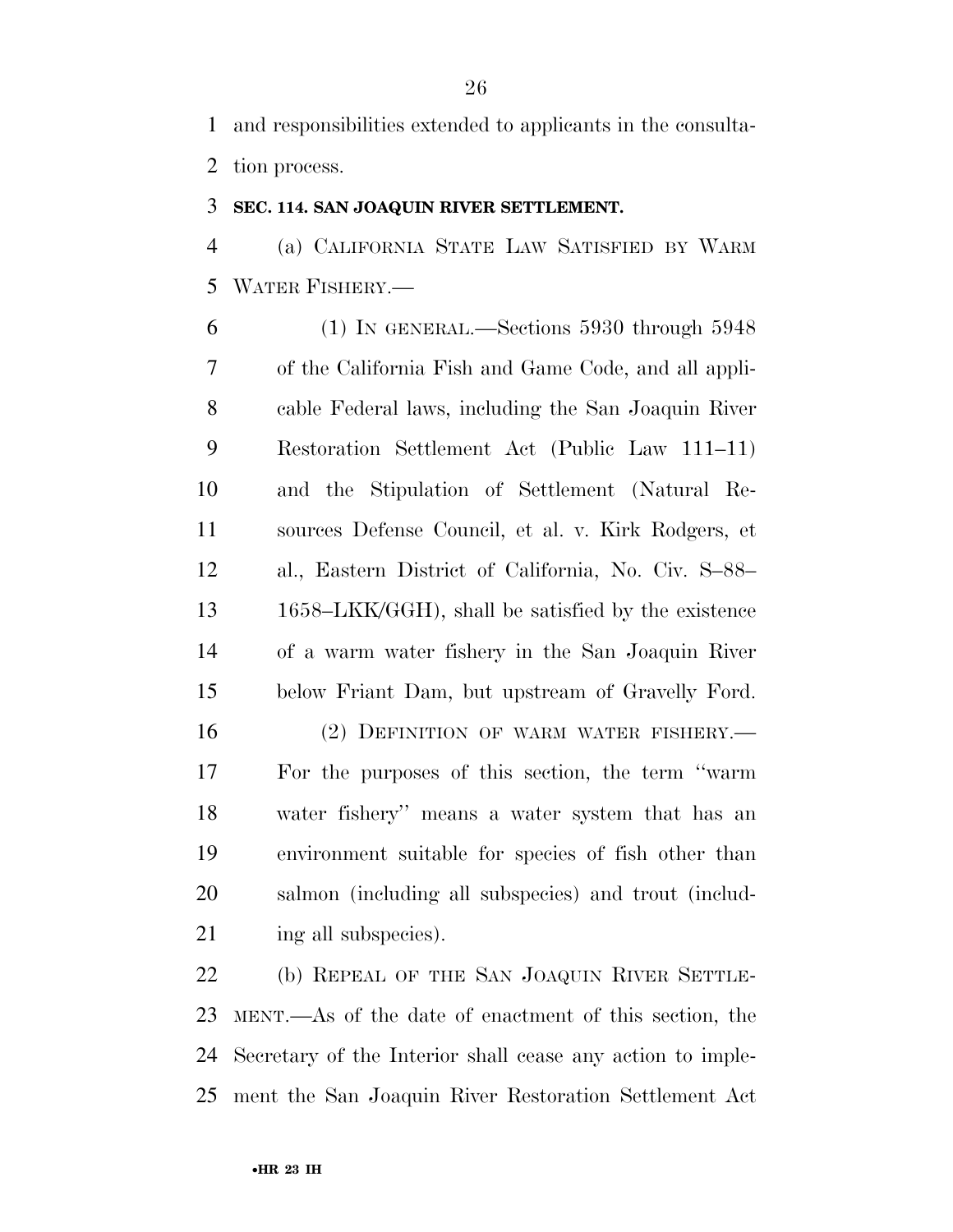(subtitle A of title X of Public Law 111–11) and the Stip- ulation of Settlement (Natural Resources Defense Council, et al. v. Kirk Rodgers, et al., Eastern District of Cali-fornia, No. Civ. S–88–1658 LKK/GGH).

# **TITLE II—CALFED STORAGE FEASIBILITY STUDIES**

## **SEC. 201. STUDIES.**

 The Secretary of the Interior, through the Commis-sioner of Reclamation, shall—

 (1) complete the feasibility studies described in 11 clauses (i)(I) and (ii)(II) of section  $103(d)(1)(A)$  of Public Law 108–361 (118 Stat. 1684) and submit such studies to the appropriate committees of the House of Representatives and the Senate not later than December 31, 2017;

 (2) complete the feasibility study described in 17 clause (i)(II) of section  $103(d)(1)(A)$  of Public Law 108–361 and submit such study to the appropriate committees of the House of Representatives and the Senate not later than November 30, 2018;

 (3) complete a publicly available draft of the feasibility study described in clause (ii)(I) of section  $23 \qquad 103(d)(1)(A)$  of Public Law 108–361 and submit such study to the appropriate committees of the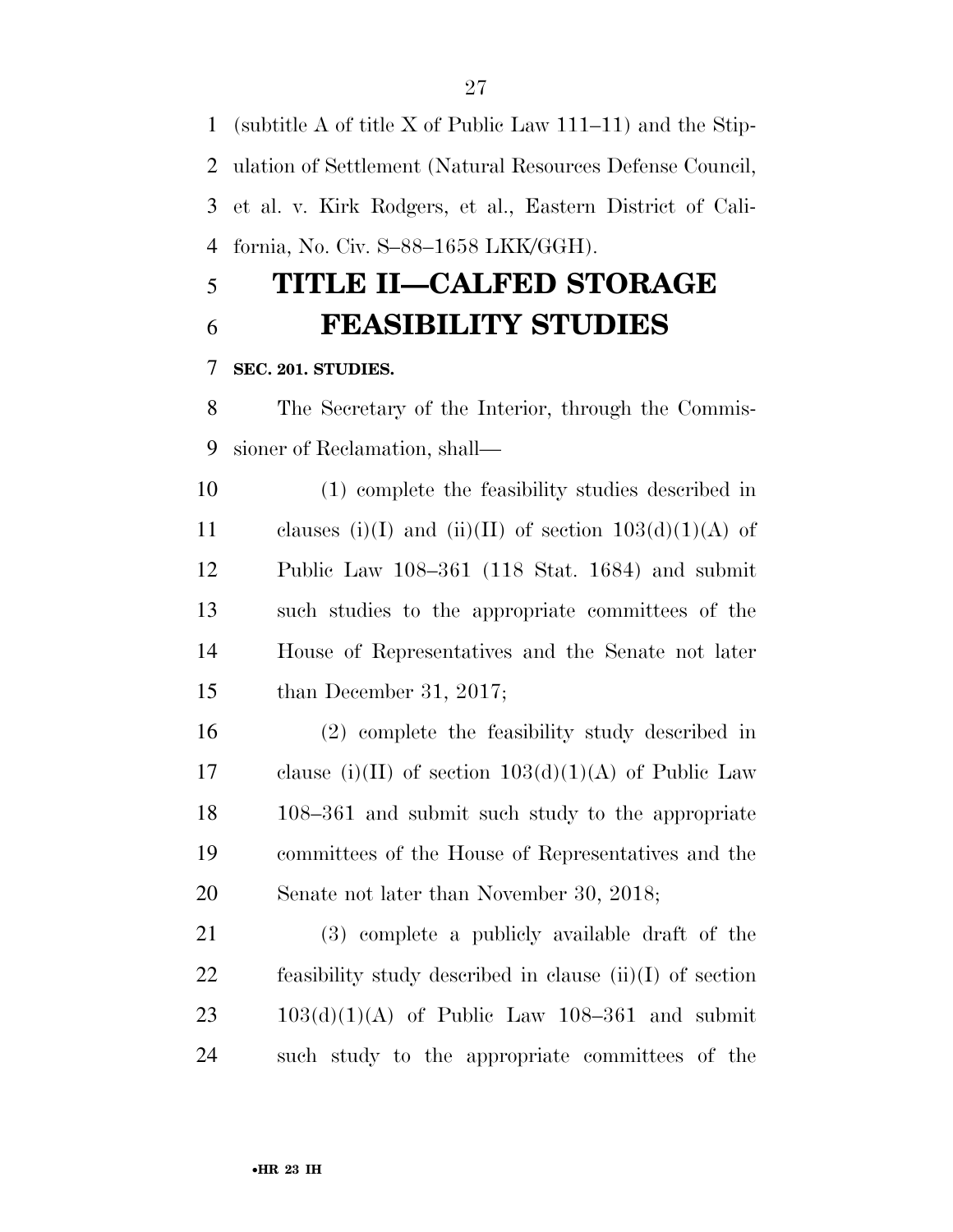House of Representatives and the Senate not later than November 30, 2018;

 (4) complete the feasibility study described in 4 clause (ii)(I) of section  $103(d)(1)(A)$  of Public Law 108–361 and submit such study to the appropriate committees of the House of Representatives and the Senate not later than November 30, 2019;

 (5) complete the feasibility study described in section 103(f)(1)(A) of Public Law 108–361 (118 Stat. 1694) and submit such study to the appro- priate committees of the House of Representatives and the Senate not later than December 31, 2019; (6) provide a progress report on the status of the feasibility studies referred to in paragraphs (1)

 through (3) to the appropriate committees of the House of Representatives and the Senate not later than 90 days after the date of the enactment of this Act and each 180 days thereafter until December 31, 2019, as applicable. The report shall include timelines for study completion, draft environmental 21 impact statements, final environmental impact state-ments, and Records of Decision;

 (7) in conducting any feasibility study under this Act, the reclamation laws, the Central Valley Project Improvement Act (title XXXIV of Public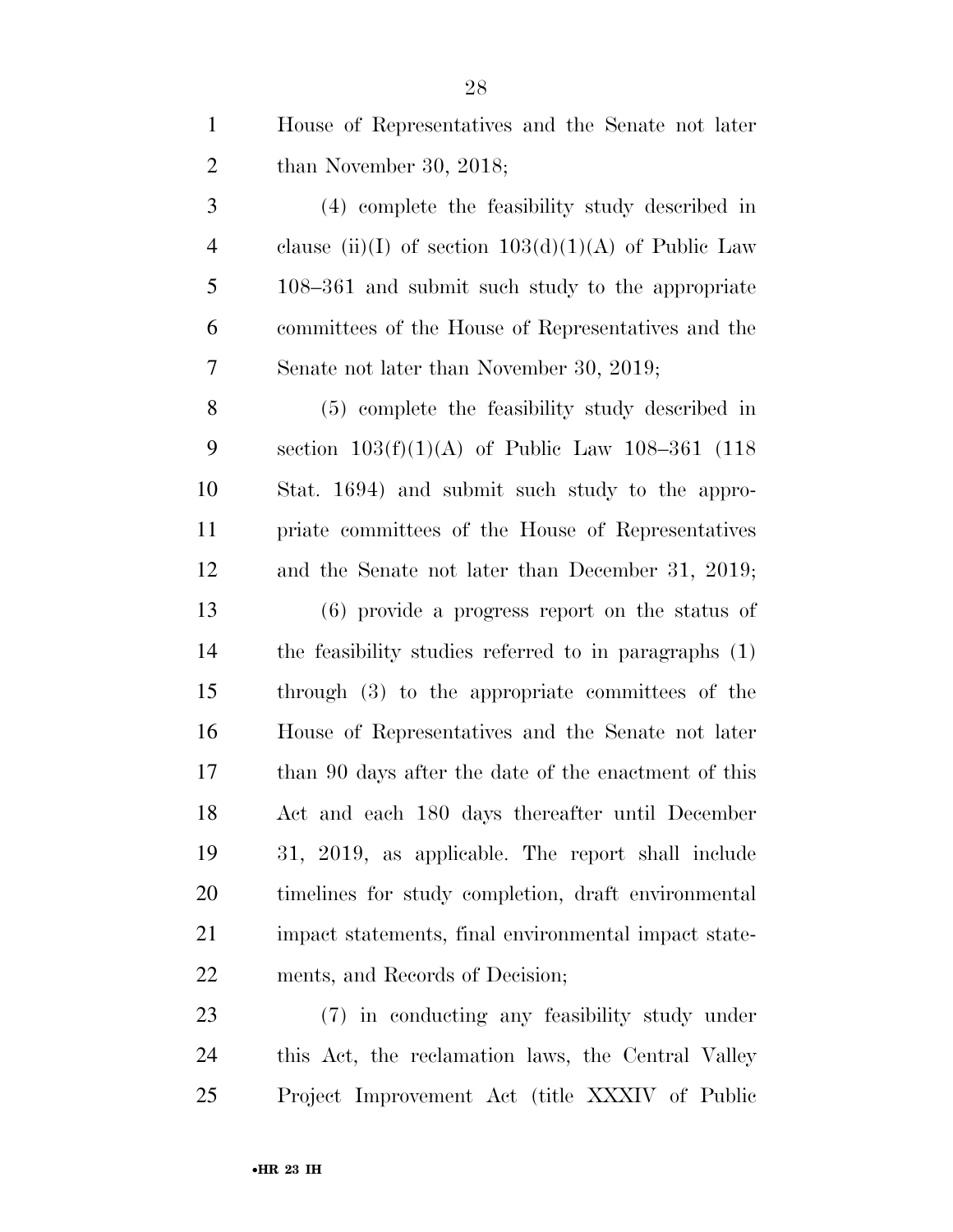Law 102–575; 106 Stat. 4706), the Fish and Wild- life Coordination Act (16 U.S.C. 661 et seq.), the Endangered Species Act of 1973 (16 U.S.C. 1531 et seq.), and other applicable law, for the purposes of determining feasibility the Secretary shall document, delineate, and publish costs directly relating to the engineering and construction of a water storage project separately from the costs resulting from reg- ulatory compliance or the construction of auxiliary facilities necessary to achieve regulatory compliance; and

 (8) communicate, coordinate and cooperate with public water agencies that contract with the United States for Central Valley Project water and that are expected to participate in the cost pools that will be created for the projects proposed in the feasibility studies under this section.

### **SEC. 202. TEMPERANCE FLAT.**

 (a) DEFINITIONS.—For the purposes of this section: (1) PROJECT.—The term ''Project'' means the Temperance Flat Reservoir Project on the Upper San Joaquin River.

 (2) RMP.—The term ''RMP'' means the docu-ment titled ''Bakersfield Field Office, Record of De-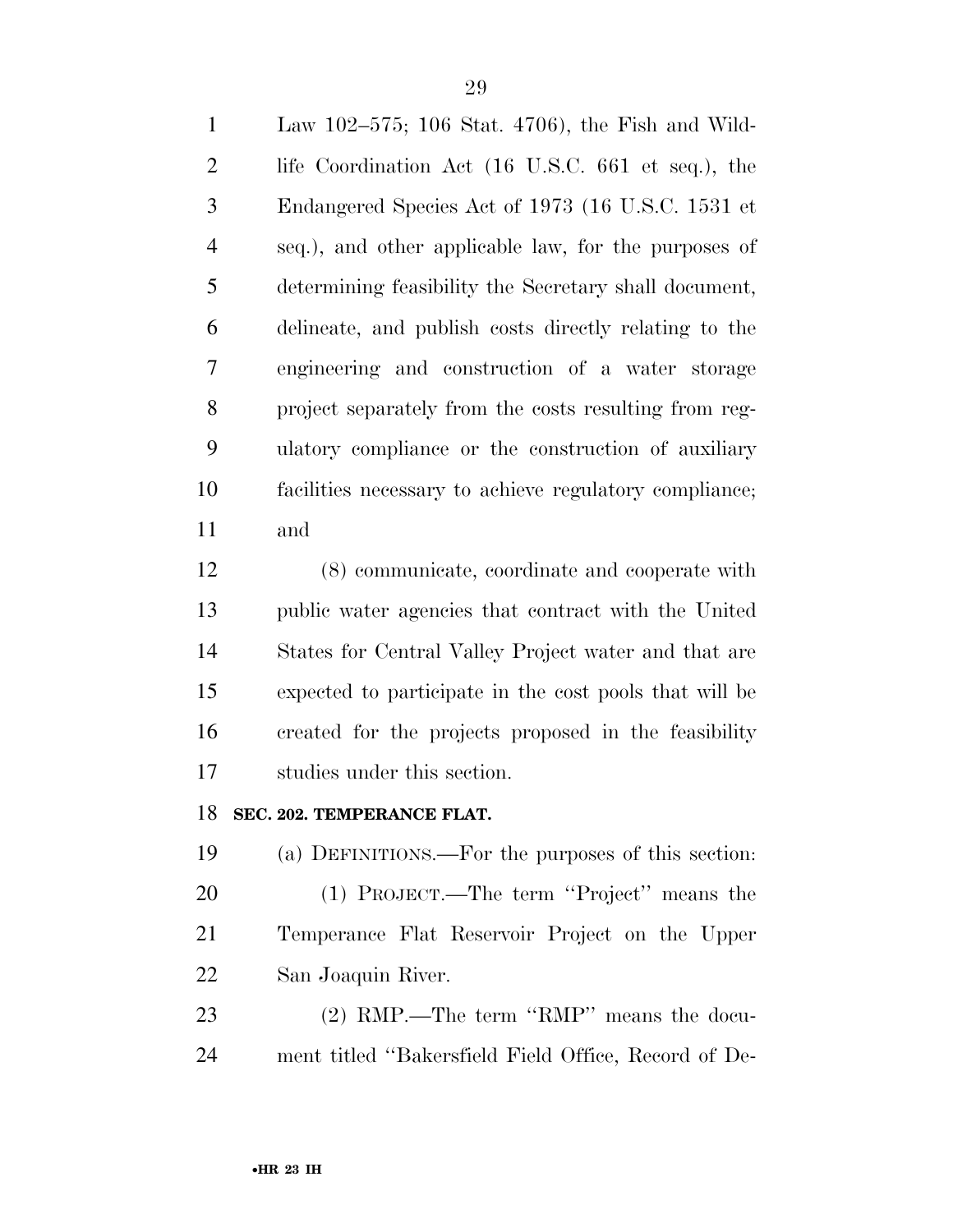| $\mathbf{1}$   | cision and Approved Resource Management Plan",                |
|----------------|---------------------------------------------------------------|
| $\overline{2}$ | dated December 2014.                                          |
| 3              | (3) SECRETARY.—The term "Secretary" means                     |
| $\overline{4}$ | the Secretary of the Interior.                                |
| 5              | (b) APPLICABILITY OF RMP.—The RMP and find-                   |
| 6              | ings related thereto shall have no effect on or applicability |
| 7              | to the Secretary's determination of feasibility of, or on any |
| 8              | findings or environmental review documents related to-        |
| 9              | $(1)$ the Project; or                                         |
| 10             | (2) actions taken by the Secretary pursuant to                |
| 11             | section $103(d)(1)(A)(ii)(II)$ of the Bay-Delta Au-           |
| 12             | thorization Act (title I of Public Law 108–361).              |
| 13             | (c) DUTIES OF SECRETARY UPON DETERMINATION                    |
| 14             | OF FEASIBILITY.—If the Secretary finds the Project to         |
| 15             | be feasible, the Secretary shall manage the land rec-         |
| 16             | ommended in the RMP for designation under the Wild and        |
| 17             | Scenic Rivers Act (16 U.S.C. 1271 et seq.) in a manner        |
|                | 18 that does not impede any environmental reviews,            |
| 19             | preconstruction, construction, or other activities of the     |
|                | 20 Project, regardless of whether or not the Secretary sub-   |
| 21             | mits any official recommendation to Congress under the        |
| 22             | Wild and Scenic Rivers Act.                                   |
| 23             | (d) RESERVED WATER RIGHTS.—Effective Decem-                   |

 ber 22, 2017, there shall be no Federal reserved water rights to any segment of the San Joaquin River related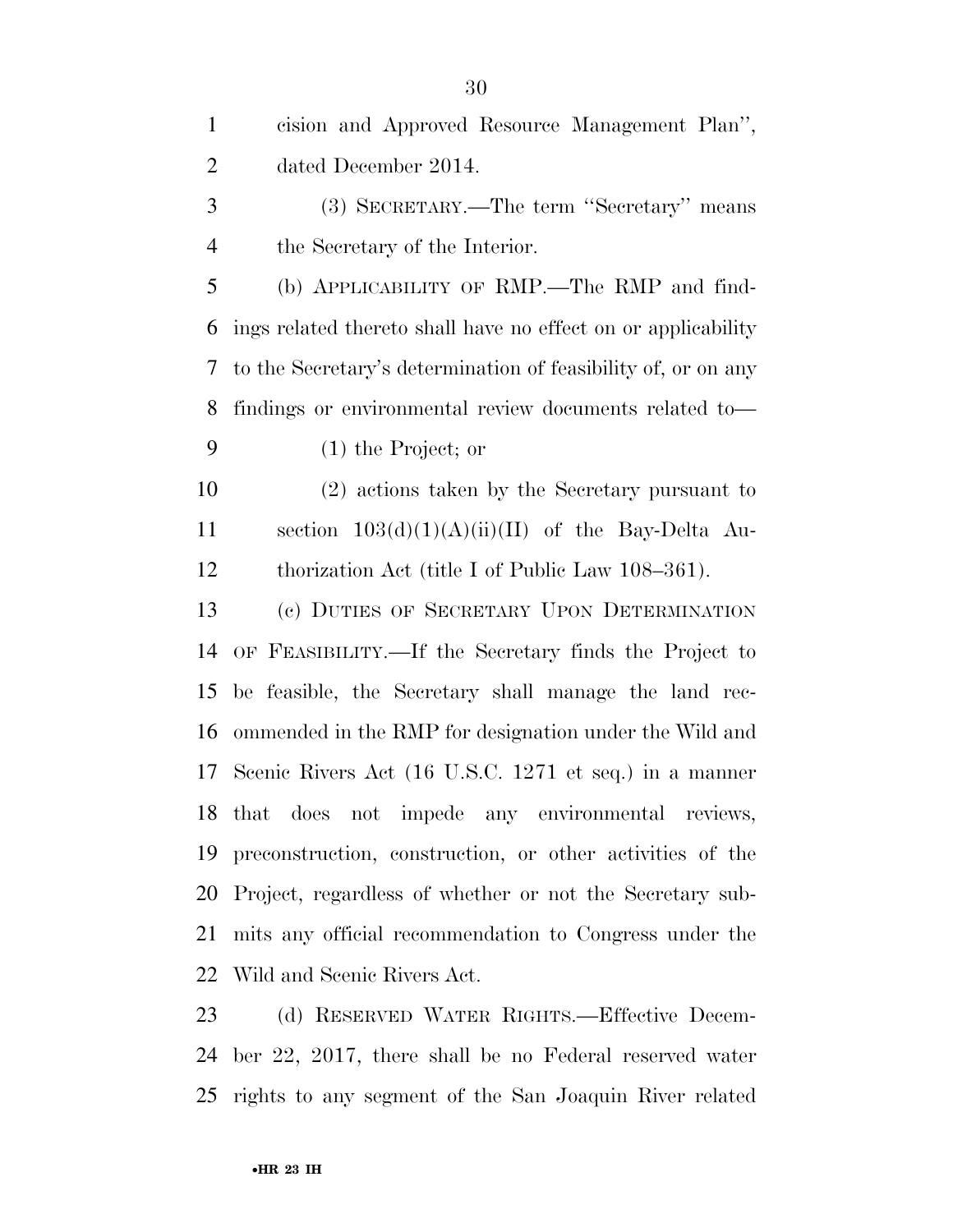to the Project as a result of any designation made under the Wild and Scenic Rivers Act (16 U.S.C. 1271 et seq.).

### **SEC. 203. CALFED STORAGE ACCOUNTABILITY.**

 If the Secretary of the Interior fails to provide the feasibility studies described in section 201 to the appro- priate committees of the House of Representatives and the Senate by the times prescribed, the Secretary shall notify each committee chair individually in person on the status of each project once a month until the feasibility study for that project is provided to Congress.

#### **SEC. 204. WATER STORAGE PROJECT CONSTRUCTION.**

 (a) PARTNERSHIP AND AGREEMENTS.—The Sec- retary of the Interior, acting through the Commissioner of the Bureau of Reclamation, may partner or enter into an agreement on the water storage projects identified in section 103(d)(1) of the Water Supply Reliability and En- vironmental Improvement Act (Public Law 108–361) (and Acts supplemental and amendatory to the Act) with local joint powers authorities formed pursuant to State law by irrigation districts and other local water districts and local governments within the applicable hydrologic region, to advance those projects.

 (b) AUTHORIZATION FOR PROJECT.—If the Secretary 24 determines a project described in section  $202(a)(1)$  and (2) is feasible, the Secretary is authorized to carry out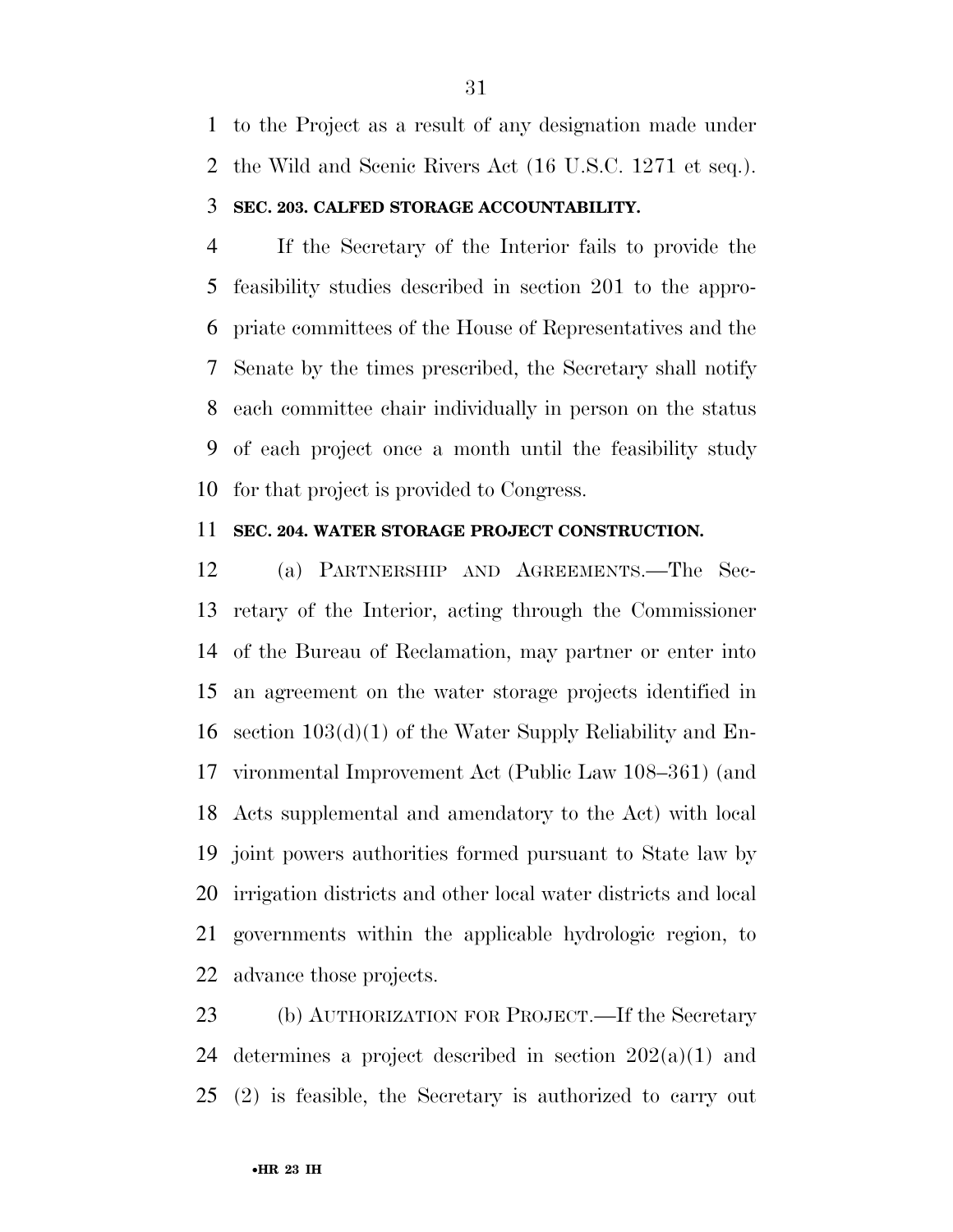the project in a manner that is substantially in accordance with the recommended plan, and subject to the conditions described in the feasibility study, provided that no Federal funding shall be used to construct the project.

# **TITLE III—WATER RIGHTS PROTECTIONS**

**SEC. 301. OFFSET FOR STATE WATER PROJECT.** 

 (a) IMPLEMENTATION IMPACTS.—The Secretary of the Interior shall confer with the California Department of Fish and Wildlife in connection with the implementa- tion of this title on potential impacts to any consistency determination for operations of the State Water Project issued pursuant to California Fish and Game Code section 2080.1.

 (b) ADDITIONAL YIELD.—If, as a result of the appli- cation of this title, the California Department of Fish and Wildlife—

 (1) revokes the consistency determinations pur- suant to California Fish and Game Code section 2080.1 that are applicable to the State Water Project;

 (2) amends or issues one or more new consist- ency determinations pursuant to California Fish and Game Code section 2080.1 in a manner that directly or indirectly results in reduced water supply to the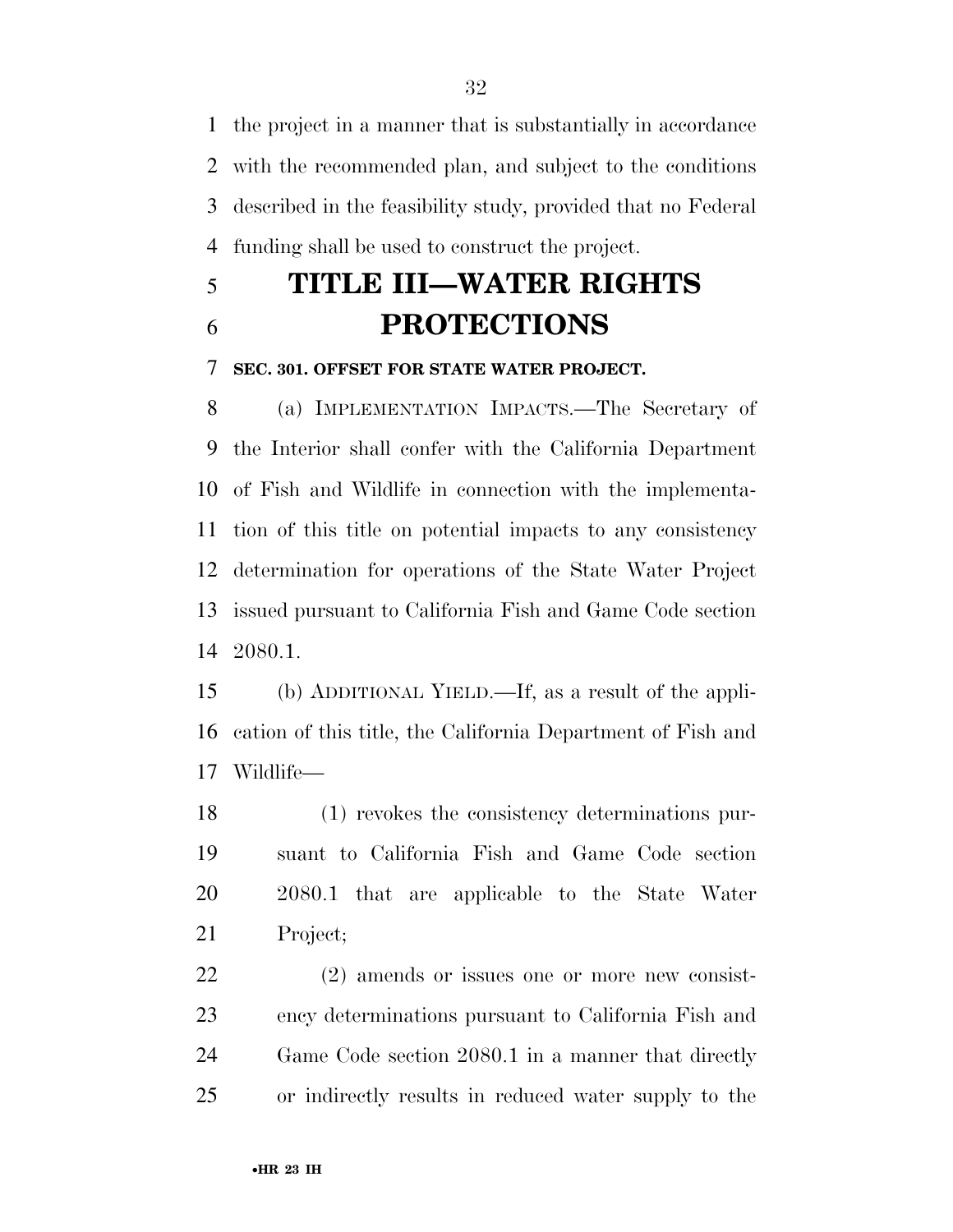State Water Project as compared with the water supply available under the smelt biological opinion and the salmonid biological opinion; or

 (3) requires take authorization under California Fish and Game Code section 2081 for operation of the State Water Project in a manner that directly or indirectly results in reduced water supply to the State Water Project as compared with the water supply available under the smelt biological opinion and the salmonid biological opinion, and as a con- sequence of the Department's action, Central Valley Project yield is greater than it would have been ab- sent the Department's actions, then that additional yield shall be made available to the State Water Project for delivery to State Water Project contrac- tors to offset losses resulting from the Department's action.

 (c) NOTIFICATION RELATED TO ENVIRONMENTAL PROTECTIONS.—The Secretary of the Interior shall imme- diately notify the Director of the California Department of Fish and Wildlife in writing if the Secretary of the Inte- rior determines that implementation of the smelt biological opinion and the salmonid biological opinion consistent with this title reduces environmental protections for any species covered by the opinions.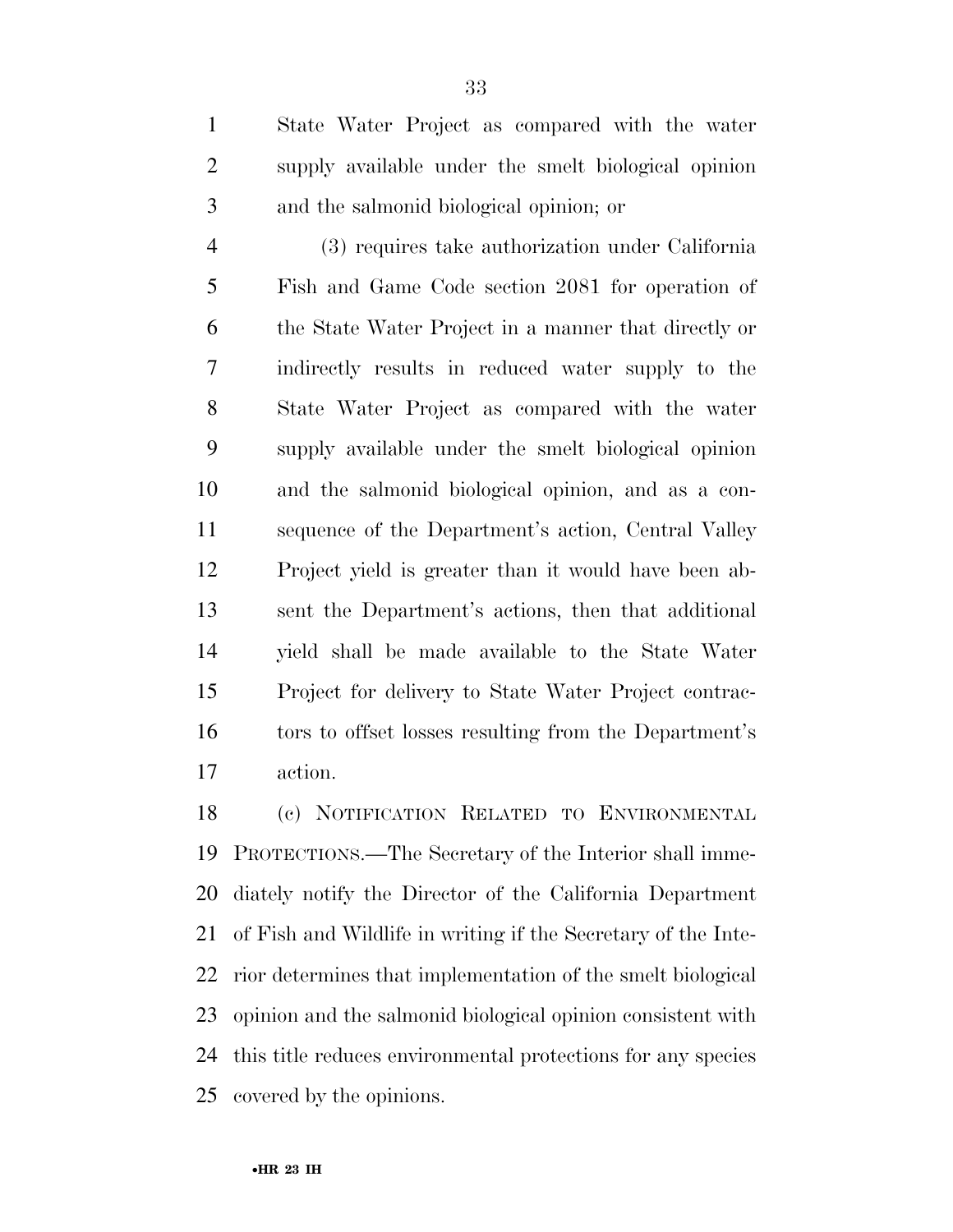#### **SEC. 302. AREA OF ORIGIN PROTECTIONS.**

 (a) IN GENERAL.—The Secretary of the Interior is directed, in the operation of the Central Valley Project, to adhere to California's water rights laws governing water rights priorities and to honor water rights senior to those held by the United States for operation of the Central Val- ley Project, regardless of the source of priority, including any appropriative water rights initiated prior to December 19, 1914, as well as water rights and other priorities per- fected or to be perfected pursuant to California Water Code Part 2 of Division 2. Article 1.7 (commencing with section 1215 of chapter 1 of part 2 of division 2, sections 10505, 10505.5, 11128, 11460, 11461, 11462, and 11463, and sections 12200 through 12220, inclusive).

 (b) DIVERSIONS.—Any action undertaken by the Sec- retary of the Interior and the Secretary of Commerce pur- suant to both this title and section 7 of the Endangered Species Act of 1973 (16 U.S.C. 1531 et seq.) that requires that diversions from the Sacramento River or the San Joa- quin River watersheds upstream of the Delta be bypassed shall not be undertaken in a manner that alters the water rights priorities established by California law.

### **SEC. 303. NO REDIRECTED ADVERSE IMPACTS.**

 (a) IN GENERAL.—The Secretary of the Interior shall ensure that, except as otherwise provided for in a water service or repayment contract, actions taken in compliance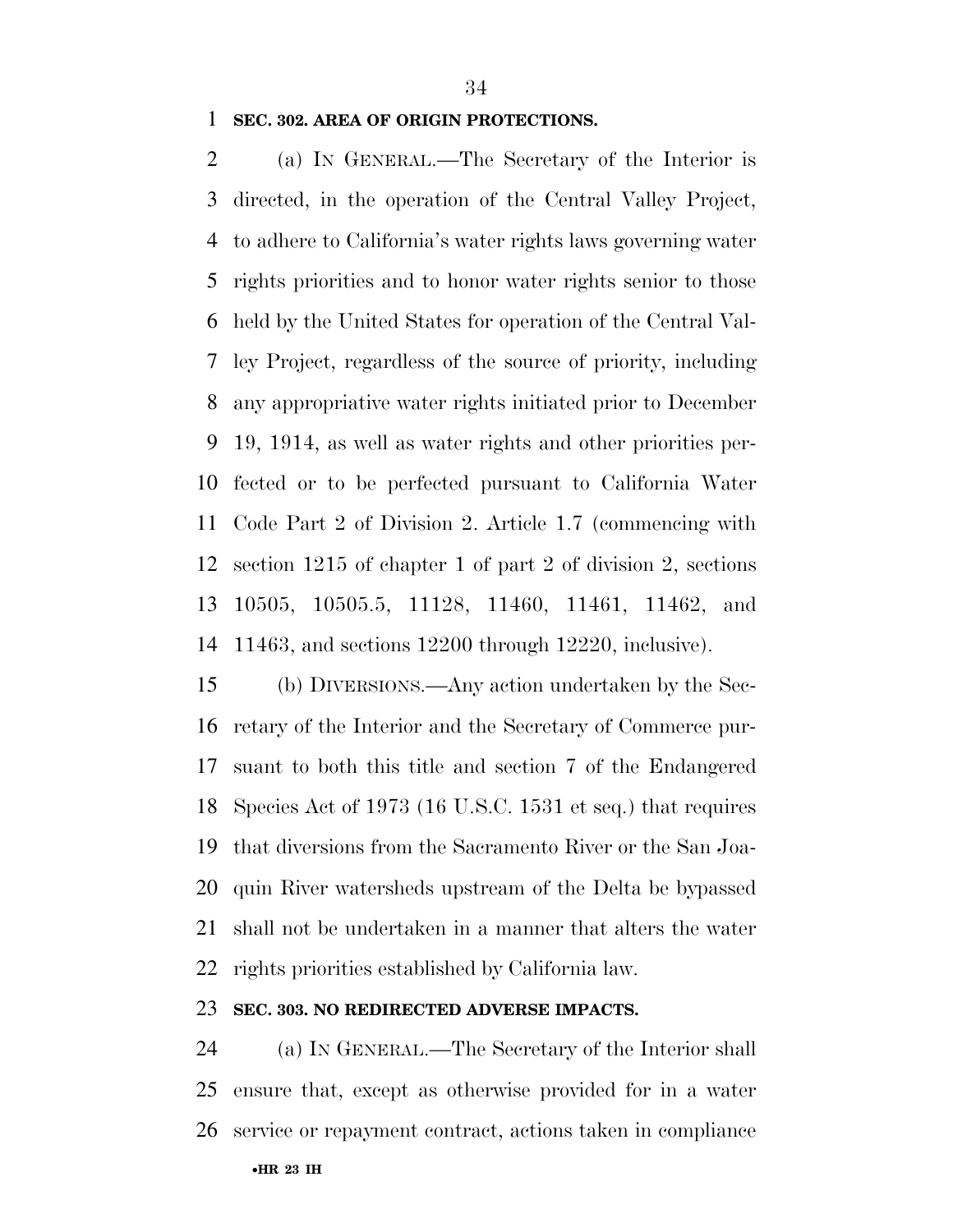with legal obligations imposed pursuant to or as a result of this title, including such actions under section 7 of the Endangered Species Act of 1973 (16 U.S.C. 1531 et seq.) and other applicable Federal and State laws, shall not di-rectly or indirectly—

 (1) result in the involuntary reduction of water supply or fiscal impacts to individuals or districts who receive water from either the State Water Project or the United States under water rights set- tlement contracts, exchange contracts, water service contracts, repayment contracts, or water supply con-tracts; or

 (2) cause redirected adverse water supply or fis- cal impacts to those within the Sacramento River watershed, the San Joaquin River watershed or the State Water Project service area.

 (b) COSTS.—To the extent that costs are incurred solely pursuant to or as a result of this title and would not otherwise have been incurred by any entity or public or local agency or subdivision of the State of California, such costs shall not be borne by any such entity, agency, or subdivision of the State of California, unless such costs are incurred on a voluntary basis.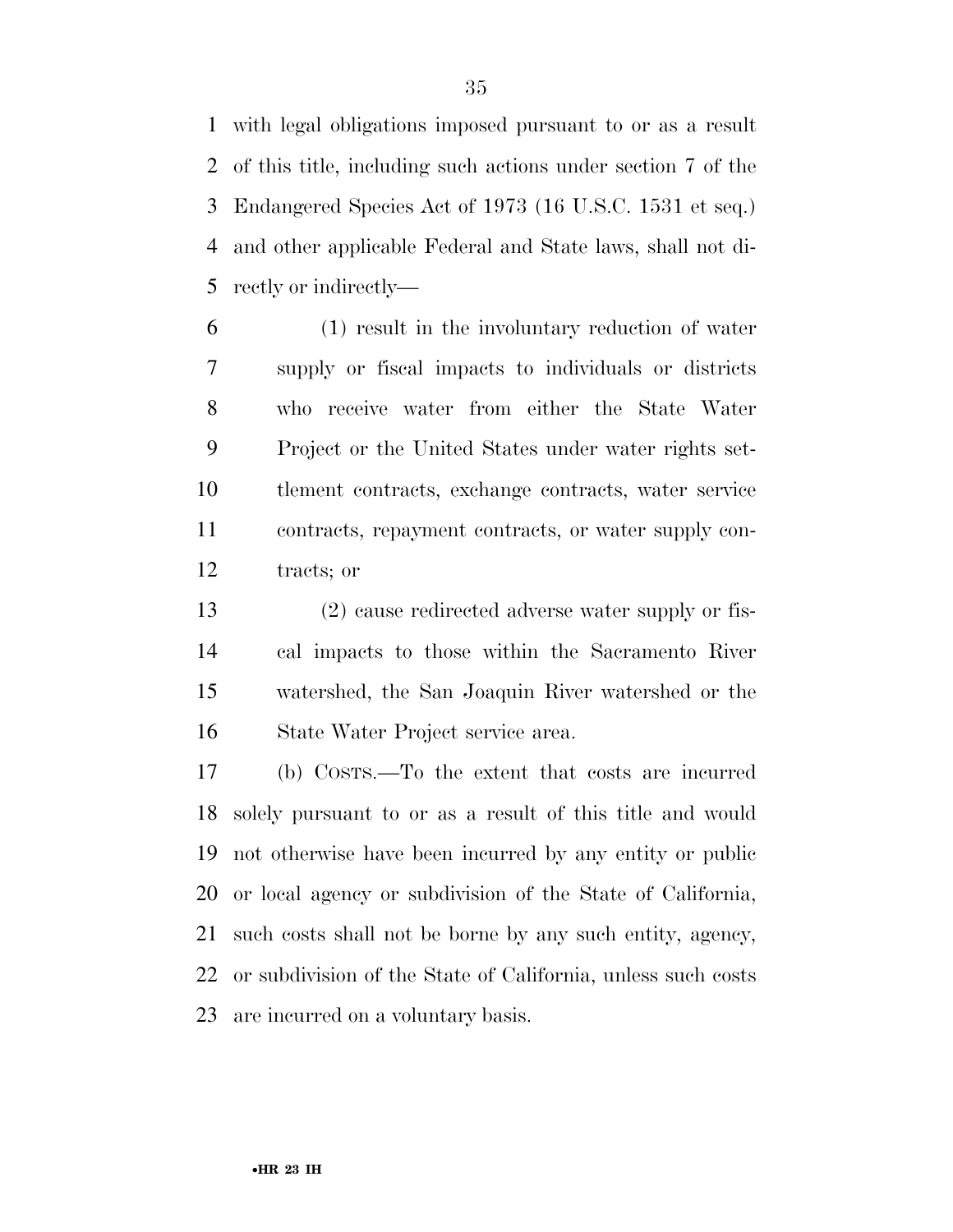| 1              | (c) RIGHTS AND OBLIGATIONS NOT MODIFIED OR                 |
|----------------|------------------------------------------------------------|
| 2              | AMENDED.—Nothing in this title shall modify or amend       |
| 3              | the rights and obligations of the parties to any existing— |
| $\overline{4}$ | (1) water service, repayment, settlement, pur-             |
| 5              | chase, or exchange contract with the United States,        |
| 6              | including the obligation to satisfy exchange contracts     |
| 7              | and settlement contracts prior to the allocation of        |
| 8              | any other Central Valley Project water; or                 |
| 9              | (2) State Water Project water supply or settle-            |
| 10             | ment contract with the State.                              |
| 11             | SEC. 304. ALLOCATIONS FOR SACRAMENTO VALLEY CON-           |
| 12             | TRACTORS.                                                  |
|                |                                                            |
| 13             | (a) ALLOCATIONS.—                                          |
| 14             | (1) IN GENERAL.—Subject to paragraph (2)                   |
| 15             | and subsection (b), the Secretary of the Interior is       |
| 16             | directed, in the operation of the Central Valley           |
| 17             | Project, to allocate water provided for irrigation pur-    |
| 18             | poses to existing Central Valley Project agricultural      |
| 19             | water service contractors within the Sacramento            |
| 20             | River Watershed in compliance with the following:          |
| 21             | $(A)$ Not less than 100 percent of their con-              |
| 22             | tract quantities in a "Wet" year.                          |
| 23             | (B) Not less than 100 percent of their con-                |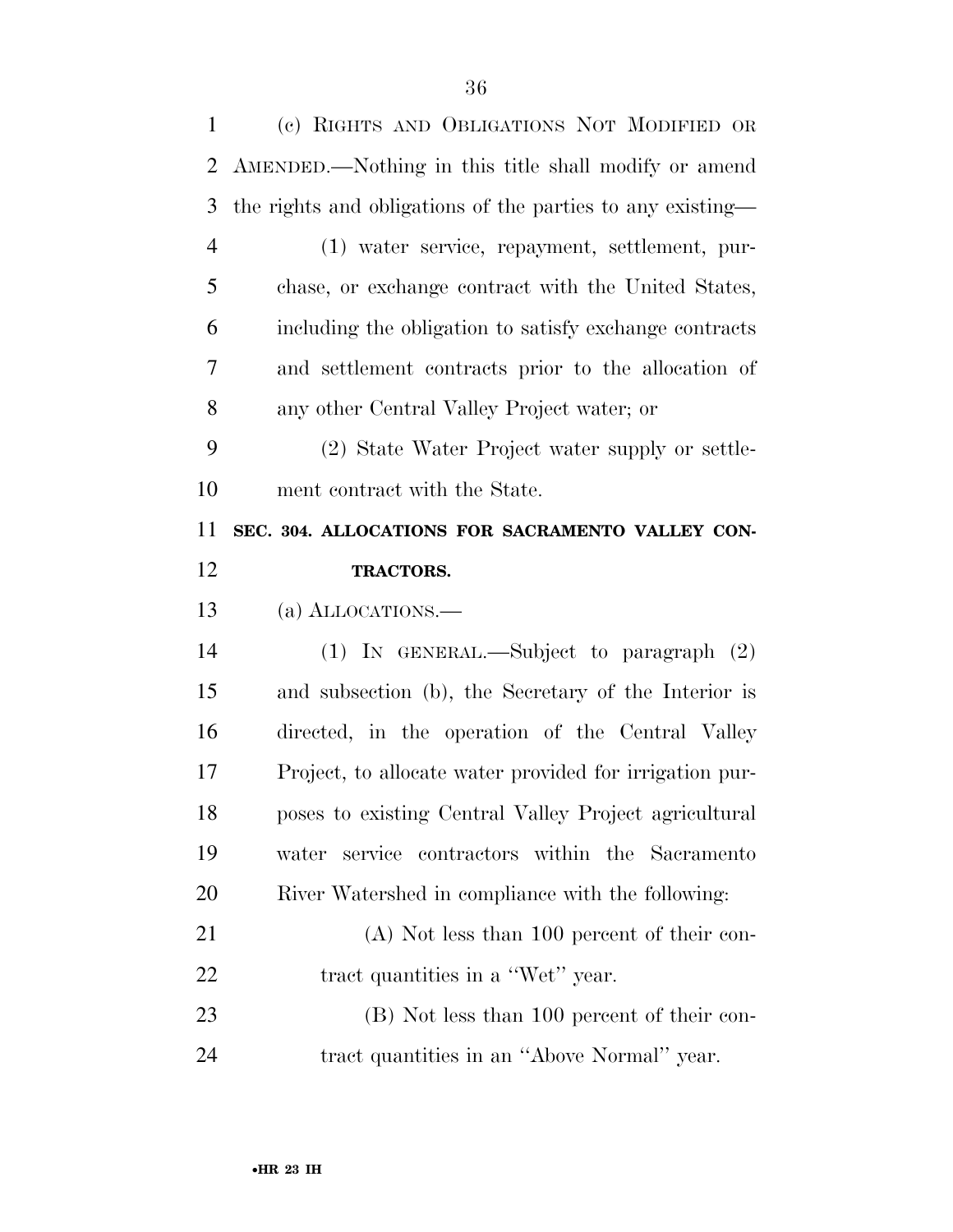(C) Not less than 100 percent of their con- tract quantities in a ''Below Normal'' year that is preceded by an ''Above Normal'' or a ''Wet'' year. (D) Not less than 50 percent of their con- tract quantities in a ''Dry'' year that is pre- ceded by a ''Below Normal'', an ''Above Nor- mal'', or a ''Wet'' year. (E) In all other years not identified herein, the allocation percentage for existing Central Valley Project agricultural water service con- tractors within the Sacramento River Water- shed shall not be less than twice the allocation percentage to south-of-Delta Central Valley Project agricultural water service contractors, up to 100 percent; provided, that nothing here- in shall preclude an allocation to existing Cen- tral Valley Project agricultural water service contractors within the Sacramento River Water- shed that is greater than twice the allocation percentage to south-of-Delta Central Valley Project agricultural water service contractors. (2) CONDITIONS.—The Secretary's actions

under paragraph (a) shall be subject to—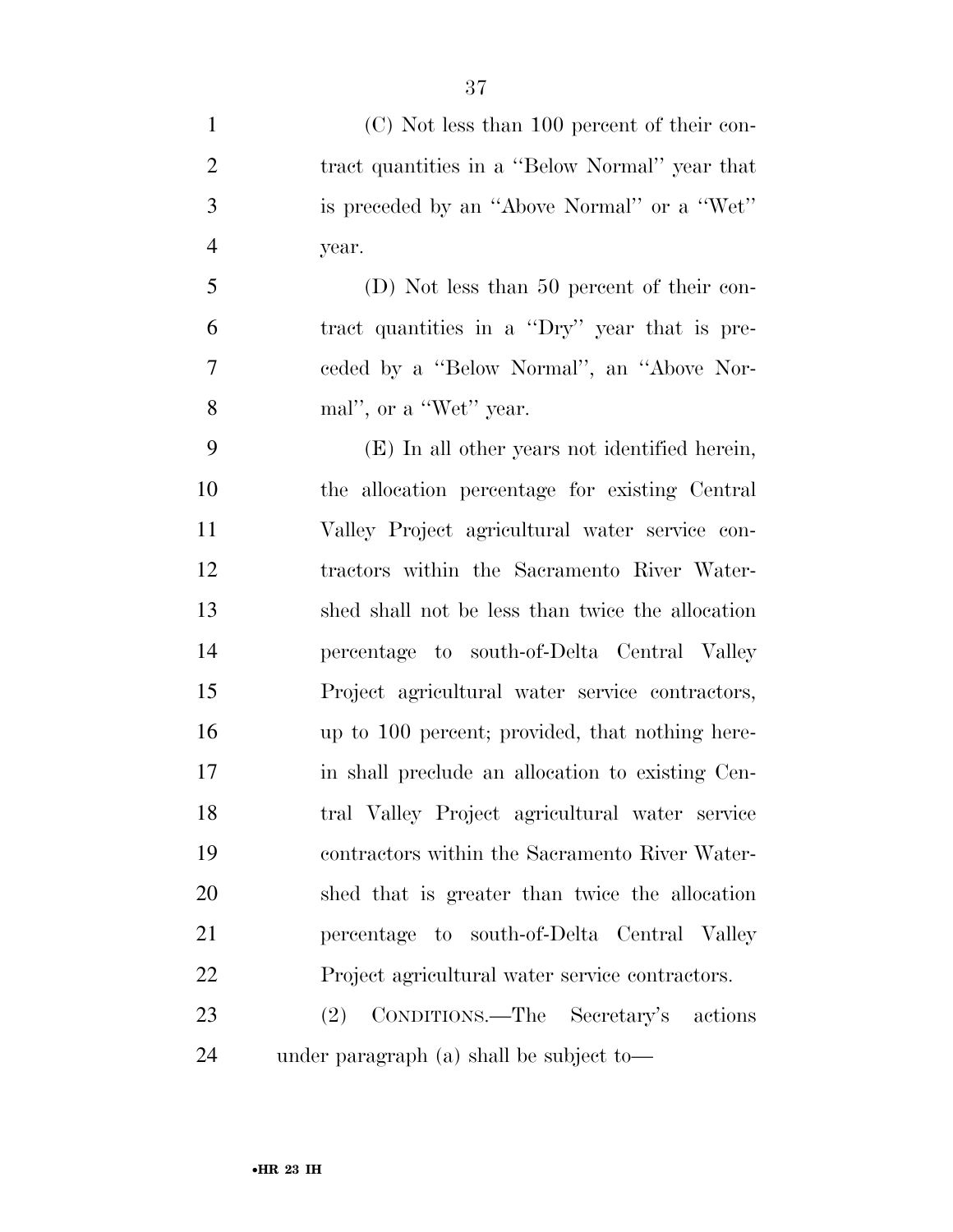(A) the priority of individuals or entities with Sacramento River water rights, including those with Sacramento River Settlement Con- tracts, that have priority to the diversion and use of Sacramento River water over water rights held by the United States for operations of the Central Valley Project; (B) the United States obligation to make a substitute supply of water available to the San Joaquin River Exchange Contractors; and (C) the Secretary's obligation to make water available to managed wetlands pursuant to section 3406(d) of the Central Valley Project Improvement Act (Public Law 102–575). (b) PROTECTION OF MUNICIPAL AND INDUSTRIAL SUPPLIES.—Nothing in subsection (a) shall be deemed to—

 (1) modify any provision of a water service con- tract that addresses municipal and industrial water shortage policies of the Secretary;

 (2) affect or limit the authority of the Secretary to adopt or modify municipal and industrial water shortage policies;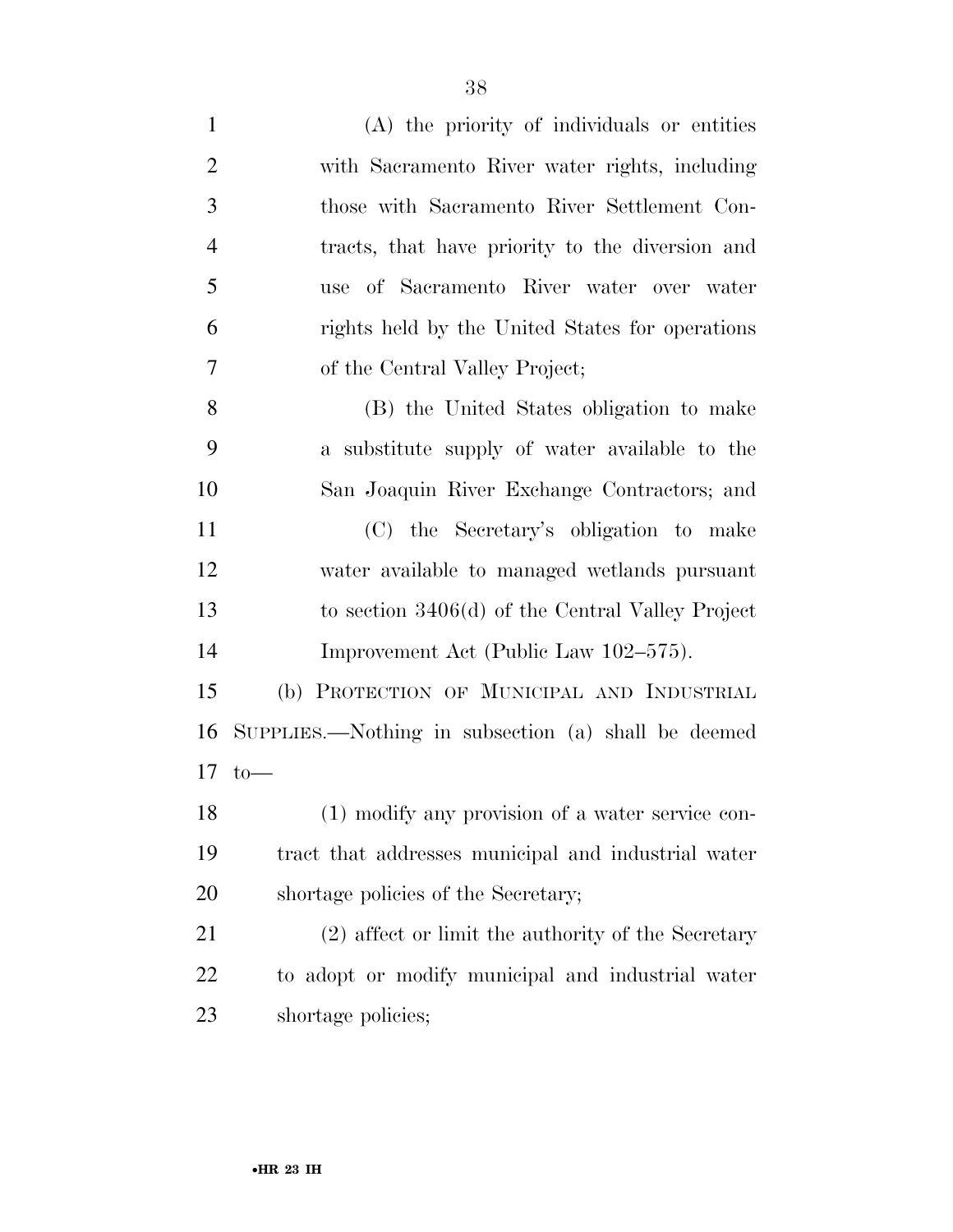(3) affect or limit the authority of the Secretary to implement municipal and industrial water short-age policies; or

 (4) affect allocations to Central Valley Project municipal and industrial contractors pursuant to such policies.

 Neither subsection (a) nor the Secretary's implementation of subsection (a) shall constrain, govern or affect, directly, the operations of the Central Valley Project's American River Division or any deliveries from that Division, its units or facilities.

 (c) NO EFFECT ON ALLOCATIONS.—This section shall not—

 (1) affect the allocation of water to Friant Divi-sion contractors; or

 (2) result in the involuntary reduction in con- tract water allocations to individuals or entities with contracts to receive water from the Friant Division. (d) PROGRAM FOR WATER RESCHEDULING.—The Secretary of the Interior shall develop and implement a program, not later than 1 year after the date of the enact- ment of this Act, to provide for the opportunity for exist- ing Central Valley Project agricultural water service con-tractors within the Sacramento River Watershed to re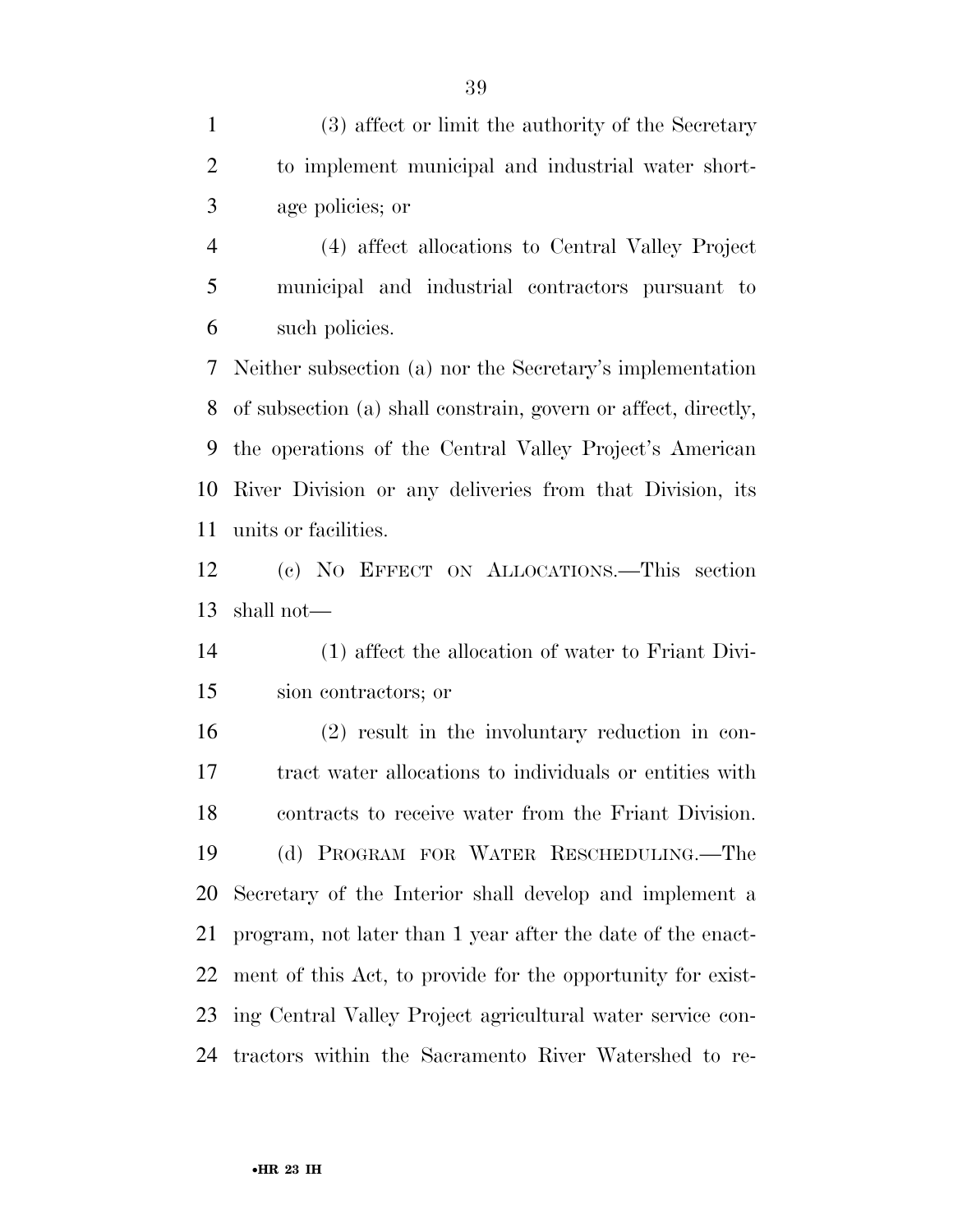schedule water, provided for under their Central Valley Project water service contracts, from one year to the next. (e) DEFINITIONS.—In this section:

 (1) The term ''existing Central Valley Project agricultural water service contractors within the Sacramento River Watershed'' means water service contractors within the Shasta, Trinity, and Sac- ramento River Divisions of the Central Valley Project, that have a water service contract in effect, on the date of the enactment of this section, that provides water for irrigation.

 (2) The year type terms used in subsection (a) have the meaning given those year types in the Sac-ramento Valley Water Year Type (40–30–30) Index.

#### **SEC. 305. EFFECT ON EXISTING OBLIGATIONS.**

 Nothing in this title preempts or modifies any exist- ing obligation of the United States under Federal reclama- tion law to operate the Central Valley Project in con- formity with State law, including established water rights priorities.

## **TITLE IV—MISCELLANEOUS**

#### **SEC. 401. WATER SUPPLY ACCOUNTING.**

 (a) IN GENERAL.—All Central Valley Project water, except Central Valley Project water released pursuant to U.S. Department of the Interior Record of Decision, Trin-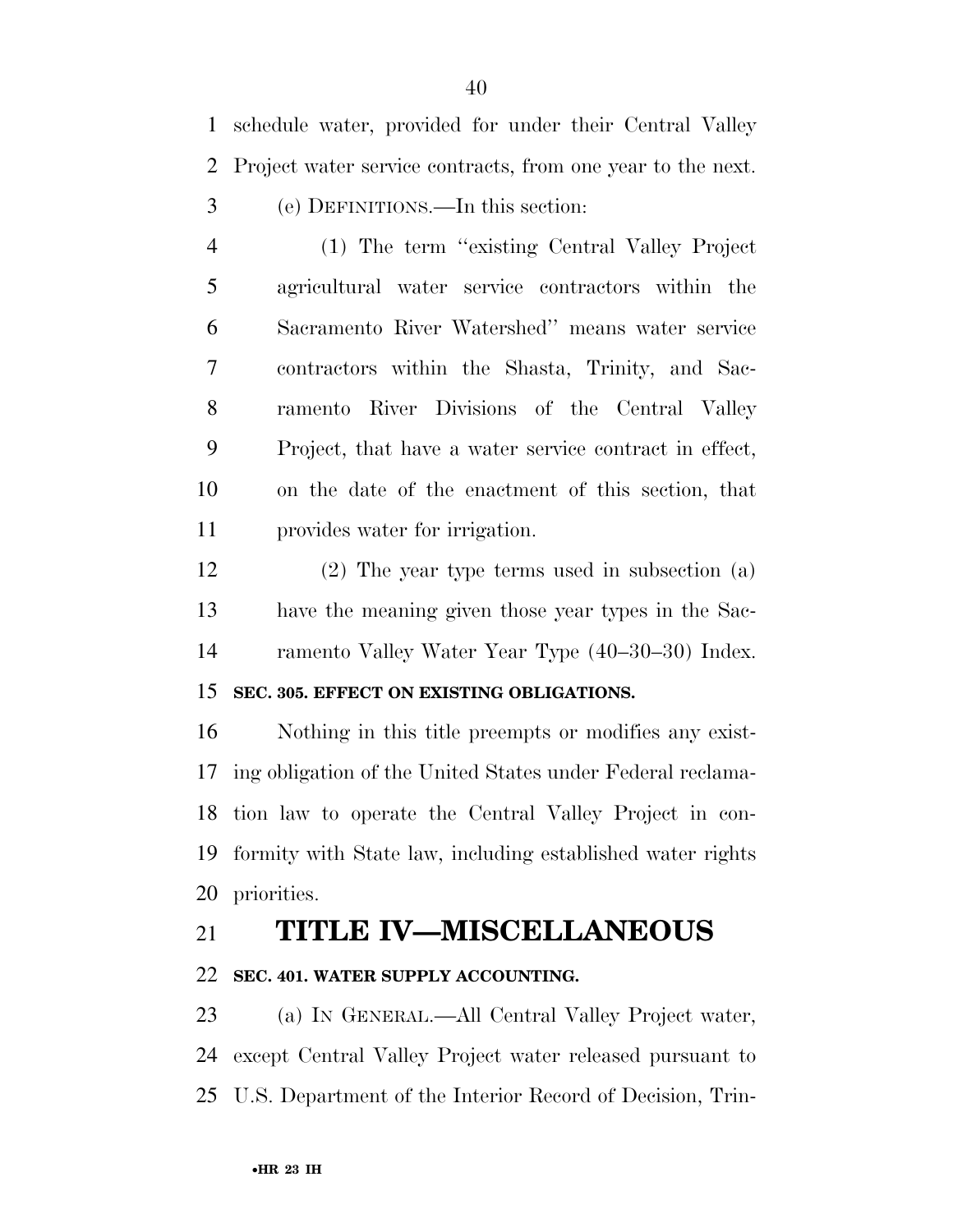ity River Mainstem Fishery Restoration Final Environ- mental Impact Statement/Environmental Impact Report dated December 2000 used to implement an action under- taken for a fishery beneficial purpose that was not im- posed by terms and conditions existing in licenses, per- mits, and other agreements pertaining to the Central Val- ley Project under applicable State or Federal law existing on October 30, 1992, shall be credited to the quantity of Central Valley Project yield dedicated and managed under this section; provided, that nothing herein shall affect the Secretary of the Interior's duty to comply with any other- wise lawful requirement imposed on operations of the Cen- tral Valley Project under any provision of Federal or State law.

 (b) RECLAMATION POLICIES AND ALLOCATIONS.— Reclamation policies and allocations shall not be based upon any premise or assumption that Central Valley Project contract supplies are supplemental or secondary to any other contractor source of supply.

#### **SEC. 402. OPERATIONS OF THE TRINITY RIVER DIVISION.**

 The Secretary of the Interior, in the operation of the Trinity River Division of the Central Valley Project, shall not make releases from Lewiston Dam in excess of the volume for each water-year type required by the U.S. De-partment of the Interior Record of Decision, Trinity River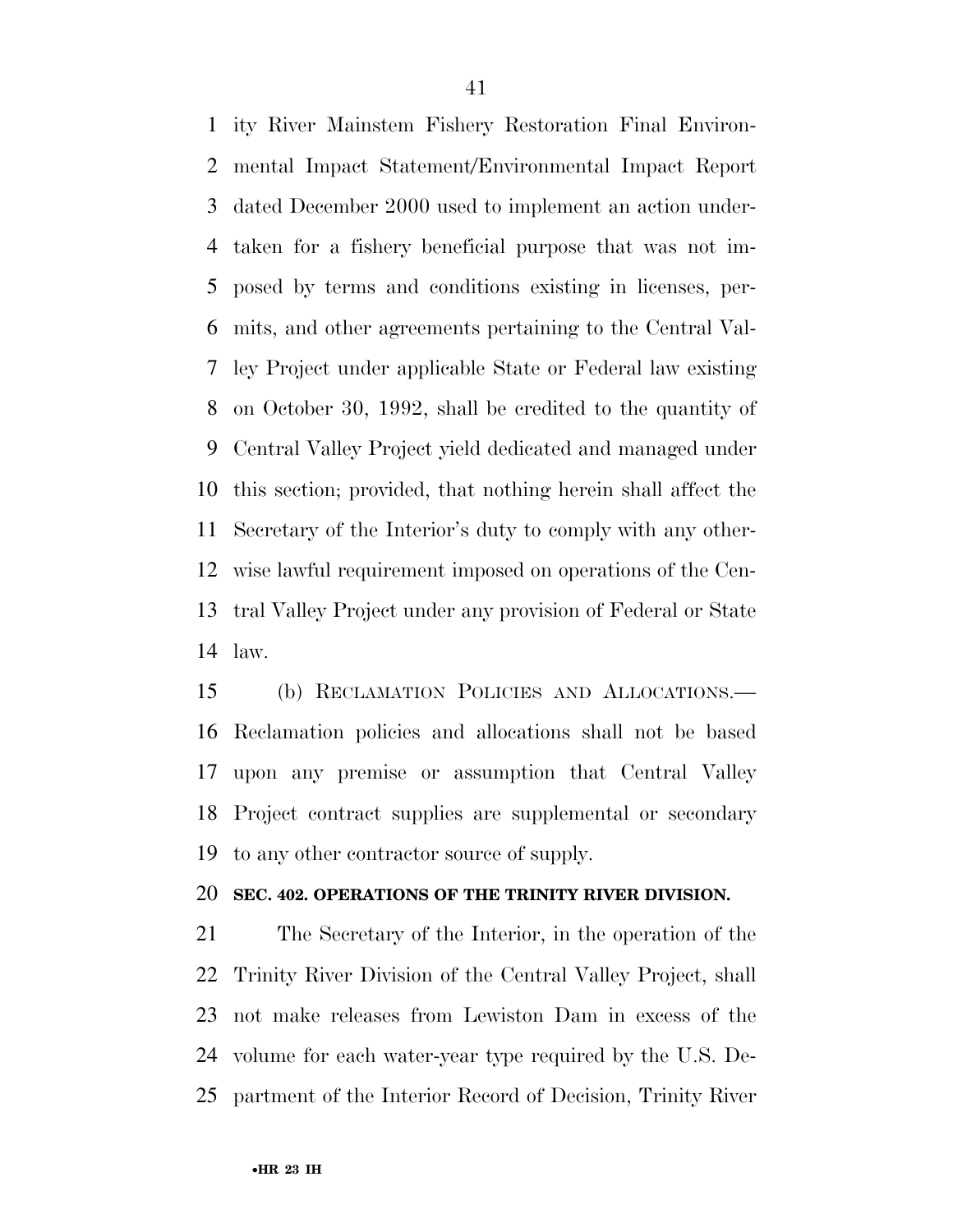Mainstem Fishery Restoration Final Environmental Im- pact Statement/Environmental Impact Report dated De- cember 2000. (1) A maximum of 369,000 acre-feet in a 5 "Critically Dry" year. (2) A maximum of  $453,000$  acre-feet in a 7 'Dry'' year. (3) A maximum of 647,000 acre-feet in a ''Nor- mal'' year. (4) A maximum of 701,000 acre-feet in a 11 'Wet'' year. (5) A maximum of 815,000 acre-feet in an 13 "Extremely Wet" year. **SEC. 403. REPORT ON RESULTS OF WATER USAGE.**  The Secretary of the Interior, in consultation with the Secretary of Commerce and the Secretary of Natural Re- sources of the State of California, shall publish an annual report detailing instream flow releases from the Central Valley Project and California State Water Project, their explicit purpose and authority, and all measured environ- mental benefit as a result of the releases. **SEC. 404. KLAMATH PROJECT CONSULTATION APPLICANTS.**  If the Bureau of Reclamation initiates or reinitiates

 consultation with the U.S. Fish and Wildlife Service or the National Marine Fisheries Service under section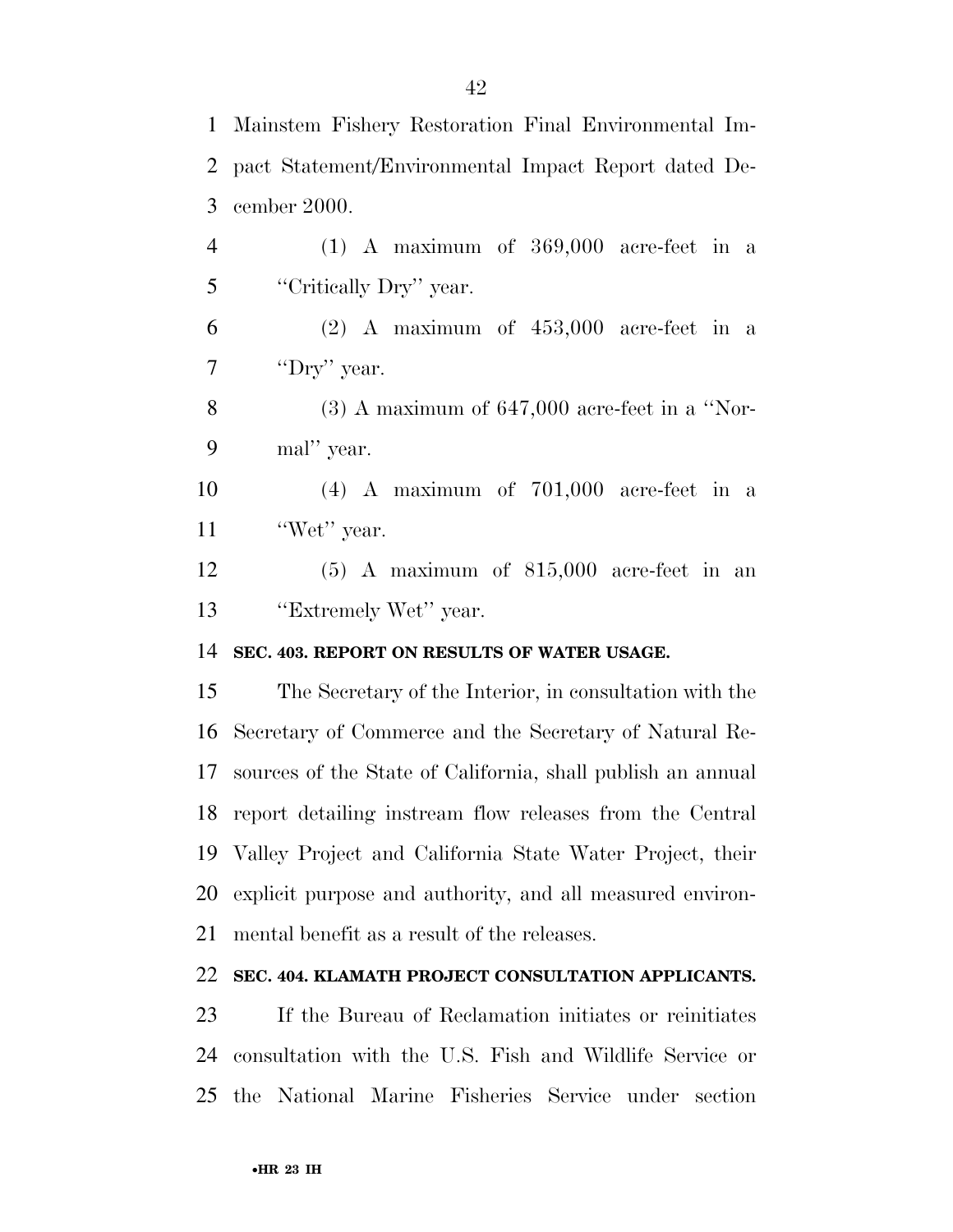7(a)(2) of the Endangered Species Act of 1973 (16 U.S.C. 2 1536(a)(2)), with respect to construction or operation of the Klamath Project (or any part thereof), Klamath Project contractors shall be accorded all the rights and responsibilities extended to applicants in the consultation process. Upon request of the Klamath Project contractors, they may be represented through an association or organi-zation.

### **SEC. 405. LOSSES CAUSED BY THE CONSTRUCTION AND OP-ERATION OF STORAGE PROJECTS.**

 (a) MARINAS, RECREATIONAL FACILITIES, OTHER BUSINESSES.—If in constructing any new or modified 13 water storage project included in section  $103(d)(1)(A)$  of Public Law 108–361 (118 Stat. 1684), the Bureau of Rec- lamation destroys or otherwise adversely affects any exist- ing marina, recreational facility, or other water-dependent business when constructing or operating a new or modified water storage project, the Secretaries of the Interior and Agriculture, acting through the Bureau and the Forest Service shall—

 (1) provide compensation otherwise required by law; and

 (2) provide the owner of the affected marina, recreational facility, or other water-dependent busi-ness under mutually agreeable terms and conditions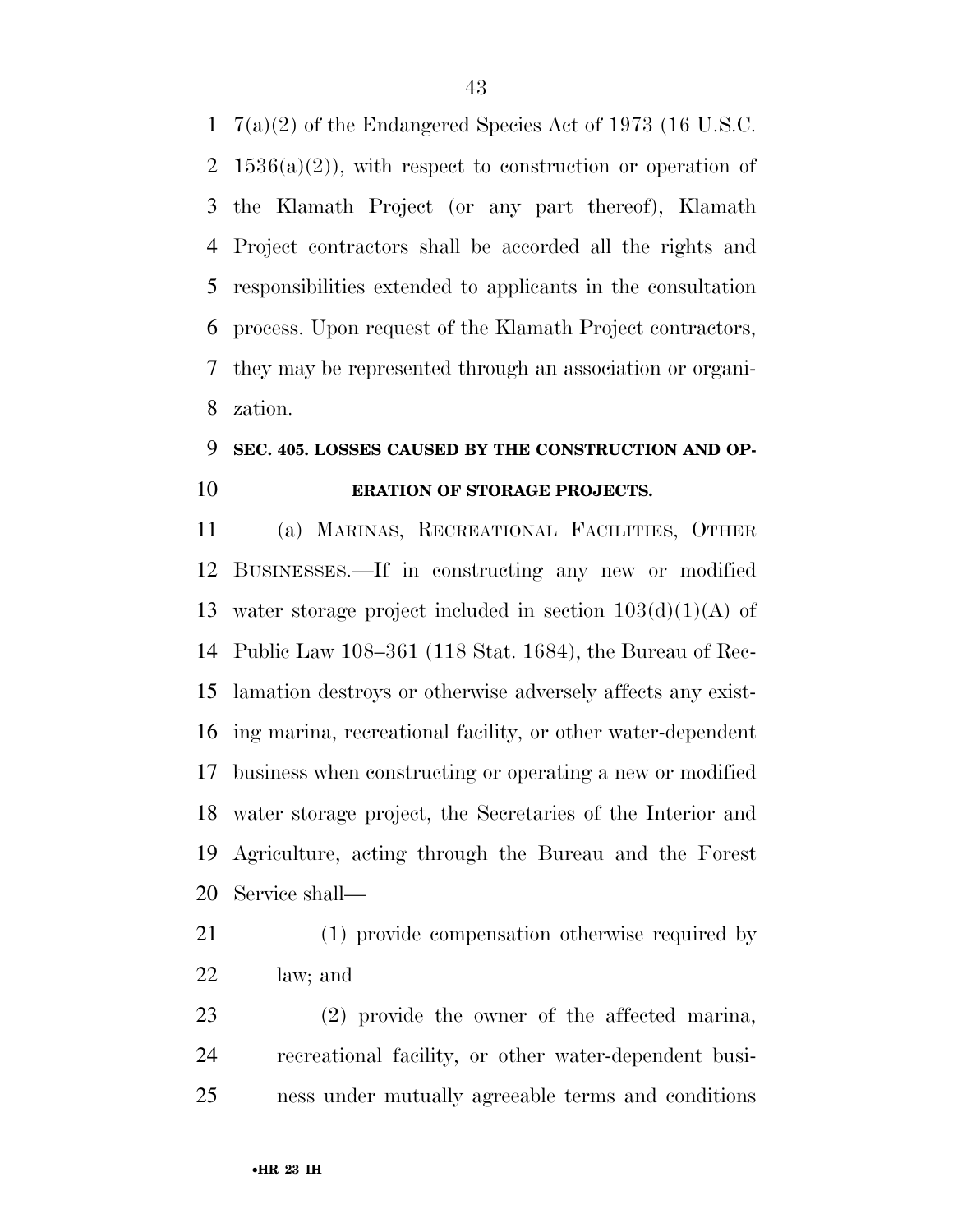with the right of first refusal to construct and oper- ate a replacement marina, recreational facility, or other water-dependent business, as the case may be, on United States land associated with the new or modified water storage project.

 (b) HYDROELECTRIC PROJECTS.—If in constructing any new or modified water storage project included in sec- tion 103(d)(1)(A) of Public Law 108–361 (118 Stat. 1684), the Bureau of Reclamation reduces or eliminates the capacity or generation of any existing non-Federal hy- droelectric project by inundation or otherwise, the Sec-retary of the Interior shall—

 (1) provide compensation otherwise required by law;

 (2) provide the owner of the affected hydro- electric project under mutually agreeable terms and conditions with a right of first refusal to construct, operate, and maintain replacement hydroelectric generating facilities at such new or modified water storage project, on federal land associated with the new or modified water storage project or on private land owned by the affected hydroelectric project owner;

 (3) provide compensation for the construction of any water conveyance facilities as are necessary to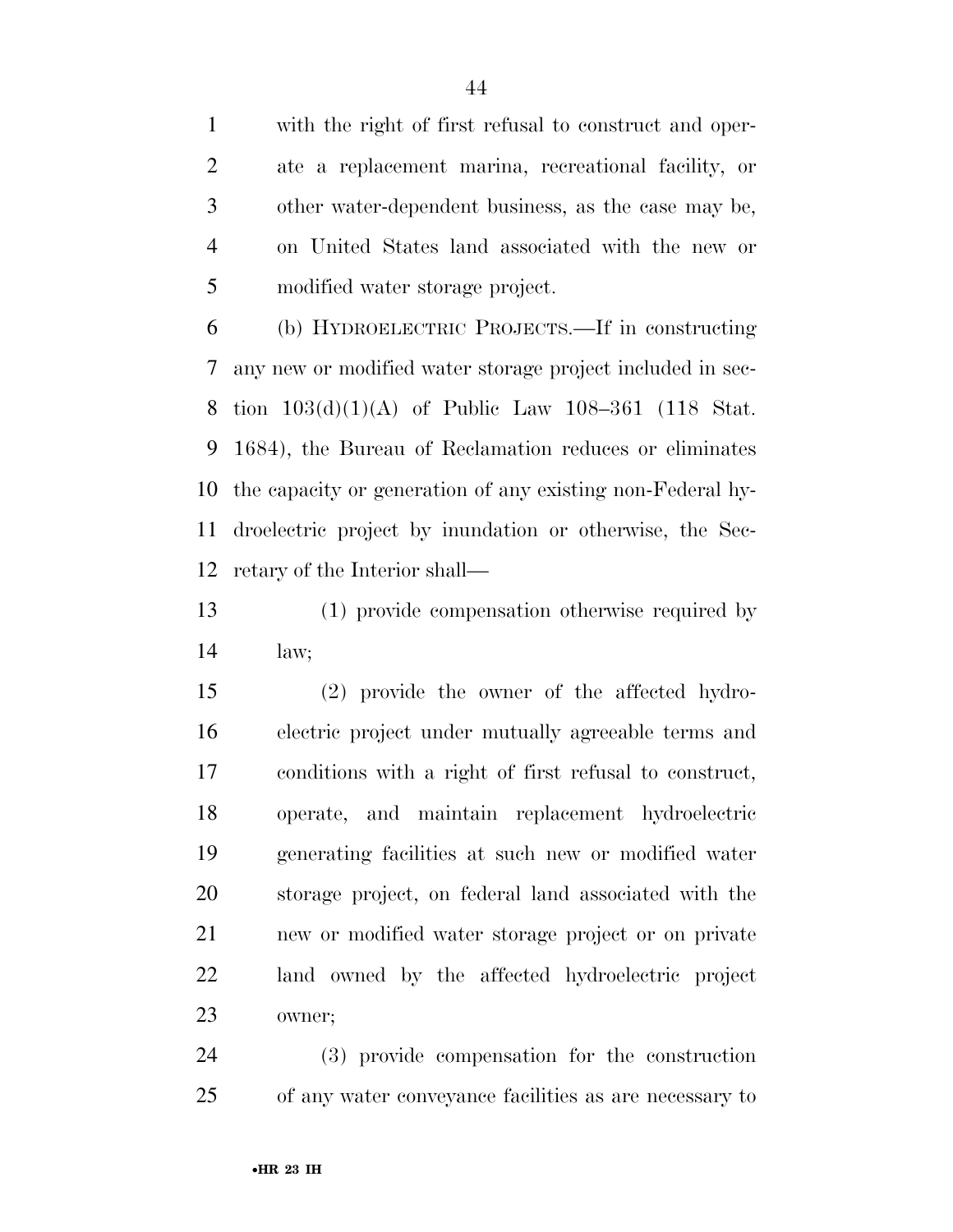convey water to any new powerhouse constructed by such owner in association with such new hydro-electric generating facilities; and

4 (4) provide for subsections  $(b)(1)$ ,  $(b)(2)$ , and (b)(3) at a cost not to exceed the estimated value of the actual impacts to any existing non-Federal hy- droelectric project and as estimated for the associ- ated feasibility study, including additional planning, environmental, design, construction, and operations and maintenance costs for existing and replacement facilities.

 (c) COST ALLOCATION.—Any compensation under this section shall be a project cost and allocated to project beneficiaries.

 (d) APPLICABILITY.—This section shall only apply to federally owned water storage projects, whether authorized under this Act or some other authority.

 (e) LIMITATION.—Nothing in this section affects the ability of landowners or tribes to seek compensation or any other remedy otherwise required by law.

#### **SEC. 406. CA STATE WATER RESOURCES CONTROL BOARD.**

 (a) IN GENERAL.—In carrying out this Act, the Sec-retaries shall—

 (1) recognize Congressional opposition to the violation of private property rights by the California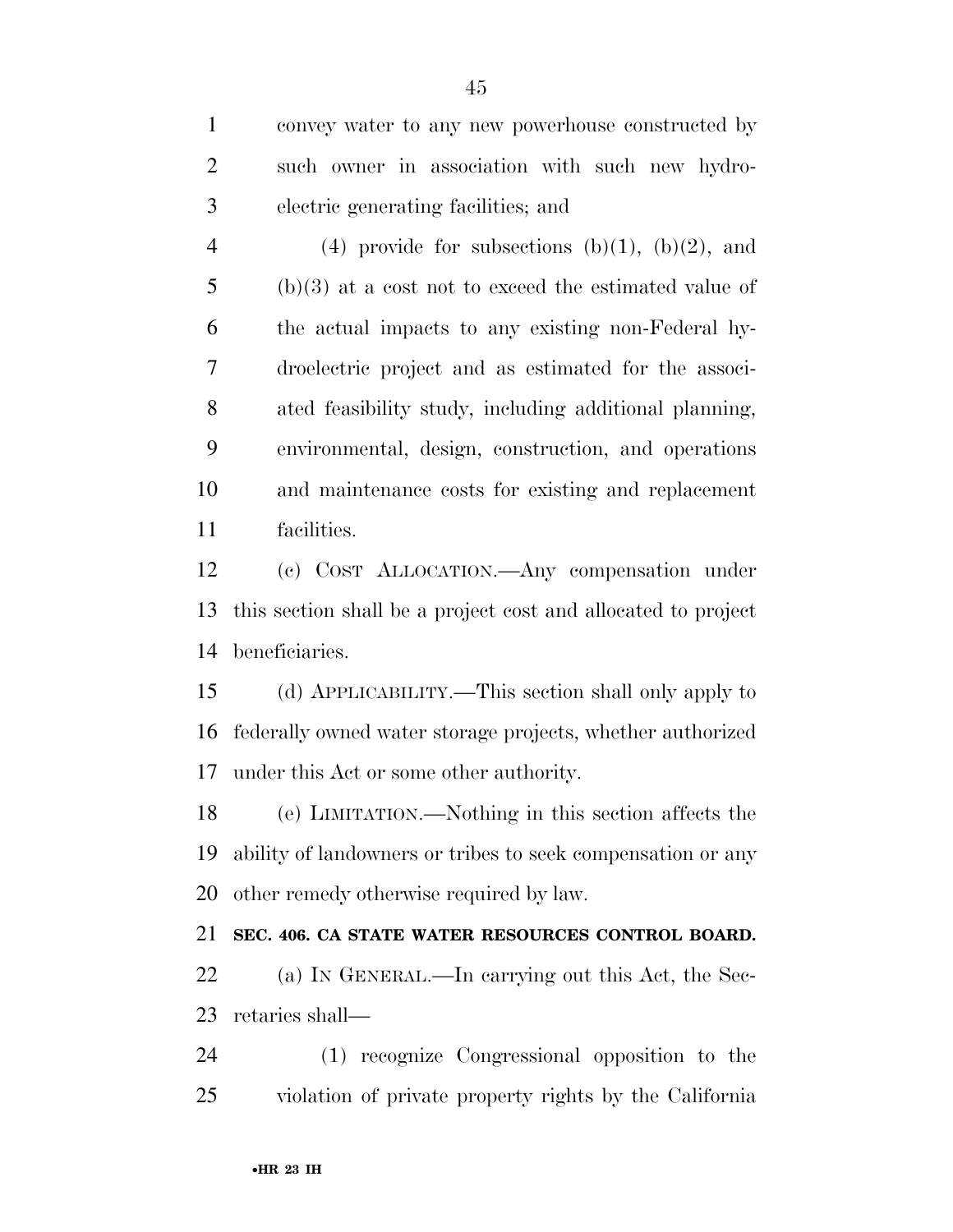| State Water Resources Control Board in their pro-    |
|------------------------------------------------------|
| posal to require a minimum percentage of             |
| unimpaired flows in the main tributaries of the San  |
| Joaquin River; and                                   |
| (2) recognize the need to provide reliable water     |
| supplies to municipal, industrial, and agricultural  |
| users across the State.                              |
| <b>TITLE V-WATER SUPPLY</b>                          |
| PERMITTING ACT                                       |
| SEC. 501. SHORT TITLE.                               |
| This title may be cited as the "Water Supply Permit- |
| ting Coordination Act".                              |
| SEC. 502. DEFINITIONS.                               |
| In this title:                                       |
| (1) SECRETARY.—The term "Secretary" means            |
| the Secretary of the Interior.                       |
| (2) BUREAU.—The term "Bureau" means the              |
| Bureau of Reclamation.                               |
| (3) QUALIFYING PROJECTS.—The term "quali-            |
| fying projects" means new surface water storage      |
| projects in the States covered under the Act of June |
| 17, 1902 (32 Stat. 388, chapter 1093), and Acts      |
| supplemental to and amendatory of that Act (43)      |
| U.S.C. 371 et seq.) constructed on lands adminis-    |
| tered by the Department of the Interior or the De-   |
|                                                      |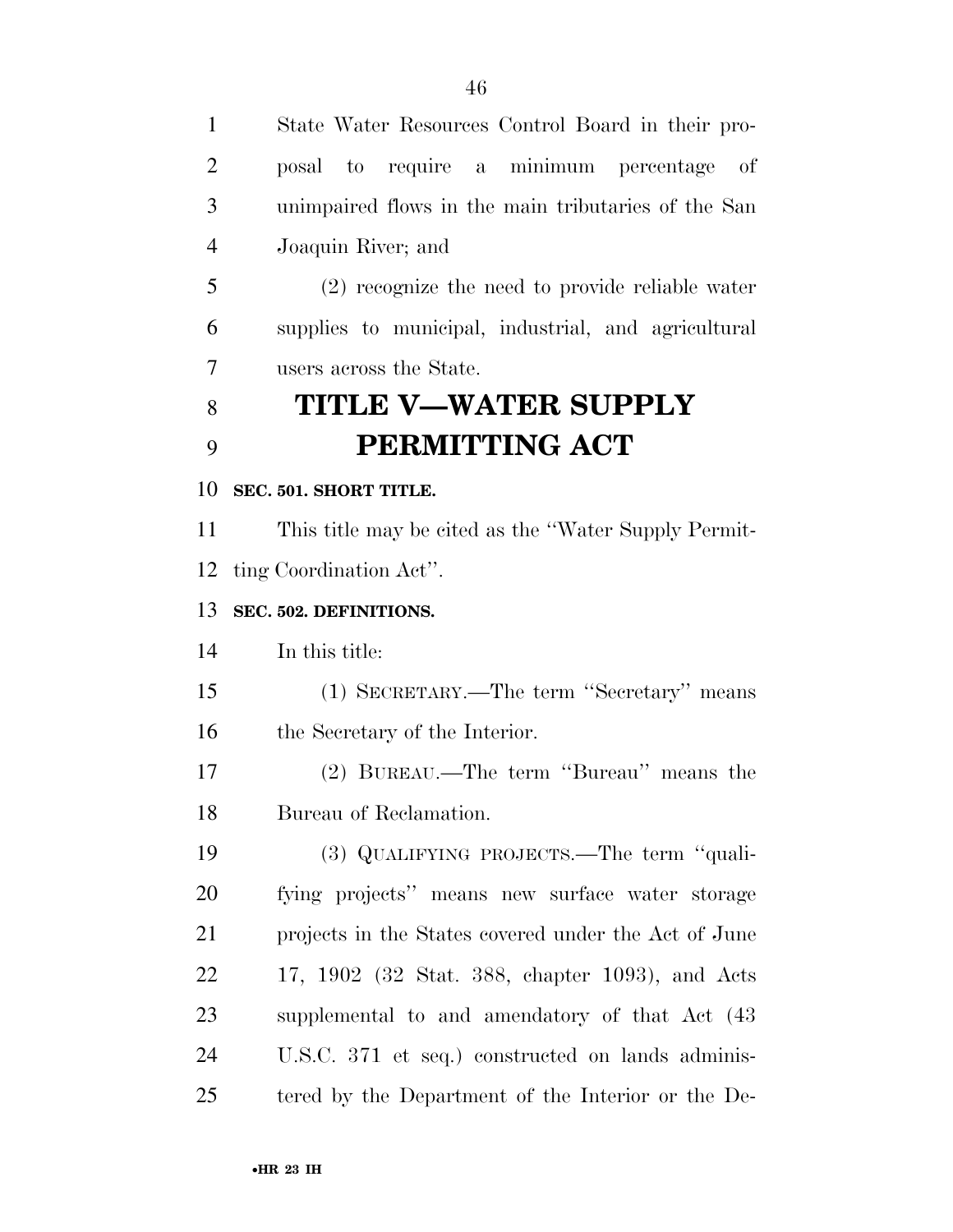partment of Agriculture, exclusive of any easement, right-of-way, lease, or any private holding.

 (4) COOPERATING AGENCIES.—The term ''co- operating agency'' means a Federal agency with ju- risdiction over a review, analysis, opinion, statement, permit, license, or other approval or decision re- quired for a qualifying project under applicable Fed- eral laws and regulations, or a State agency subject 9 to section  $503(c)$ .

## **SEC. 503. ESTABLISHMENT OF LEAD AGENCY AND COOPER-ATING AGENCIES.**

 (a) ESTABLISHMENT OF LEAD AGENCY.—The Bu- reau of Reclamation is established as the lead agency for purposes of coordinating all reviews, analyses, opinions, statements, permits, licenses, or other approvals or deci- sions required under Federal law to construct qualifying projects.

 (b) IDENTIFICATION AND ESTABLISHMENT OF CO- OPERATING AGENCIES.—The Commissioner of the Bureau shall—

 (1) identify, as early as practicable upon receipt of an application for a qualifying project, any Fed- eral agency that may have jurisdiction over a review, analysis, opinion, statement, permit, license, ap-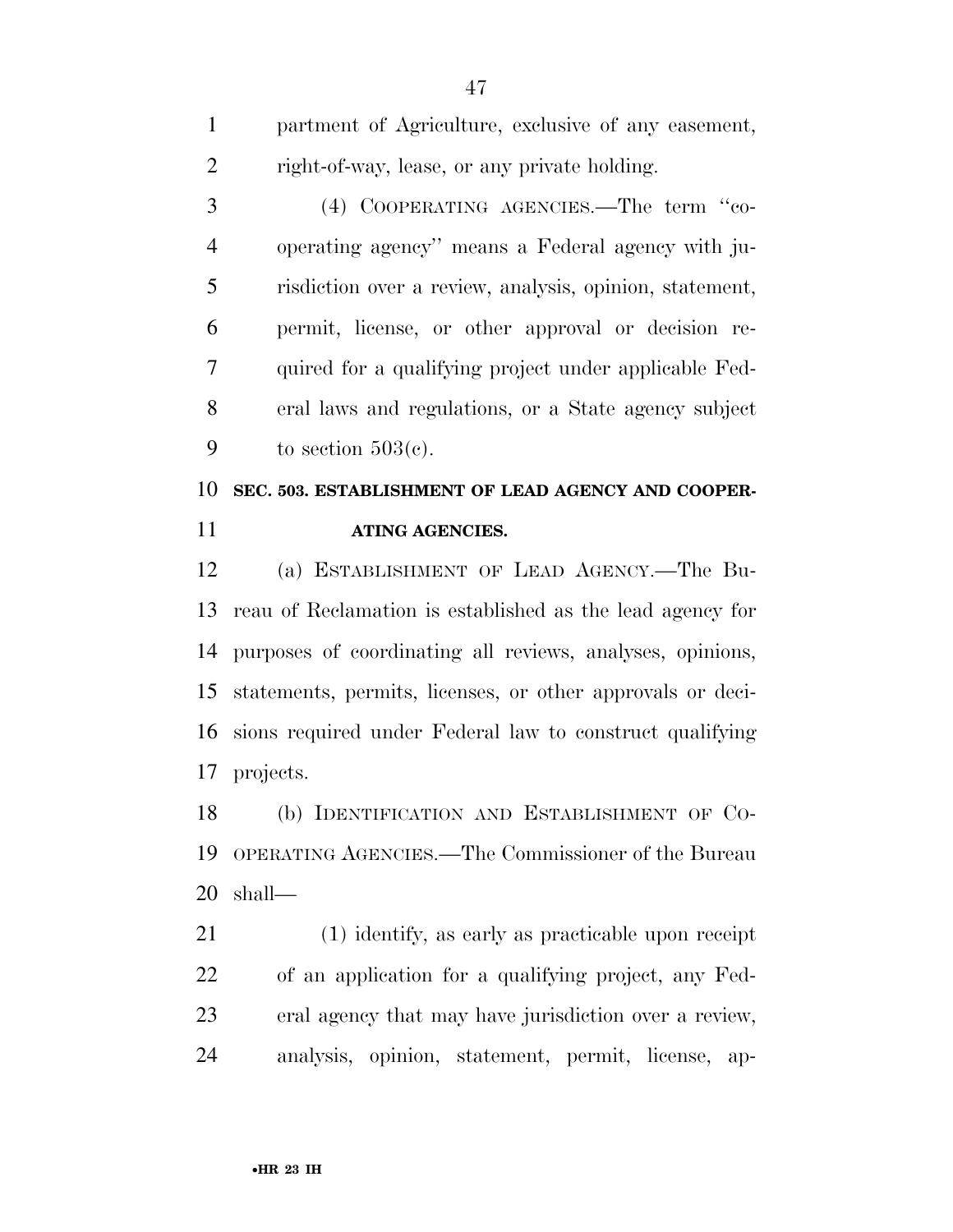| $\mathbf{1}$   | proval, or decision required for a qualifying project    |
|----------------|----------------------------------------------------------|
| $\overline{2}$ | under applicable Federal laws and regulations; and       |
| 3              | (2) notify any such agency, within a reasonable          |
| $\overline{4}$ | time frame, that the agency has been designated as       |
| 5              | a cooperating agency in regards to the qualifying        |
| 6              | project unless that agency responds to the Bureau in     |
| 7              | writing, within a timeframe set forth by the Bureau,     |
| 8              | notifying the Bureau that the agency—                    |
| 9              | (A) has no jurisdiction or authority with                |
| 10             | respect to the qualifying project;                       |
| 11             | (B) has no expertise or information rel-                 |
| 12             | evant to the qualifying project or any review,           |
| 13             | analysis, opinion, statement, permit, license, or        |
| 14             | other approval or decision associated therewith;         |
| 15             | <b>or</b>                                                |
| 16             | (C) does not intend to submit comments                   |
| 17             | on the qualifying project or conduct any review          |
| 18             | of such a project or make any decision with re-          |
| 19             | spect to such project in a manner other than in          |
| 20             | cooperation with the Bureau.                             |
| 21             | (c) STATE AUTHORITY.—A State in which a quali-           |
| 22             | fying project is being considered may choose, consistent |
| 23             | with State law—                                          |
| 24             | $(1)$ to participate as a cooperating agency; and        |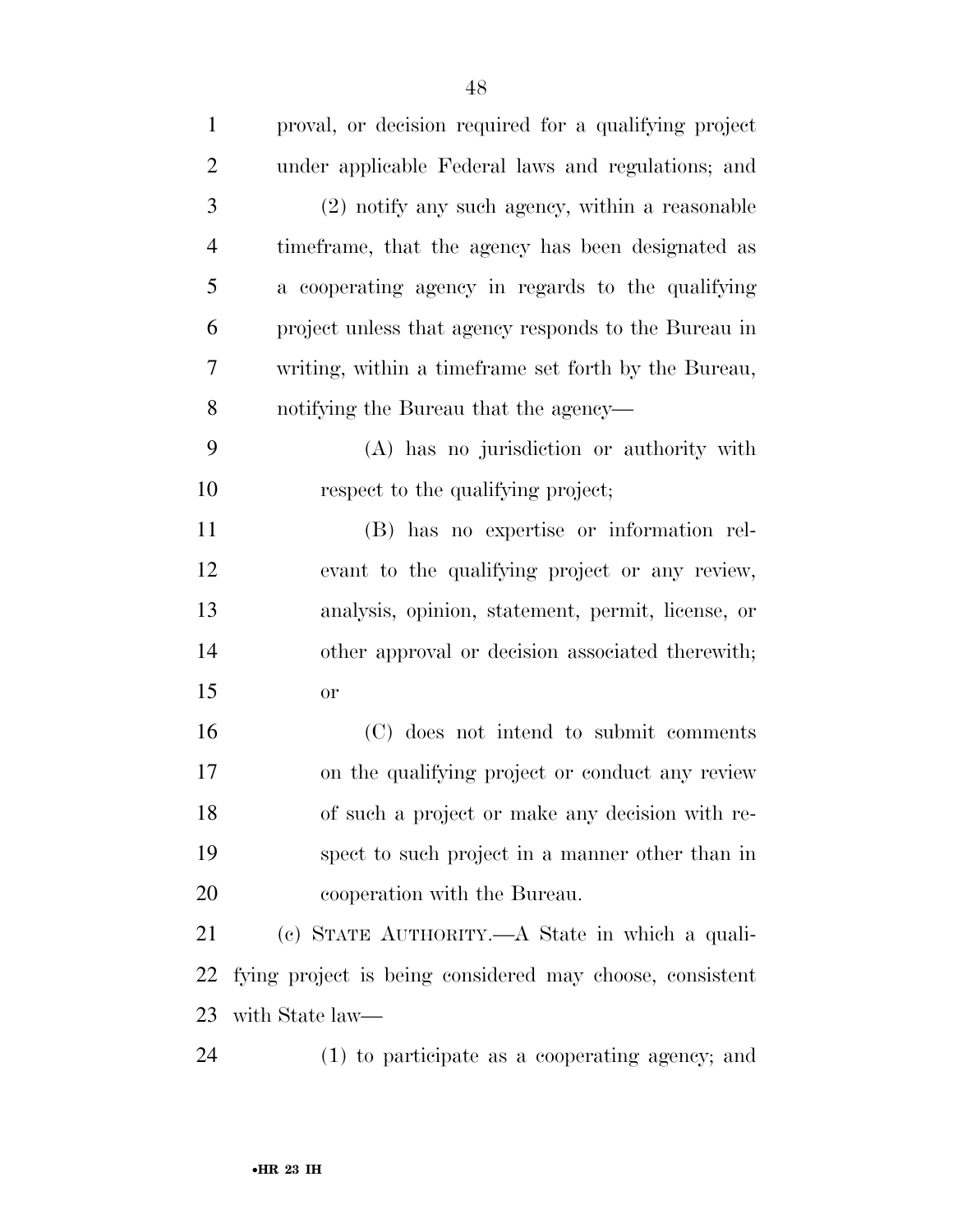| $\mathbf{1}$   | (2) to make subject to the processes of this title    |
|----------------|-------------------------------------------------------|
| $\overline{2}$ | all State agencies that—                              |
| 3              | (A) have jurisdiction over the qualifying             |
| $\overline{4}$ | project;                                              |
| 5              | (B) are required to conduct or issue a re-            |
| 6              | view, analysis, or opinion for the qualifying         |
| 7              | project; or                                           |
| 8              | (C) are required to make a determination              |
| 9              | on issuing a permit, license, or approval for the     |
| 10             | qualifying project.                                   |
| 11             | SEC. 504. BUREAU RESPONSIBILITIES.                    |
| 12             | (a) IN GENERAL.—The principal responsibilities of     |
| 13             | the Bureau under this title are to-                   |
| 14             | (1) serve as the point of contact for applicants,     |
| 15             | State agencies, Indian tribes, and others regarding   |
| 16             | proposed qualifying projects;                         |
| 17             | (2) coordinate preparation of unified environ-        |
| 18             | mental documentation that will serve as the basis for |
| 19             | all Federal decisions necessary to authorize the use  |
| 20             | of Federal lands for qualifying projects; and         |
| 21             | (3) coordinate all Federal agency reviews nec-        |
| 22             | essary for project development and construction of    |
| 23             | qualifying projects.                                  |
| 24             | (b) COORDINATION PROCESS.—The Bureau shall            |
| 25             | have the following coordination responsibilities:     |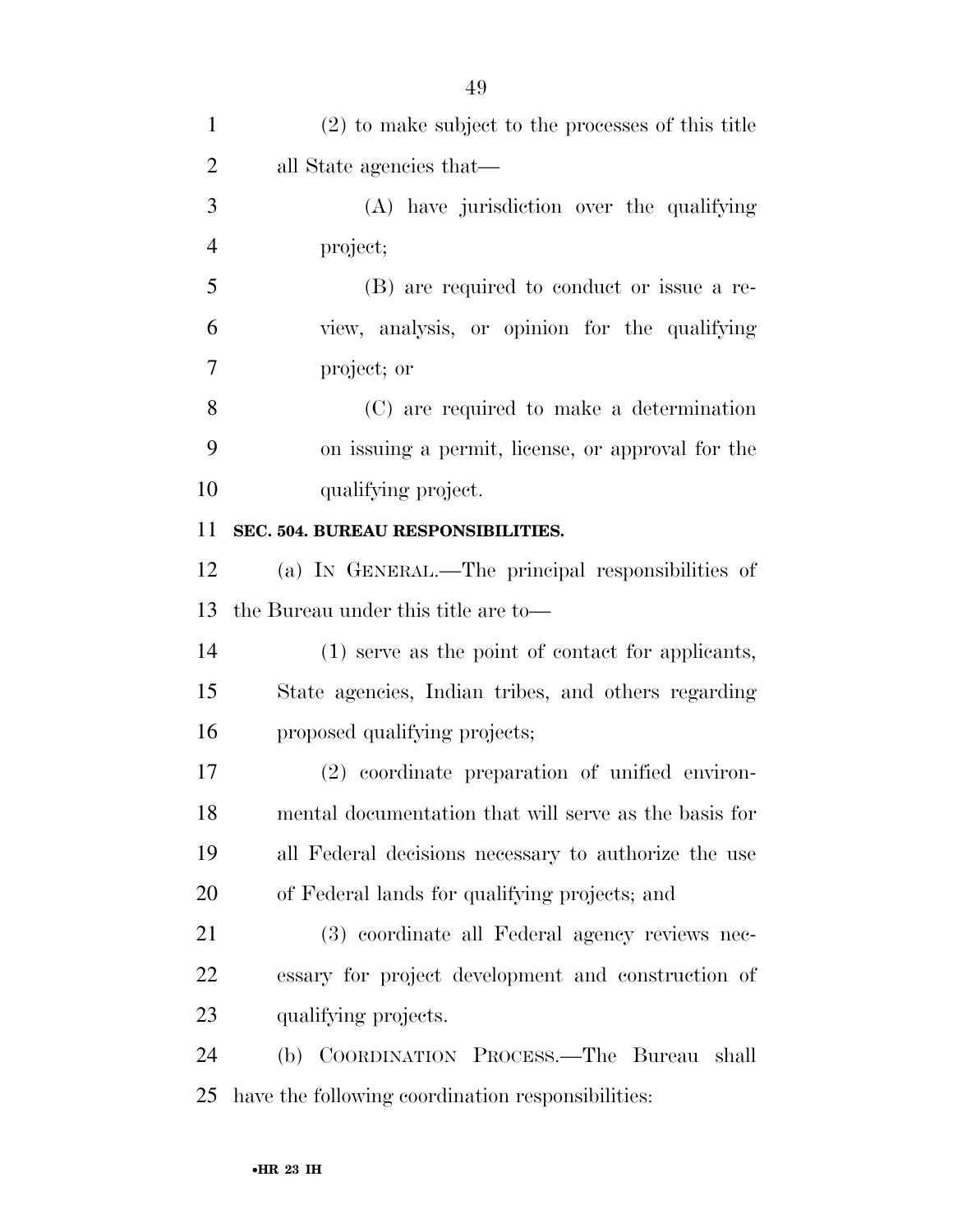| $\mathbf{1}$   | (1) PRE-APPLICATION COORDINATION.-Notify               |
|----------------|--------------------------------------------------------|
| $\overline{2}$ | cooperating agencies of proposed qualifying projects   |
| 3              | not later than 30 days after receipt of a proposal     |
| $\overline{4}$ | and facilitate a preapplication meeting for prospec-   |
| 5              | tive applicants, relevant Federal and State agencies,  |
| 6              | and Indian tribes to—                                  |
| 7              | (A) explain applicable processes, data re-             |
| 8              | quirements, and applicant submissions nec-             |
| 9              | essary to complete the required Federal agency         |
| 10             | reviews within the timeframe established; and          |
| 11             | (B) establish the schedule for the quali-              |
| 12             | fying project.                                         |
| 13             | (2) CONSULTATION WITH COOPERATING AGEN-                |
| 14             | CIES.—Consult with the cooperating agencies            |
| 15             | throughout the Federal agency review process, iden-    |
| 16             | tify and obtain relevant data in a timely manner,      |
| 17             | and set necessary deadlines for cooperating agencies.  |
| 18             | (3) SCHEDULE.—Work with the qualifying                 |
| 19             | project applicant and cooperating agencies to estab-   |
| 20             | lish a project schedule. In establishing the schedule, |
| 21             | the Bureau shall consider, among other factors—        |
| 22             | the responsibilities of cooperating<br>(A)             |
| 23             | agencies under applicable laws and regulations;        |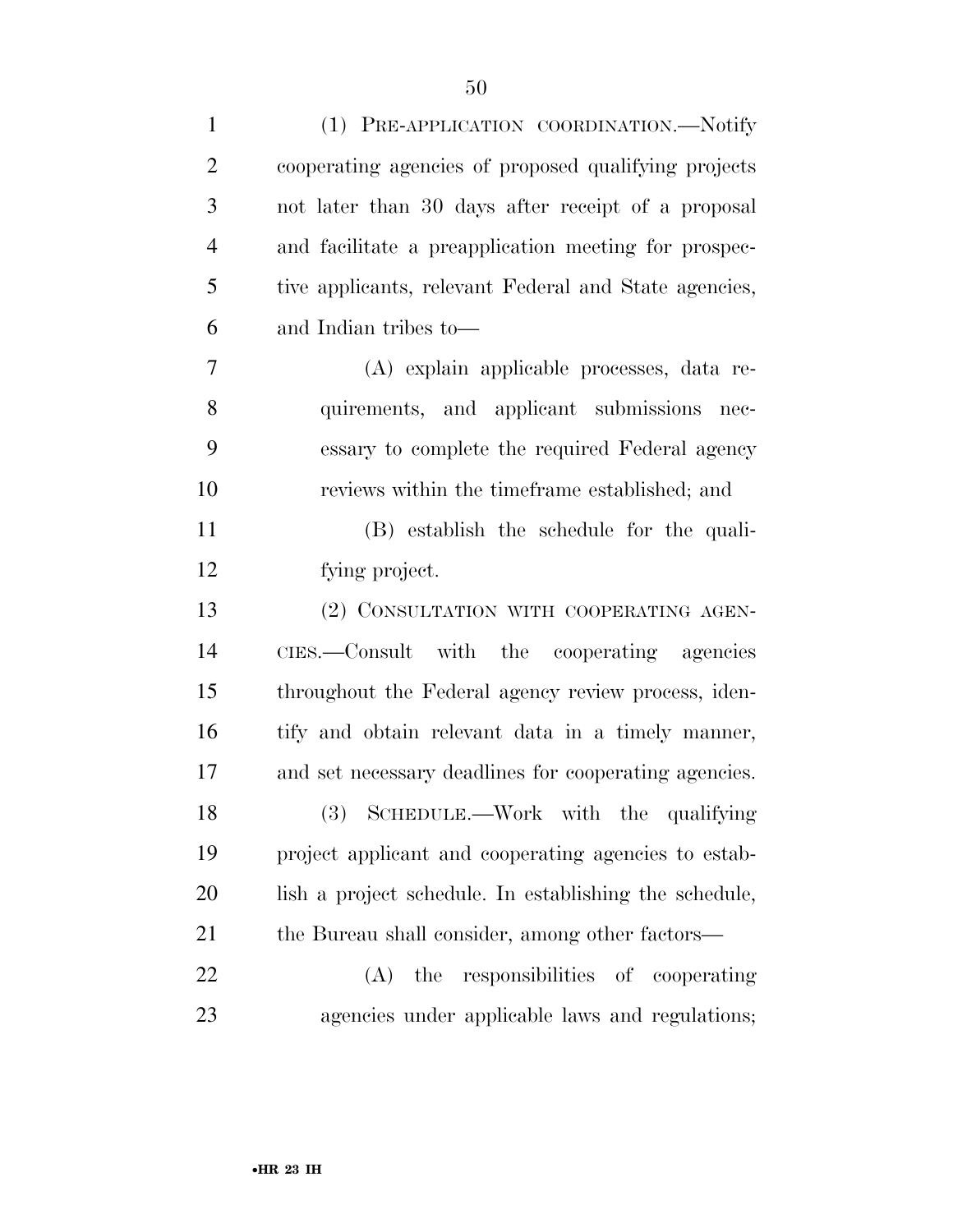| $\mathbf{1}$   | (B) the resources available to the cooper-             |
|----------------|--------------------------------------------------------|
| $\overline{2}$ | ating agencies and the non-Federal qualifying          |
| 3              | project sponsor, as applicable;                        |
| $\overline{4}$ | (C) the overall size and complexity of the             |
| 5              | qualifying project;                                    |
| 6              | (D) the overall schedule for and cost of the           |
| $\overline{7}$ | qualifying project; and                                |
| 8              | (E) the sensitivity of the natural and his-            |
| 9              | toric resources that may be affected by the            |
| 10             | qualifying project.                                    |
| 11             | (4) ENVIRONMENTAL COMPLIANCE.—Prepare a                |
| 12             | unified environmental review document for each         |
| 13             | qualifying project application, incorporating a single |
| 14             | environmental record on which all cooperating agen-    |
| 15             | cies with authority to issue approvals for a given     |
| 16             | qualifying project shall base project approval deci-   |
| 17             | sions. Help ensure that cooperating agencies make      |
| 18             | necessary decisions, within their respective authori-  |
| 19             | ties, regarding Federal approvals in accordance with   |
| 20             | the following timelines:                               |
| 21             | (A) Not later than one year after accept-              |
| 22             | ance of a completed project application when an        |
| 23             | environmental assessment and finding of no sig-        |
| 24             | nificant impact is determined to be the appro-         |
| 25             | priate level of review under the National Envi-        |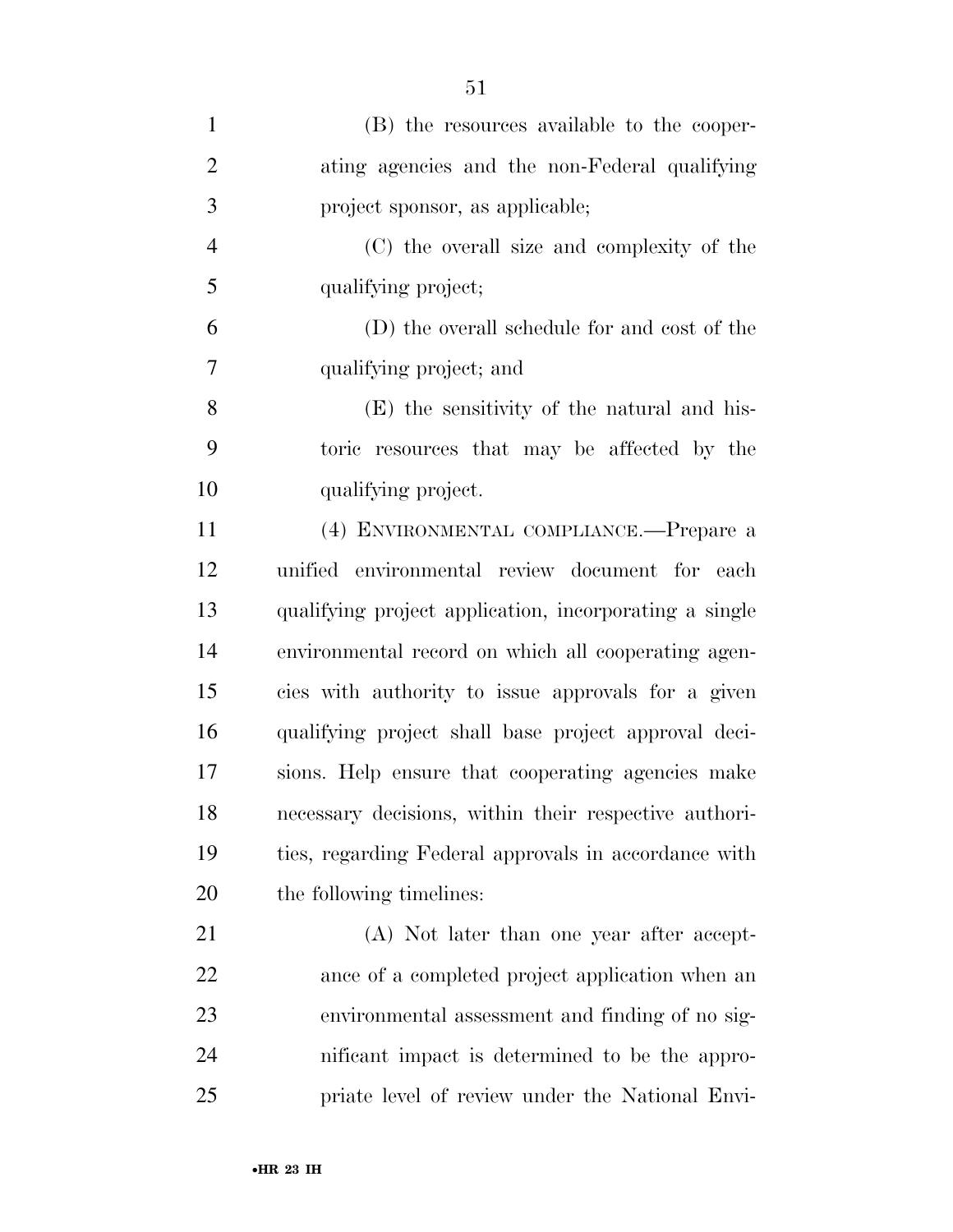ronmental Policy Act of 1969 (42 U.S.C. 4321 et seq.).

 (B) Not later than one year and 30 days after the close of the public comment period for a draft environmental impact statement under the National Environmental Policy Act of 1969  $7 \t(42 \tUS.C. 4321 \tets eq.)$ , when an environ- mental impact statement is required under the same.

 (5) CONSOLIDATED ADMINISTRATIVE RECORD.—Maintain a consolidated administrative record of the information assembled and used by the cooperating agencies as the basis for agency deci-sions.

 (6) PROJECT DATA RECORDS.—To the extent practicable and consistent with Federal law, ensure that all project data is submitted and maintained in generally accessible electronic format, compile, and where authorized under existing law, make available such project data to cooperating agencies, the quali-fying project applicant, and to the public.

 (7) PROJECT MANAGER.—Appoint a project manager for each qualifying project. The project manager shall have authority to oversee the project and to facilitate the issuance of the relevant final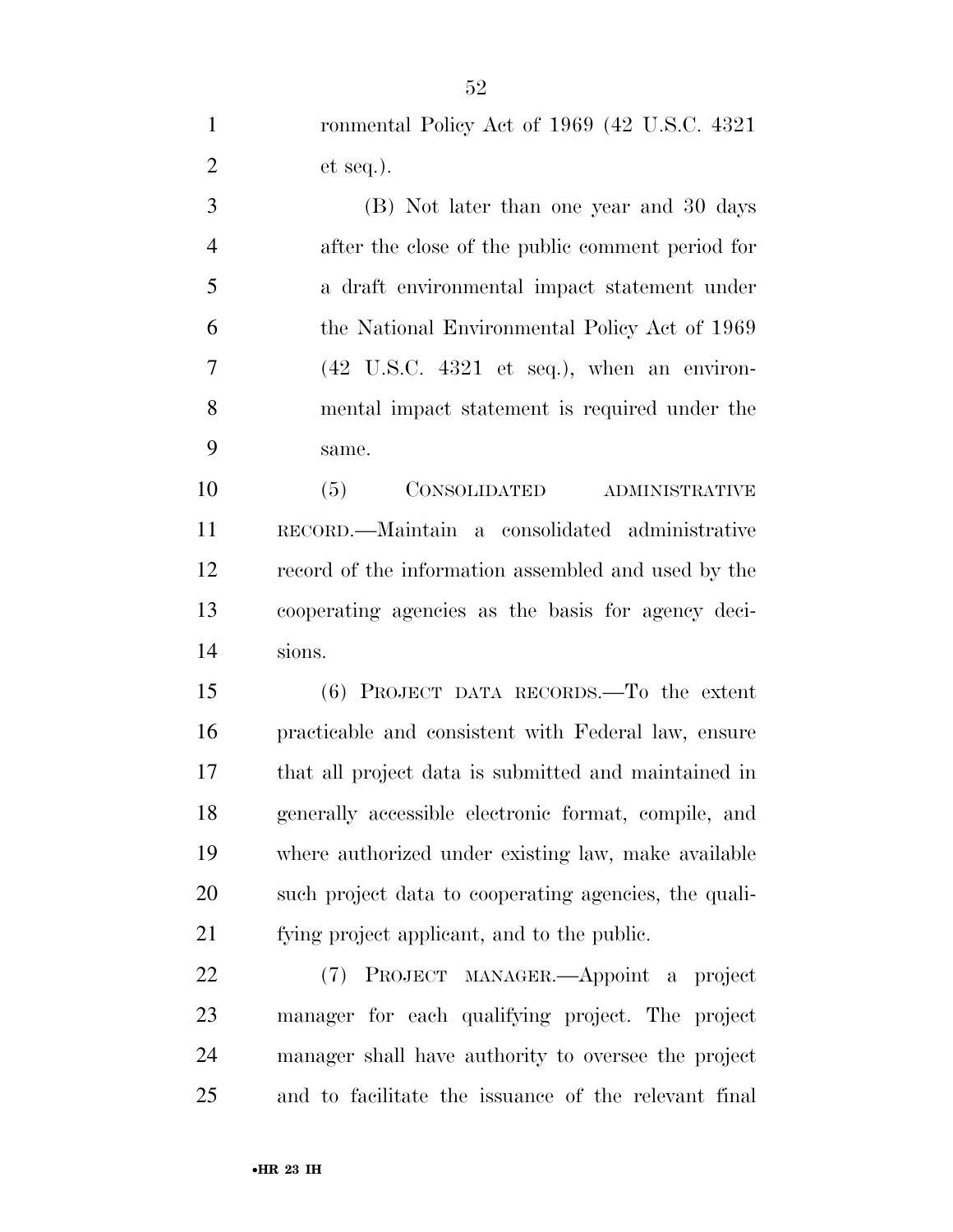authorizing documents, and shall be responsible for ensuring fulfillment of all Bureau responsibilities set forth in this section and all cooperating agency re-sponsibilities under section 505.

#### **SEC. 505. COOPERATING AGENCY RESPONSIBILITIES.**

 (a) ADHERENCE TO BUREAU SCHEDULE.—Upon no- tification of an application for a qualifying project, all co- operating agencies shall submit to the Bureau a timeframe under which the cooperating agency reasonably considers it will be able to complete its authorizing responsibilities. The Bureau shall use the timeframe submitted under this subsection to establish the project schedule under section 504, and the cooperating agencies shall adhere to the project schedule established by the Bureau.

 (b) ENVIRONMENTAL RECORD.—Cooperating agen- cies shall submit to the Bureau all environmental review material produced or compiled in the course of carrying out activities required under Federal law consistent with the project schedule established by the Bureau.

 (c) DATA SUBMISSION.—To the extent practicable and consistent with Federal law, the cooperating agencies shall submit all relevant project data to the Bureau in a generally accessible electronic format subject to the project schedule set forth by the Bureau.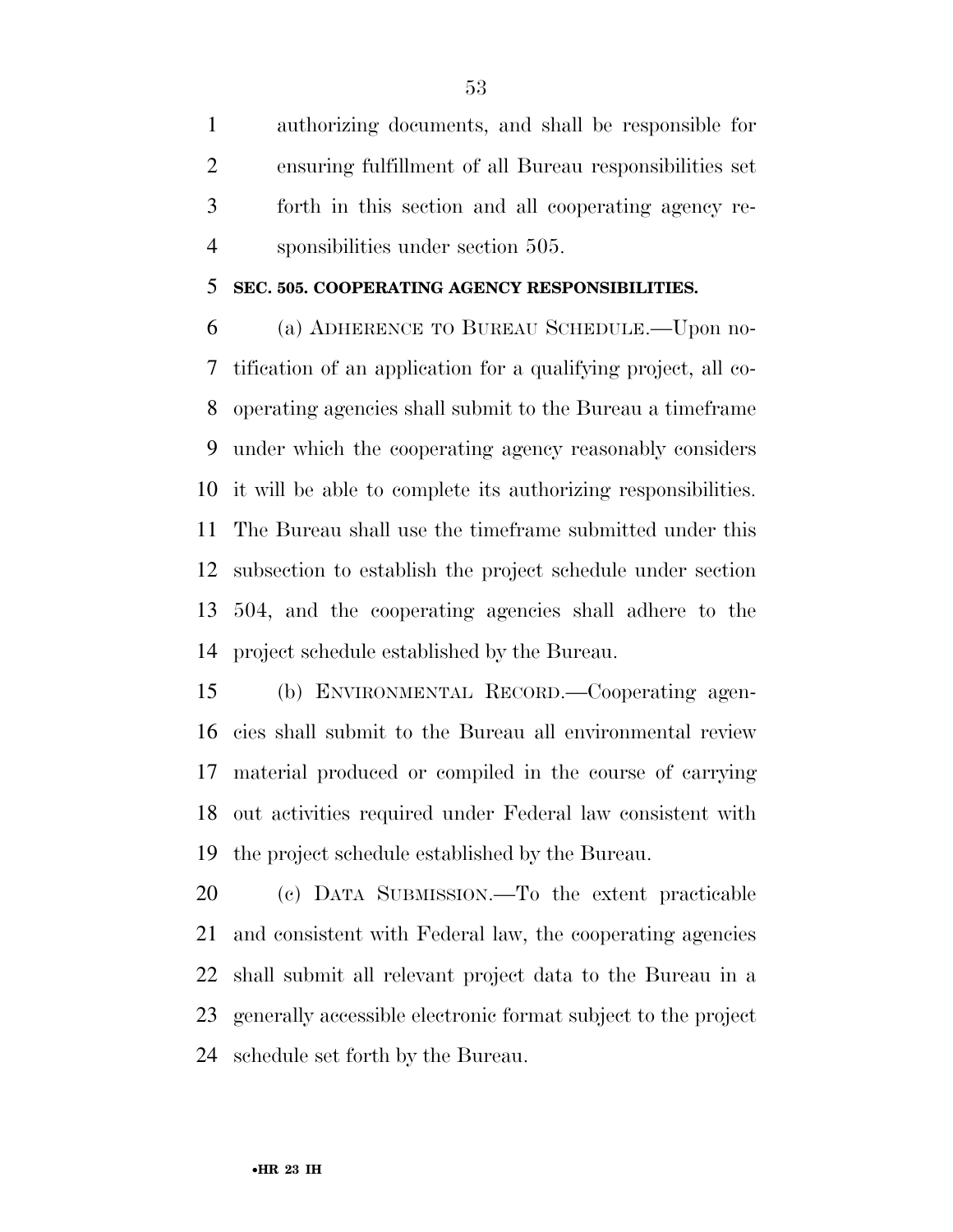#### **SEC. 506. FUNDING TO PROCESS PERMITS.**

 (a) IN GENERAL.—The Secretary, after public notice in accordance with the Administrative Procedures Act (5 U.S.C. 553), may accept and expend funds contributed by a non-Federal public entity to expedite the evaluation of a permit of that entity related to a qualifying project.

(b) EFFECT ON PERMITTING.—

 (1) IN GENERAL.—In carrying out this section, the Secretary shall ensure that the use of funds ac- cepted under subsection (a) will not impact impartial decisionmaking with respect to permits, either sub-stantively or procedurally.

 (2) EVALUATION OF PERMITS.—In carrying out this section, the Secretary shall ensure that the eval- uation of permits carried out using funds accepted under this section shall—

 (A) be reviewed by the Regional Director of the Bureau, or the Regional Director's des- ignee, of the region in which the qualifying project or activity is located; and

 (B) use the same procedures for decisions 22 that would otherwise be required for the evalua- tion of permits for similar projects or activities not carried out using funds authorized under this section.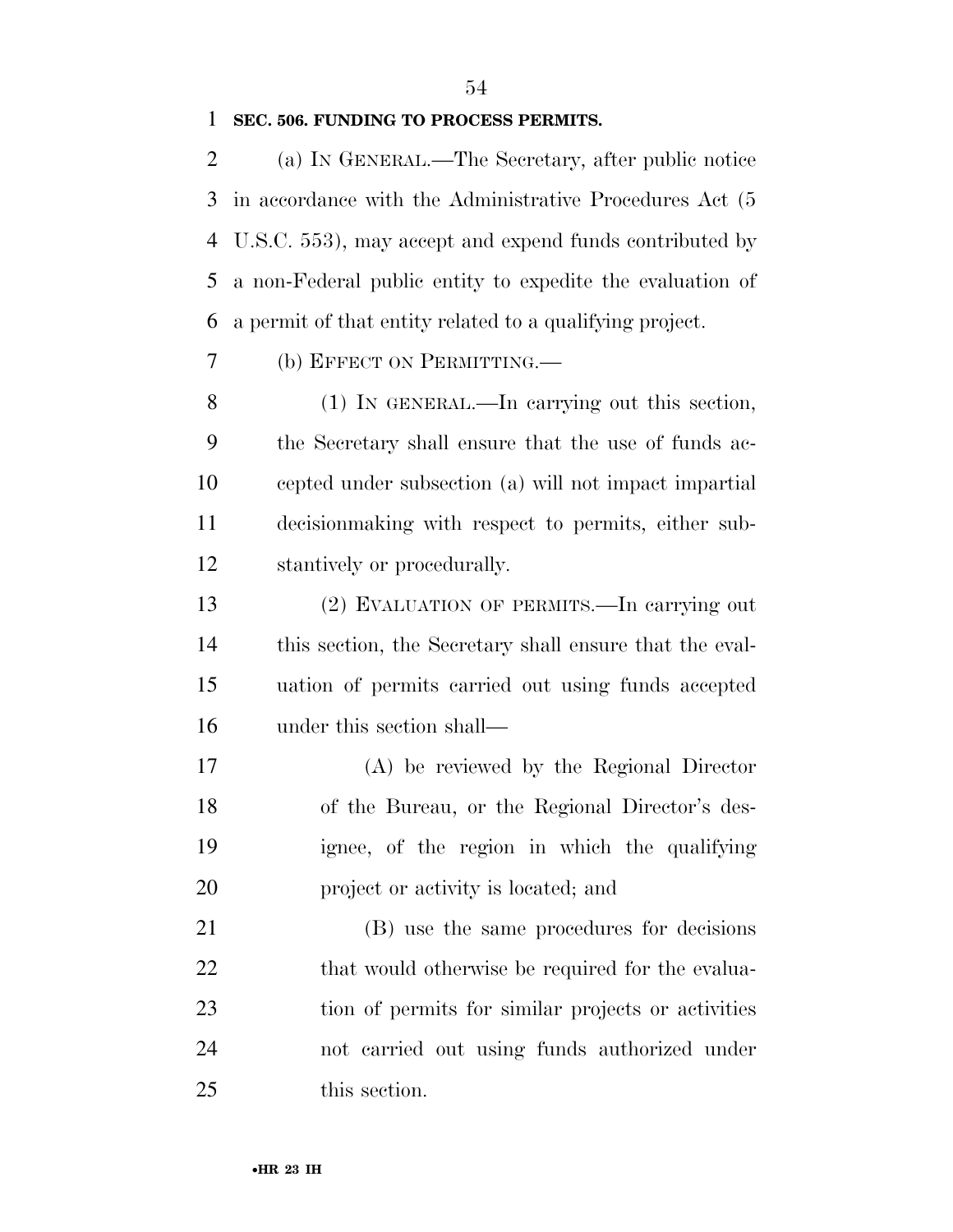| $\mathbf{1}$   | (3) IMPARTIAL DECISIONMAKING.—In carrying                    |
|----------------|--------------------------------------------------------------|
| $\overline{2}$ | out this section, the Secretary and the cooperating          |
| 3              | agencies receiving funds under this section for quali-       |
| $\overline{4}$ | fying projects shall ensure that the use of the funds        |
| 5              | accepted under this section for such projects shall          |
| 6              | $not$ —                                                      |
| 7              | (A) impact impartial decision making with                    |
| 8              | respect to the issuance of permits, either sub-              |
| 9              | stantively or procedurally; or                               |
| 10             | (B) diminish, modify, or otherwise affect                    |
| 11             | the statutory or regulatory authorities of such              |
| 12             | agencies.                                                    |
| 13             | (c) LIMITATION ON USE OF FUNDS.—None of the                  |
| 14             | funds accepted under this section shall be used to carry     |
| 15             | out a review of the evaluation of permits required under     |
| 16             | subsection $(b)(2)(A)$ .                                     |
| 17             | (d) PUBLIC AVAILABILITY.—The Secretary shall en-             |
| 18             | sure that all final permit decisions carried out using funds |
| 19             | authorized under this section are made available to the      |
| 20             | public, including on the Internet.                           |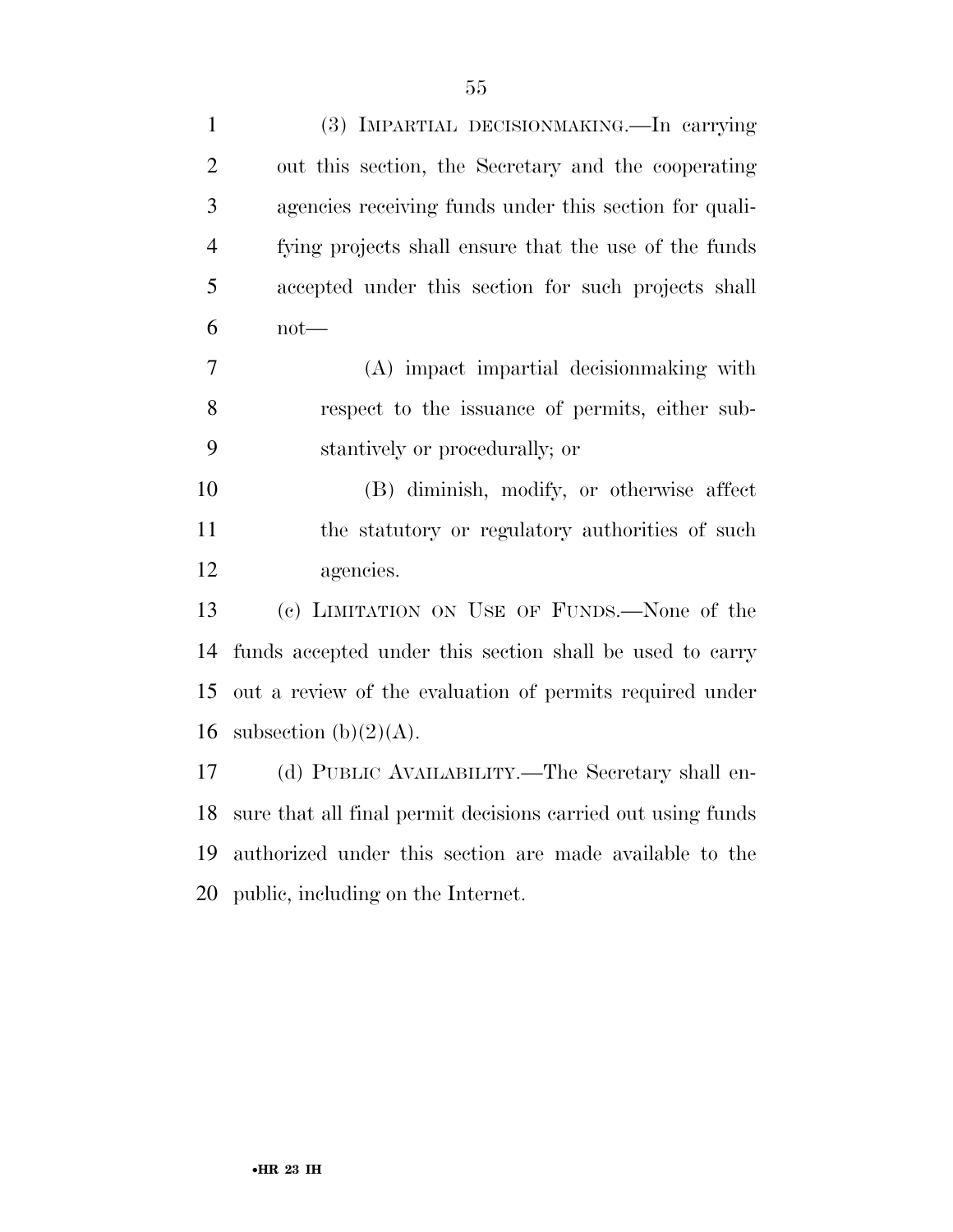# **TITLE VI—BUREAU OF REC- LAMATION PROJECT STREAM-LINING**

#### **SEC. 601. SHORT TITLE.**

 This title may be cited as the ''Bureau of Reclama-tion Project Streamlining Act''.

#### **SEC. 602. DEFINITIONS.**

In this title:

 (1) ENVIRONMENTAL IMPACT STATEMENT.— The term ''environmental impact statement'' means the detailed statement of environmental impacts of a project required to be prepared pursuant to the National Environmental Policy Act of 1969 (42 U.S.C. 4321 et seq.).

#### (2) ENVIRONMENTAL REVIEW PROCESS.—

 (A) IN GENERAL.—The term ''environ- mental review process'' means the process of preparing an environmental impact statement, environmental assessment, categorical exclusion, or other document under the National Environ- mental Policy Act of 1969 (42 U.S.C. 4321 et seq.) for a project study.

 (B) INCLUSIONS.—The term ''environ- mental review process'' includes the process for and completion of any environmental permit,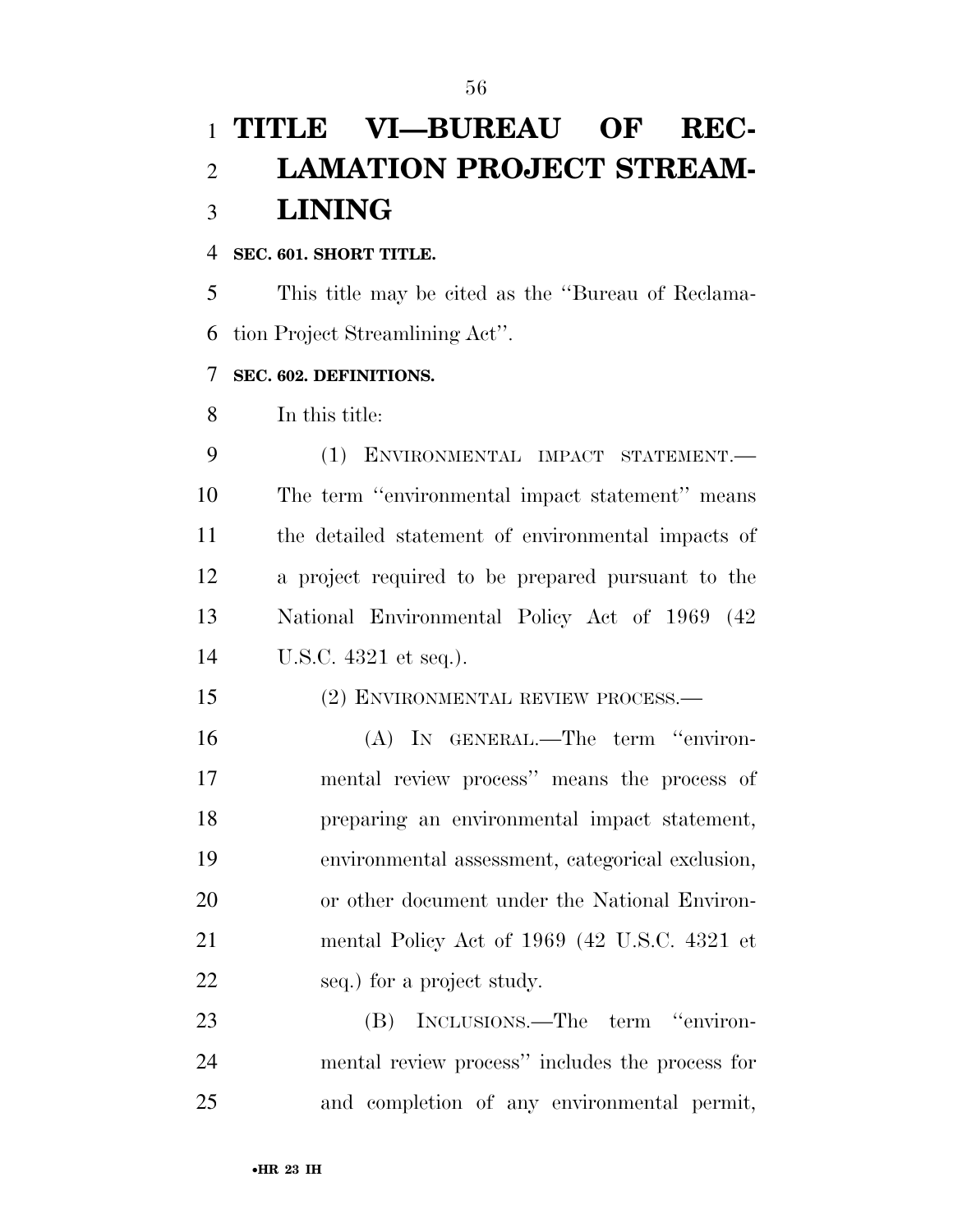approval, review, or study required for a project study under any Federal law other than the National Environmental Policy Act of 1969 (42 U.S.C. 4321 et seq.). (3) FEDERAL JURISDICTIONAL AGENCY.—The term ''Federal jurisdictional agency'' means a Fed- eral agency with jurisdiction delegated by law, regu- lation, order, or otherwise over a review, analysis, opinion, statement, permit, license, or other approval or decision required for a project study under appli- cable Federal laws (including regulations). (4) FEDERAL LEAD AGENCY.—The term ''Fed- eral lead agency'' means the Bureau of Reclamation. (5) PROJECT.—The term ''project'' means a surface water project, a project under the purview of title XVI of Public Law 102–575, or a rural water supply project investigated under Public Law 109– 451 to be carried out, funded or operated in whole or in party by the Secretary pursuant to the Act of June 17, 1902 (32 Stat. 388, chapter 1093), and Acts supplemental to and amendatory of that Act (43 U.S.C. 371 et seq.).

 (6) PROJECT SPONSOR.—The term ''project sponsor'' means a State, regional, or local authority or instrumentality or other qualifying entity, such as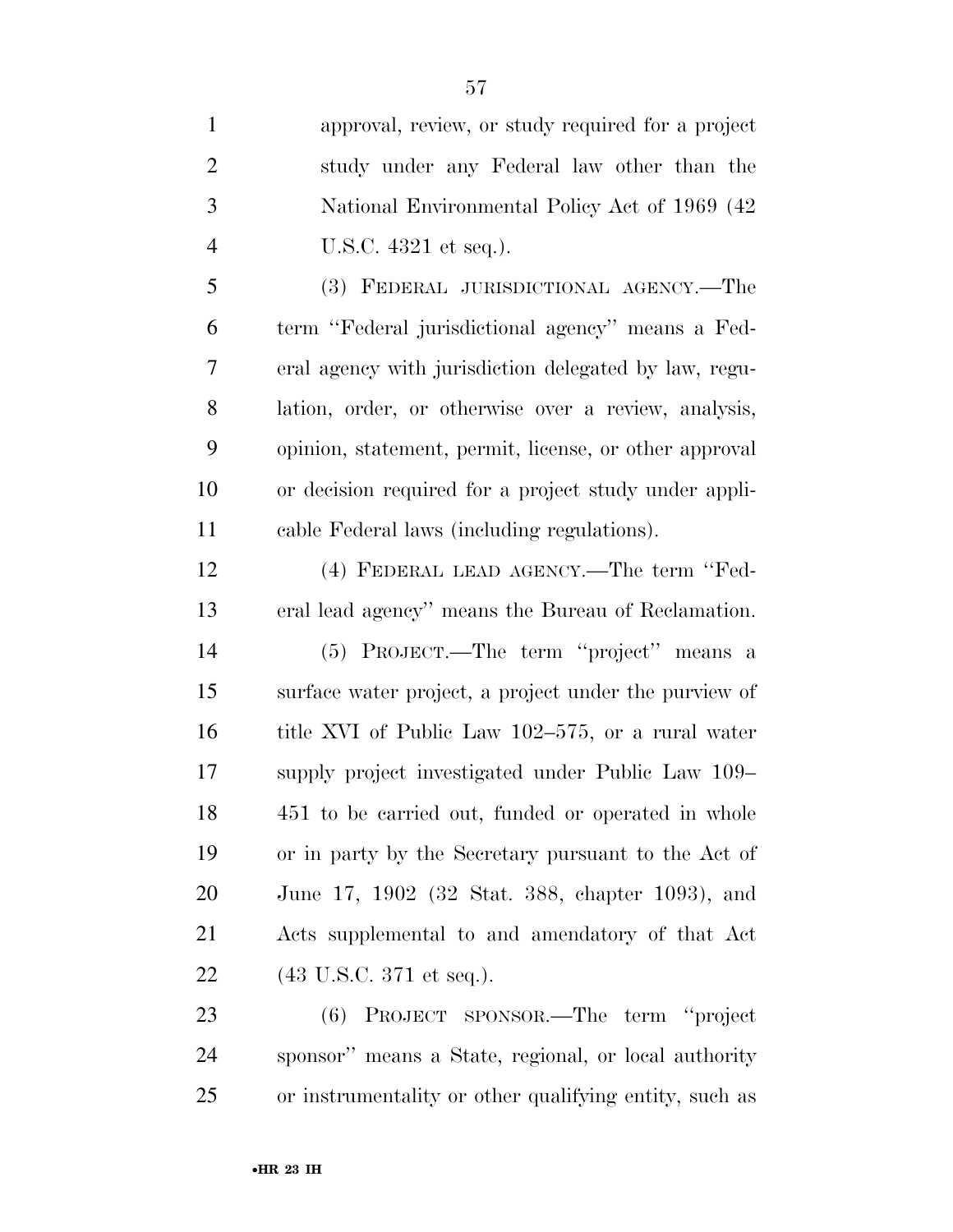| $\mathbf{1}$   | a water conservation district, irrigation district,    |
|----------------|--------------------------------------------------------|
| $\overline{2}$ | water conservancy district, joint powers authority,    |
| 3              | mutual water company, canal company, rural water       |
| $\overline{4}$ | district or association, or any other entity that has  |
| 5              | the capacity to contract with the United States        |
| 6              | under Federal reclamation law.                         |
| 7              | (7) PROJECT STUDY.—The term "project                   |
| 8              | study" means a feasibility study for a project carried |
| 9              | out pursuant to the Act of June 17, 1902 (32 Stat.     |
| 10             | 388, chapter 1093), and Acts supplemental to and       |
| 11             | amendatory of that Act (43 U.S.C. 371 et seq.).        |
| 12             | (8) SECRETARY.—The term "Secretary" means              |
| 13             | the Secretary of the Interior.                         |
| 14             | (9) SURFACE WATER STORAGE.—The term                    |
| 15             | "surface water storage" means any surface water        |
| 16             | reservoir or impoundment that would be owned,          |
| 17             | funded or operated in whole or in part by the Bu-      |
| 18             | reau of Reclamation or that would be integrated into   |
| 19             | a larger system owned, operated or administered in     |
| 20             | whole or in part by the Bureau of Reclamation.         |
| 21             | SEC. 603. ACCELERATION OF STUDIES.                     |
|                |                                                        |

 (a) IN GENERAL.—To the extent practicable, a project study initiated by the Secretary, after the date of enactment of this Act, under the Reclamation Act of 1902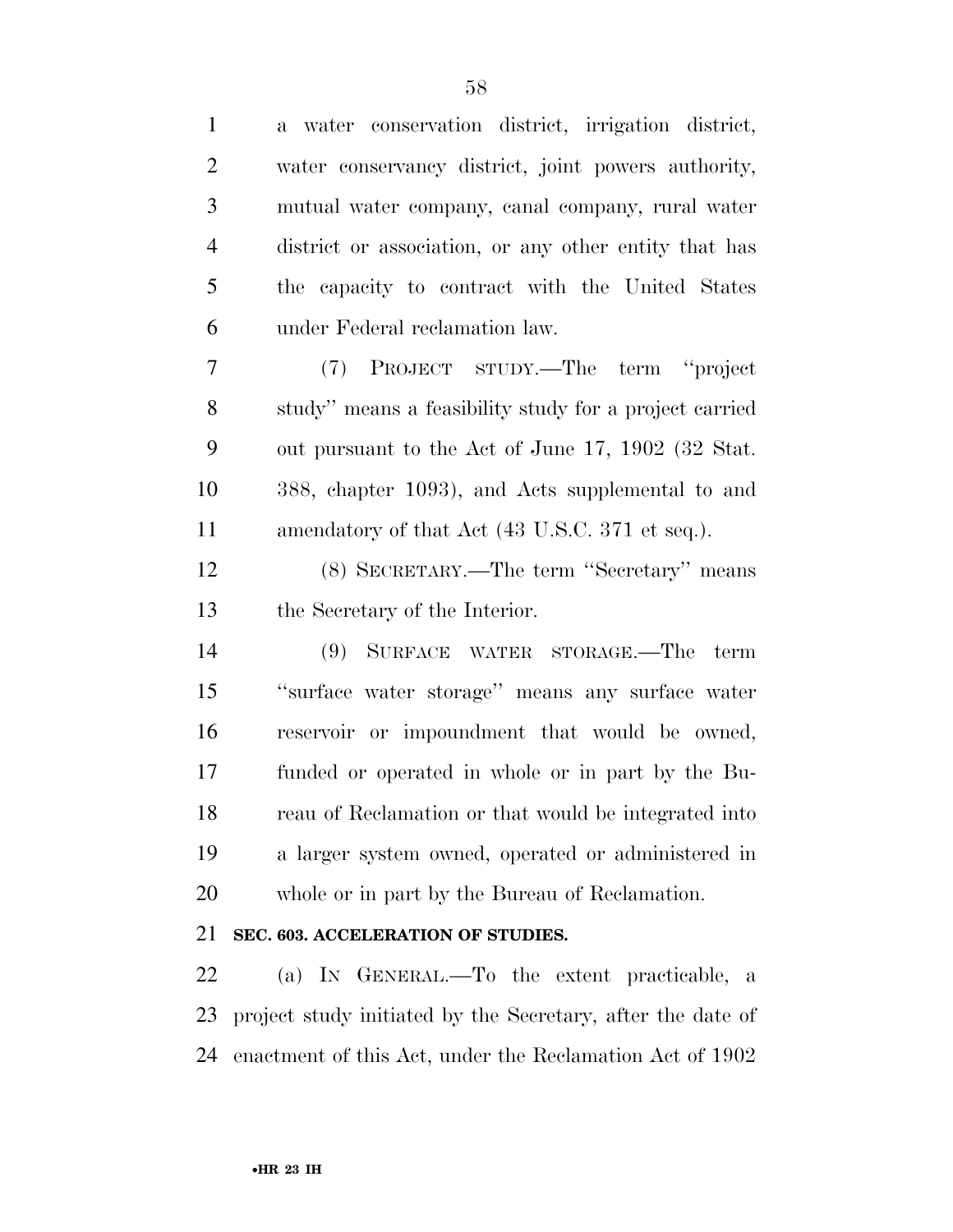(32 Stat. 388), and all Acts amendatory thereof or supple-mentary thereto, shall—

 (1) result in the completion of a final feasibility report not later than 3 years after the date of initi-ation;

 (2) have a maximum Federal cost of \$3,000,000; and

 (3) ensure that personnel from the local project area, region, and headquarters levels of the Bureau of Reclamation concurrently conduct the review re-quired under this section.

 (b) EXTENSION.—If the Secretary determines that a project study described in subsection (a) will not be con- ducted in accordance with subsection (a), the Secretary, not later than 30 days after the date of making the deter-mination, shall—

 (1) prepare an updated project study schedule and cost estimate;

 (2) notify the non-Federal project cost-sharing partner that the project study has been delayed; and (3) provide written notice to the Committee on Natural Resources of the House of Representatives and the Committee on Energy and Natural Re- sources of the Senate as to the reasons the require-ments of subsection (a) are not attainable.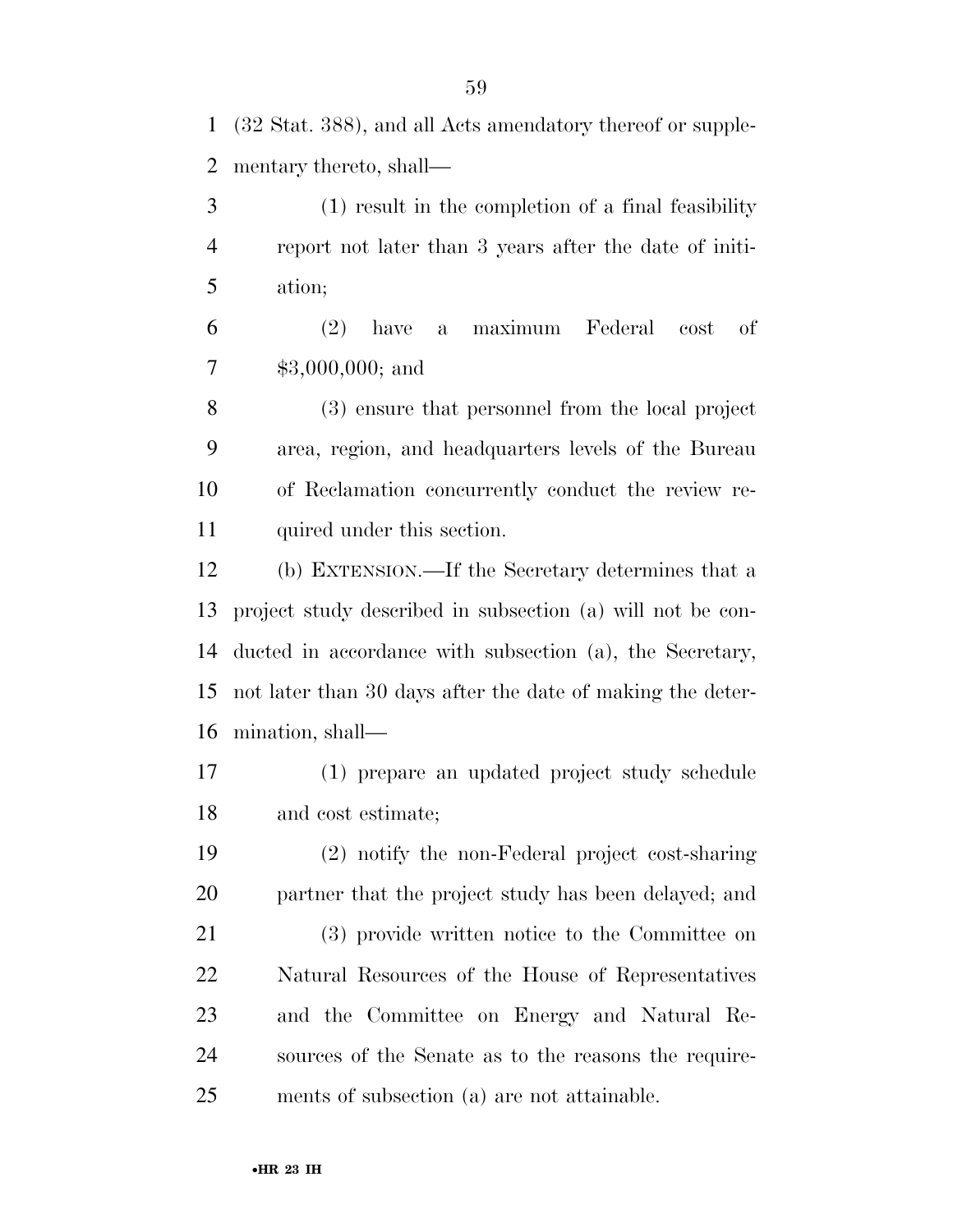(c) EXCEPTION.—

| $\overline{2}$ | (1) IN GENERAL.—Notwithstanding the re-              |
|----------------|------------------------------------------------------|
| 3              | quirements of subsection (a), the Secretary may ex-  |
| $\overline{4}$ | tend the timeline of a project study by a period not |
| 5              | to exceed 3 years, if the Secretary determines that  |
| 6              | the project study is too complex to comply with the  |
| 7              | requirements of subsection (a).                      |
| 8              | (2) FACTORS.—In making a determination that          |
| 9              | a study is too complex to comply with the require-   |
| 10             | ments of subsection (a), the Secretary shall con-    |
| 11             | sider—                                               |
| 12             | (A) the type, size, location, scope, and             |
| 13             | overall cost of the project;                         |
| 14             | (B) whether the project will use any inno-           |
| 15             | vative design or construction techniques;            |
| 16             | (C) whether the project will require signifi-        |
| 17             | cant action by other Federal, State, or local        |
| 18             | agencies;                                            |
| 19             | (D) whether there is significant public dis-         |
| 20             | pute as to the nature or effects of the project;     |
| 21             | and                                                  |
| 22             | (E) whether there is significant public dis-         |
| 23             | pute as to the economic or environmental costs       |
| 24             | or benefits of the project.                          |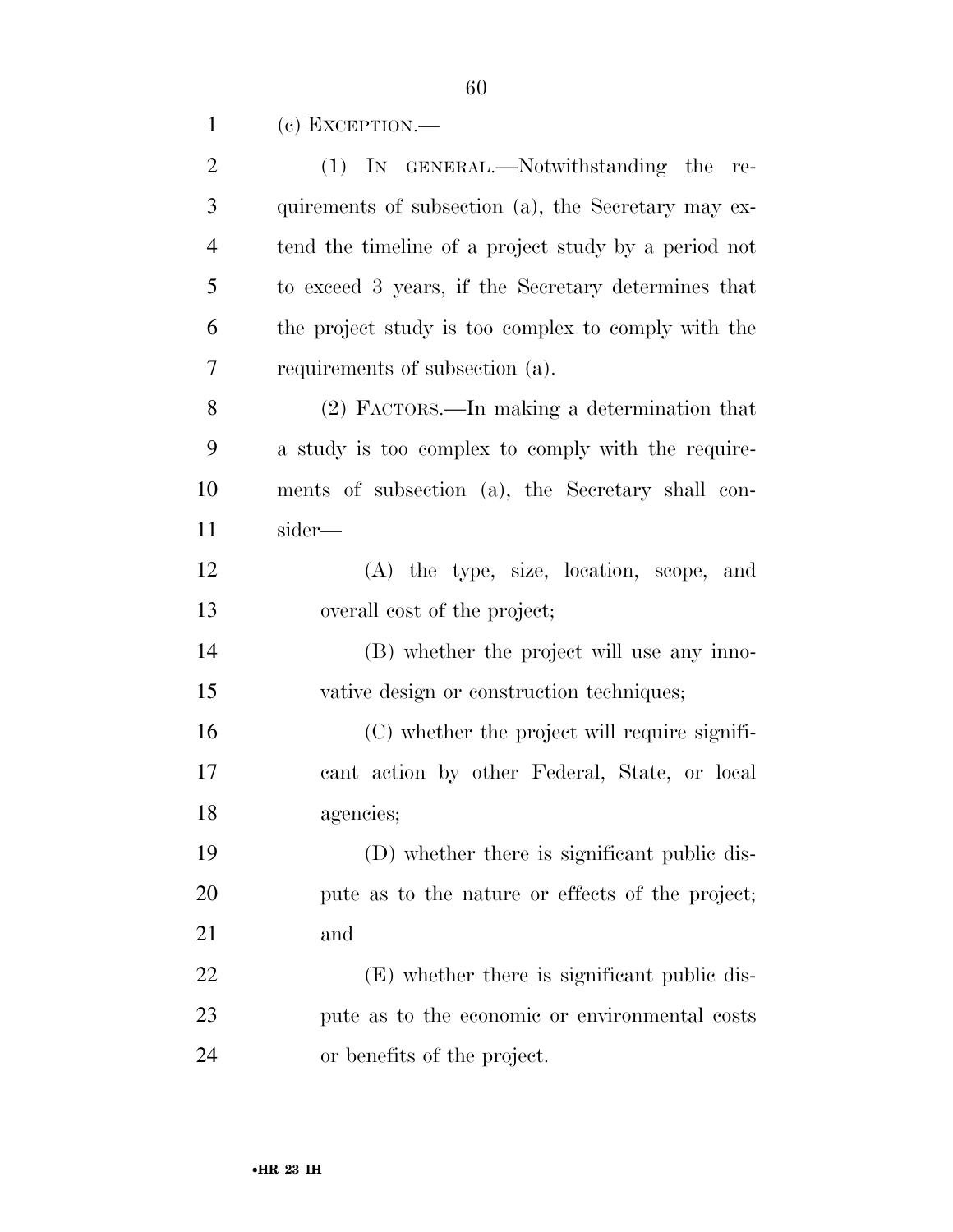(3) NOTIFICATION.—Each time the Secretary makes a determination under this subsection, the Secretary shall provide written notice to the Com- mittee on Natural Resources of the House of Rep- resentatives and the Committee on Energy and Nat- ural Resources of the Senate as to the results of that determination, including an identification of the specific one or more factors used in making the de- termination that the project is complex. (4) LIMITATION.—The Secretary shall not ex- tend the timeline for a project study for a period of more than 7 years, and any project study that is not completed before that date shall no longer be au- thorized. (d) REVIEWS.—Not later than 90 days after the date of the initiation of a project study described in subsection (a), the Secretary shall— (1) take all steps necessary to initiate the proc-ess for completing federally mandated reviews that

 the Secretary is required to complete as part of the study, including the environmental review process under section 805;

 (2) convene a meeting of all Federal, tribal, and State agencies identified under section 605(d) that may—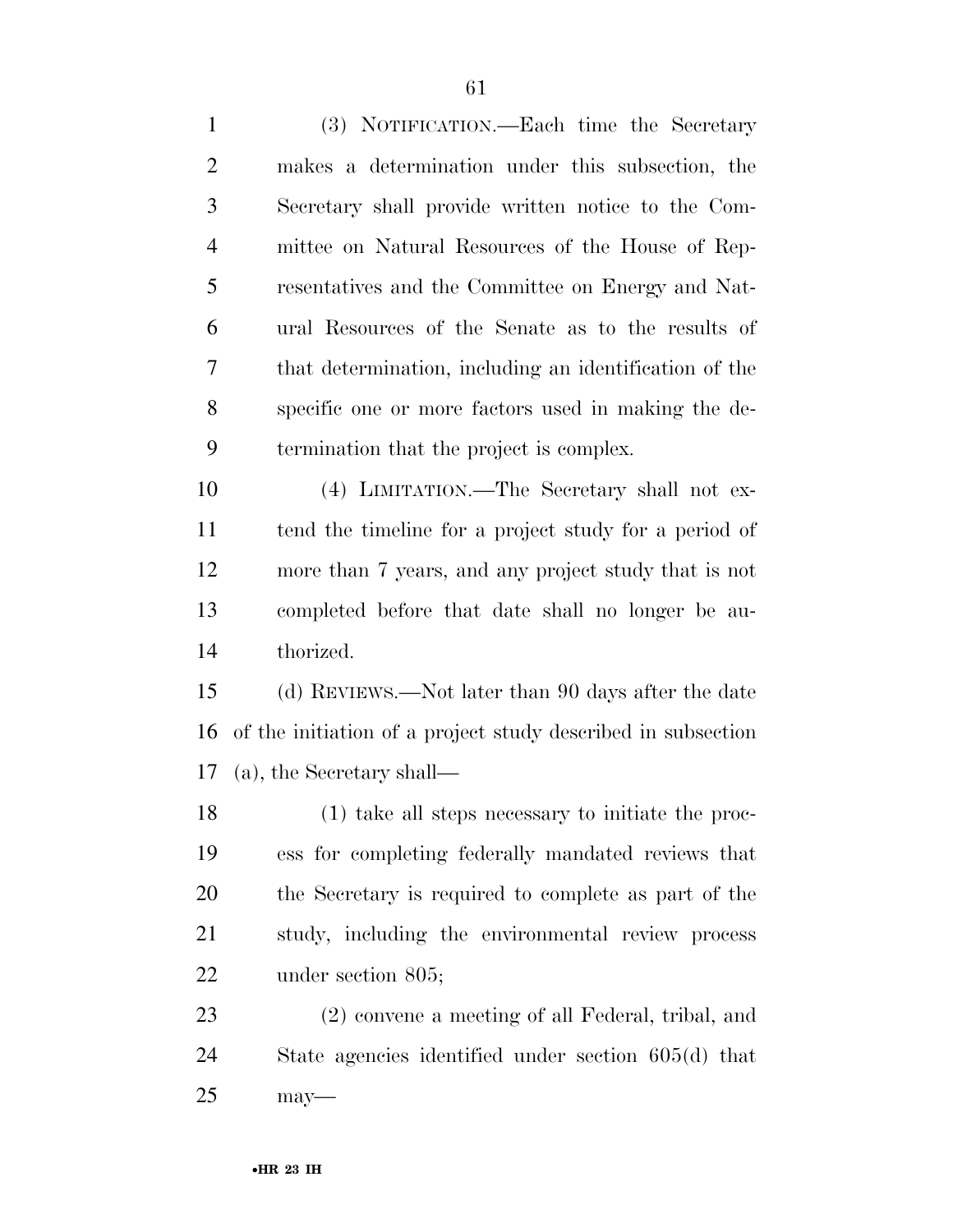| $\mathbf{1}$   | (A) have jurisdiction over the project;                      |
|----------------|--------------------------------------------------------------|
| $\overline{2}$ | (B) be required by law to conduct or issue                   |
| 3              | a review, analysis, opinion, or statement for the            |
| $\overline{4}$ | project study; or                                            |
| 5              | (C) be required to make a determination                      |
| 6              | on issuing a permit, license, or other approval              |
| 7              | or decision for the project study; and                       |
| 8              | (3) take all steps necessary to provide informa-             |
| 9              | tion that will enable required reviews and analyses          |
| 10             | related to the project to be conducted by other agen-        |
| 11             | cies in a thorough and timely manner.                        |
| 12             | (e) INTERIM REPORT.—Not later than 18 months                 |
| 13             | after the date of enactment of this Act, the Secretary shall |
| 14             | submit to the Committee on Natural Resources of the          |
| 15             | House of Representatives and the Committee on Energy         |
| 16             | and Natural Resources of the Senate and make publicly        |
| 17             | available a report that describes—                           |
| 18             | (1) the status of the implementation of the                  |
| 19             | planning process under this section, including the           |
| 20             | number of participating projects;                            |
| 21             | (2) a review of project delivery schedules, in-              |
| 22             | cluding a description of any delays on those studies         |
| 23             | initiated prior to the date of the enactment of this         |
| 24             | Act; and                                                     |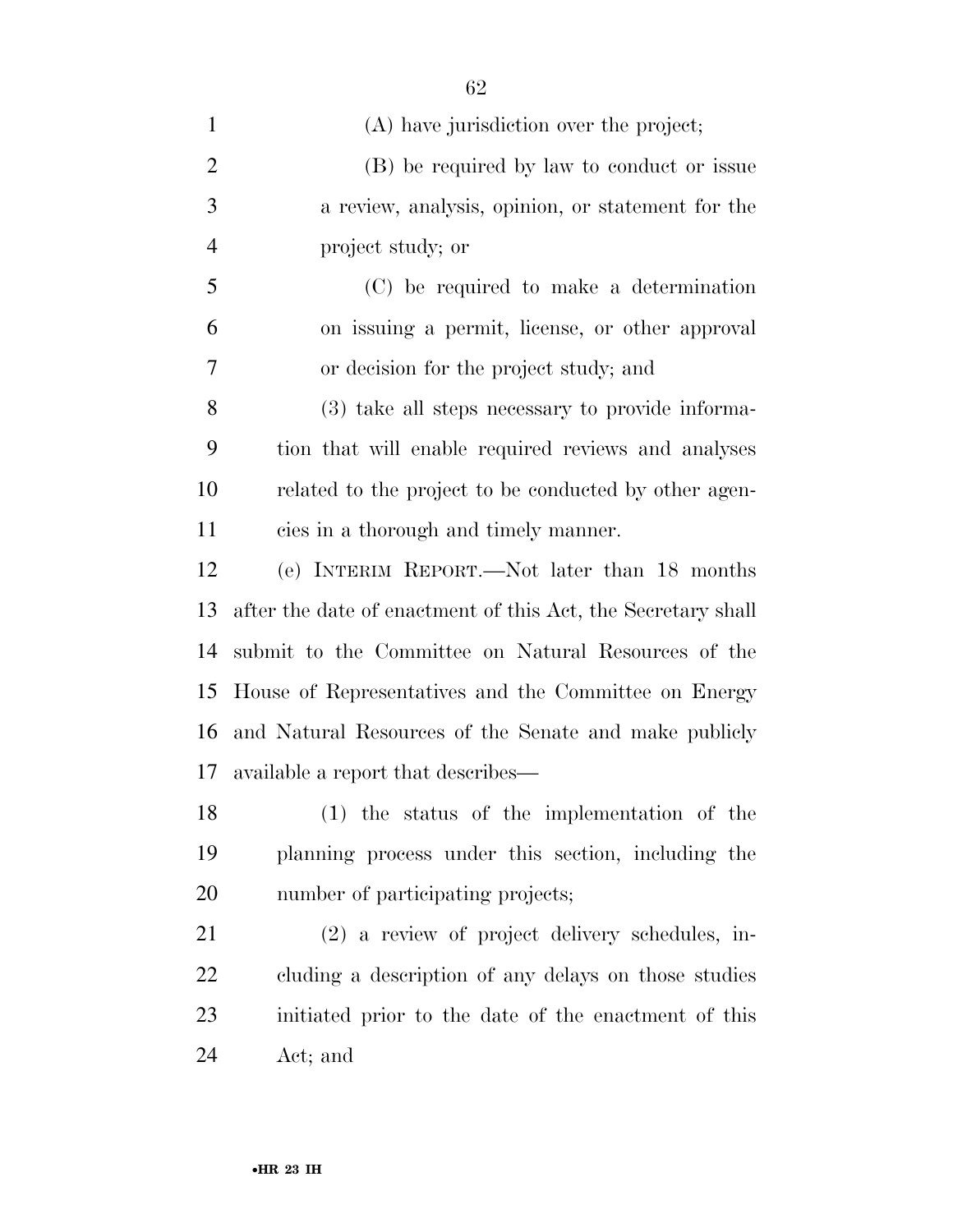(3) any recommendations for additional author- ity necessary to support efforts to expedite the project.

 (f) FINAL REPORT.—Not later than 4 years after the date of enactment of this Act, the Secretary shall submit to the Committee on Natural Resources of the House of Representatives and the Committee on Energy and Nat- ural Resources of the Senate and make publicly available a report that describes—

 (1) the status of the implementation of this sec- tion, including a description of each project study subject to the requirements of this section;

 (2) the amount of time taken to complete each project study; and

 (3) any recommendations for additional author- ity necessary to support efforts to expedite the project study process, including an analysis of whether the limitation established by subsection (a)(2) needs to be adjusted to address the impacts of inflation.

#### **SEC. 604. EXPEDITED COMPLETION OF REPORTS.**

The Secretary shall—

 (1) expedite the completion of any ongoing project study initiated before the date of enactment of this Act; and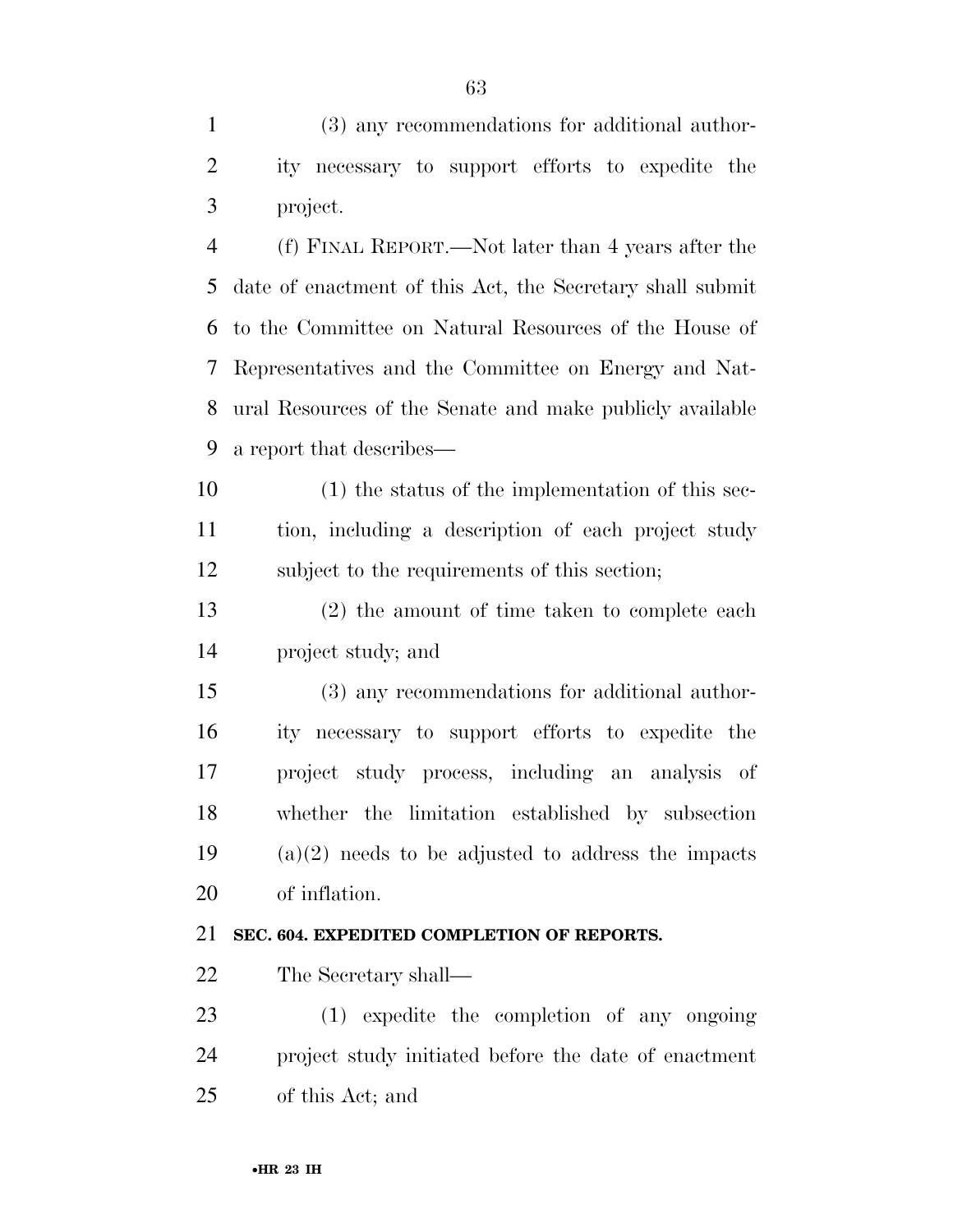| $\mathbf{1}$   | (2) if the Secretary determines that the project        |
|----------------|---------------------------------------------------------|
| $\overline{2}$ | is justified in a completed report, proceed directly to |
| 3              | preconstruction planning, engineering, and design of    |
| $\overline{4}$ | the project in accordance with the Reclamation Act      |
| 5              | of 1902 (32 Stat. 388), and all Acts amendatory         |
| 6              | thereof or supplementary thereto.                       |
| 7              | SEC. 605. PROJECT ACCELERATION.                         |
| 8              | (а) АРРЫСАВШІТҮ.—                                       |
| 9              | $(1)$ In GENERAL.—This section shall apply to—          |
| 10             | (A) each project study that is initiated                |
| 11             | after the date of enactment of this Act and for         |
| 12             | which an environmental impact statement is              |
| 13             | prepared under the National Environmental               |
| 14             | Policy Act of 1969 (42 U.S.C. 4321 et seq.);            |
| 15             | (B) the extent determined appropriate by                |
| 16             | the Secretary, to other project studies initiated       |
| 17             | before the date of enactment of this Act and for        |
| 18             | which an environmental review process docu-             |
| 19             | ment is prepared under the National Environ-            |
| 20             | mental Policy Act of 1969 (42 U.S.C. 4321 et            |
| 21             | seq.); and                                              |
| 22             | (C) any project study for the development               |
| 23             | of a nonfederally owned and operated surface            |
| 24             | water storage project for which the Secretary           |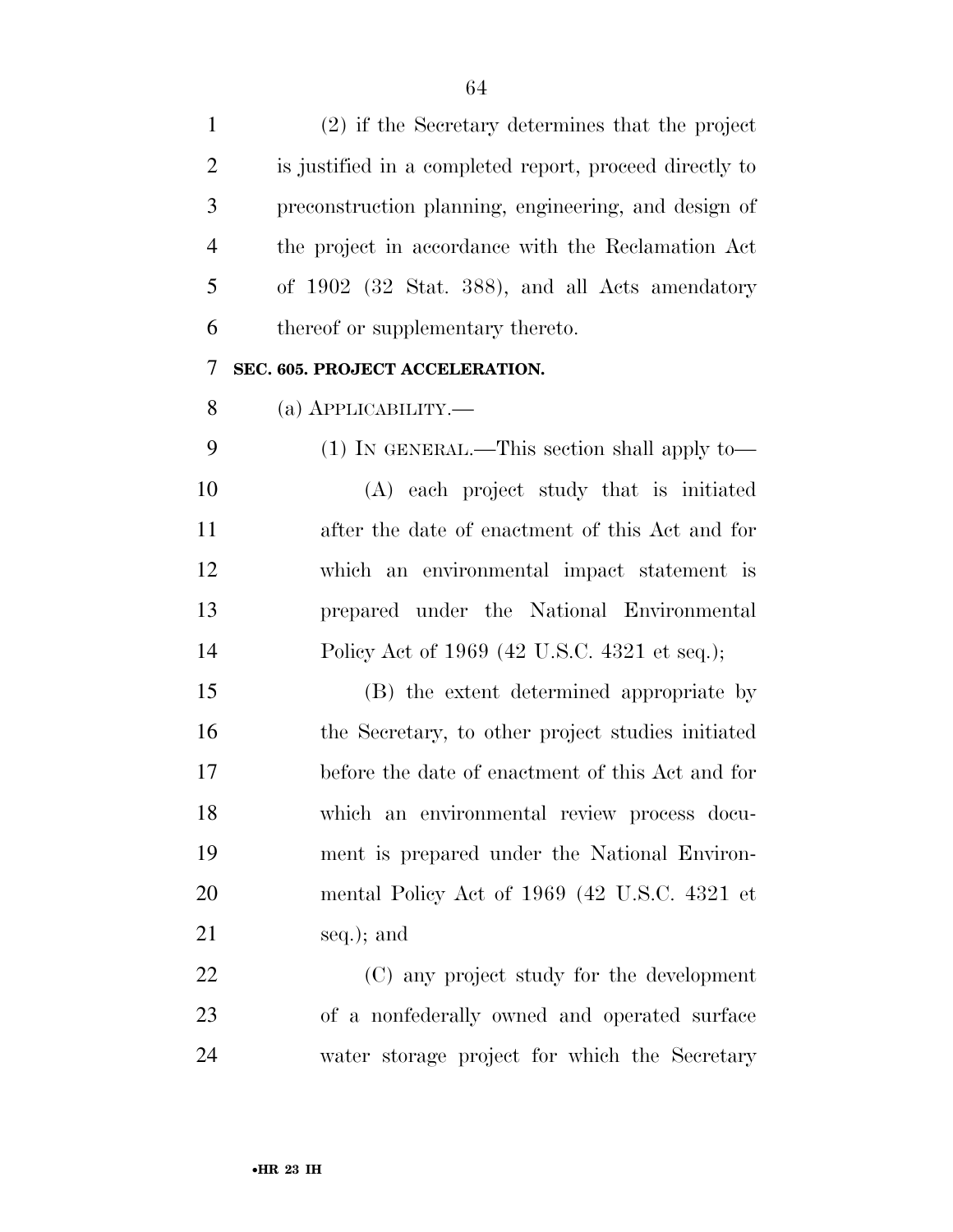| $\mathbf{1}$   | determines there is a demonstrable Federal in-        |
|----------------|-------------------------------------------------------|
| $\overline{2}$ | terest and the project—                               |
| 3              | (i) is located in a river basin where                 |
| $\overline{4}$ | Bureau of Reclamation water<br>other                  |
| 5              | projects are located;                                 |
| 6              | (ii) will create additional water sup-                |
| 7              | plies that support Bureau of Reclamation              |
| 8              | water projects; or                                    |
| 9              | (iii) will become integrated into the                 |
| 10             | operation of Bureau of Reclamation water              |
| 11             | projects.                                             |
| 12             | (2) FLEXIBILITY.—Any authority granted                |
| 13             | under this section may be exercised, and any re-      |
| 14             | quirement established under this section may be sat-  |
| 15             | isfied, for the conduct of an environmental review    |
| 16             | process for a project study, a class of project stud- |
| 17             | ies, or a program of project studies.                 |
| 18             | (3) LIST OF PROJECT STUDIES.-                         |
| 19             | (A) IN GENERAL.—The Secretary shall an-               |
| 20             | nually prepare, and make publicly available, a        |
| 21             | list of all project studies that the Secretary has    |
| 22             | determined—                                           |
| 23             | meets the standards described in<br>(i)               |
| 24             | paragraph $(1)$ ; and                                 |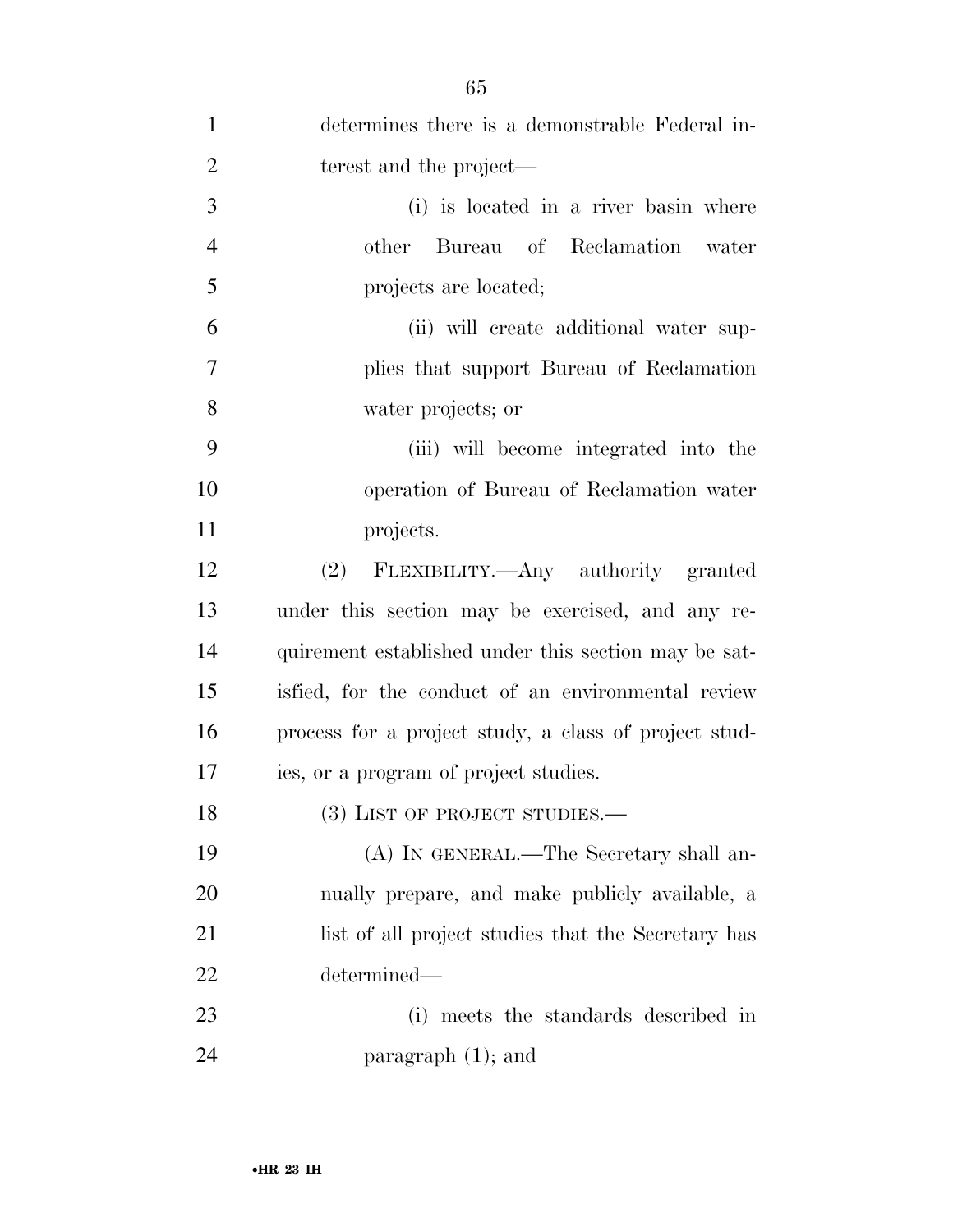| $\mathbf{1}$   | (ii) does not have adequate funding to                 |
|----------------|--------------------------------------------------------|
| $\overline{2}$ | make substantial progress toward the com-              |
| 3              | pletion of the project study.                          |
| $\overline{4}$ | (B) INCLUSIONS.—The Secretary shall in-                |
| 5              | clude for each project study on the list under         |
| 6              | subparagraph $(A)$ a description of the estimated      |
| 7              | amounts necessary to make substantial progress         |
| 8              | on the project study.                                  |
| 9              | (b) PROJECT REVIEW PROCESS.—                           |
| 10             | (1) IN GENERAL.—The Secretary shall develop            |
| 11             | and implement a coordinated environmental review       |
| 12             | process for the development of project studies.        |
| 13             | (2) COORDINATED REVIEW.—The coordinated                |
| 14             | environmental review process described in paragraph    |
| 15             | (1) shall require that any review, analysis, opinion,  |
| 16             | statement, permit, license, or other approval or deci- |
| 17             | sion issued or made by a Federal, State, or local      |
| 18             | governmental agency or an Indian tribe for a project   |
| 19             | study described in subsection (b) be conducted, to     |
| 20             | the maximum extent practicable, concurrently with      |
| 21             | any other applicable governmental agency or Indian     |
| 22             | tribe.                                                 |
| 23             | (3) TIMING.—The coordinated environmental              |
| 24             | review process under this subsection shall be com-     |

pleted not later than the date on which the Sec-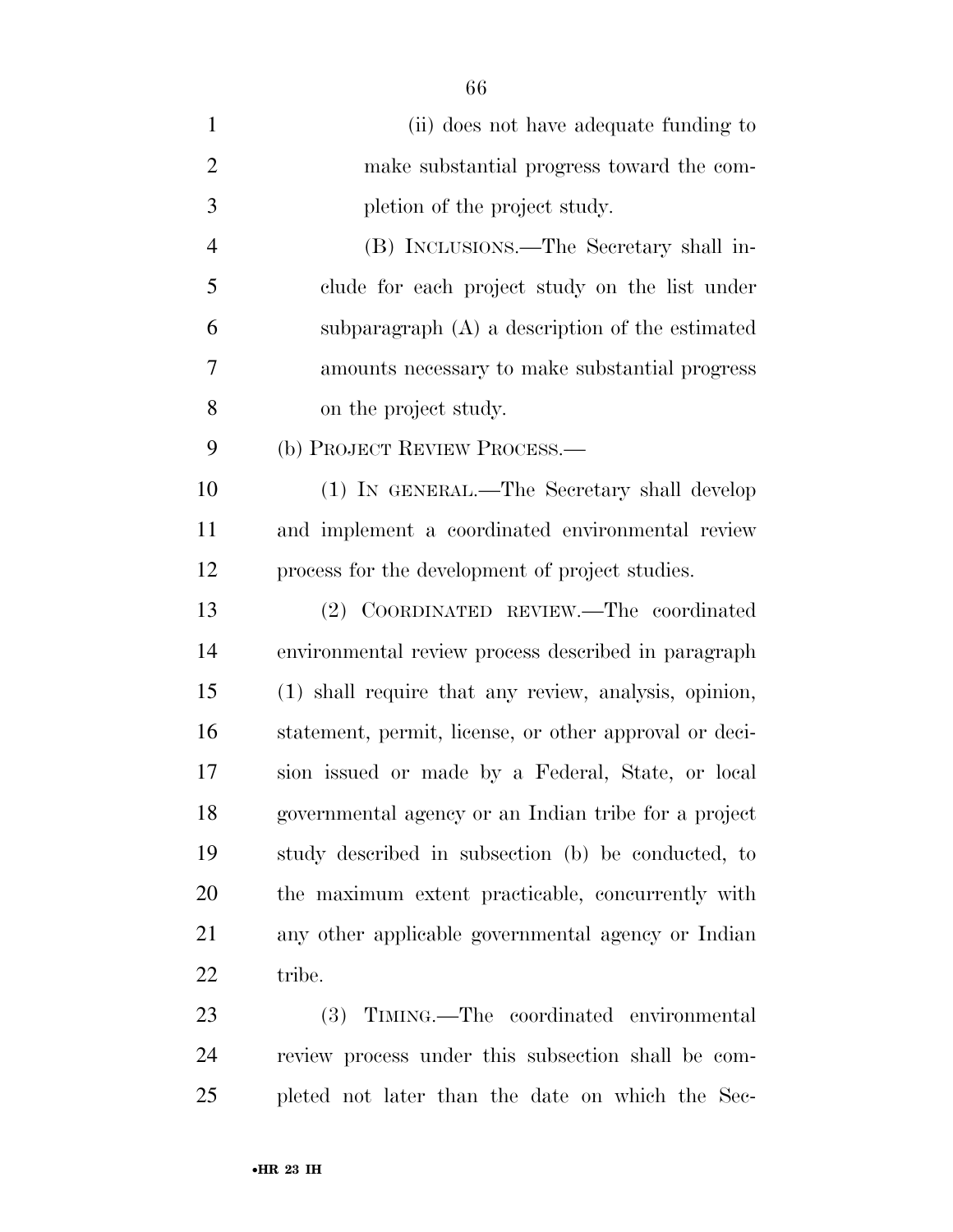| $\mathbf{1}$   | retary, in consultation and concurrence with the         |
|----------------|----------------------------------------------------------|
| $\overline{2}$ | agencies identified under section $705(d)$ , establishes |
| 3              | with respect to the project study.                       |
| $\overline{4}$ | (c) LEAD AGENCIES.—                                      |
| 5              | $(1)$ JOINT LEAD AGENCIES.—                              |
| 6              | $(A)$ In GENERAL.—Subject to the require-                |
| 7              | ments of the National Environmental Policy               |
| 8              | Act of $1969$ (42 U.S.C. 4321 et seq.) and the           |
| 9              | requirements of section 1506.8 of title 40, Code         |
| 10             | of Federal Regulations (or successor regula-             |
| 11             | tions), including the concurrence of the pro-            |
| 12             | posed joint lead agency, a project sponsor may           |
| 13             | serve as the joint lead agency.                          |
| 14             | (B) PROJECT SPONSOR AS JOINT LEAD                        |
| 15             | AGENCY.—A project sponsor that is a State or             |
| 16             | local governmental entity may—                           |
| 17             | (i) with the concurrence of the Sec-                     |
| 18             | retary, serve as a joint lead agency with                |
| 19             | the Federal lead agency for purposes of                  |
| <b>20</b>      | preparing any environmental document                     |
| 21             | under the National Environmental Policy                  |
| 22             | Act of 1969 (42 U.S.C. 4321 et seq.); and                |
| 23             | (ii) prepare any environmental review                    |
| 24             | process document under the National En-                  |
| 25             | vironmental Policy Act of 1969 (42 U.S.C.                |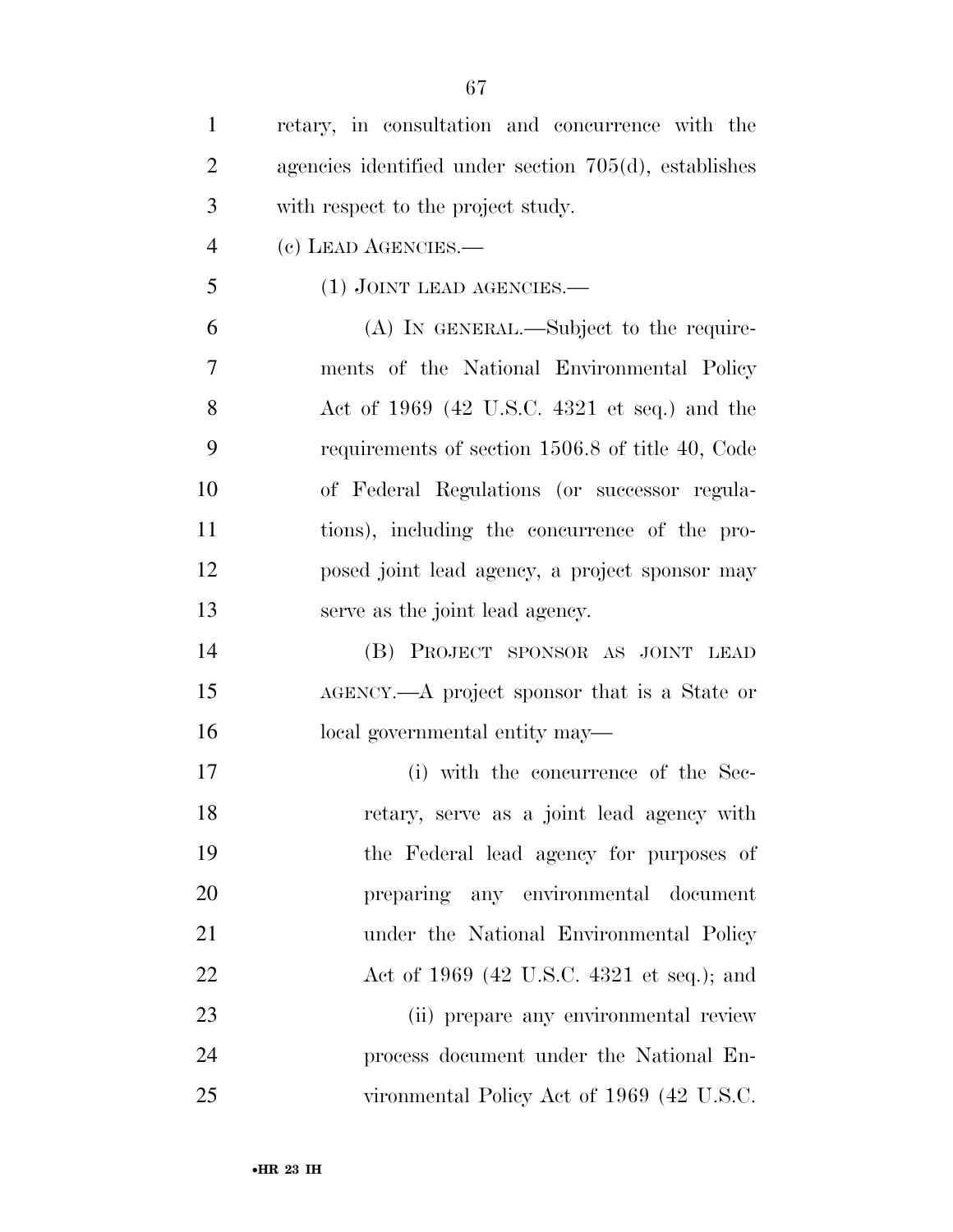| $\mathbf{1}$   | 4321 et seq.) required in support of any     |
|----------------|----------------------------------------------|
| $\overline{2}$ | action or approval by the Secretary if—      |
| 3              | (I) the Secretary provides guid-             |
| $\overline{4}$ | ance in the preparation process and          |
| 5              | independently evaluates that docu-           |
| 6              | ment;                                        |
| $\tau$         | (II) the project sponsor complies            |
| 8              | with all requirements applicable to the      |
| 9              | Secretary under—                             |
| 10             | (aa) the National Environ-                   |
| 11             | mental Policy Act of 1969 (42)               |
| 12             | U.S.C. $4321$ et seq.);                      |
| 13             | (bb) any regulation imple-                   |
| 14             | menting that Act; and                        |
| 15             | (cc) any other applicable                    |
| 16             | Federal law; and                             |
| 17             | (III) the Secretary approves and             |
| 18             | adopts the document before the Sec-          |
| 19             | retary takes any subsequent action or        |
| 20             | makes any approval based on that             |
| 21             | document, regardless of whether the          |
| 22             | action or approval of the Secretary re-      |
| 23             | sults in Federal funding.                    |
| 24             | (2)<br>DUTIES.—The Secretary shall<br>ensure |
| 25             | $that-$                                      |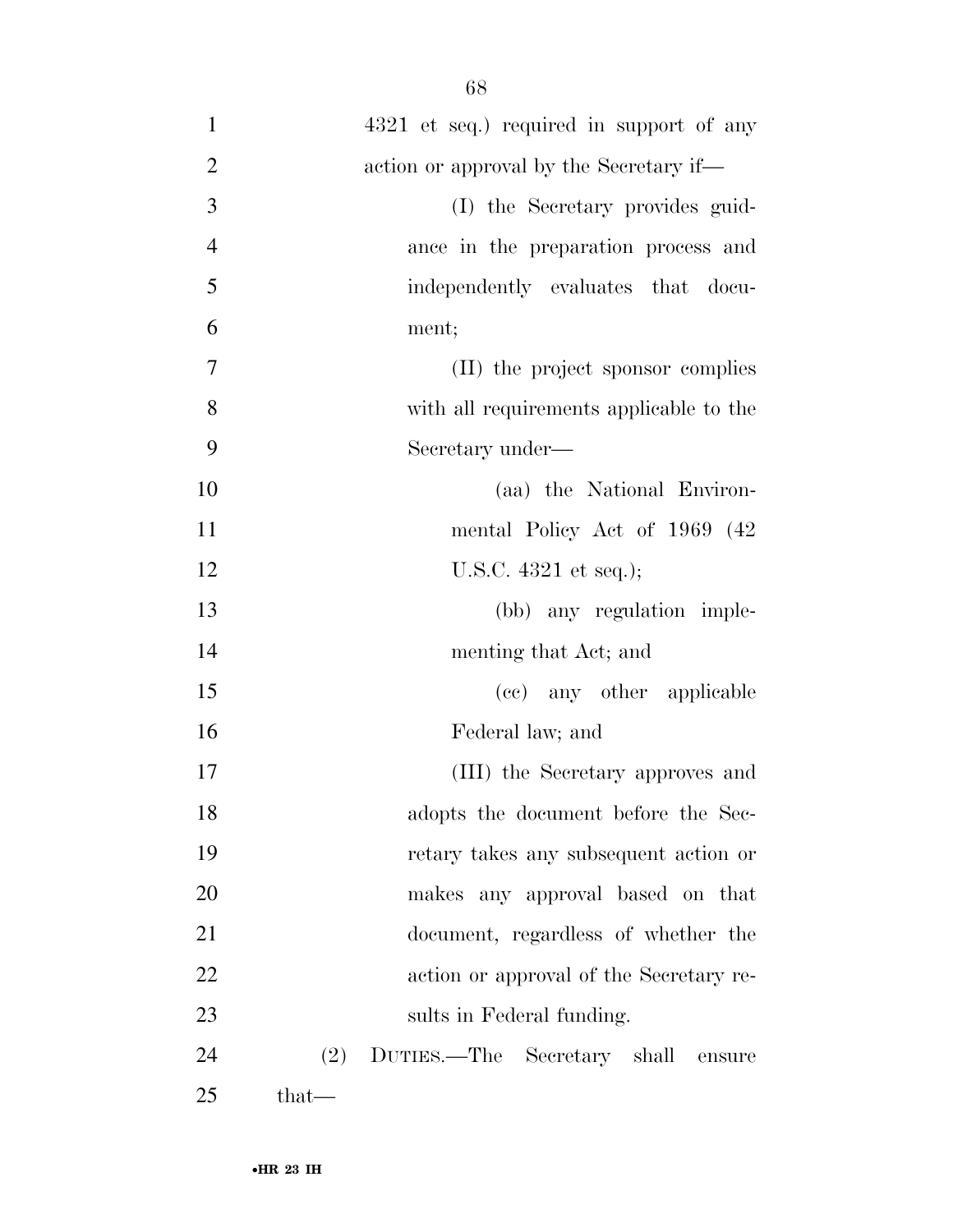| $\mathbf{1}$   | (A) the project sponsor complies with all                      |
|----------------|----------------------------------------------------------------|
| $\overline{2}$ | design and mitigation commitments made joint-                  |
| 3              | ly by the Secretary and the project sponsor in                 |
| $\overline{4}$ | any environmental document prepared by the                     |
| 5              | project sponsor in accordance with this sub-                   |
| 6              | section; and                                                   |
| 7              | (B) any environmental document prepared                        |
| 8              | by the project sponsor is appropriately supple-                |
| 9              | mented to address any changes to the project                   |
| 10             | the Secretary determines are necessary.                        |
| 11             | (3) ADOPTION AND USE OF DOCUMENTS.—Any                         |
| 12             | environmental document prepared in accordance                  |
| 13             | with this subsection shall be adopted and used by              |
| 14             | any Federal agency making any determination re-                |
| 15             | lated to the project study to the same extent that             |
| 16             | the Federal agency could adopt or use a document               |
| 17             | prepared by another Federal agency under—                      |
| 18             | (A) the National Environmental Policy Act                      |
| 19             | of 1969 (42 U.S.C. 4321 et seq.); and                          |
| 20             | $(B)$ parts 1500 through 1508 of title 40,                     |
| 21             | Code of Federal Regulations (or successor regu-                |
| 22             | lations).                                                      |
| 23             | (4)<br>ROLES AND<br><b>RESPONSIBILITY</b><br>OF<br><b>LEAD</b> |
| 24             | AGENCY.—With respect to the environmental review               |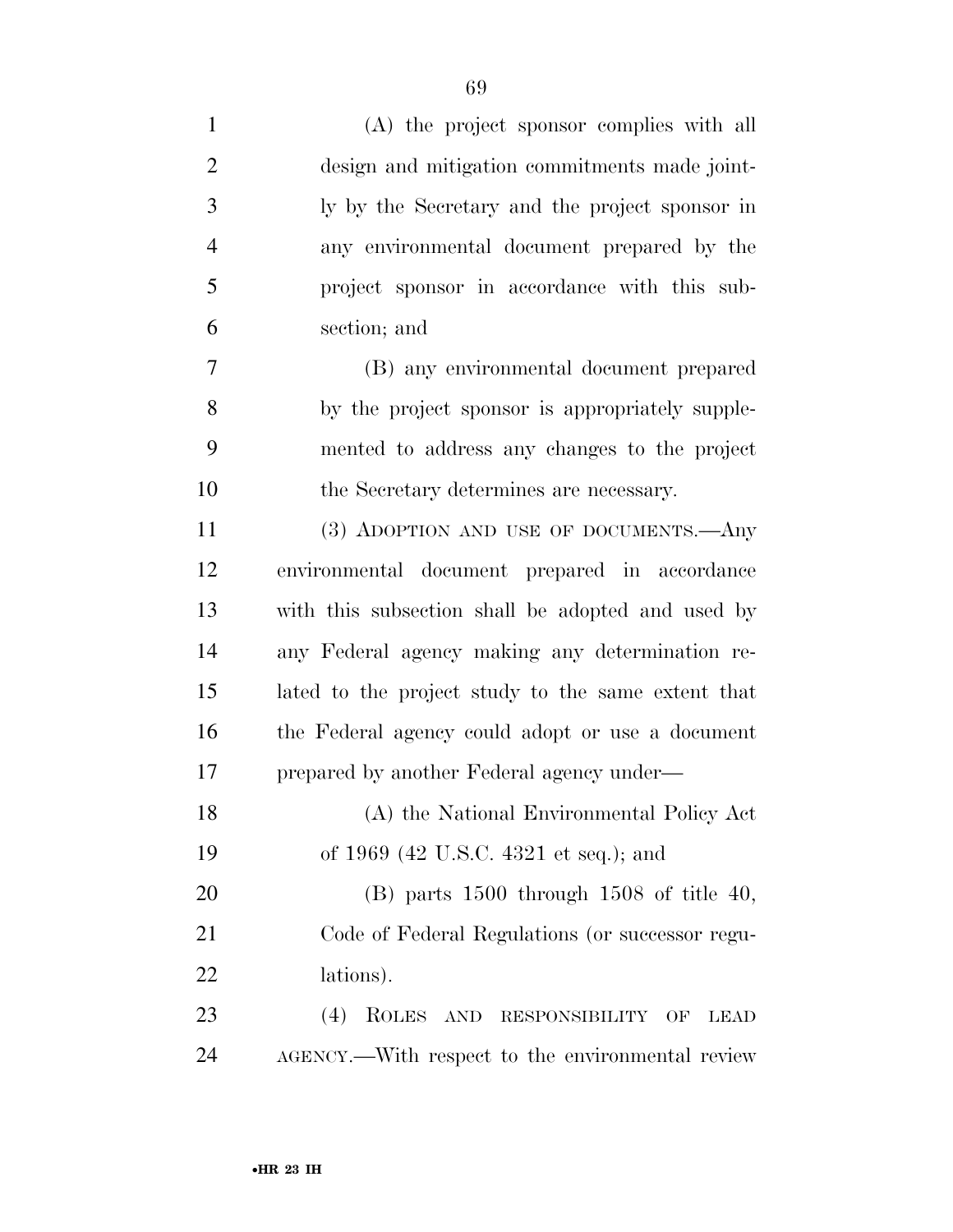| $\mathbf{1}$   | process for any project study, the Federal lead agen- |
|----------------|-------------------------------------------------------|
| $\overline{2}$ | cy shall have authority and responsibility—           |
| 3              | $(A)$ to take such actions as are necessary           |
| $\overline{4}$ | and proper and within the authority of the Fed-       |
| 5              | eral lead agency to facilitate the expeditious        |
| 6              | resolution of the environmental review process        |
| 7              | for the project study; and                            |
| 8              | (B) to prepare or ensure that any required            |
| 9              | environmental impact statement or other envi-         |
| 10             | ronmental review document for a project study         |
| 11             | required to be completed under the National           |
| 12             | Environmental Policy Act of 1969 (42 U.S.C.           |
| 13             | 4321 et seq.) is completed in accordance with         |
| 14             | this section and applicable Federal law.              |
| 15             | (d) PARTICIPATING AND COOPERATING AGENCIES.—          |
| 16             | (1) IDENTIFICATION OF JURISDICTIONAL AGEN-            |
| 17             | CIES.—With respect to carrying out the environ-       |
| 18             | mental review process for a project study, the Sec-   |
| 19             | retary shall identify, as early as practicable in the |
| 20             | environmental review process, all Federal, State, and |
| 21             | local government agencies and Indian tribes that      |
| 22             | $may$ —                                               |
| 23             | (A) have jurisdiction over the project;               |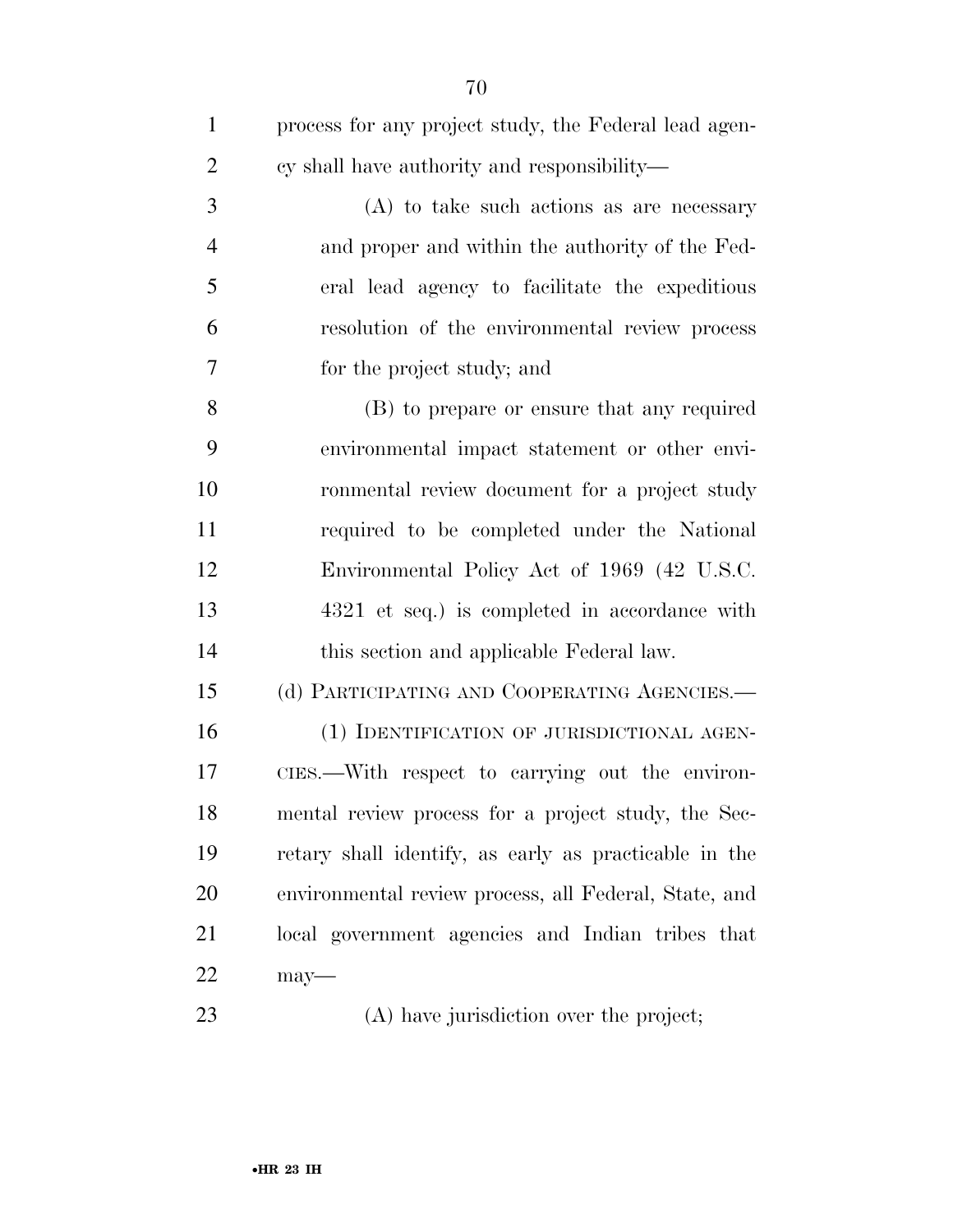| $\mathbf{1}$   | (B) be required by law to conduct or issue          |
|----------------|-----------------------------------------------------|
| $\overline{2}$ | a review, analysis, opinion, or statement for the   |
| 3              | project study; or                                   |
| $\overline{4}$ | (C) be required to make a determination             |
| 5              | on issuing a permit, license, or other approval     |
| 6              | or decision for the project study.                  |
| 7              | (2) STATE AUTHORITY.—If the environmental           |
| 8              | review process is being implemented by the Sec-     |
| 9              | retary for a project study within the boundaries of |
| 10             | a State, the State, consistent with State law, may  |
| 11             | choose to participate in the process and to make    |
| 12             | subject to the process all State agencies that—     |
| 13             | (A) have jurisdiction over the project;             |
| 14             | (B) are required to conduct or issue a re-          |
| 15             | view, analysis, opinion, or statement for the       |
| 16             | project study; or                                   |
| 17             | (C) are required to make a determination            |
| 18             | on issuing a permit, license, or other approval     |
| 19             | or decision for the project study.                  |
| 20             | $(3)$ INVITATION.—                                  |
| 21             | (A) IN GENERAL.—The Federal lead agen-              |
| 22             | cy shall invite, as early as practicable in the en- |
| 23             | vironmental review process, any agency identi-      |
| 24             | fied under paragraph (1) to become a partici-       |
| 25             | pating or cooperating agency, as applicable, in     |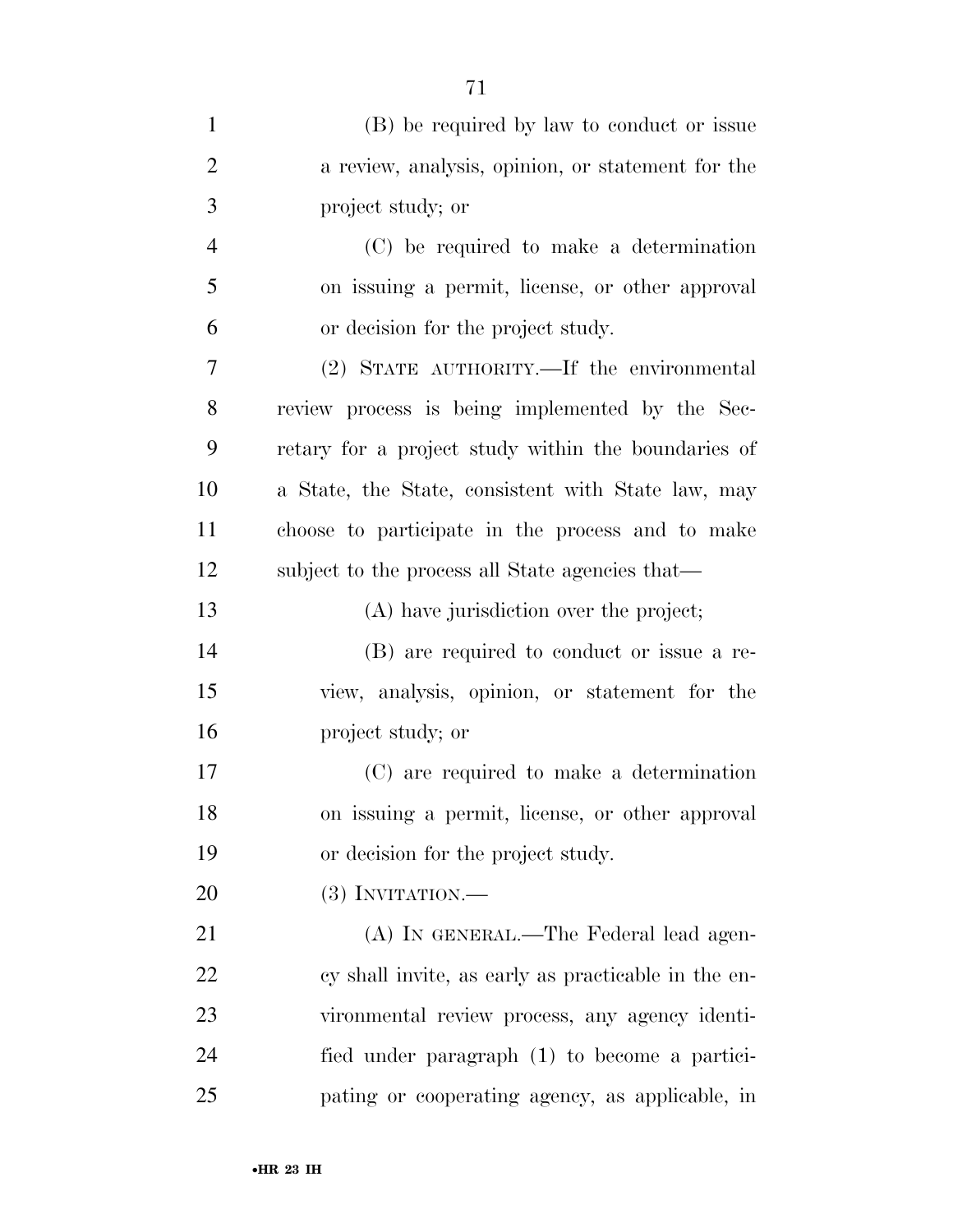the environmental review process for the project study.

 (B) DEADLINE.—An invitation to partici- pate issued under subparagraph (A) shall set a deadline by which a response to the invitation shall be submitted, which may be extended by the Federal lead agency for good cause.

 (4) PROCEDURES.—Section 1501.6 of title 40, Code of Federal Regulations (as in effect on the date of enactment of the Bureau of Reclamation Project Streamlining Act), shall govern the identi- fication and the participation of a cooperating agen-cy.

 (5) FEDERAL COOPERATING AGENCIES.—Any Federal agency that is invited by the Federal lead agency to participate in the environmental review process for a project study shall be designated as a cooperating agency by the Federal lead agency un- less the invited agency informs the Federal lead agency, in writing, by the deadline specified in the invitation that the invited agency—

 (A)(i) has no jurisdiction or authority with respect to the project;

 (ii) has no expertise or information rel-evant to the project; or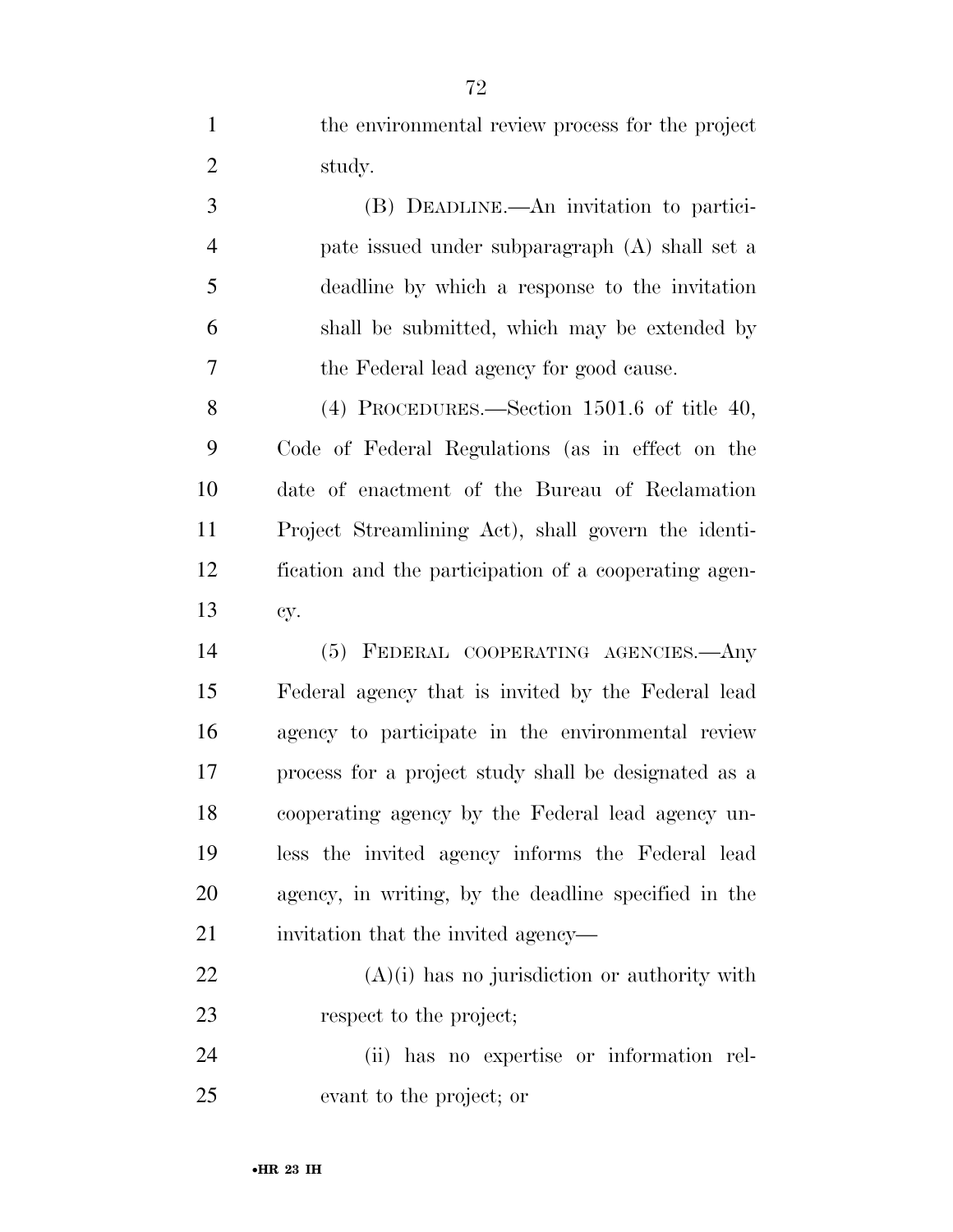| $\mathbf{1}$   | (iii) does not have adequate funds to par-           |
|----------------|------------------------------------------------------|
| $\overline{2}$ | ticipate in the project; and                         |
| 3              | (B) does not intend to submit comments               |
| $\overline{4}$ | on the project.                                      |
| 5              | (6) ADMINISTRATION.—A participating or co-           |
| 6              | operating agency shall comply with this section and  |
| 7              | any schedule established under this section.         |
| 8              | (7) EFFECT OF DESIGNATION.—Designation as            |
| 9              | a participating or cooperating agency under this     |
| 10             | subsection shall not imply that the participating or |
| 11             | cooperating agency—                                  |
| 12             | (A) supports a proposed project; or                  |
| 13             | (B) has any jurisdiction over, or special ex-        |
| 14             | pertise with respect to evaluation of, the           |
| 15             | project.                                             |
| 16             | (8) CONCURRENT REVIEWS.-Each partici-                |
| 17             | pating or cooperating agency shall—                  |
| 18             | (A) carry out the obligations of that agen-          |
| 19             | cy under other applicable law concurrently and       |
| 20             | in conjunction with the required environmental       |
| 21             | review process, unless doing so would prevent        |
| 22             | the participating or cooperating agency from         |
| 23             | conducting needed analysis or otherwise car-         |
| 24             | rying out those obligations; and                     |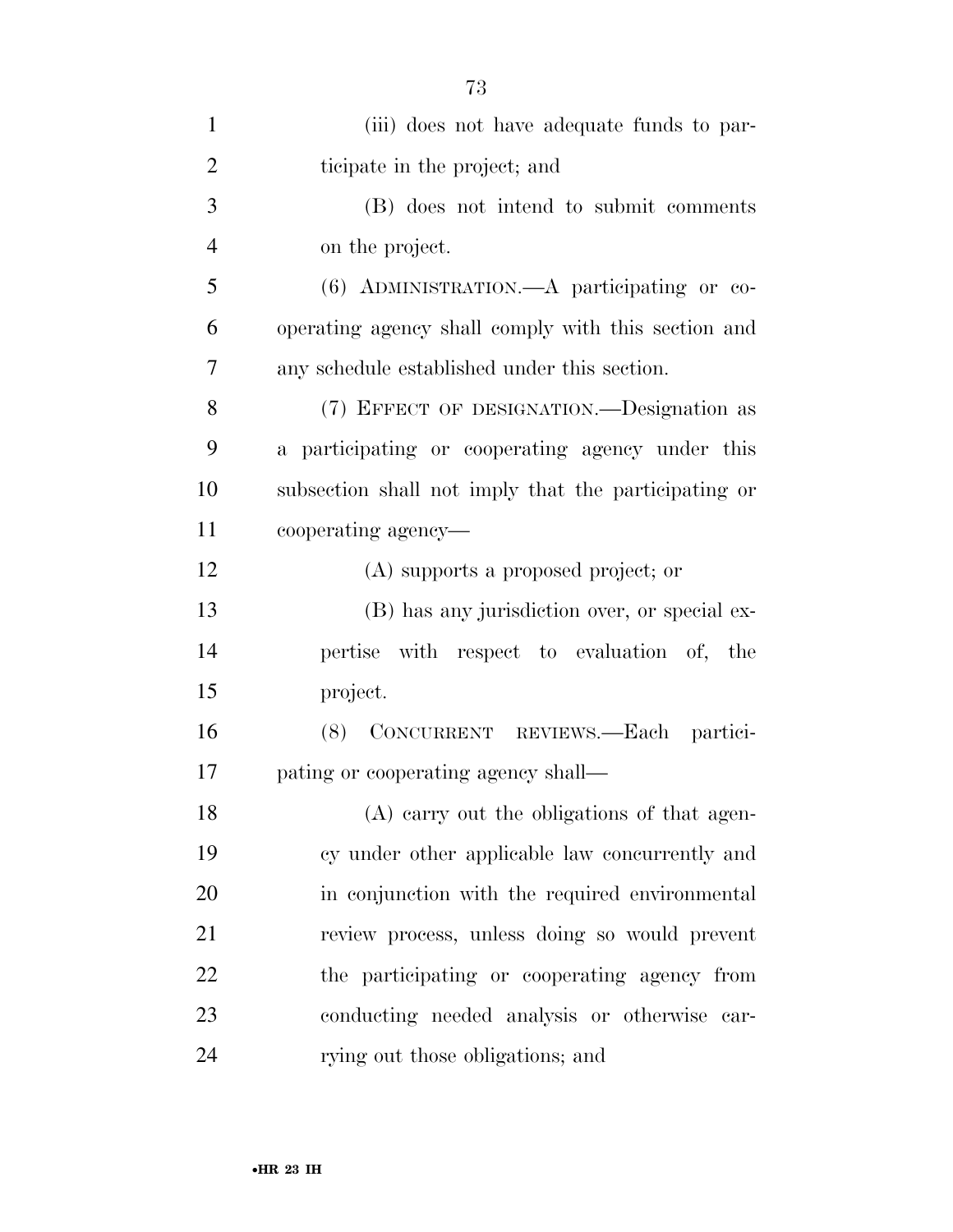(B) formulate and implement administra-2 tive, policy, and procedural mechanisms to en- able the agency to ensure completion of the en- vironmental review process in a timely, coordi- nated, and environmentally responsible manner. (e) NON-FEDERAL PROJECTS INTEGRATED INTO RECLAMATION SYSTEMS.—The Federal lead agency shall serve in that capacity for the entirety of all non-Federal projects that will be integrated into a larger system owned, operated or administered in whole or in part by the Bu-reau of Reclamation.

 (f) NON-FEDERAL PROJECT.—If the Secretary deter- mines that a project can be expedited by a non-Federal sponsor and that there is a demonstrable Federal interest in expediting that project, the Secretary shall take such actions as are necessary to advance such a project as a non-Federal project, including, but not limited to, entering into agreements with the non-Federal sponsor of such project to support the planning, design and permitting of such project as a non-Federal project.

21 (g) PROGRAMMATIC COMPLIANCE.

 (1) IN GENERAL.—The Secretary shall issue guidance regarding the use of programmatic ap- proaches to carry out the environmental review proc-ess that—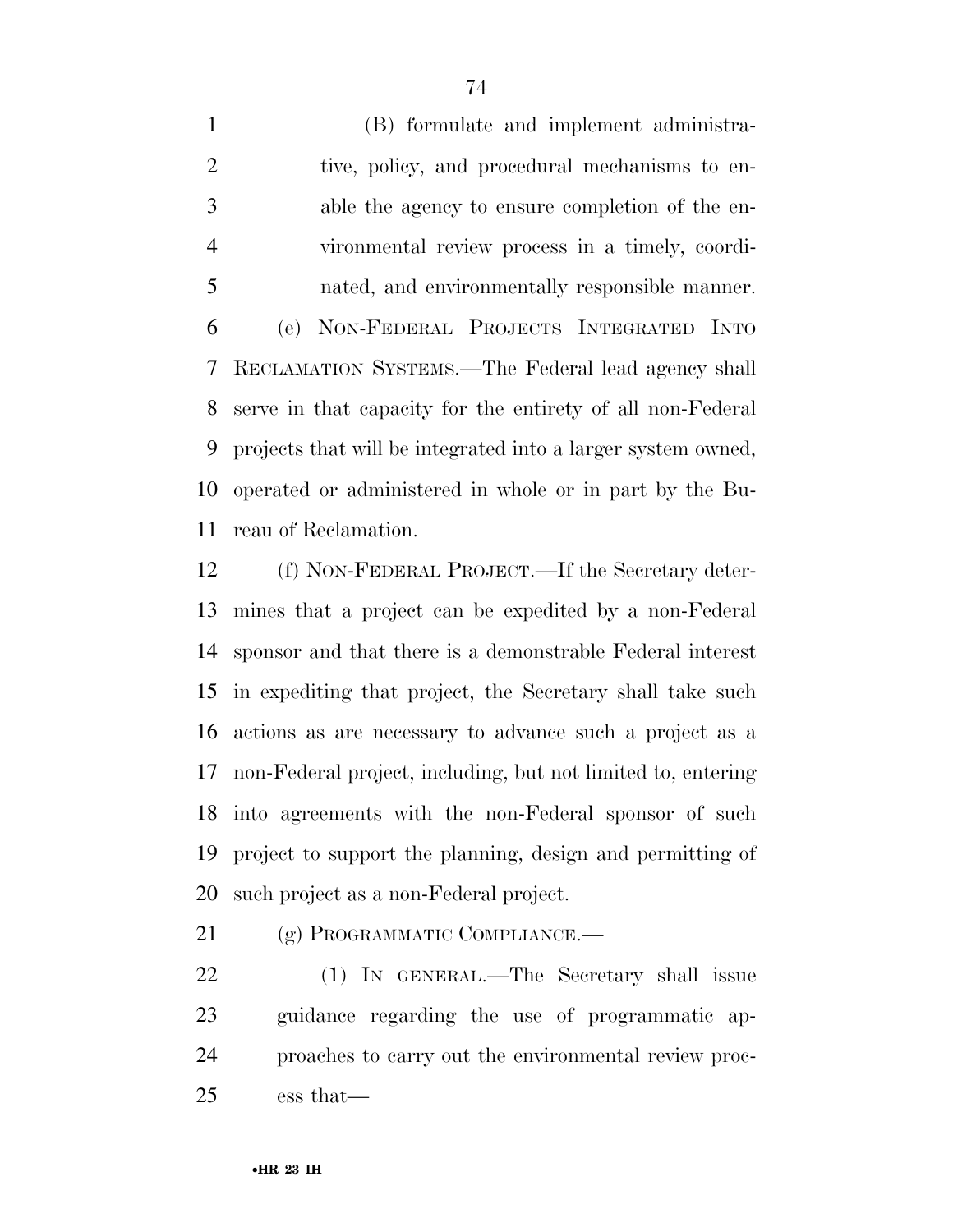| $\mathbf{1}$   | (A) eliminates repetitive discussions of the       |
|----------------|----------------------------------------------------|
| $\overline{2}$ | same issues;                                       |
| 3              | (B) focuses on the actual issues ripe for          |
| $\overline{4}$ | analyses at each level of review;                  |
| 5              | (C) establishes a formal process for coordi-       |
| 6              | nating with participating and cooperating agen-    |
| 7              | cies, including the creation of a list of all data |
| 8              | that are needed to carry out an environmental      |
| 9              | review process; and                                |
| 10             | $(D)$ complies with—                               |
| 11             | (i) the National Environmental Policy              |
| 12             | Act of 1969 (42 U.S.C. 4321 et seq.); and          |
| 13             | (ii) all other applicable laws.                    |
| 14             | REQUIREMENTS.-In carrying out para-<br>(2)         |
| 15             | $graph(1)$ , the Secretary shall—                  |
| 16             | $(A)$ as the first step in drafting guidance       |
| 17             | under that paragraph, consult with relevant        |
| 18             | Federal, State, and local governmental agen-       |
| 19             | cies, Indian tribes, and the public on the appro-  |
| 20             | priate use and scope of the programmatic ap-       |
| 21             | proaches;                                          |
| 22             | (B) emphasize the importance of collabora-         |
| 23             | tion among relevant Federal, State, and local      |
| 24             | governmental agencies, and Indian tribes in un-    |
| 25             | dertaking programmatic reviews, especially with    |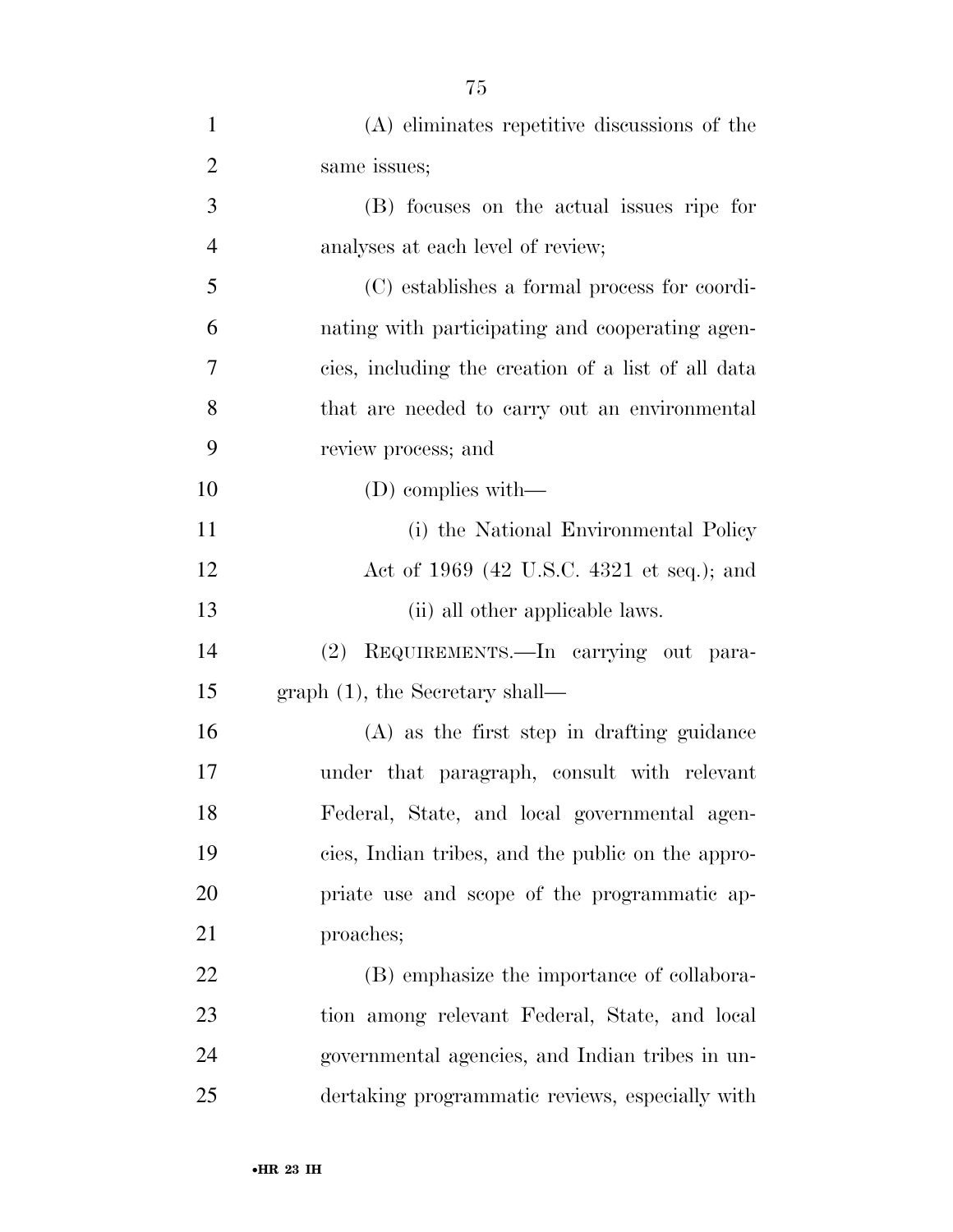| $\mathbf{1}$   | respect to including reviews with a broad geo- |
|----------------|------------------------------------------------|
| $\overline{2}$ | graphical scope;                               |
| 3              | (C)<br>ensure that the programmatic<br>re-     |
| $\overline{4}$ | views-                                         |
| 5              | (i) promote transparency, including of         |
| 6              | the analyses and data used in the environ-     |
| 7              | mental review process, the treatment of        |
| 8              | any deferred issues raised by Federal,         |
| 9              | State, and local governmental agencies, In-    |
| 10             | dian tribes, or the public, and the temporal   |
| 11             | and special scales to be used to analyze       |
| 12             | those issues;                                  |
| 13             | (ii) use accurate and timely informa-          |
| 14             | tion in the environmental review process,      |
| 15             | including—                                     |
| 16             | (I) criteria for determining the               |
| 17             | general duration of the usefulness of          |
| 18             | the review; and                                |
| 19             | (II) the timeline for updating any             |
| 20             | out-of-date review;                            |
| 21             | (iii) describe—                                |
| 22             | (I) the relationship between pro-              |
| 23             | grammatic analysis and future tiered           |
| 24             | analysis; and                                  |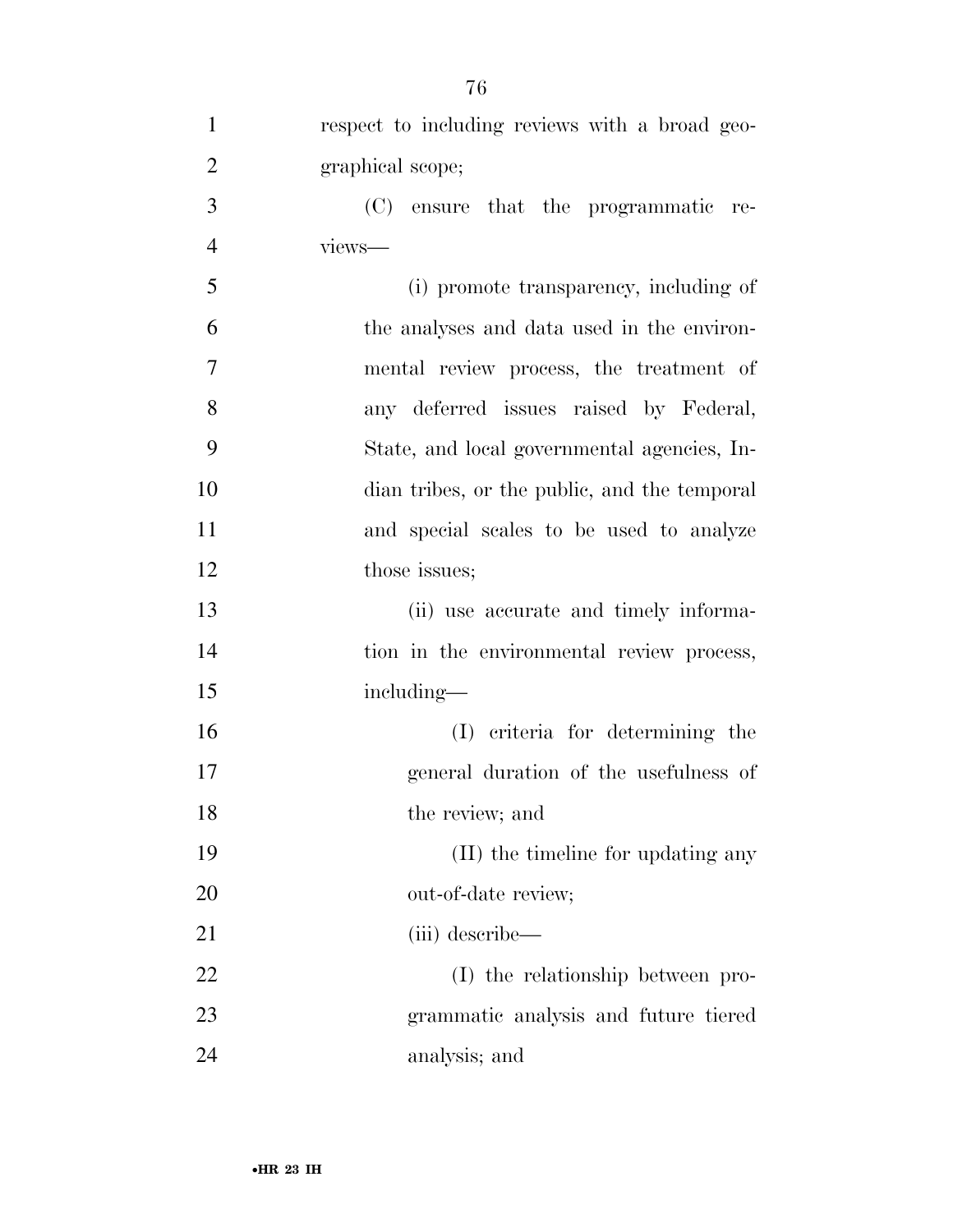| $\mathbf{1}$   | (II) the role of the public in the                 |
|----------------|----------------------------------------------------|
| $\overline{2}$ | creation of future tiered analysis; and            |
| 3              | (iv) are available to other relevant               |
| $\overline{4}$ | Federal, State, and local governmental             |
| 5              | agencies, Indian tribes, and the public;           |
| 6              | (D) allow not fewer than 60 days of public         |
| 7              | notice and comment on any proposed guidance;       |
| 8              | and                                                |
| 9              | (E) address any comments received under            |
| 10             | subparagraph (D).                                  |
| 11             | (h) COORDINATED REVIEWS.—                          |
| 12             | (1) COORDINATION PLAN.—                            |
| 13             | (A) ESTABLISHMENT.—The Federal lead                |
| 14             | agency shall, after consultation with and with     |
| 15             | the concurrence of each participating and co-      |
| 16             | operating agency and the project sponsor or        |
| 17             | joint lead agency, as applicable, establish a plan |
| 18             | for coordinating public and agency participation   |
| 19             | in, and comment on, the environmental review       |
| 20             | process for a project study or a category of       |
| 21             | project studies.                                   |
| 22             | $(B)$ SCHEDULE.—                                   |
| 23             | (i) IN GENERAL.—As soon as prac-                   |
| 24             | ticable but not later than 45 days after the       |
| 25             | close of the public comment period on a            |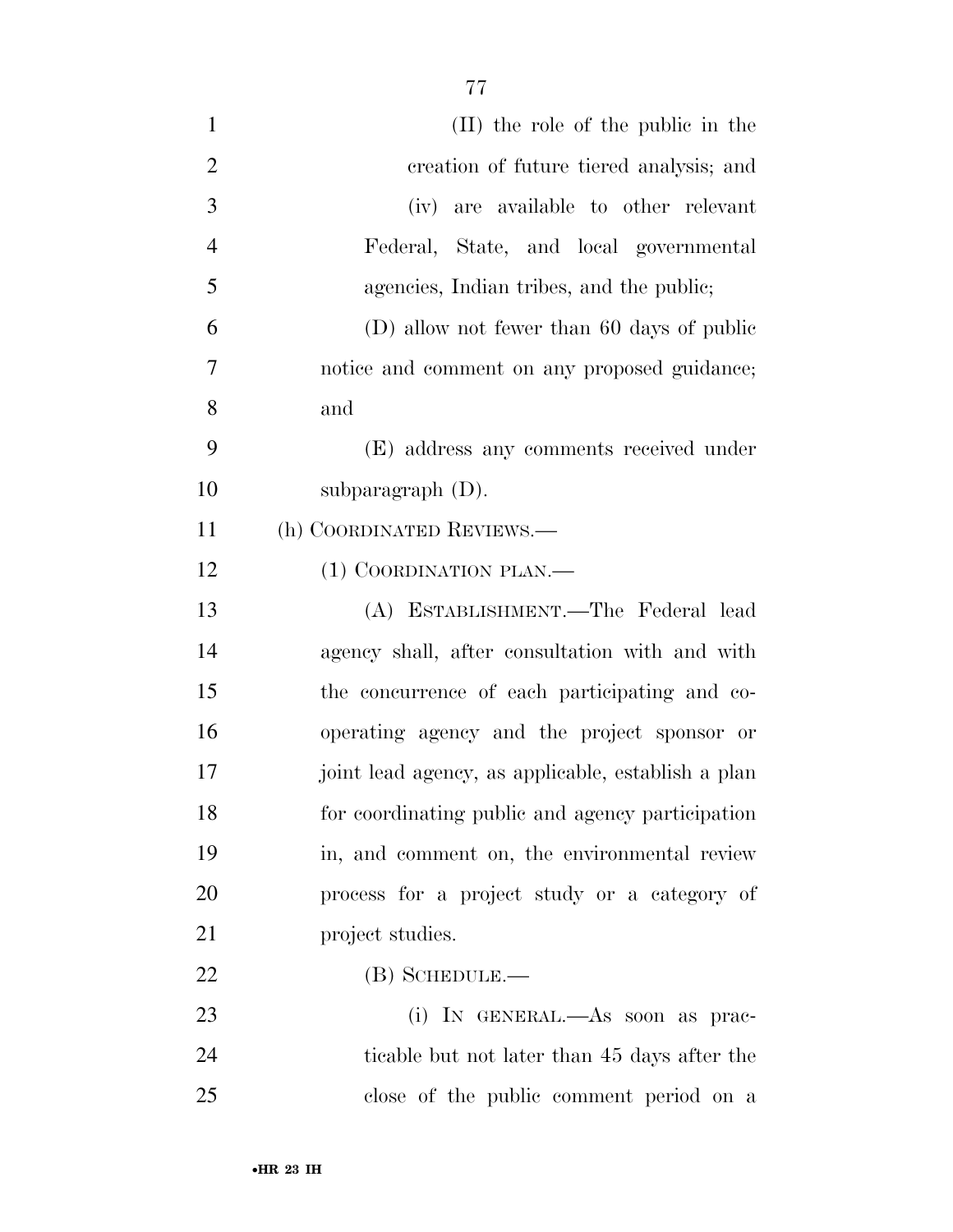| $\mathbf{1}$   | draft environmental impact statement, the     |
|----------------|-----------------------------------------------|
| $\overline{2}$ | Federal lead agency, after consultation       |
| 3              | with and the concurrence of each partici-     |
| $\overline{4}$ | pating and cooperating agency and the         |
| 5              | project sponsor or joint lead agency, as ap-  |
| 6              | plicable, shall establish, as part of the co- |
| $\overline{7}$ | ordination plan established in subpara-       |
| 8              | $graph(A)$ , a schedule for completion of the |
| 9              | environmental review process for the          |
| 10             | project study.                                |
| 11             | (ii) FACTORS FOR CONSIDERATION.-              |
| 12             | In establishing a schedule, the Secretary     |
| 13             | shall consider factors such as—               |
| 14             | (I) the responsibilities of partici-          |
| 15             | pating and cooperating agencies under         |
| 16             | applicable laws;                              |
| 17             | (II) the resources available to the           |
| 18             | project sponsor, joint lead agency, and       |
| 19             | relevant Federal and State<br>other           |
| <b>20</b>      | agencies, as applicable;                      |
| 21             | (III) the overall size and com-               |
| 22             | plexity of the project;                       |
| 23             | (IV) the overall schedule for and             |
| 24             | cost of the project; and                      |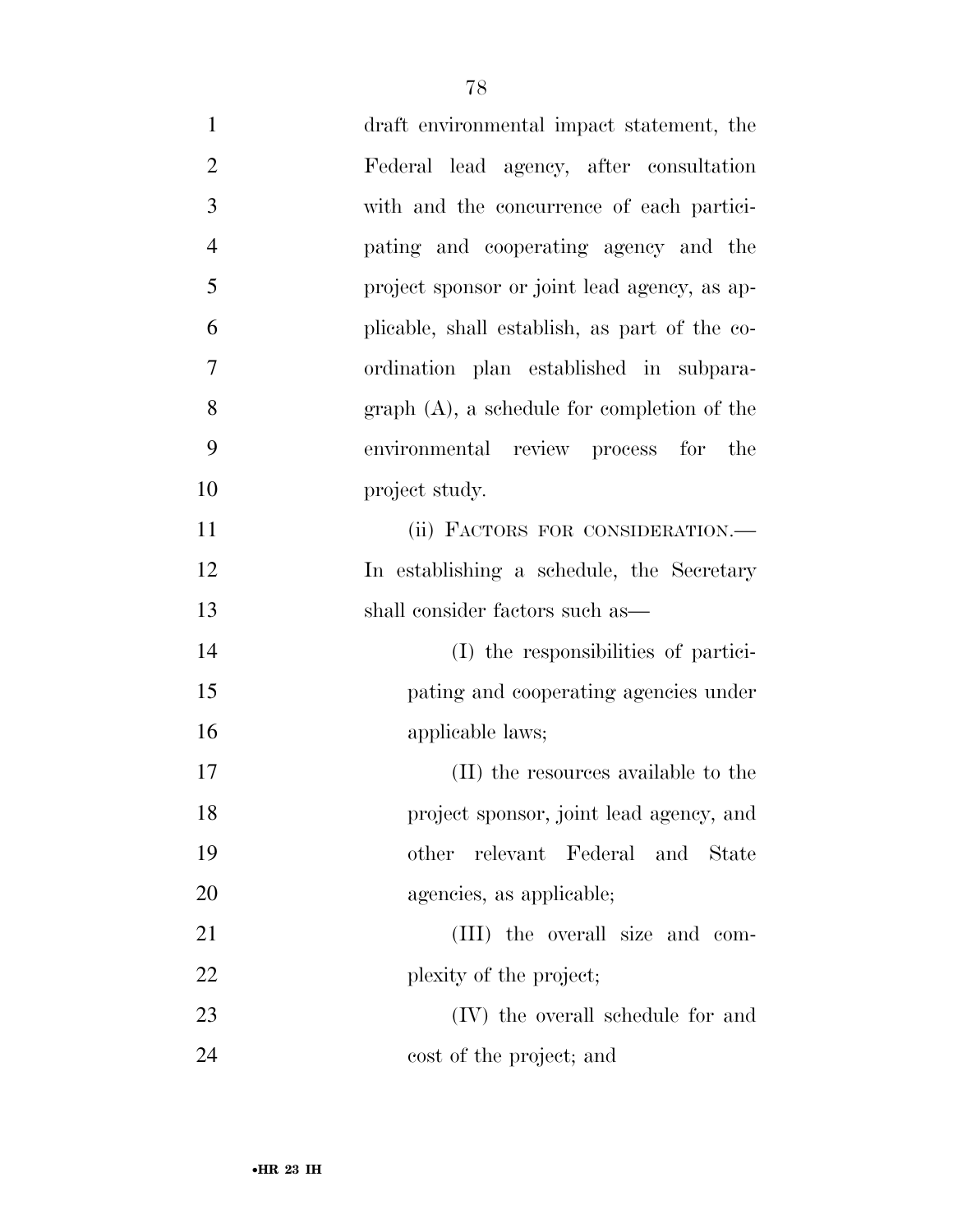| $\mathbf{1}$   | (V) the sensitivity of the natural                 |
|----------------|----------------------------------------------------|
| $\overline{2}$ | and historical resources that could be             |
| 3              | affected by the project.                           |
| $\overline{4}$ | (iii) MODIFICATIONS.—The Secretary                 |
| 5              | $may$ —                                            |
| 6              | (I)<br>lengthen a schedule estab-                  |
| 7              | lished under clause (i) for good cause;            |
| 8              | and                                                |
| 9              | (II) shorten a schedule only with                  |
| 10             | concurrence of the affected partici-               |
| 11             | pating and cooperating agencies and                |
| 12             | the project sponsor or joint lead agen-            |
| 13             | cy, as applicable.                                 |
| 14             | (iv) DISSEMINATION.—A copy of a                    |
| 15             | schedule established under clause (i) shall        |
| 16             | $be$ —                                             |
| 17             | (I) provided to each participating                 |
| 18             | and cooperating agency and the                     |
| 19             | project sponsor or joint lead agency,              |
| 20             | as applicable; and                                 |
| 21             | (II) made available to the public.                 |
| 22             | (2) COMMENT DEADLINES.—The Federal lead            |
| 23             | agency shall establish the following deadlines for |
| 24             | comment during the environmental review process    |
| 25             | for a project study:                               |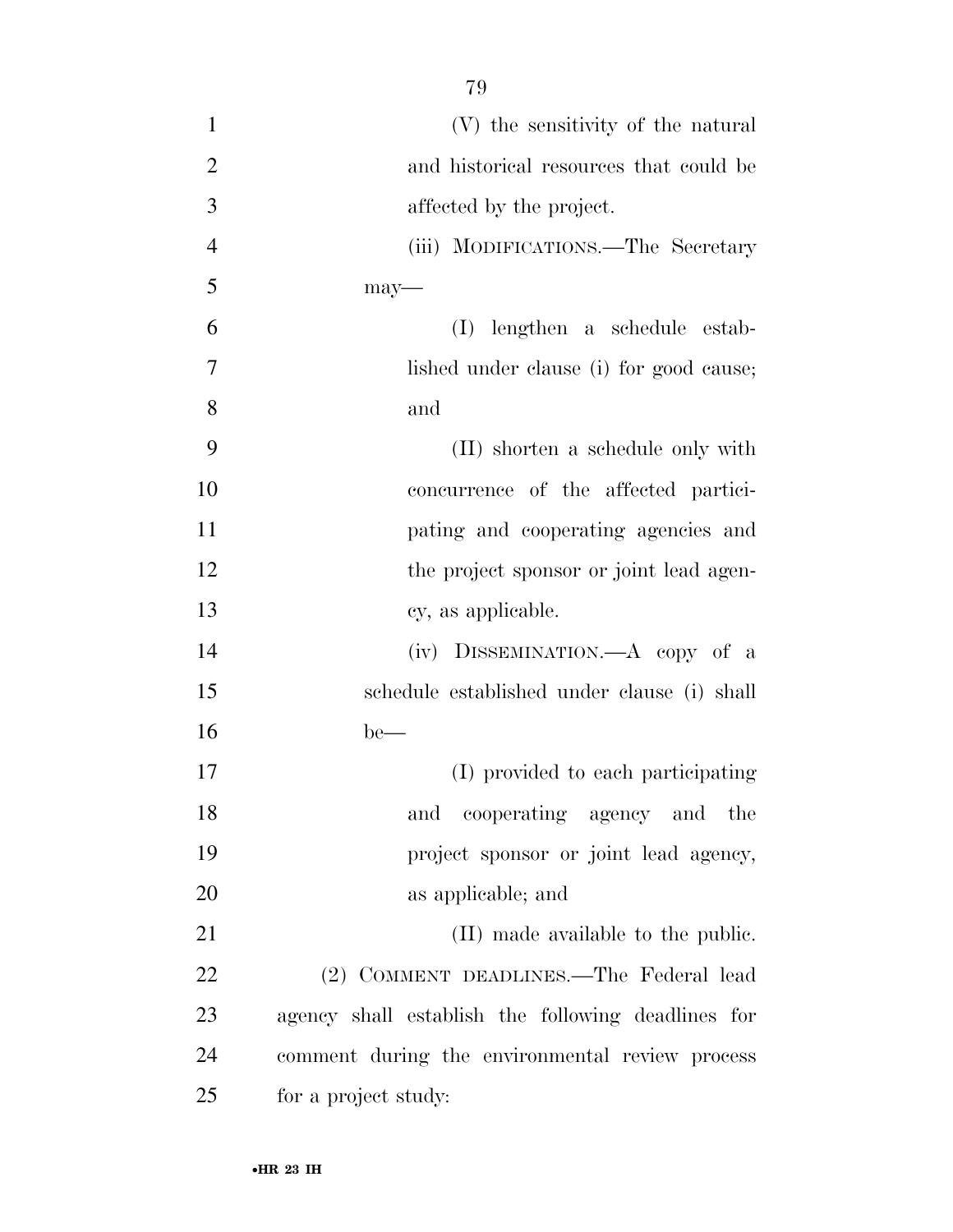| $\mathbf{1}$   | (A)<br>DRAFT ENVIRONMENTAL IMPACT               |
|----------------|-------------------------------------------------|
| $\overline{2}$ | STATEMENTS.—For comments by Federal and         |
| 3              | State agencies and the public on a draft envi-  |
| $\overline{4}$ | ronmental impact statement, a period of not     |
| 5              | more than 60 days after publication in the Fed- |
| 6              | eral Register of notice of the date of public   |
| 7              | availability of the draft environmental impact  |
| 8              | statement, unless—                              |
| 9              | (i) a different deadline is established         |
| 10             | by agreement of the Federal lead agency,        |
| 11             | the project sponsor or joint lead agency, as    |
| 12             | applicable, and all participating and co-       |
| 13             | operating agencies; or                          |
| 14             | (ii) the deadline is extended by the            |
| 15             | Federal lead agency for good cause.             |
| 16             | (B)<br>OTHER<br>ENVIRONMENTAL REVIEW            |
| 17             | PROCESSES.—For all other comment periods es-    |
| 18             | tablished by the Federal lead agency for agency |
| 19             | or public comments in the environmental review  |
| 20             | process, a period of not more than 30 days      |
| 21             | after the date on which the materials on which  |
| 22             | comment is requested are made available, un-    |
| 23             | $less-$                                         |
| 24             | (i) a different deadline is established         |
| 25             | by agreement of the Federal lead agency,        |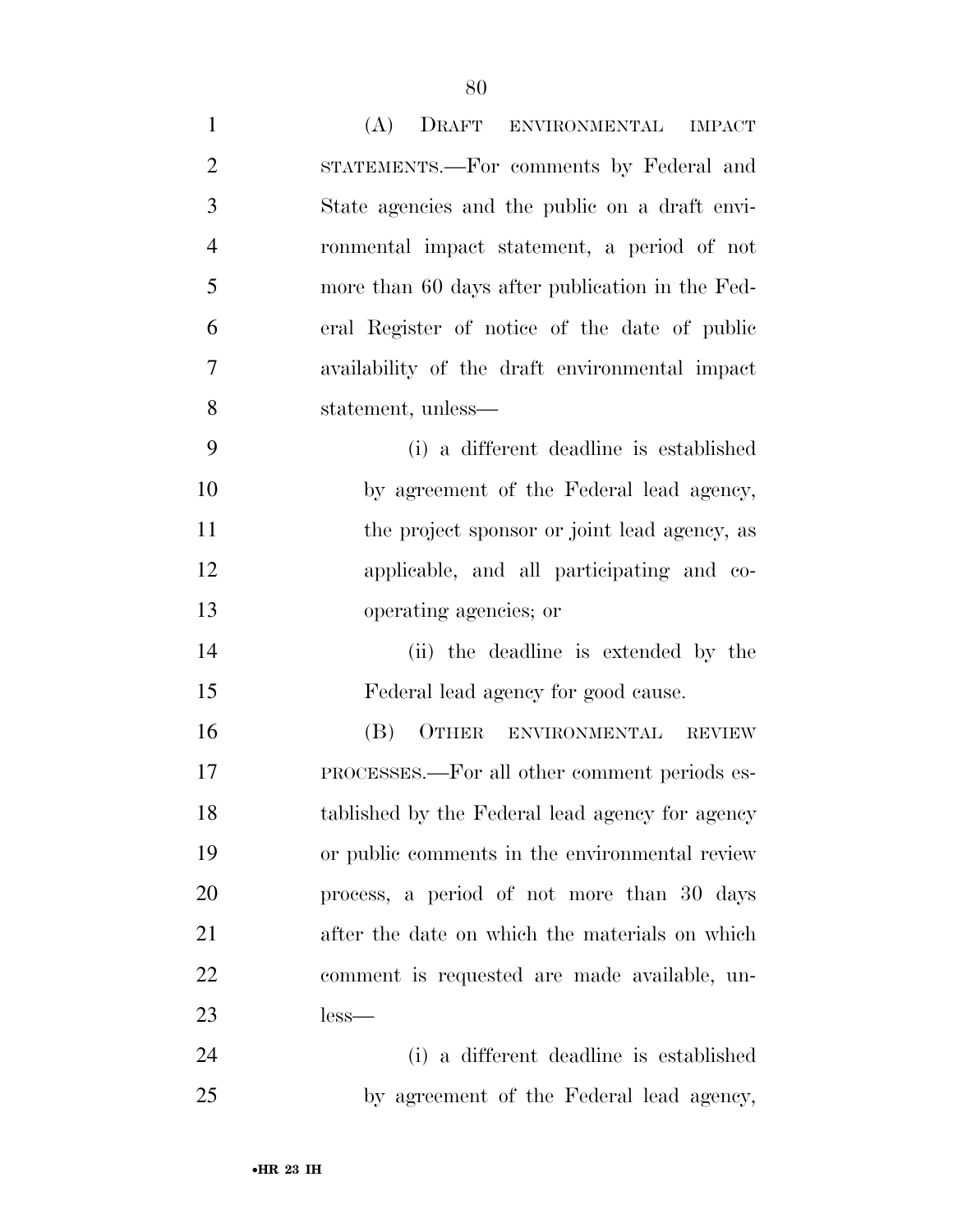| $\mathbf{1}$   | the project sponsor, or joint lead agency,             |
|----------------|--------------------------------------------------------|
| $\overline{2}$ | as applicable, and all participating and co-           |
| 3              | operating agencies; or                                 |
| $\overline{4}$ | (ii) the deadline is extended by the                   |
| 5              | Federal lead agency for good cause.                    |
| 6              | (3) DEADLINES FOR DECISIONS UNDER OTHER                |
| 7              | LAWS.—In any case in which a decision under any        |
| 8              | Federal law relating to a project study, including the |
| 9              | issuance or denial of a permit or license, is required |
| 10             | to be made by the date described in subsection         |
| 11             | $(i)(5)(B)$ , the Secretary shall submit to the Com-   |
| 12             | mittee on Natural Resources of the House of Rep-       |
| 13             | resentatives and the Committee on Energy and Nat-      |
| 14             | ural Resources of the Senate—                          |
| 15             | $(A)$ as soon as practicable after the 180-            |
| 16             | day period described in subsection $(i)(5)(B)$ , an    |
| 17             | initial notice of the failure of the Federal agen-     |
| 18             | cy to make the decision; and                           |
| 19             | (B) every 60 days thereafter until such                |
| 20             | date as all decisions of the Federal agency re-        |
| 21             | lating to the project study have been made by          |
| 22             | the Federal agency, an additional notice that          |
| 23             | describes the number of decisions of the Fed-          |
| 24             | eral agency that remain outstanding as of the          |
| 25             | date of the additional notice.                         |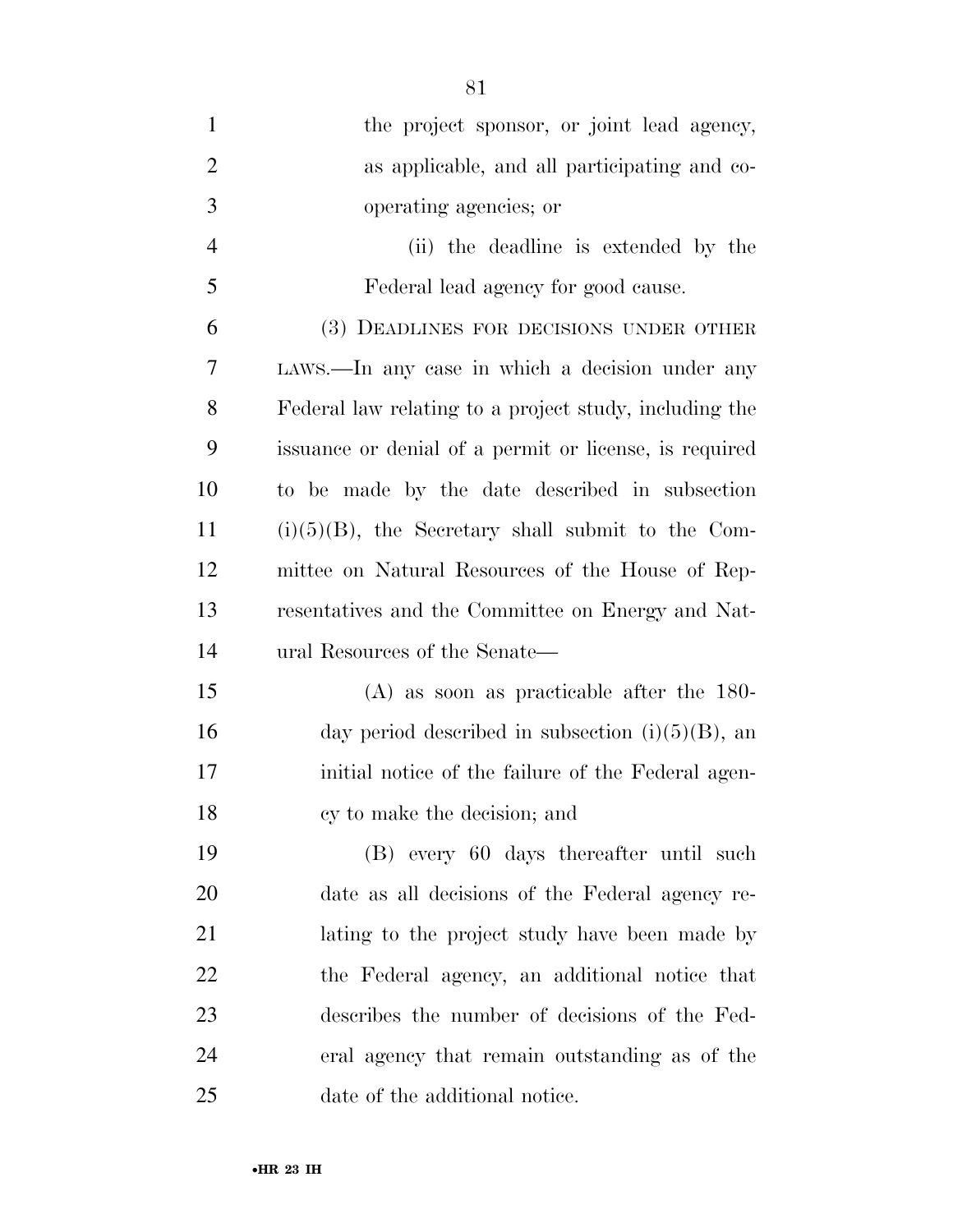(4) INVOLVEMENT OF THE PUBLIC.—Nothing in this subsection reduces any time period provided for public comment in the environmental review process under applicable Federal law (including reg-ulations).

(5) TRANSPARENCY REPORTING.—

 (A) REPORTING REQUIREMENTS.—Not later than 1 year after the date of enactment of this Act, the Secretary shall establish and main- tain an electronic database and, in coordination with other Federal and State agencies, issue re- porting requirements to make publicly available the status and progress with respect to compli- ance with applicable requirements of the Na- tional Environmental Policy Act of 1969 (42 U.S.C. 4321 et seq.) and any other Federal, State, or local approval or action required for a project study for which this section is applica-ble.

20 (B) PROJECT STUDY TRANSPARENCY.— Consistent with the requirements established under subparagraph (A), the Secretary shall make publicly available the status and progress of any Federal, State, or local decision, action, or approval required under applicable laws for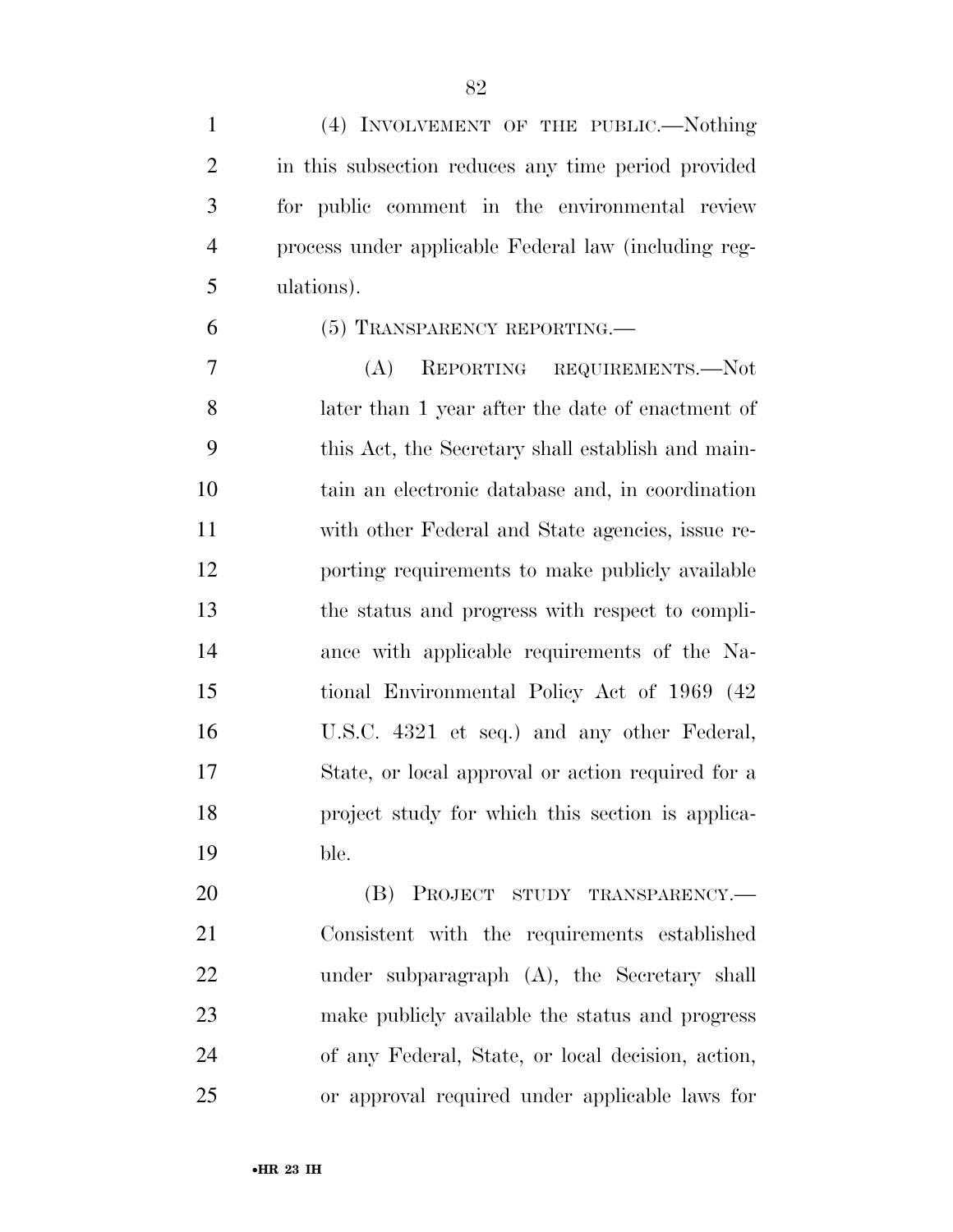| $\mathbf{1}$   | each project study for which this section is ap-       |
|----------------|--------------------------------------------------------|
| $\overline{2}$ | plicable.                                              |
| 3              | (i) ISSUE IDENTIFICATION AND RESOLUTION.—              |
| $\overline{4}$ | (1) COOPERATION.—The Federal lead agency,              |
| 5              | cooperating agencies, and any participating<br>the     |
| 6              | agencies shall work cooperatively in accordance with   |
| 7              | this section to identify and resolve issues that could |
| 8              | delay completion of the environmental review process   |
| 9              | or result in the denial of any approval required for   |
| 10             | the project study under applicable laws.               |
| 11             | FEDERAL LEAD AGENCY<br>(2)<br>RESPONSIBIL-             |
| 12             | ITIES.                                                 |
| 13             | (A) IN GENERAL.—The Federal lead agen-                 |
| 14             | cy shall make information available to the co-         |
| 15             | operating agencies and participating agencies as       |
| 16             | early as practicable in the environmental review       |
| 17             | process regarding the environmental and socio-         |
| 18             | economic resources located within the project          |
| 19             | area and the general locations of the alter-           |
| 20             | natives under consideration.                           |
| 21             | DATA SOURCES.—The information<br>(B)                   |
| 22             | under subparagraph (A) may be based on exist-          |
| 23             | ing data sources, including geographic informa-        |
| 24             | tion systems mapping.                                  |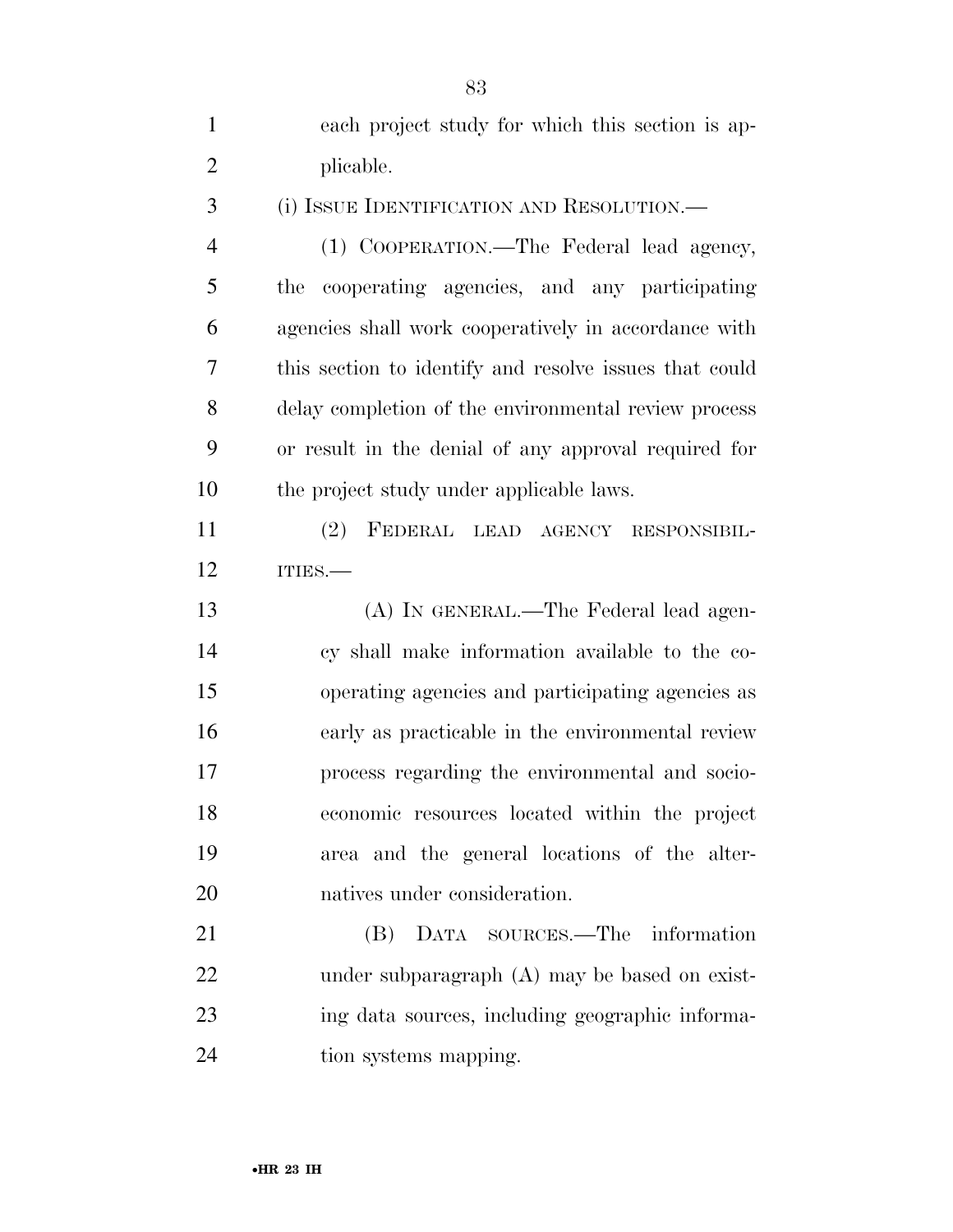(3) COOPERATING AND PARTICIPATING AGENCY RESPONSIBILITIES.—Based on information received from the Federal lead agency, cooperating and par- ticipating agencies shall identify, as early as prac- ticable, any issues of concern regarding the potential environmental or socioeconomic impacts of the project, including any issues that could substantially delay or prevent an agency from granting a permit or other approval that is needed for the project study. (4) ACCELERATED ISSUE RESOLUTION AND ELEVATION.— (A) IN GENERAL.—On the request of a participating or cooperating agency or project sponsor, the Secretary shall convene an issue resolution meeting with the relevant partici- pating and cooperating agencies and the project sponsor or joint lead agency, as applicable, to resolve issues that may— (i) delay completion of the environ- mental review process; or (ii) result in denial of any approval re-23 quired for the project study under applica-ble laws.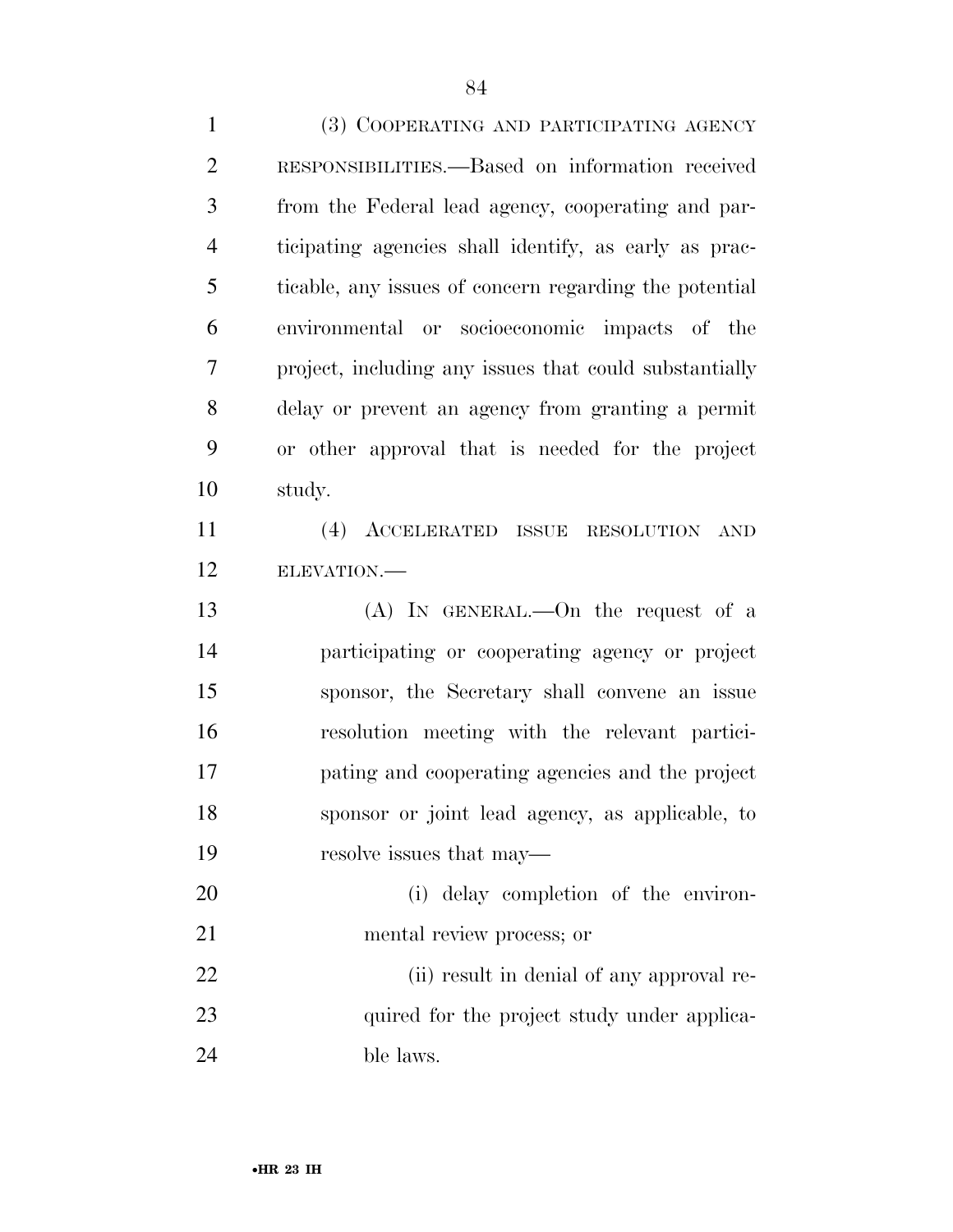| $\mathbf{1}$   | (B) MEETING DATE.—A meeting requested             |
|----------------|---------------------------------------------------|
| $\overline{2}$ | under this paragraph shall be held not later      |
| 3              | than 21 days after the date on which the Sec-     |
| $\overline{4}$ | retary receives the request for the meeting, un-  |
| 5              | less the Secretary determines that there is good  |
| 6              | cause to extend that deadline.                    |
| 7              | (C) NOTIFICATION.—On receipt of a re-             |
| 8              | quest for a meeting under this paragraph, the     |
| 9              | Secretary shall notify all relevant participating |
| 10             | and cooperating agencies of the request, includ-  |
| 11             | ing the issue to be resolved and the date for the |
| 12             | meeting.                                          |
| 13             | (D) ELEVATION OF ISSUE RESOLUTION.—               |
| 14             | If a resolution cannot be achieved within the     |
| 15             | 30-day period beginning on the date of a meet-    |
| 16             | ing under this paragraph and a determination      |
| 17             | is made by the Secretary that all information     |
| 18             | necessary to resolve the issue has been ob-       |
| 19             | tained, the Secretary shall forward the dispute   |
| 20             | to the heads of the relevant agencies for resolu- |
| 21             | tion.                                             |
| 22             | (E) CONVENTION BY SECRETARY.—The                  |
| 23             | Secretary may convene an issue resolution         |
| 24             | meeting under this paragraph at any time, at      |
| 25             | the discretion of the Secretary, regardless of    |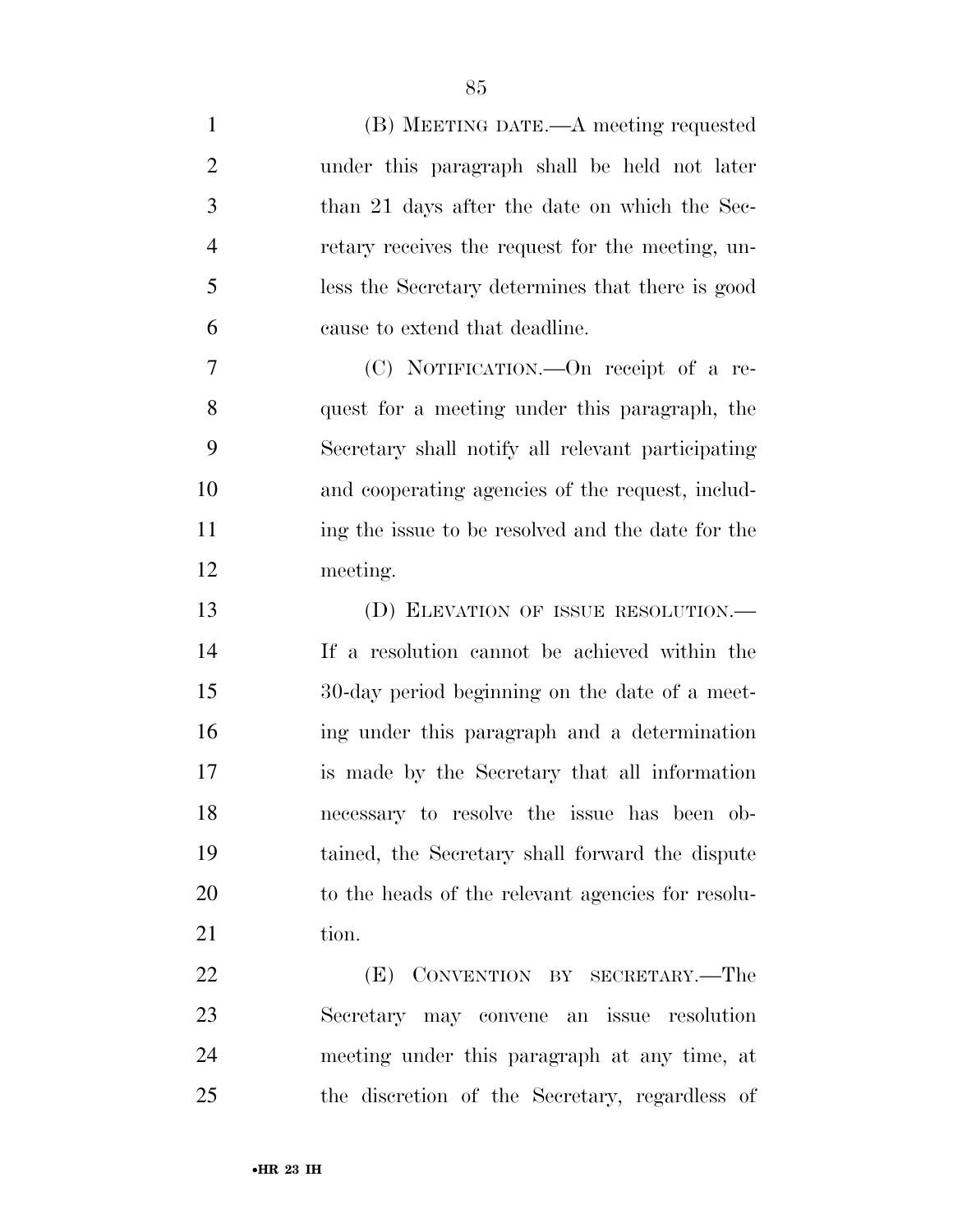| $\mathbf{1}$   | whether a meeting is requested under subpara-     |
|----------------|---------------------------------------------------|
| $\overline{2}$ | graph(A).                                         |
| 3              | (5) FINANCIAL PENALTY PROVISIONS.—                |
| $\overline{4}$ | (A) IN GENERAL.—A Federal jurisdictional          |
| 5              | agency shall complete any required approval or    |
| 6              | decision for the environmental review process     |
| 7              | on an expeditious basis using the shortest exist- |
| 8              | ing applicable process.                           |
| 9              | (B) FAILURE TO DECIDE.—                           |
| 10             | $(i)$ In GENERAL.—                                |
| 11             | (I) TRANSFER OF FUNDS.—If a                       |
| 12             | Federal jurisdictional agency fails to            |
| 13             | render a decision required under any              |
| 14             | Federal law relating to a project study           |
| 15             | that requires the preparation of an               |
| 16             | environmental impact statement or                 |
| 17             | environmental assessment, including               |
| 18             | the issuance or denial of a permit, li-           |
| 19             | cense, statement, opinion, or other ap-           |
| 20             | proval by the date described in clause            |
| 21             | (ii), the amount of funds made avail-             |
| 22             | able to support the office of the head            |
| 23             | of the Federal jurisdictional agency              |
| 24             | shall be reduced by an amount of                  |
| 25             | funding equal to the amount specified             |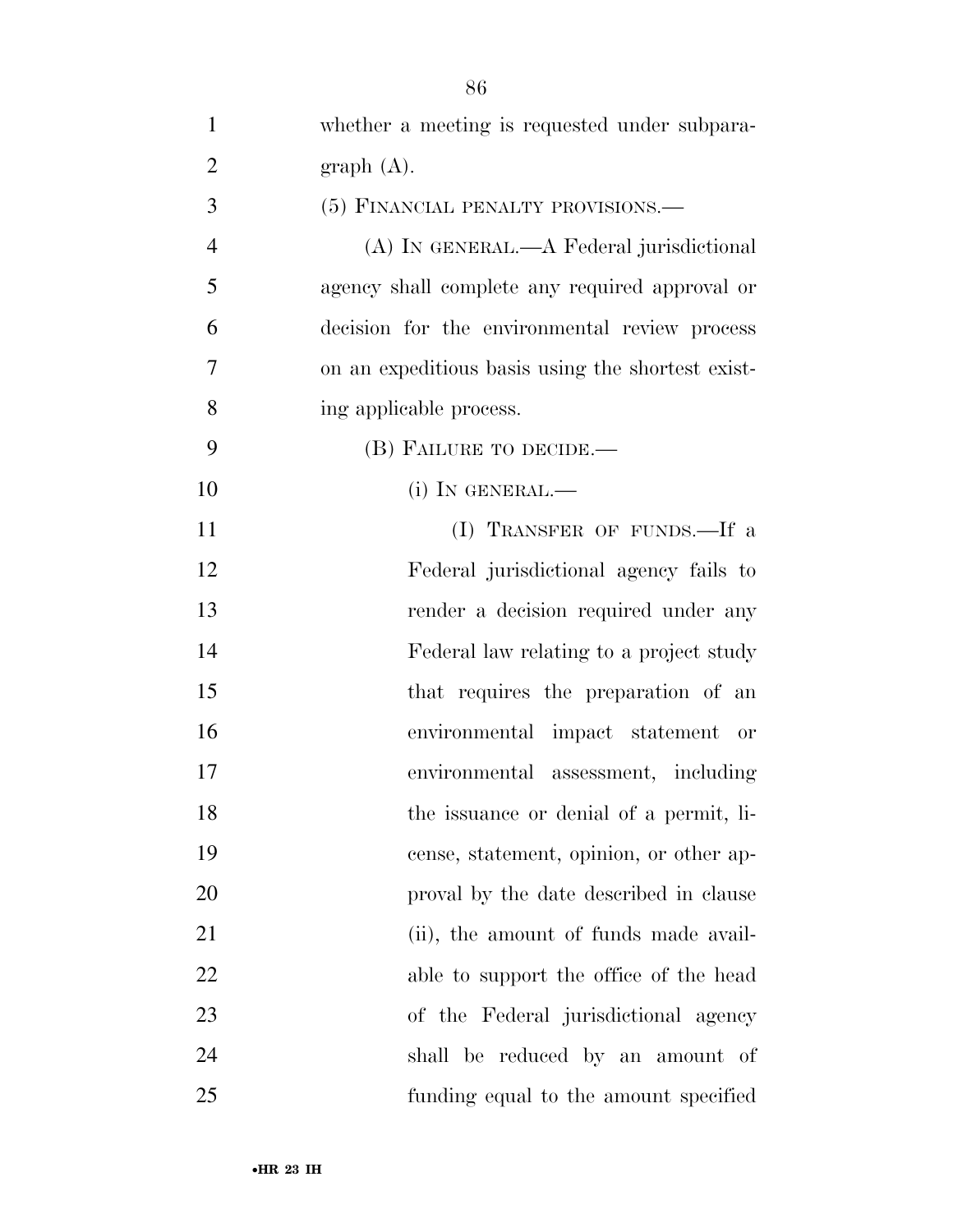| $\mathbf{1}$   | in item (aa) or (bb) of subclause $(II)$ ,              |
|----------------|---------------------------------------------------------|
| $\overline{2}$ | and those funds shall be made avail-                    |
| 3              | able to the division of the Federal ju-                 |
| $\overline{4}$ | risdictional agency charged with ren-                   |
| 5              | dering the decision by not later than                   |
| 6              | 1 day after the applicable date under                   |
| 7              | clause (ii), and once each week there-                  |
| 8              | after until a final decision is rendered,               |
| 9              | subject to subparagraph $(C)$ .                         |
| 10             | AMOUNT TO<br>$(\Pi)^{\mathsf{T}}$<br>$\rm BE$<br>TRANS- |
| 11             | FERRED.—The amount referred to in                       |
| 12             | subclause $(I)$ is —                                    |
| 13             | $(aa)$ \$20,000 for any project                         |
| 14             | study requiring the preparation                         |
| 15             | of an environmental assessment                          |
| 16             | environmental impact state-<br>or                       |
| 17             | ment; or                                                |
| 18             | $(bb)$ \$10,000 for any project                         |
| 19             | study requiring any type of re-                         |
| 20             | view under the National Environ-                        |
| 21             | mental Policy Act of 1969 (42)                          |
| 22             | U.S.C. $4321$ et seq.) other than                       |
| 23             | an environmental assessment or                          |
| 24             | environmental impact statement.                         |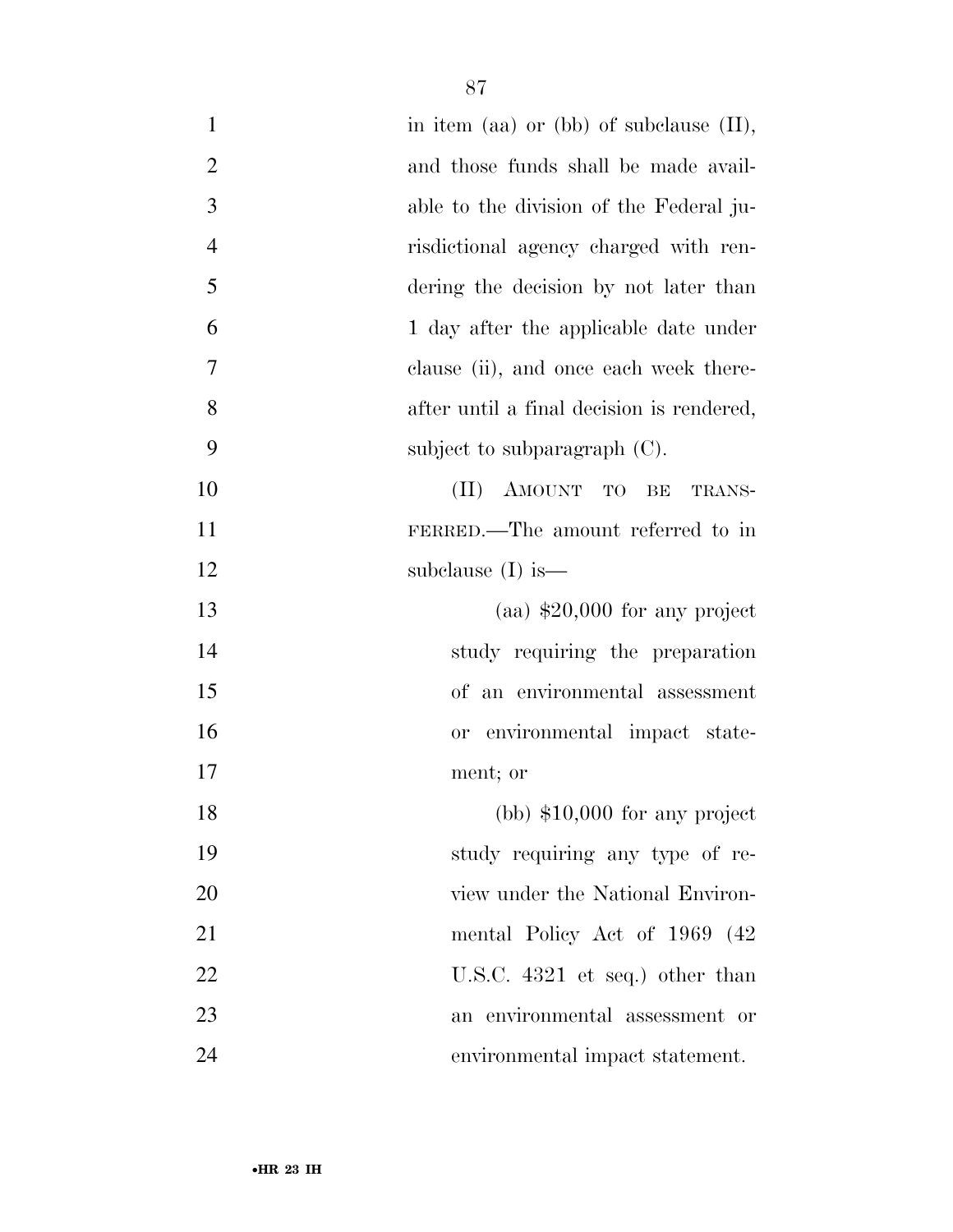(ii) DESCRIPTION OF DATE.—The date referred to in clause (i) is the later  $3 \t\t\t of$  (I) the date that is 180 days after the date on which an application for the permit, license, or approval is complete; and (II) the date that is 180 days after the date on which the Federal lead agency issues a decision on the **project** under the National Environ-12 mental Policy Act of 1969 (42 U.S.C. 13 4321 et seq.). (C) LIMITATIONS.— (i) IN GENERAL.—No transfer of funds under subparagraph (B) relating to an individual project study shall exceed, in any fiscal year, an amount equal to 1 per- cent of the funds made available for the 20 applicable agency office. 21 (ii) FAILURE TO DECIDE.—The total amount transferred in a fiscal year as a re- sult of a failure by an agency to make a decision by an applicable deadline shall not exceed an amount equal to 5 percent of the

•**HR 23 IH**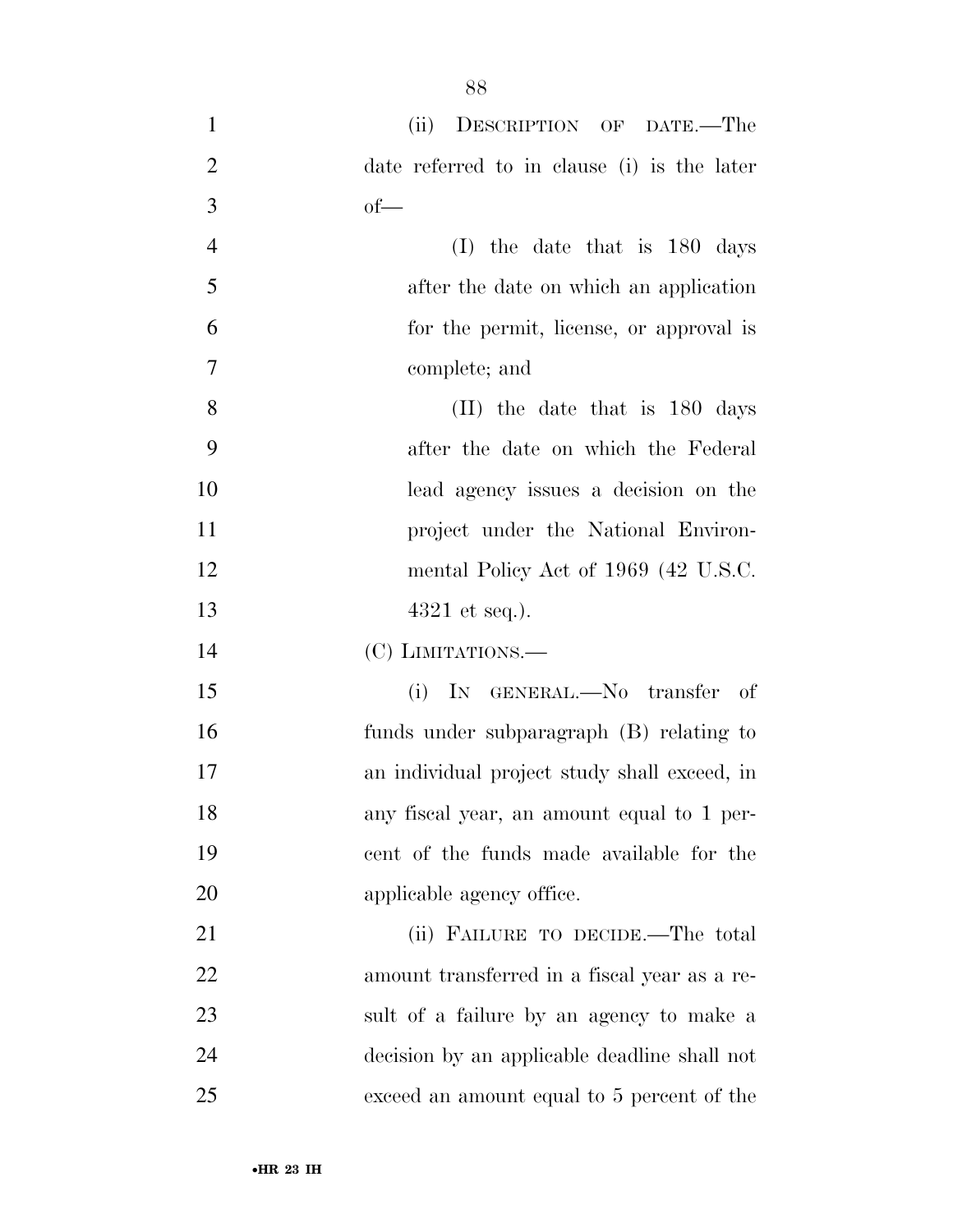funds made available for the applicable 2 agency office for that fiscal year.

 (iii) AGGREGATE.—Notwithstanding any other provision of law, for each fiscal year, the aggregate amount of financial penalties assessed against each applicable agency office under this title and any other Federal law as a result of a failure of the agency to make a decision by an applicable deadline for environmental review, includ-11 ing the total amount transferred under this paragraph, shall not exceed an amount equal to 9.5 percent of the funds made available for the agency office for that fis-cal year.

 (D) NOTIFICATION OF TRANSFERS.—Not later than 10 days after the last date in a fiscal year on which funds of the Federal jurisdic- tional agency may be transferred under sub- paragraph (B)(5) with respect to an individual decision, the agency shall submit to the appro- priate committees of the House of Representa- tives and the Senate written notification that includes a description of—

(i) the decision;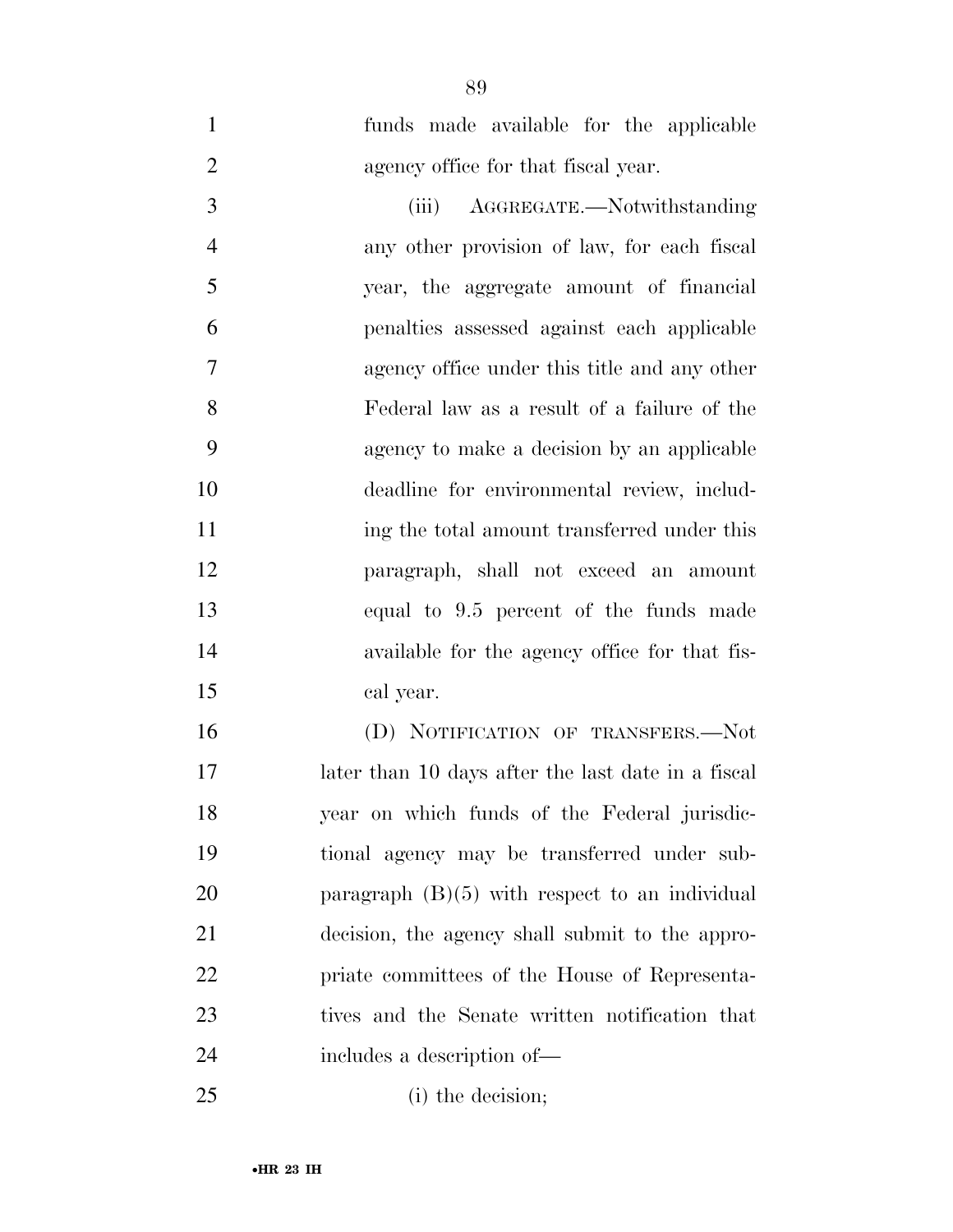- 1 (ii) the project study involved; 2 (iii) the amount of each transfer under subparagraph (B) in that fiscal year relating to the decision; (iv) the total amount of all transfers under subparagraph (B) in that fiscal year relating to the decision; and (v) the total amount of all transfers of the agency under subparagraph (B) in that fiscal year. **(E)** NO FAULT OF AGENCY.— 12 (i) IN GENERAL.—A transfer of funds under this paragraph shall not be made if 14 the applicable agency described in subpara- graph (A) notifies, with a supporting ex- planation, the Federal lead agency, cooper- ating agencies, and project sponsor, as ap-18 plicable, that— (I) the agency has not received necessary information or approvals from another entity in a manner that affects the ability of the agency to meet any requirements under Federal, 24 State, or local law;
	- •**HR 23 IH**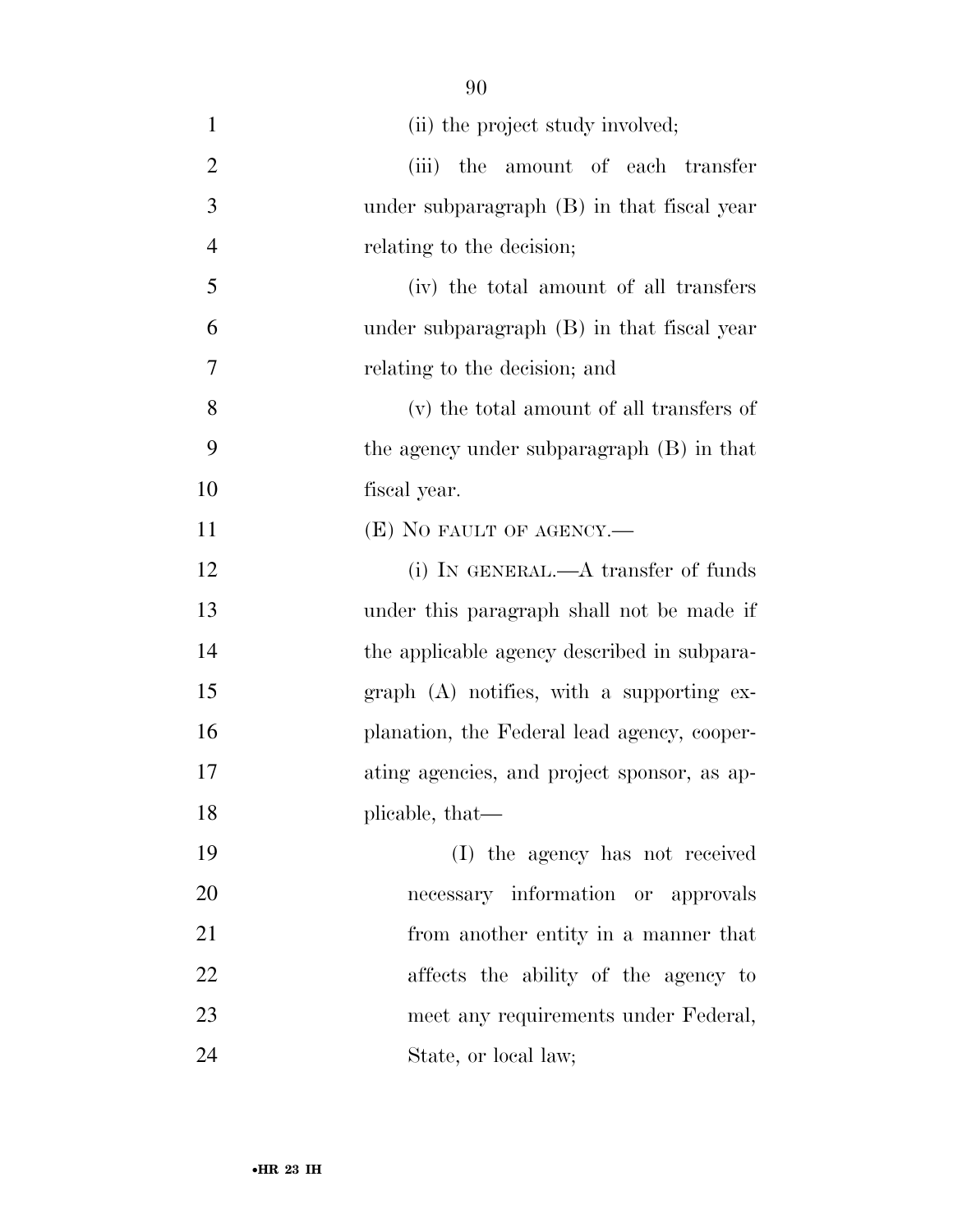| $\mathbf{1}$<br>(II) significant new information,     |  |
|-------------------------------------------------------|--|
| $\mathfrak{2}$<br>including from public comments, or  |  |
| 3<br>circumstances, including a major                 |  |
| $\overline{4}$<br>modification to an aspect of the    |  |
| 5<br>project, requires additional analysis            |  |
| 6<br>for the agency to make a decision on             |  |
| $\overline{7}$<br>the project application; or         |  |
| 8<br>(III) the agency lacks the finan-                |  |
| 9<br>cial resources to complete the review            |  |
| 10<br>under the scheduled timeframe, in-              |  |
| 11<br>eluding a description of the number of          |  |
| 12<br>full-time employees required to com-            |  |
| 13<br>plete the review, the amount of fund-           |  |
| 14<br>ing required to complete the review,            |  |
| 15<br>and a justification as to why not               |  |
| 16<br>enough funding is available to com-             |  |
| 17<br>plete the review by the deadline.               |  |
| 18<br>(ii) LACK OF FINANCIAL RE-                      |  |
| 19<br>sources.—If the agency provides notice          |  |
| 20<br>under clause $(i)(III)$ , the Inspector General |  |
| 21<br>of the agency shall—                            |  |
| 22<br>(I) conduct a financial audit to                |  |
| 23<br>review the notice; and                          |  |
| 24<br>$(II)$ not later than 90 days after             |  |
| 25<br>the date on which the review described          |  |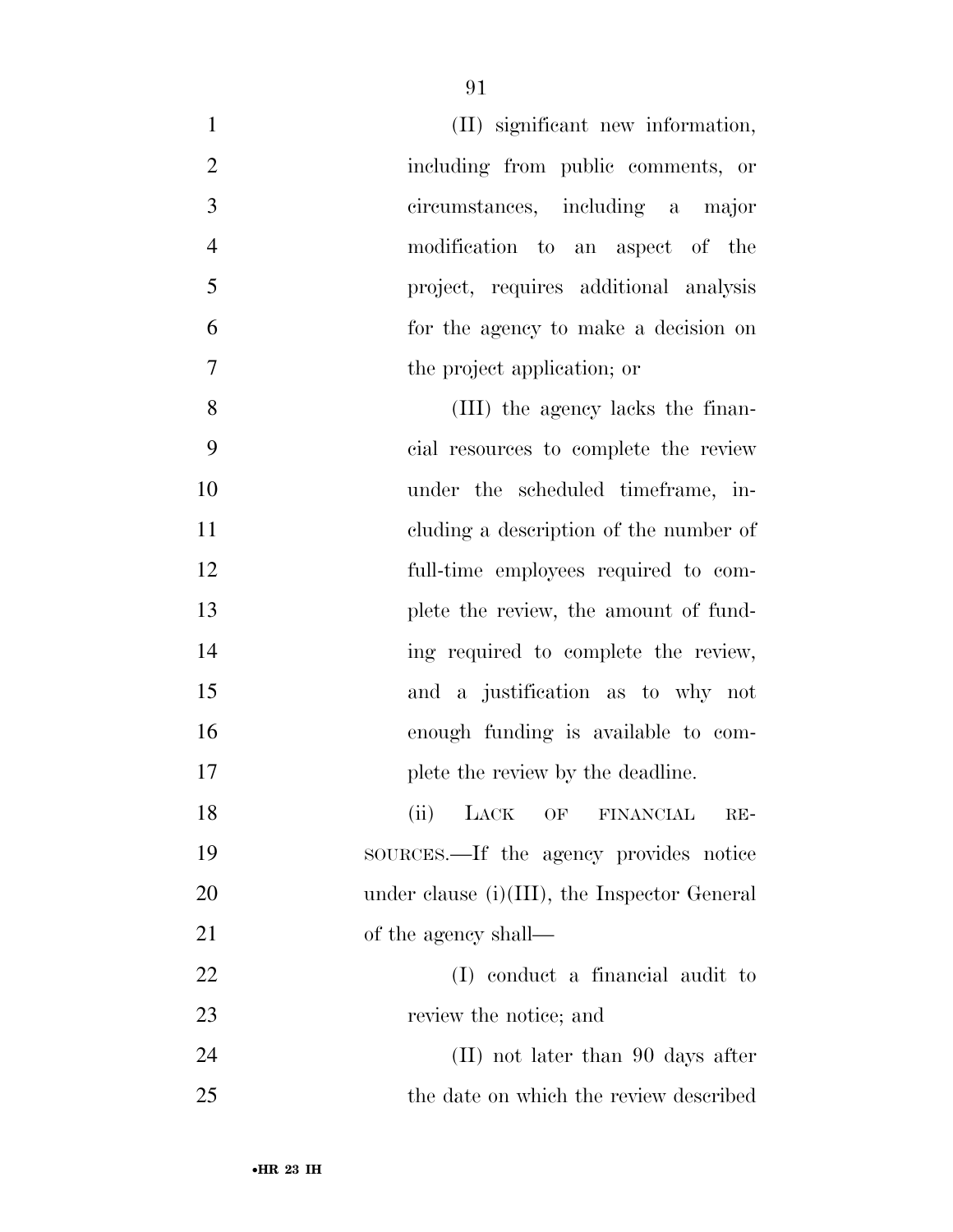| $\mathbf{1}$   | in subclause (I) is completed, submit            |
|----------------|--------------------------------------------------|
| $\overline{2}$ | to the Committee on Natural Re-                  |
| $\mathfrak{Z}$ | sources of the House of Representa-              |
| $\overline{4}$ | tives and the Committee on Energy                |
| 5              | and Natural Resources of the Senate              |
| 6              | the results of the audit conducted               |
| 7              | under subclause $(I)$ .                          |
| 8              | LIMITATION.—The Federal agency<br>(F)            |
| 9              | from which funds are transferred pursuant to     |
| 10             | this paragraph shall not reprogram funds to the  |
| 11             | office of the head of the agency, or equivalent  |
| 12             | office, to reimburse that office for the loss of |
| 13             | the funds.                                       |
| 14             | (G) EFFECT OF PARAGRAPH.—Nothing in              |
| 15             | this paragraph affects or limits the application |
| 16             | of, or obligation to comply with, any Federal,   |
| 17             | State, local, or tribal law.                     |
| 18             | (j) MEMORANDUM OF AGREEMENTS FOR EARLY CO-       |
| 19             | ORDINATION.-                                     |
| 20             | $(1)$ SENSE OF CONGRESS.—It is the sense of      |
| 21             | Congress that—                                   |
| 22             | (A) the Secretary and other Federal agen-        |
| 23             | cies with relevant jurisdiction in the environ-  |
| 24             | mental review process should cooperate with      |
| 25             | each other, State and local agencies, and Indian |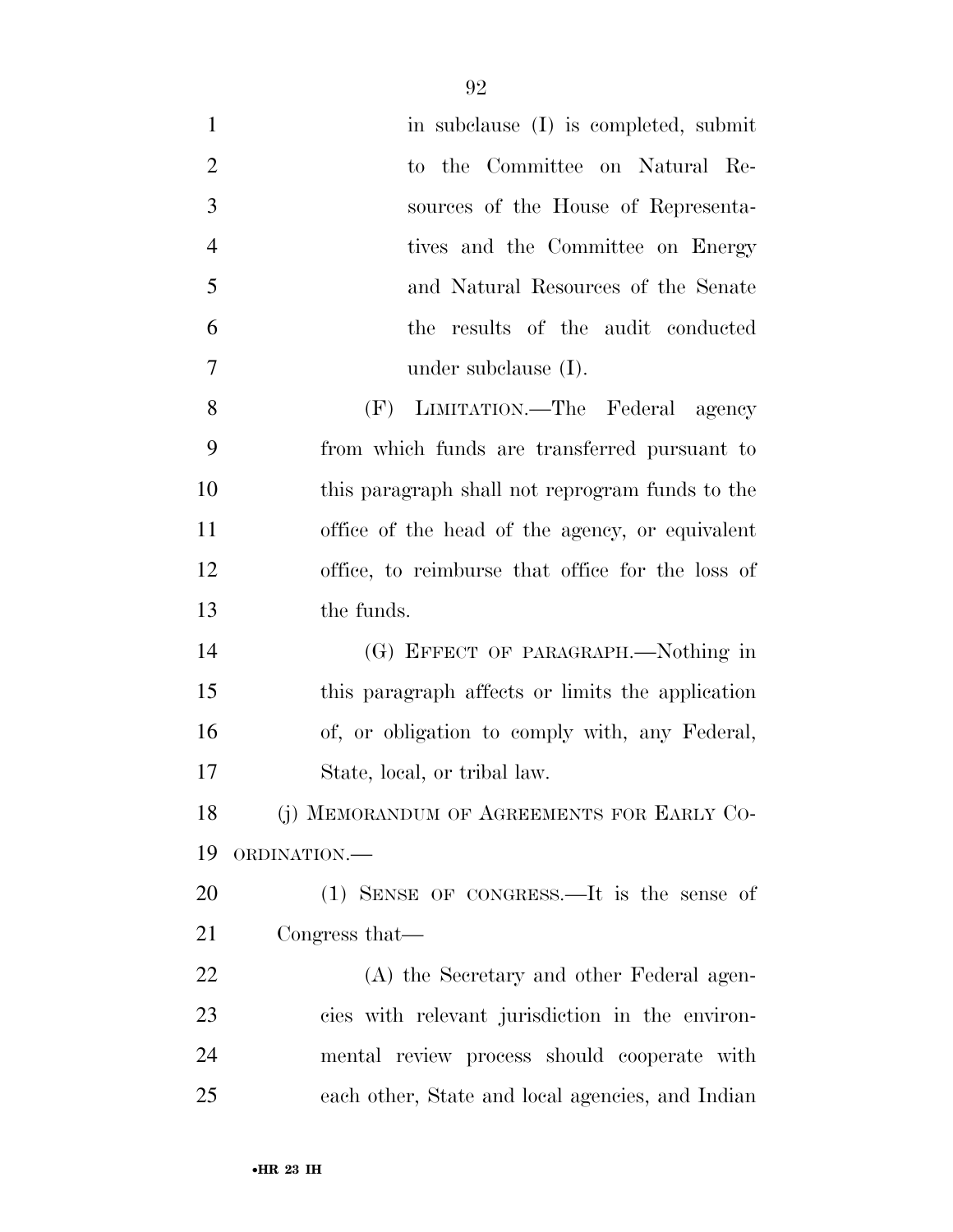tribes on environmental review and Bureau of Reclamation project delivery activities at the earliest practicable time to avoid delays and du- plication of effort later in the process, prevent potential conflicts, and ensure that planning and project development decisions reflect envi- ronmental values; and (B) the cooperation referred to in subpara- graph (A) should include the development of policies and the designation of staff that advise planning agencies and project sponsors of stud- ies or other information foreseeably required for later Federal action and early consultation with appropriate State and local agencies and Indian

tribes.

 (2) TECHNICAL ASSISTANCE.—If requested at any time by a State or project sponsor, the Sec- retary and other Federal agencies with relevant ju- risdiction in the environmental review process, shall, to the maximum extent practicable and appropriate, as determined by the agencies, provide technical as- sistance to the State or project sponsor in carrying out early coordination activities.

24 (3) MEMORANDUM OF AGENCY AGREEMENT. If requested at any time by a State or project spon-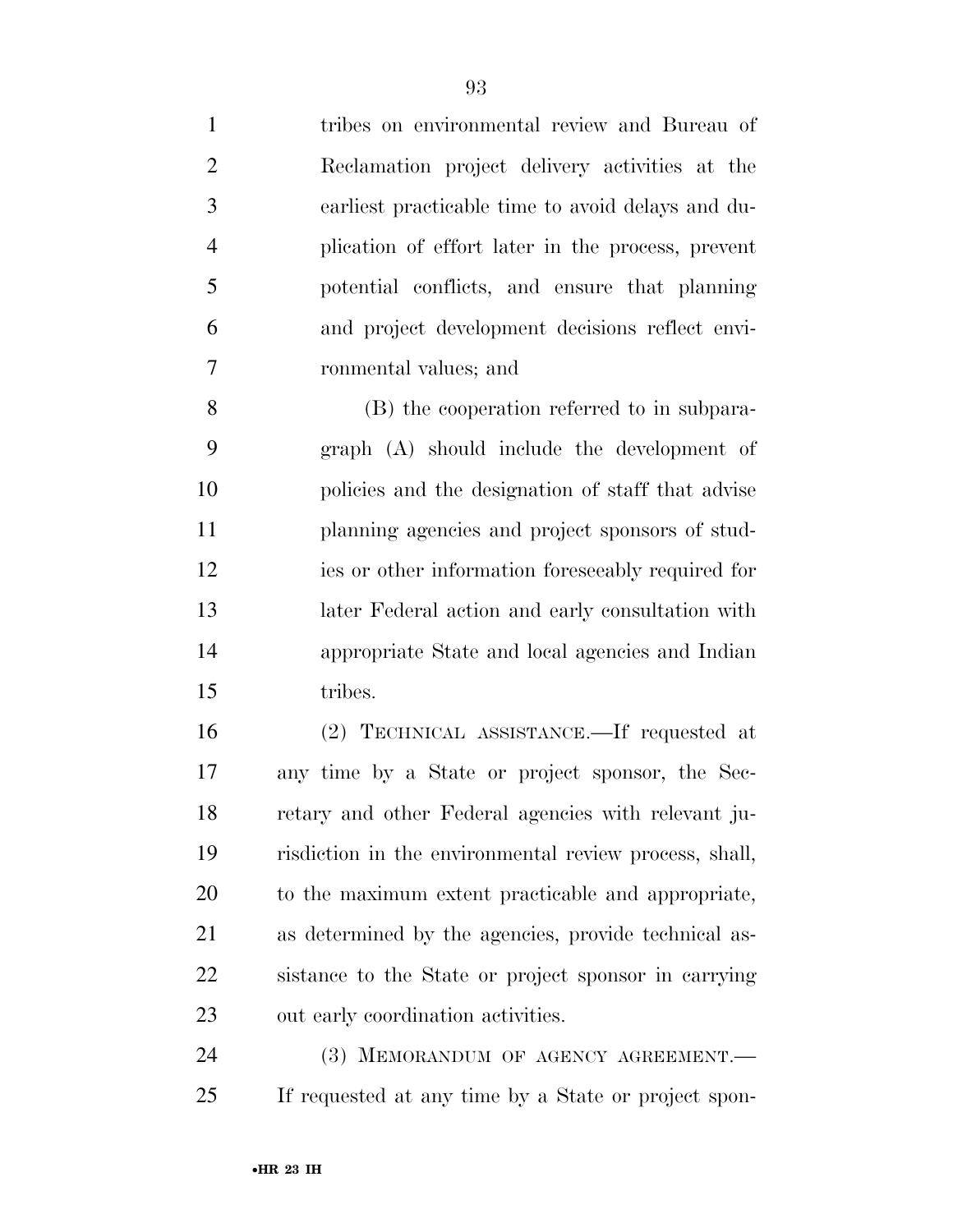| $\mathbf{1}$   | sor, the Federal lead agency, in consultation with     |
|----------------|--------------------------------------------------------|
| $\overline{2}$ | other Federal agencies with relevant jurisdiction in   |
| 3              | the environmental review process, may establish        |
| $\overline{4}$ | memoranda of agreement with the project sponsor,       |
| 5              | Indian tribes, State and local governments, and        |
| 6              | other appropriate entities to carry out the early co-  |
| 7              | ordination activities, including providing technical   |
| 8              | assistance in identifying potential impacts and miti-  |
| 9              | gation issues in an integrated fashion.                |
| 10             | (k) LIMITATIONS.—Nothing in this section preempts      |
| 11             | or interferes with—                                    |
| 12             | (1) any obligation to comply with the provisions       |
| 13             | of any Federal law, including—                         |
| 14             | (A) the National Environmental Policy Act              |
| 15             | of 1969 (42 U.S.C. 4321 et seq.); and                  |
| 16             | (B) any other Federal environmental law;               |
| 17             | (2) the reviewability of any final Federal agency      |
| 18             | action in a court of the United States or in the court |
| 19             | of any State;                                          |
| 20             | (3) any requirement for seeking, considering, or       |
| 21             | responding to public comment; or                       |
| 22             | (4) any power, jurisdiction, responsibility, duty,     |
| 23             | or authority that a Federal, State, or local govern-   |
| 24             | mental agency, Indian tribe, or project sponsor has    |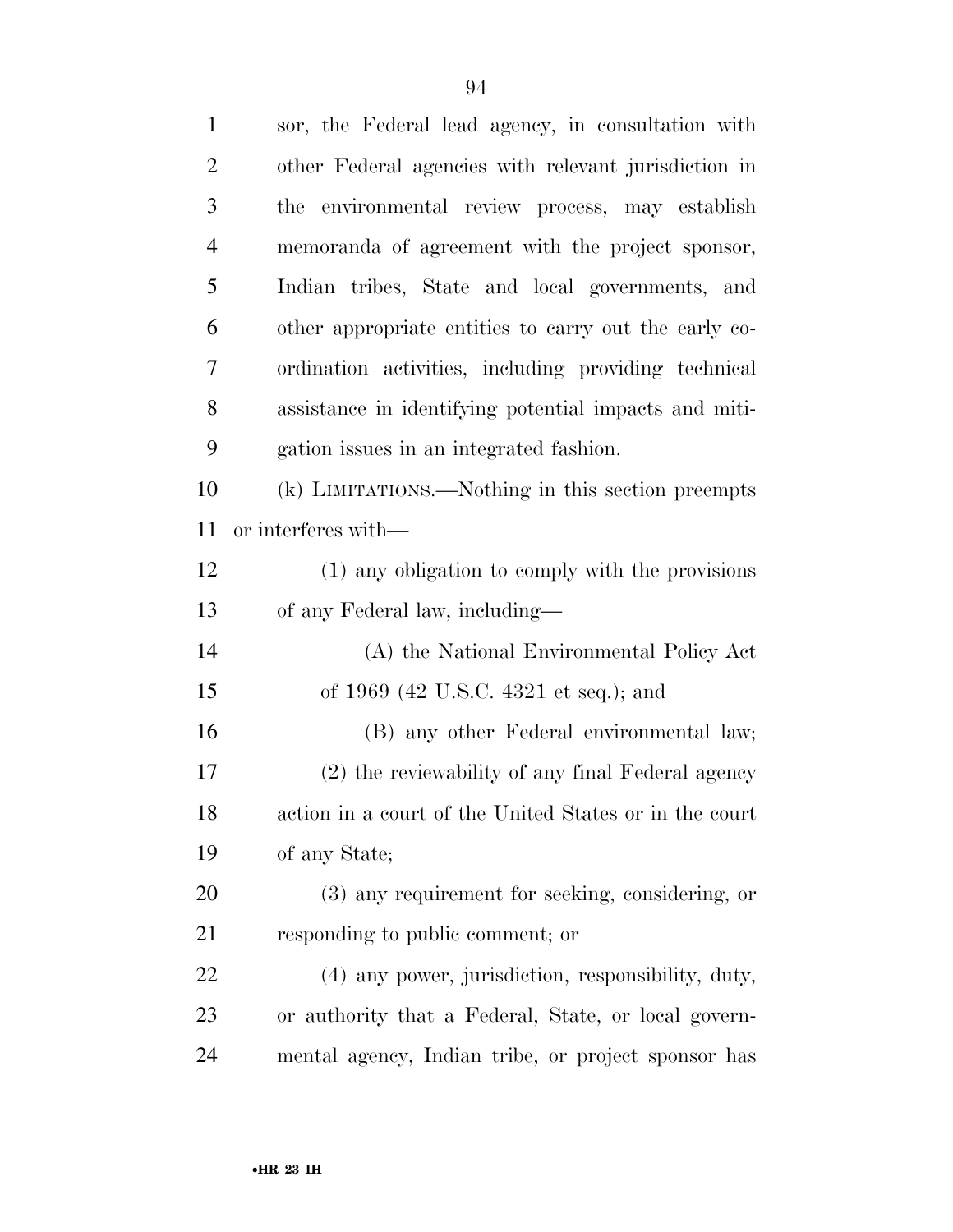| $\overline{2}$ | provision of law applicable to projects.          |
|----------------|---------------------------------------------------|
| 3              | (1) TIMING OF CLAIMS.—                            |
| $\overline{4}$ | $(1)$ TIMING.—                                    |
| 5              | (A) IN GENERAL.—Notwithstanding any               |
| 6              | other provision of law, a claim arising under     |
| $\overline{7}$ | Federal law seeking judicial review of a permit,  |
| 8              | license, or other approval issued by a Federal    |
| 9              | agency for a project study shall be barred un-    |
| 10             | less the claim is filed not later than 3 years    |
| 11             | after publication of a notice in the Federal Reg- |
| 12             | ister announcing that the permit, license, or     |
| 13             | other approval is final pursuant to the law       |
| 14             | under which the agency action is taken, unless    |
| 15             | a shorter time is specified in the Federal law    |
| 16             | that allows judicial review.                      |
| 17             | (B) APPLICABILITY.—Nothing in this sub-           |
| 18             | section creates a right to judicial review or     |
| 19             | places any limit on filing a claim that a person  |
| 20             | has violated the terms of a permit, license, or   |
| 21             | other approval.                                   |
| 22             | (2) NEW INFORMATION.-                             |

 (A) IN GENERAL.—The Secretary shall consider new information received after the close of a comment period if the information

with respect to carrying out a project or any other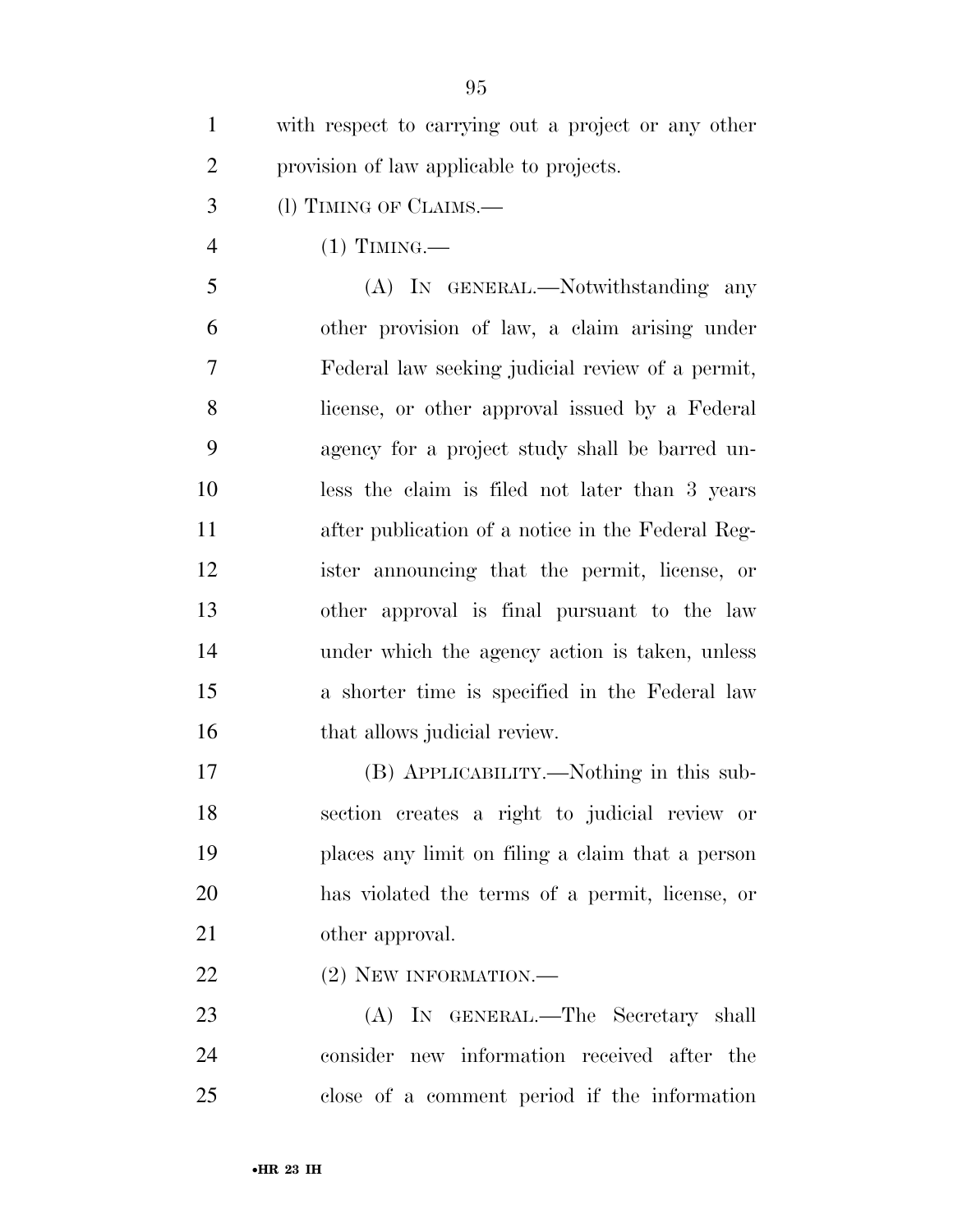satisfies the requirements for a supplemental environmental impact statement under title 40, Code of Federal Regulations (including suc- cessor regulations). (B) SEPARATE ACTION.—The preparation of a supplemental environmental impact state- ment or other environmental document, if re- quired under this section, shall be considered a separate final agency action and the deadline for filing a claim for judicial review of the ac- tion shall be 3 years after the date of publica- tion of a notice in the Federal Register an- nouncing the action relating to such supple- mental environmental impact statement or other environmental document. (m) CATEGORICAL EXCLUSIONS.— (1) IN GENERAL.—Not later than 180 days after the date of enactment of this Act, the Sec- retary shall— (A) survey the use by the Bureau of Rec- lamation of categorical exclusions in projects since 2005; (B) publish a review of the survey that in-

cludes a description of—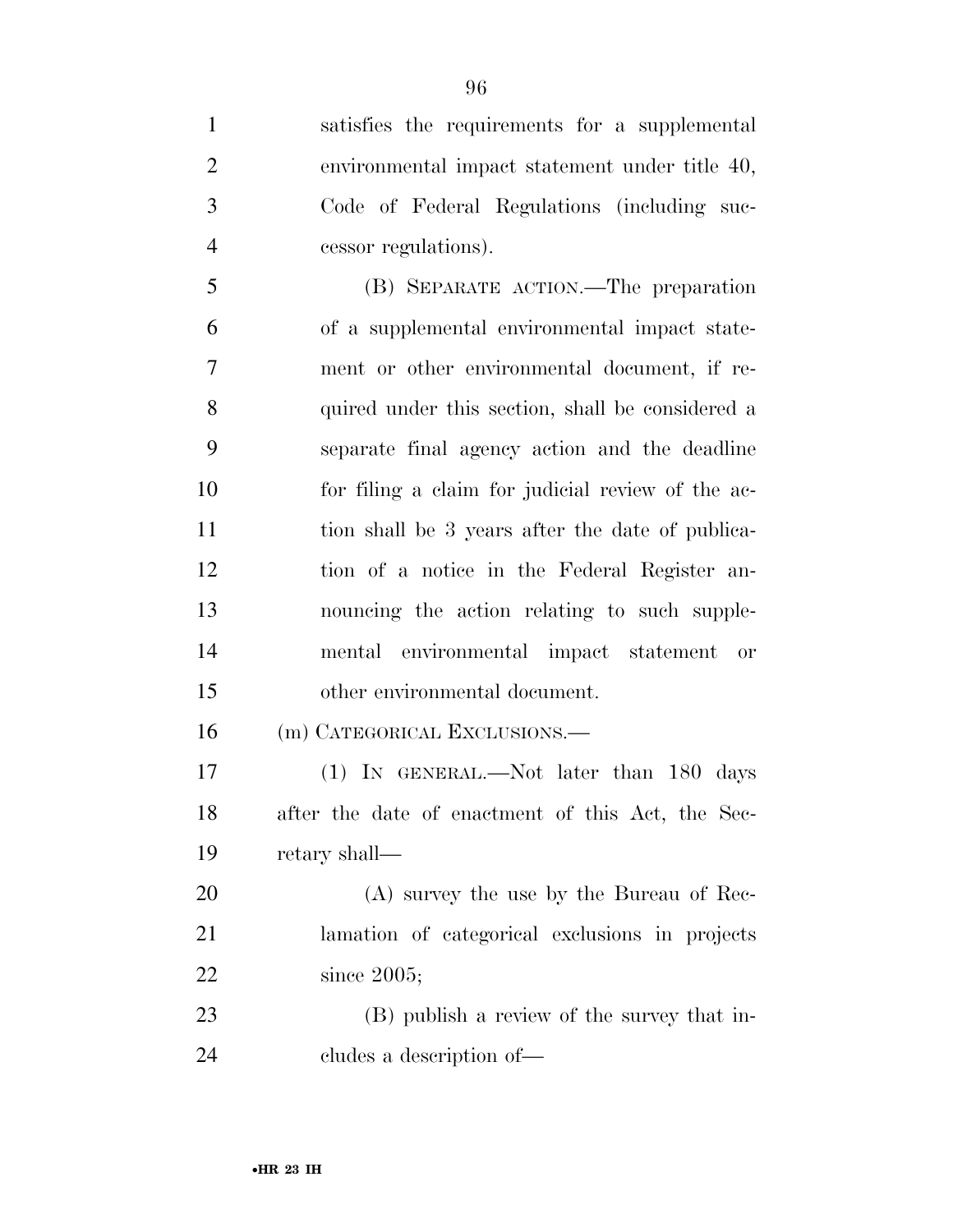| $\mathbf{1}$   | (i) the types of actions that were cat-                                                           |
|----------------|---------------------------------------------------------------------------------------------------|
| $\overline{2}$ | egorically excluded or could be the basis                                                         |
| 3              | for developing a new categorical exclusion;                                                       |
| $\overline{4}$ | and                                                                                               |
| 5              | (ii) any requests previously received                                                             |
| 6              | by the Secretary for new categorical exclu-                                                       |
| 7              | sions; and                                                                                        |
| 8              | (C) solicit requests from other Federal                                                           |
| 9              | agencies and project sponsors for new categor-                                                    |
| 10             | ical exclusions.                                                                                  |
| 11             | (2)<br>NEW CATEGORICAL EXCLUSIONS.-- Not                                                          |
| 12             | later than 1 year after the date of enactment of this                                             |
| 13             | Act, if the Secretary has identified a category of ac-                                            |
| 14             | tivities that merit establishing a categorical exclusion                                          |
| 15             | that did not exist on the day before the date of en-                                              |
| 16             | actment this Act based on the review under para-                                                  |
| 17             | graph (1), the Secretary shall publish a notice of                                                |
| 18             | proposed rulemaking to propose that new categorical                                               |
| 19             | exclusion, to the extent that the categorical exclusion                                           |
| 20             | meets the criteria for a categorical exclusion under                                              |
| 21             | section 1508.4 of title 40, Code of Federal Regula-                                               |
| 22             | tions (or successor regulation).                                                                  |
| 23             | PROJECT ACCELERATION<br><b>REVIEW</b><br>$RE-$<br>(n)<br>$\mathrm{OF}% \left( \mathcal{N}\right)$ |

FORMS.—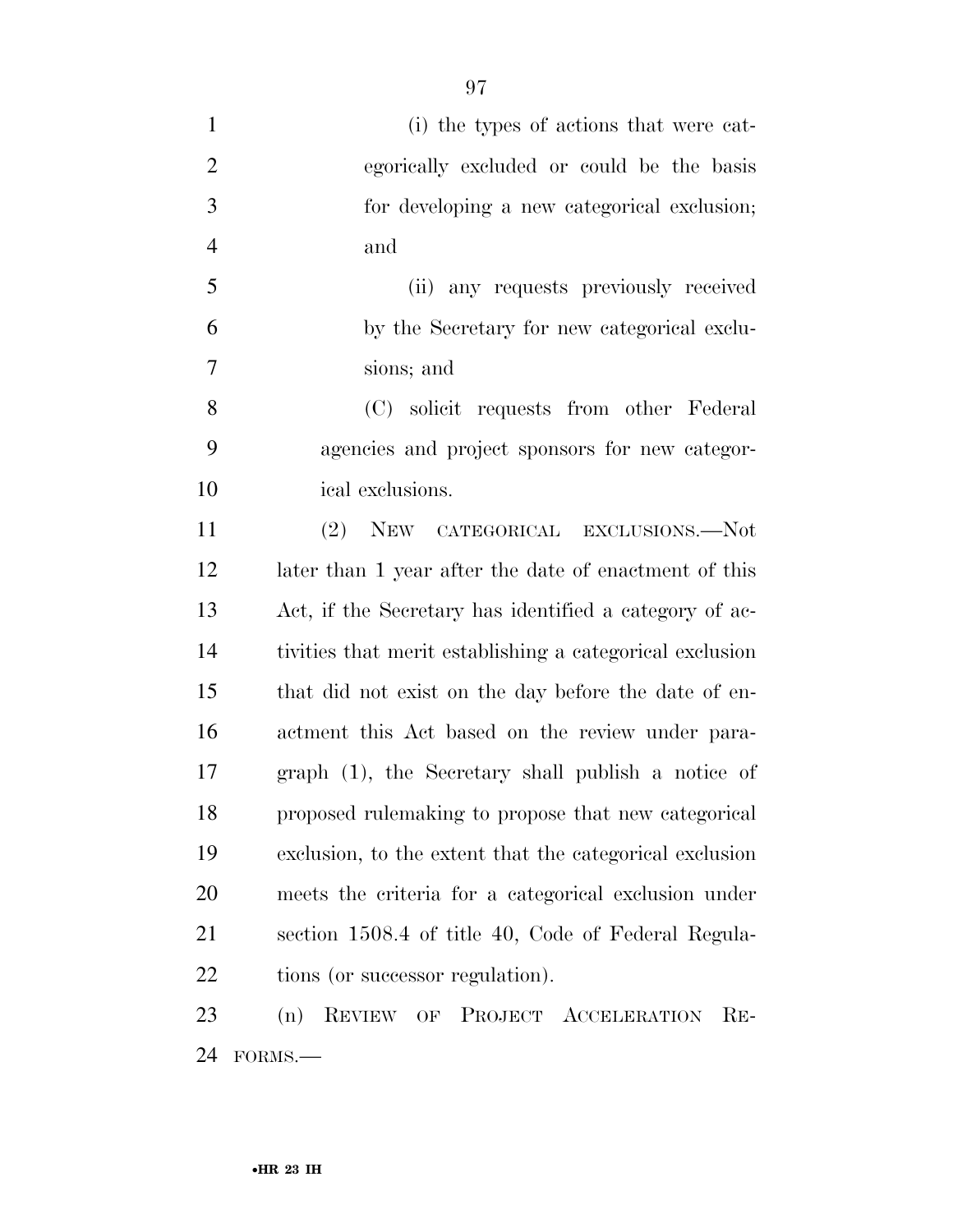| $\mathbf{1}$   | (1) IN GENERAL.—The Comptroller General of                 |
|----------------|------------------------------------------------------------|
| $\overline{2}$ | the United States shall—                                   |
| 3              | (A) assess the reforms carried out under                   |
| $\overline{4}$ | this section; and                                          |
| 5              | (B) not later than 5 years and not later                   |
| 6              | than 10 years after the date of enactment of               |
| 7              | this Act, submit to the Committee on Natural               |
| 8              | Resources of the House of Representatives and              |
| 9              | the Committee on Energy and Natural Re-                    |
| 10             | sources of the Senate a report that describes              |
| 11             | the results of the assessment.                             |
| 12             | (2) CONTENTS.—The reports under paragraph                  |
| 13             | (1) shall include an evaluation of impacts of the re-      |
| 14             | forms carried out under this section on—                   |
| 15             | (A) project delivery;                                      |
| 16             | (B) compliance with environmental laws;                    |
| 17             | and                                                        |
| 18             | (C) the environmental impact of projects.                  |
| 19             | (o) PERFORMANCE MEASUREMENT.—The Secretary                 |
| 20             | shall establish a program to measure and report on         |
| 21             | progress made toward improving and expediting the plan-    |
| 22             | ning and environmental review process.                     |
| 23             | (p) CATEGORICAL EXCLUSIONS IN EMERGENCIES.-                |
| 24             | For the repair, reconstruction, or rehabilitation of a Bu- |
| 25             | reau of Reclamation surface water storage project that is  |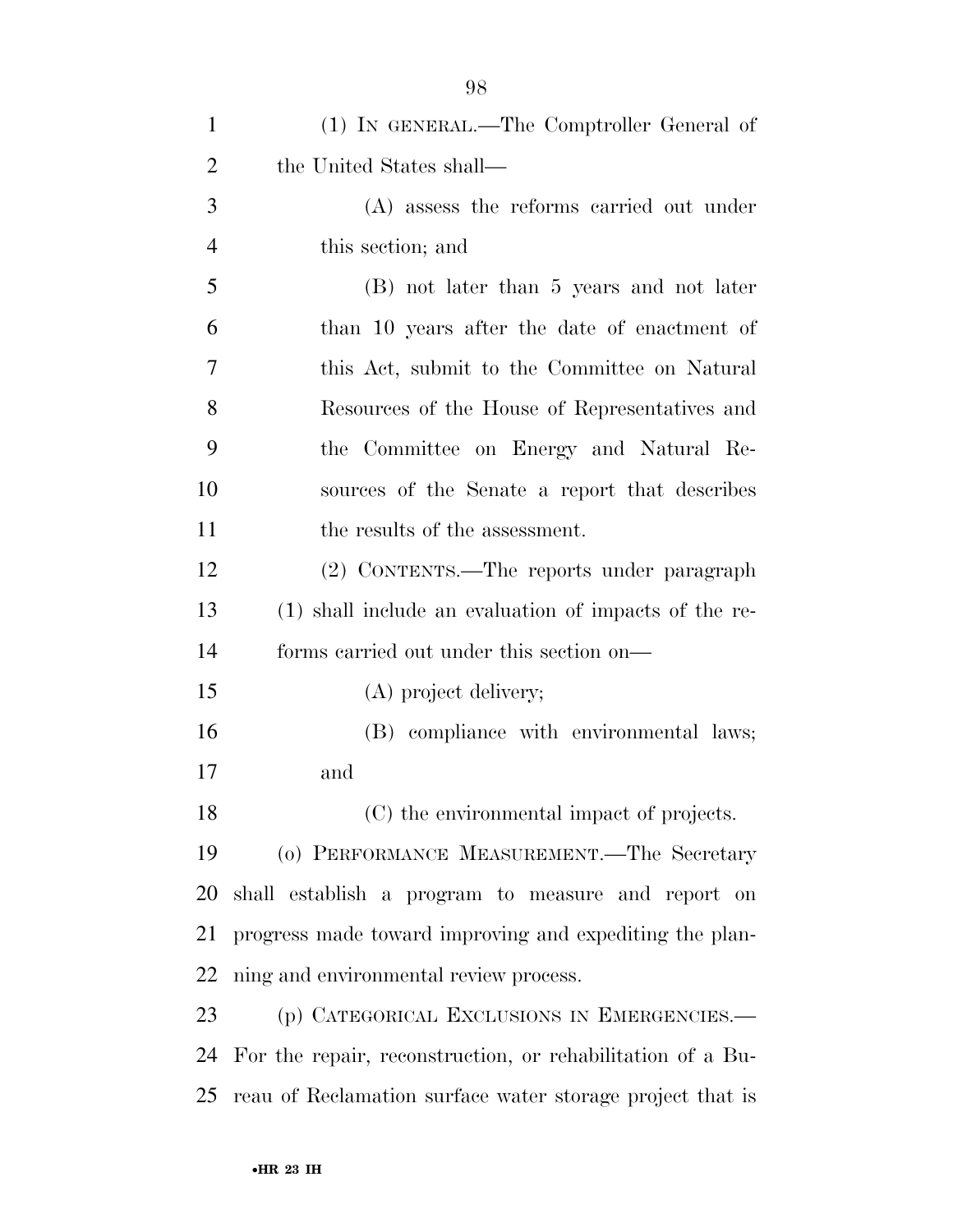in operation or under construction when damaged by an event or incident that results in a declaration by the Presi- dent of a major disaster or emergency pursuant to the Robert T. Stafford Disaster Relief and Emergency Assist- ance Act (42 U.S.C. 5121 et seq.), the Secretary shall treat such repair, reconstruction, or rehabilitation activity as a class of action categorically excluded from the re- quirements relating to environmental assessments or envi- ronmental impact statements under section 1508.4 of title 40, Code of Federal Regulations (or successor regula-tions), if the repair or reconstruction activity is—

 (1) in the same location with the same capacity, dimensions, and design as the original Bureau of Reclamation surface water storage project as before the declaration described in this section; and

 (2) commenced within a 2-year period begin- ning on the date of a declaration described in this subsection.

## **SEC. 606. ANNUAL REPORT TO CONGRESS.**

20 (a) IN GENERAL.—Not later than February 1 of each year, the Secretary shall develop and submit to the Com- mittee on Natural Resources of the House of Representa- tives and the Committee on Energy and Natural Re-sources of the Senate an annual report, to be entitled ''Re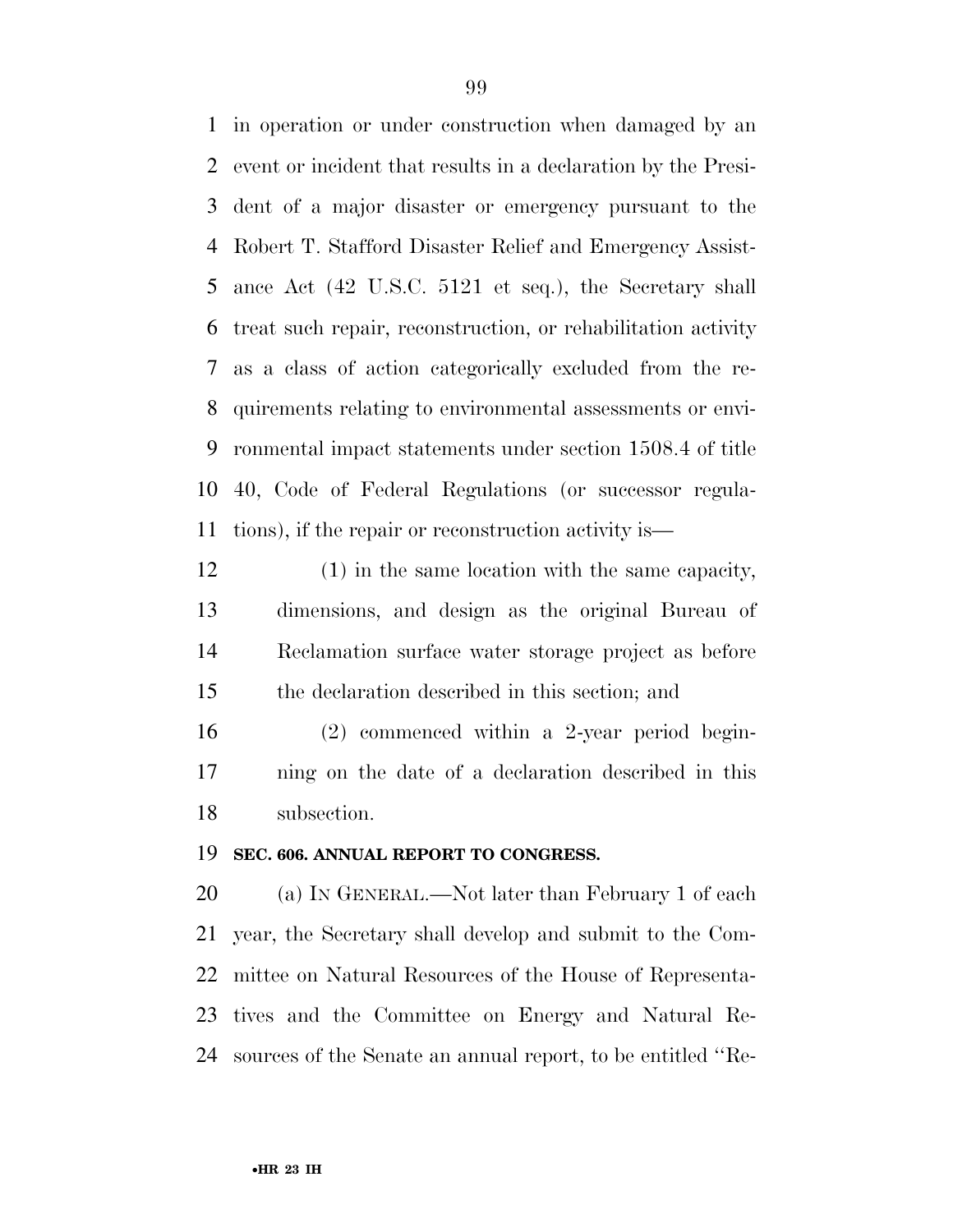port to Congress on Future Water Project Development'', that identifies the following:

 (1) PROJECT REPORTS.—Each project report that meets the criteria established in subsection 5 (e)(1)(A).

 (2) PROPOSED PROJECT STUDIES.—Any pro- posed project study submitted to the Secretary by a non-Federal interest pursuant to subsection (b) that meets the criteria established in subsection 10 (e)(1)(A).

 (3) PROPOSED MODIFICATIONS.—Any proposed modification to an authorized water project or project study that meets the criteria established in 14 subsection  $(c)(1)(A)$  that—

 (A) is submitted to the Secretary by a non- Federal interest pursuant to subsection (b); or (B) is identified by the Secretary for au-thorization.

 (4) EXPEDITED COMPLETION OF REPORT AND DETERMINATIONS.—Any project study that was ex- pedited and any Secretarial determinations under section 804.

23 (b) REQUESTS FOR PROPOSALS.—

 (1) PUBLICATION.—Not later than May 1 of each year, the Secretary shall publish in the Federal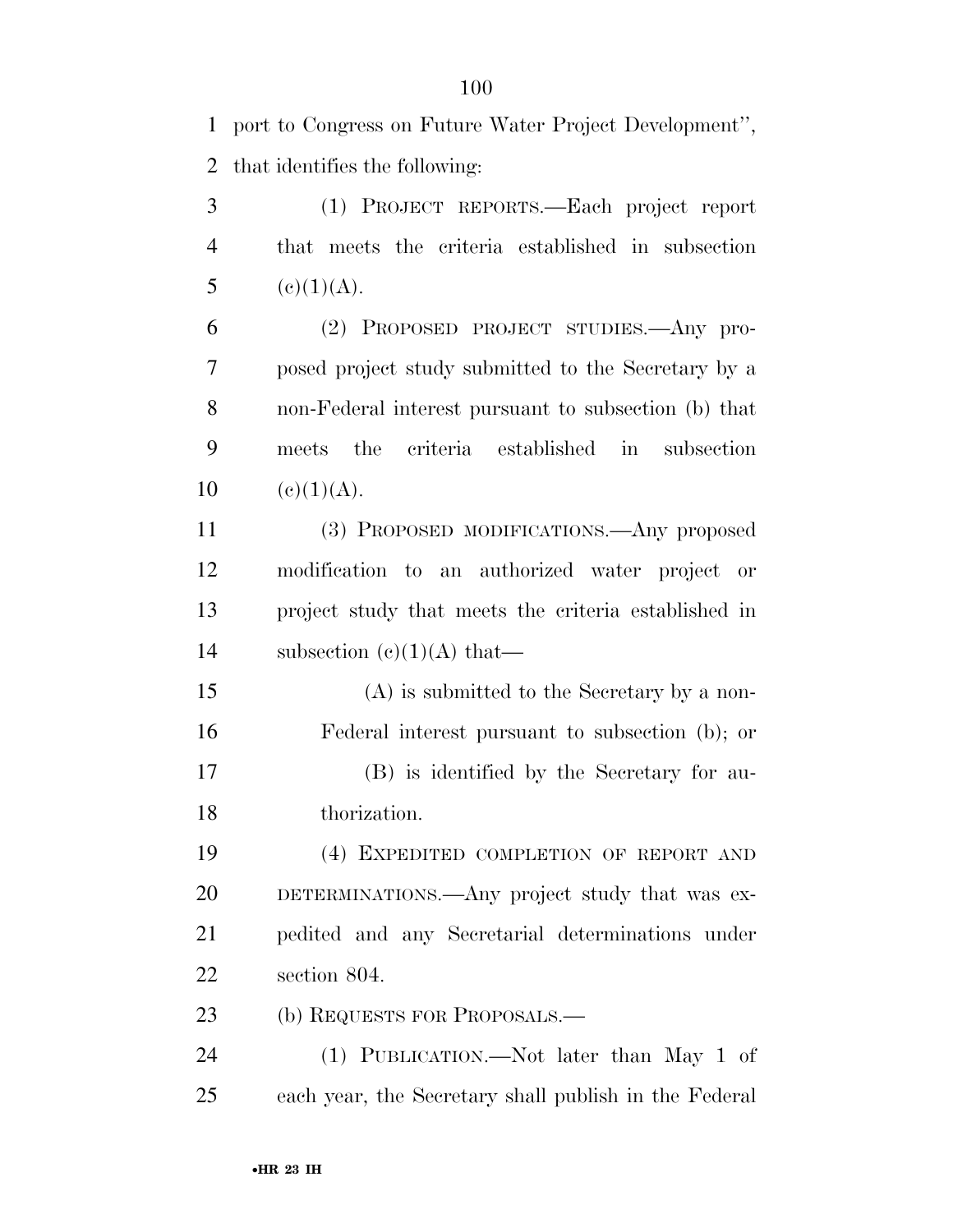Register a notice requesting proposals from non- Federal interests for proposed project studies and proposed modifications to authorized projects and project studies to be included in the annual report. (2) DEADLINE FOR REQUESTS.—The Secretary shall include in each notice required by this sub- section a requirement that non-Federal interests submit to the Secretary any proposals described in paragraph (1) by not later than 120 days after the date of publication of the notice in the Federal Reg- ister in order for the proposals to be considered for inclusion in the annual report. (3) NOTIFICATION.—On the date of publication of each notice required by this subsection, the Sec- retary shall— (A) make the notice publicly available, in- cluding on the Internet; and (B) provide written notification of the pub- lication to the Committee on Natural Resources of the House of Representatives and the Com- mittee on Energy and Natural Resources of the Senate. (c) CONTENTS.— (1) PROJECT REPORTS, PROPOSED PROJECT STUDIES, AND PROPOSED MODIFICATIONS.—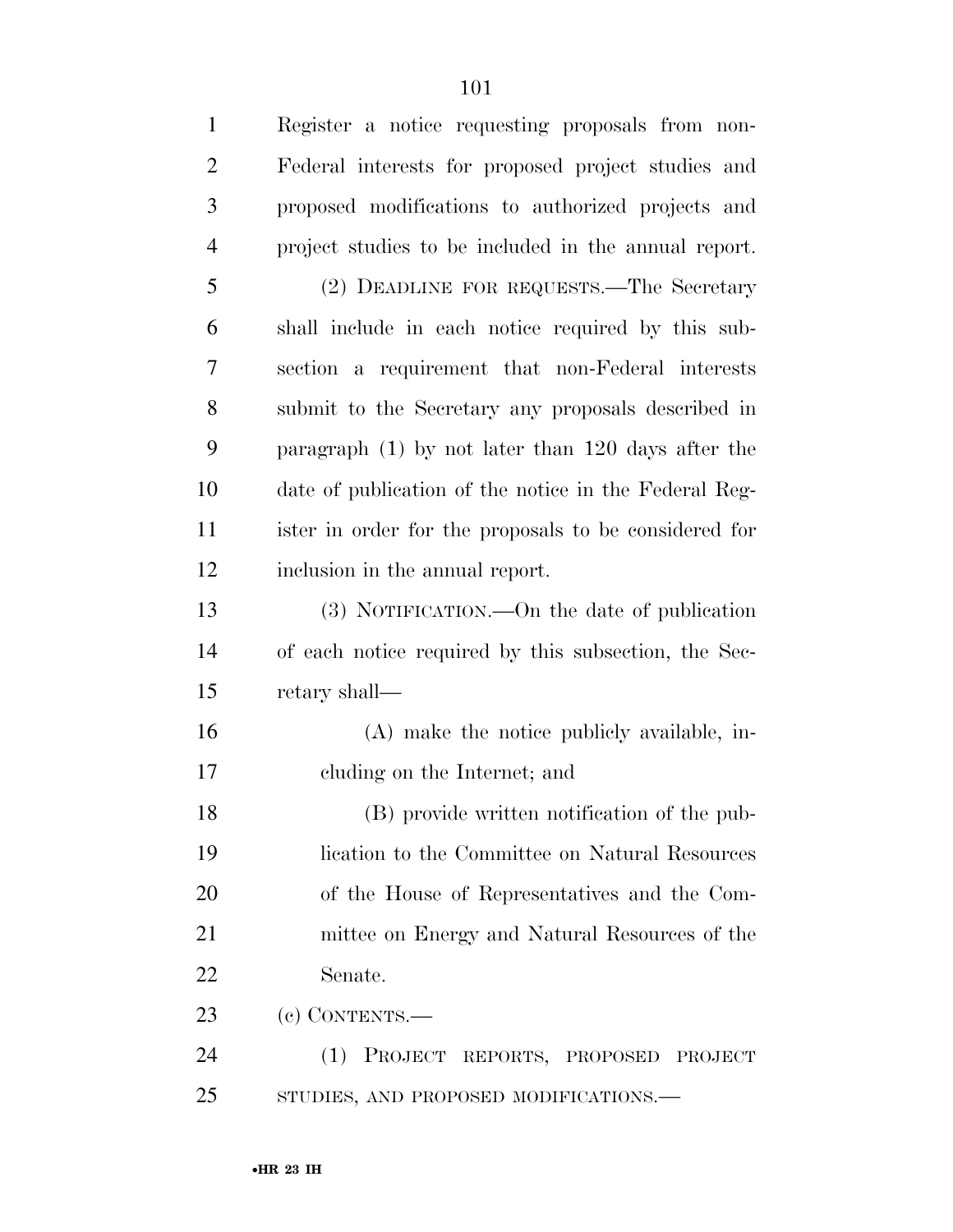| $\mathbf{1}$   | (A) CRITERIA FOR INCLUSION IN RE-                |
|----------------|--------------------------------------------------|
| $\overline{2}$ | PORT.—The Secretary shall include in the an-     |
| 3              | nual report only those project reports, proposed |
| $\overline{4}$ | project studies, and proposed modifications to   |
| 5              | authorized projects and project studies that—    |
| 6              | (i) are related to the missions and au-          |
| 7              | thorities of the Bureau of Reclamation;          |
| 8              | (ii) require specific congressional au-          |
| 9              | thorization, including by an Act of Con-         |
| 10             | gress;                                           |
| 11             | (iii) have not been congressionally au-          |
| 12             | thorized;                                        |
| 13             | (iv) have not been included in any               |
| 14             | previous annual report; and                      |
| 15             | (v) if authorized, could be carried out          |
| 16             | by the Bureau of Reclamation.                    |
| 17             | (B) DESCRIPTION OF BENEFITS.—                    |
| 18             | (i)<br>Secretary<br>DESCRIPTION.—The             |
| 19             | shall describe in the annual report, to the      |
| 20             | extent applicable and practicable, for each      |
| 21             | proposed project study and proposed modi-        |
| 22             | fication to an authorized water resources        |
| 23             | development project or project study in-         |
| 24             | cluded in the annual report, the benefits,       |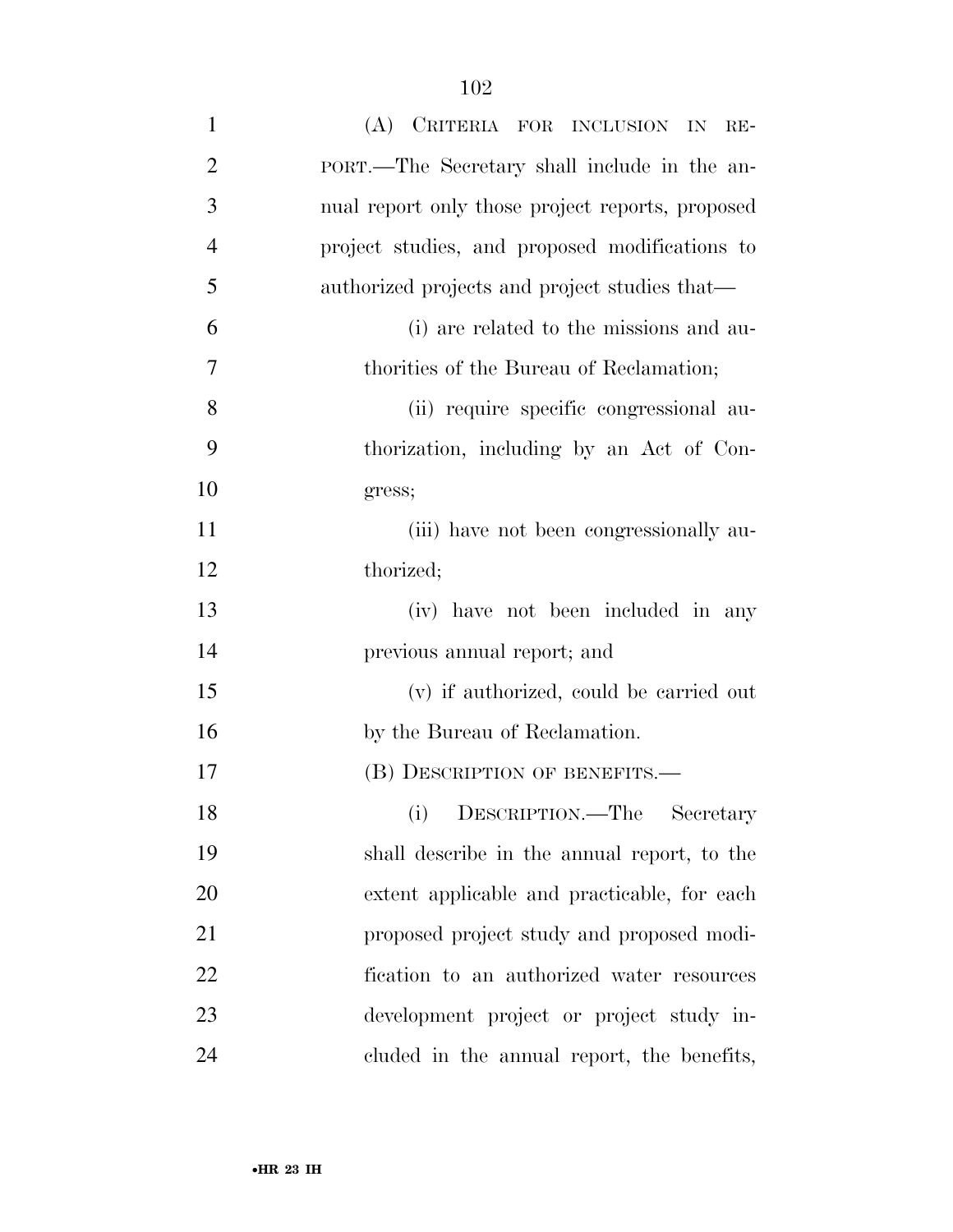| $\mathbf{1}$   | as described in clause (ii), of each such     |
|----------------|-----------------------------------------------|
| $\overline{2}$ | study or proposed modification.               |
| 3              | (ii) BENEFITS.—The benefits (or ex-           |
| $\overline{4}$ | pected benefits, in the case of a proposed    |
| 5              | project study) described in this clause are   |
| 6              | benefits to-                                  |
| 7              | (I) the protection of human life              |
| 8              | and property;                                 |
| 9              | (II) improvement to domestic ir-              |
| 10             | rigated water and power supplies;             |
| 11             | (III) the national economy;                   |
| 12             | $(V)$ the environment; or                     |
| 13             | (V) the national security inter-              |
| 14             | ests of the United States.                    |
| 15             | (C)<br>IDENTIFICATION OF OTHER<br>FAC-        |
| 16             | TORS.—The Secretary shall identify in the an- |
| 17             | nual report, to the extent practicable—       |
| 18             | (i) for each proposed project study in-       |
| 19             | cluded in the annual report, the non-Fed-     |
| 20             | eral interest that submitted the proposed     |
| 21             | project study pursuant to subsection (b);     |
| 22             | and                                           |
| 23             | (ii) for each proposed project study          |
| 24             | and proposed modification to a project or     |
| 25             | project study included in the annual re-      |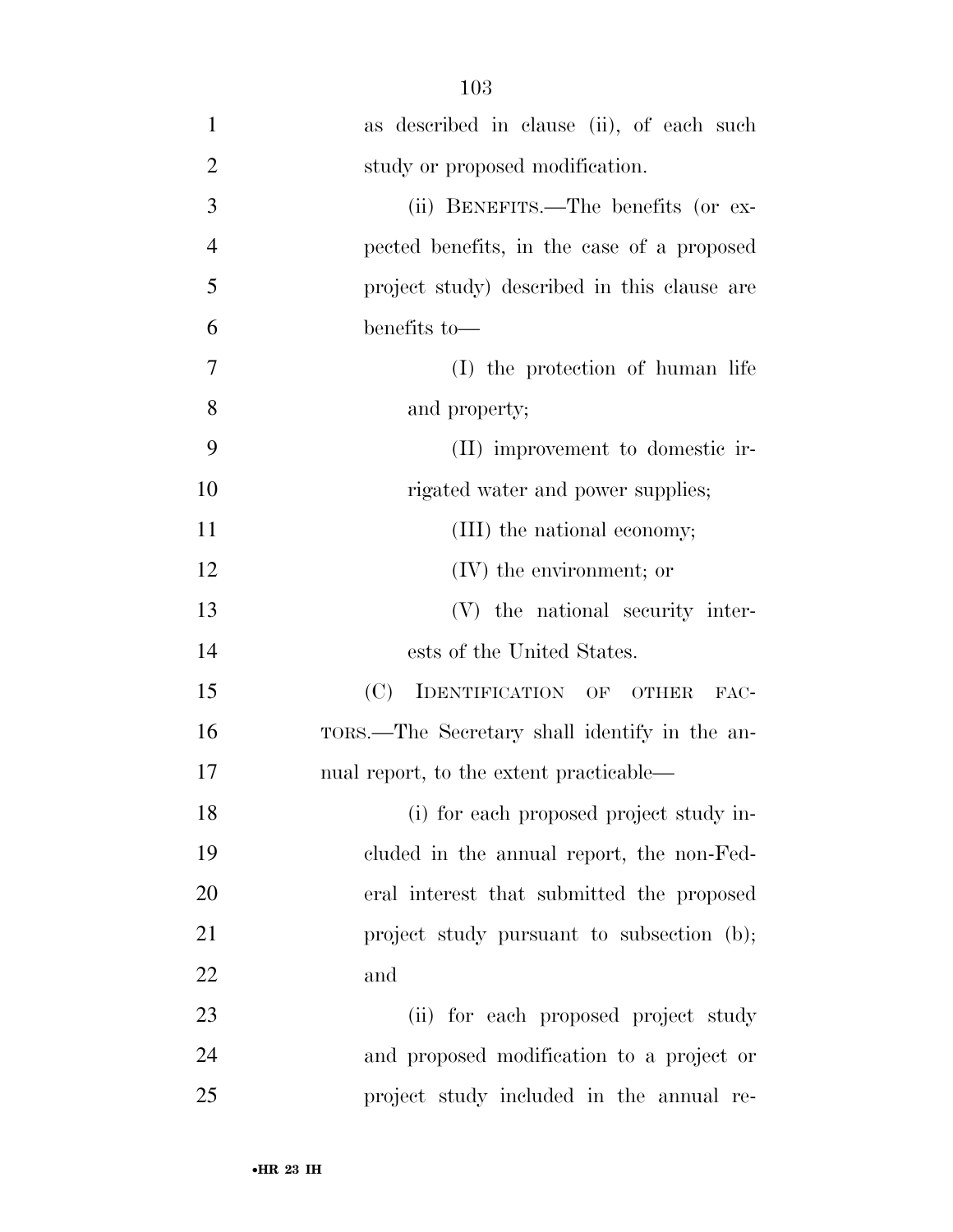| $\mathbf{1}$   | port, whether the non-Federal interest has           |
|----------------|------------------------------------------------------|
| $\overline{2}$ | demonstrated—                                        |
| 3              | (I) that local support exists for                    |
| $\overline{4}$ | the proposed project study or pro-                   |
| 5              | posed modification to an authorized                  |
| 6              | project or project study (including the              |
| 7              | surface water storage development                    |
| 8              | project that is the subject of the pro-              |
| 9              | posed feasibility study or the proposed              |
| 10             | modification to an authorized project                |
| 11             | study); and                                          |
| 12             | (II) the financial ability to pro-                   |
| 13             | vide the required non-Federal cost                   |
| 14             | share.                                               |
| 15             | (2) TRANSPARENCY.—The Secretary shall in-            |
| 16             | clude in the annual report, for each project report, |
| 17             | proposed project study, and proposed modification to |
| 18             | a project or project study included under paragraph  |
| 19             | $(1)(A)$ —                                           |
| 20             | (A) the name of the associated non-Fed-              |
| 21             | eral interest, including the name of any non-        |
| 22             | Federal interest that has contributed, or is ex-     |
| 23             | pected to contribute, a non-Federal share of the     |
| 24             | $\cot$ of $\equiv$                                   |
| 25             | (i) the project report;                              |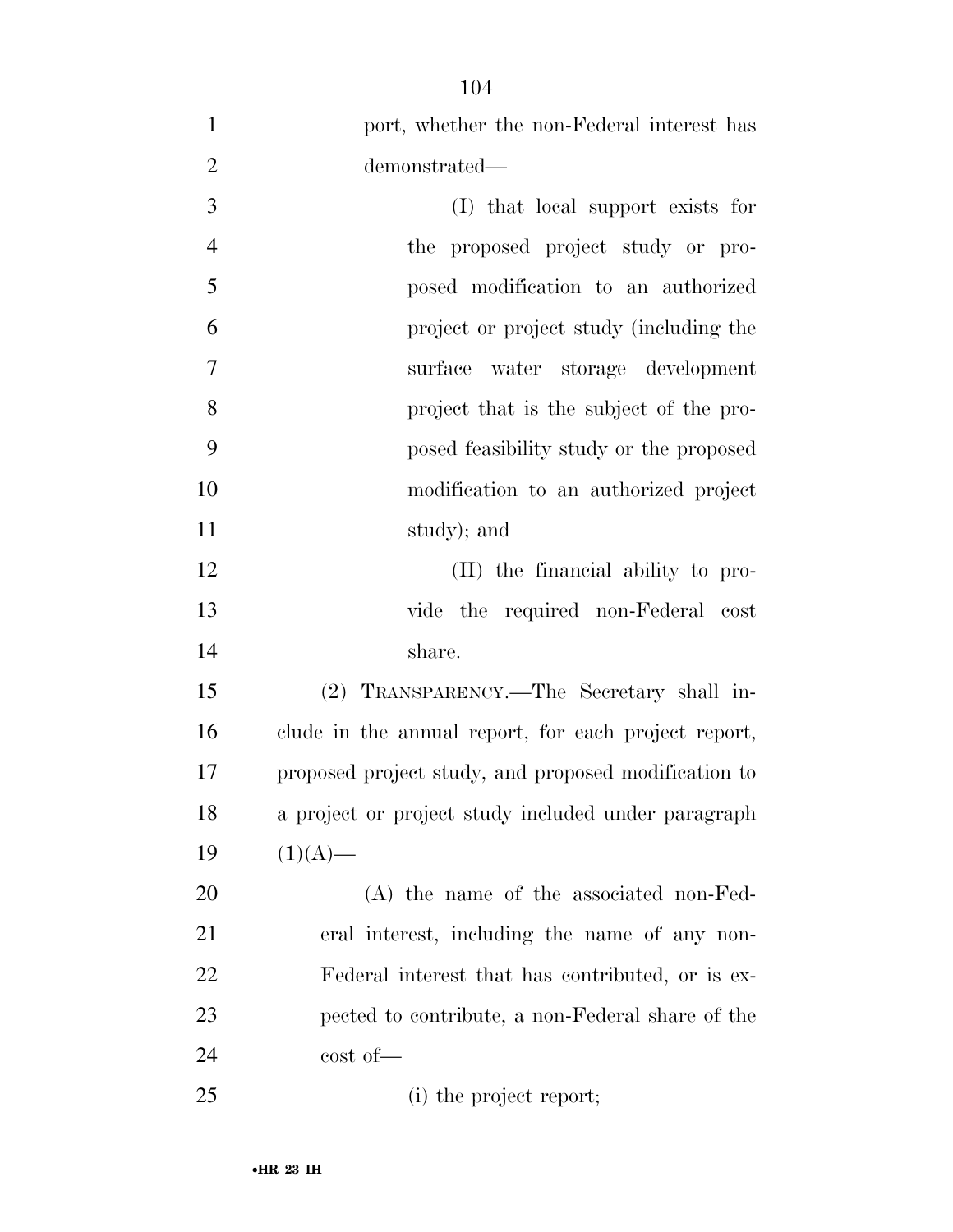| $\mathbf{1}$   | (ii) the proposed project study;                 |
|----------------|--------------------------------------------------|
| $\overline{2}$ | (iii) the authorized project study for           |
| 3              | which the modification is proposed; or           |
| $\overline{4}$ | (iv) construction of-                            |
| 5              | (I) the project that is the subject              |
| 6              | of                                               |
| 7              | (aa) the water report;                           |
| 8              | (bb) the proposed project                        |
| 9              | study; or                                        |
| 10             | (cc) the authorized project                      |
| 11             | study for which a modification is                |
| 12             | proposed; or                                     |
| 13             | (II) the proposed modification to                |
| 14             | a project;                                       |
| 15             | (B) a letter or statement of support for the     |
| 16             | water report, proposed project study, or pro-    |
| 17             | posed modification to a project or project study |
| 18             | from each associated non-Federal interest;       |
| 19             | (C) the purpose of the feasibility report,       |
| 20             | proposed feasibility study, or proposed modi-    |
| 21             | fication to a project or project study;          |
| 22             | (D) an estimate, to the extent practicable,      |
| 23             | of the Federal, non-Federal, and total costs     |
| 24             | $of$ —                                           |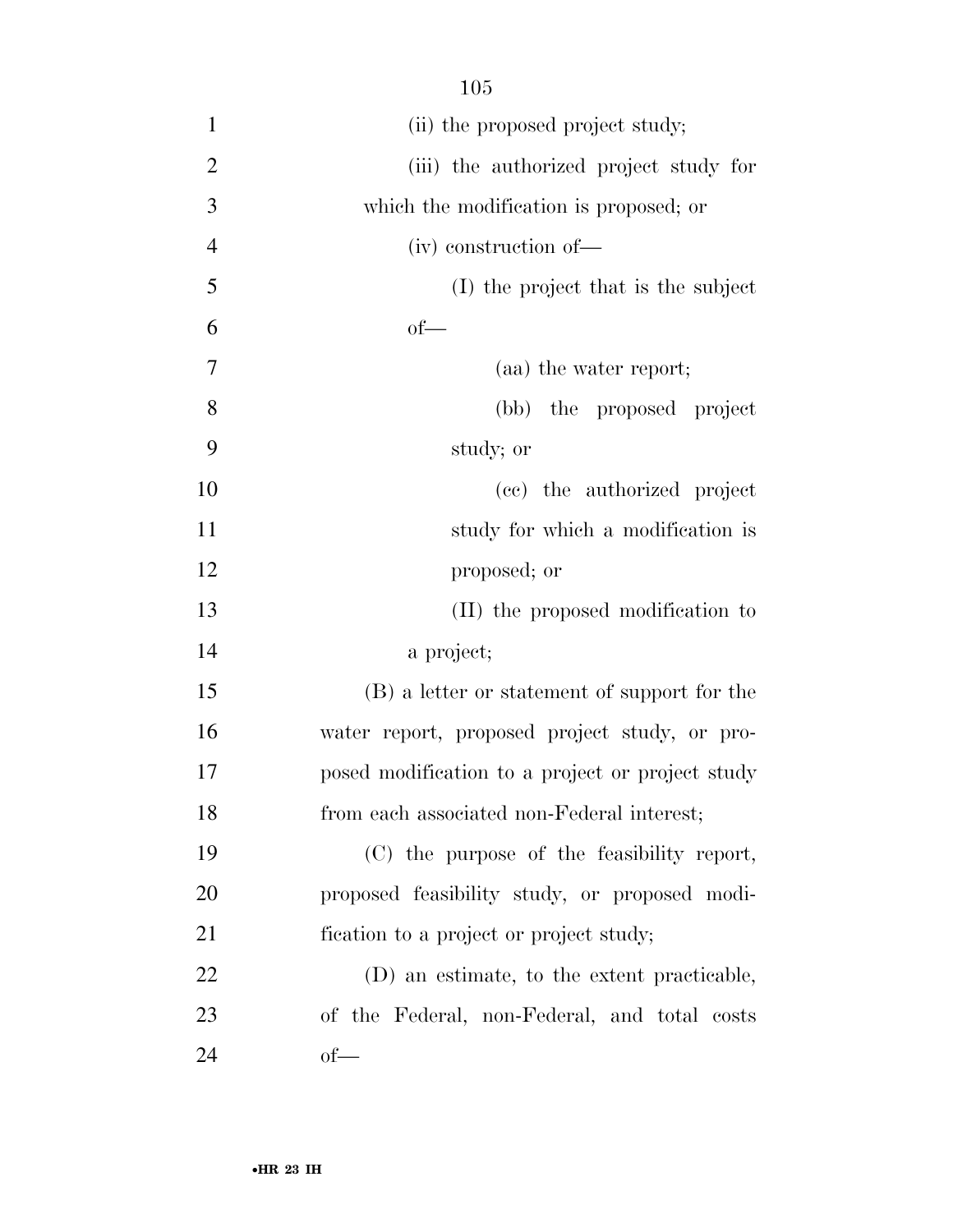| $\mathbf{1}$   | (i) the proposed modification to an                |
|----------------|----------------------------------------------------|
| $\overline{2}$ | authorized project study; and                      |
| 3              | (ii) construction of-                              |
| $\overline{4}$ | (I) the project that is the subject                |
| 5              | $of$ —                                             |
| 6              | (aa) the project report; or                        |
| $\overline{7}$ | (bb) the authorized project                        |
| 8              | study for which a modification is                  |
| 9              | proposed, with respect to the                      |
| 10             | change in costs resulting from                     |
| 11             | such modification; or                              |
| 12             | (II) the proposed modification to                  |
| 13             | an authorized project; and                         |
| 14             | (E) an estimate, to the extent practicable,        |
| 15             | of the monetary and nonmonetary benefits of—       |
| 16             | (i) the project that is the subject of—            |
| 17             | (I) the project report; or                         |
| 18             | (II) the authorized project study                  |
| 19             | for which a modification is proposed,              |
| 20             | with respect to the benefits of such               |
| 21             | modification; or                                   |
| 22             | (ii) the proposed modification to an               |
| 23             | authorized project.                                |
| 24             | CERTIFICATION.—The Secretary shall in-<br>(3)      |
| 25             | clude in the annual report a certification stating |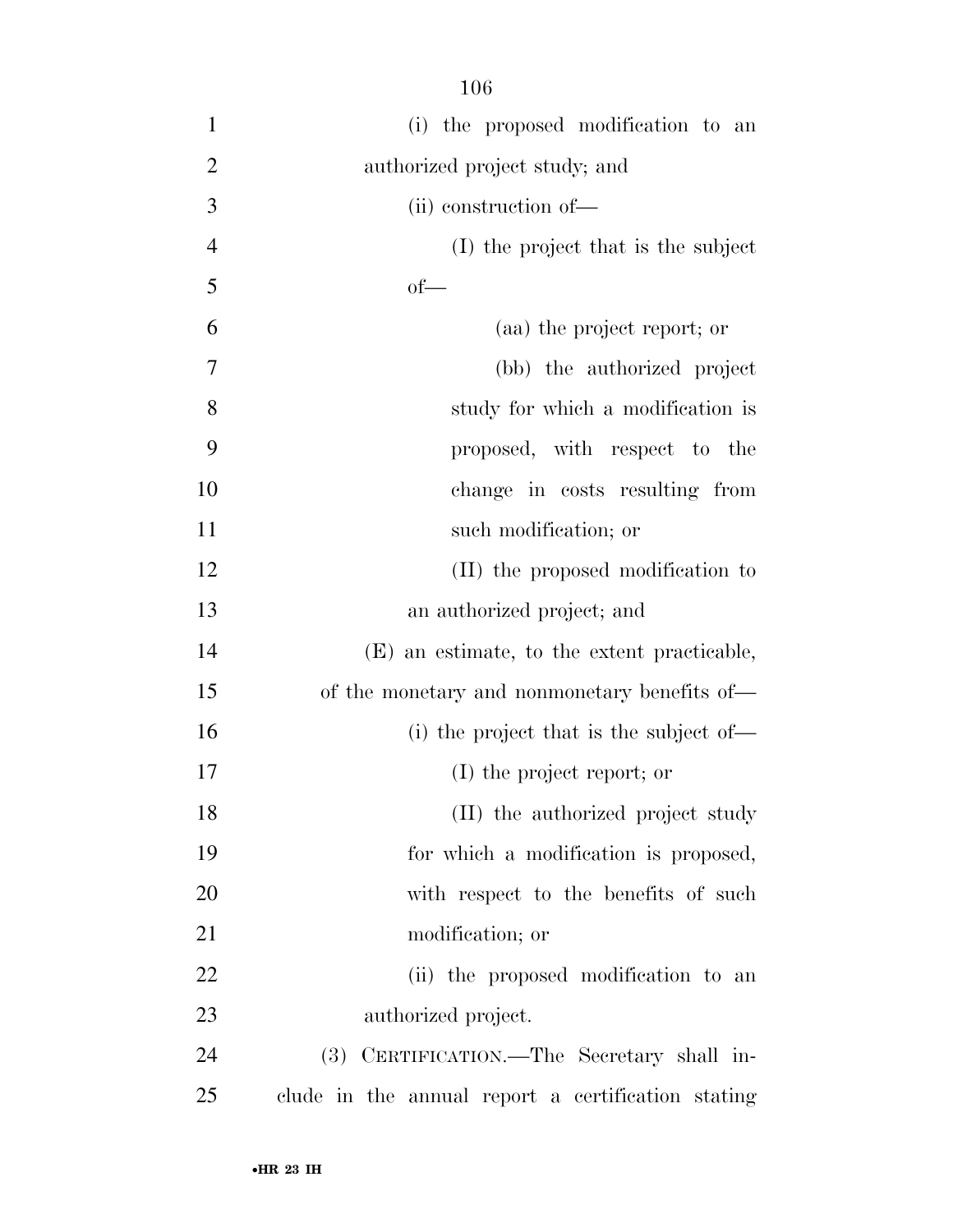| $\mathbf{1}$   | that each feasibility report, proposed feasibility        |
|----------------|-----------------------------------------------------------|
| $\overline{2}$ | study, and proposed modification to a project or          |
| 3              | project study included in the annual report meets         |
| $\overline{4}$ | the criteria established in paragraph $(1)(A)$ .          |
| 5              | (4) APPENDIX.—The Secretary shall include in              |
| 6              | the annual report an appendix listing the proposals       |
| 7              | submitted under subsection (b) that were not in-          |
| 8              | cluded in the annual report under paragraph $(1)(A)$      |
| 9              | and a description of why the Secretary determined         |
| 10             | that those proposals did not meet the criteria for in-    |
| 11             | clusion under such paragraph.                             |
| 12             | (d) SPECIAL RULE FOR INITIAL ANNUAL REPORT.—              |
| 13             | Notwithstanding any other deadlines required by this sec- |
| 14             | tion, the Secretary shall—                                |
| 15             | $(1)$ not later than 60 days after the date of en-        |
| 16             | actment of this Act, publish in the Federal Register      |
| 17             | a notice required by subsection $(b)(1)$ ; and            |
| 18             | $(2)$ include in such notice a requirement that           |
| 19             | non-Federal interests submit to the Secretary any         |
| 20             | proposals described in subsection $(b)(1)$ by not later   |
| 21             | than 120 days after the date of publication of such       |
| 22             | notice in the Federal Register in order for such pro-     |
| 23             | posals to be considered for inclusion in the first an-    |
| 24             | nual report developed by the Secretary under this         |
| 25             | section.                                                  |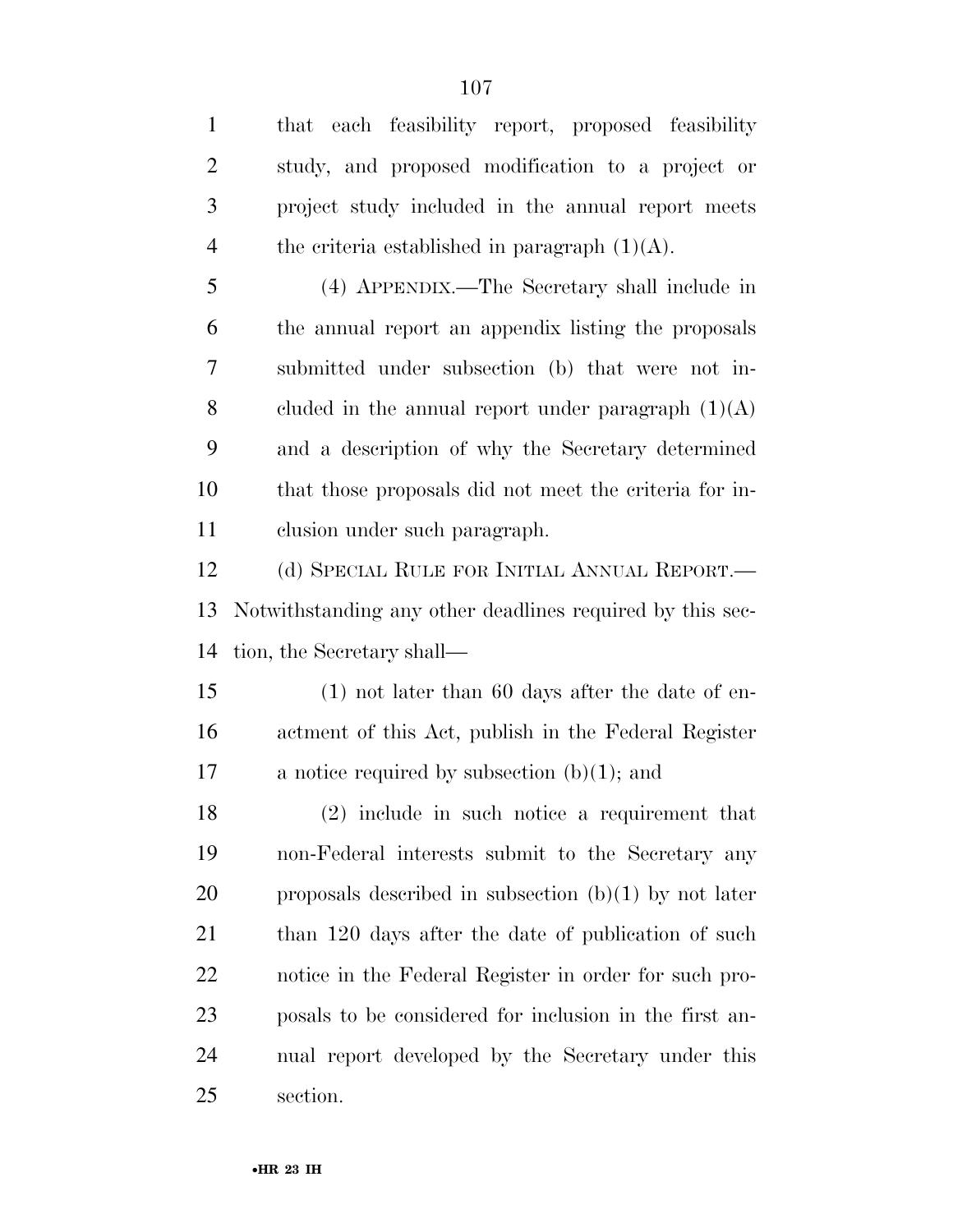(e) PUBLICATION.—Upon submission of an annual report to Congress, the Secretary shall make the annual report publicly available, including through publication on the Internet.

 (f) DEFINITION.—In this section, the term ''project report'' means a final feasibility report developed under the Reclamation Act of 1902 (32 Stat. 388), and all Acts amendatory thereof or supplementary thereto.

## **TITLE VII—ACCELERATED REV- ENUE, REPAYMENT, AND SUR- FACE WATER STORAGE EN-HANCEMENT**

## **SEC. 701. SHORT TITLE.**

 This title may be cited as the ''Accelerated Revenue, Repayment, and Surface Water Storage Enhancement Act''.

**SEC. 702. PREPAYMENT OF CERTAIN REPAYMENT CON-**

 **TRACTS BETWEEN THE UNITED STATES AND CONTRACTORS OF FEDERALLY DEVELOPED WATER SUPPLIES.** 

 (a) CONVERSION AND PREPAYMENT OF CON-TRACTS.—

23 (1) CONVERSION.—Upon request of the con- tractor, the Secretary of the Interior shall convert any water service contract in effect on the date of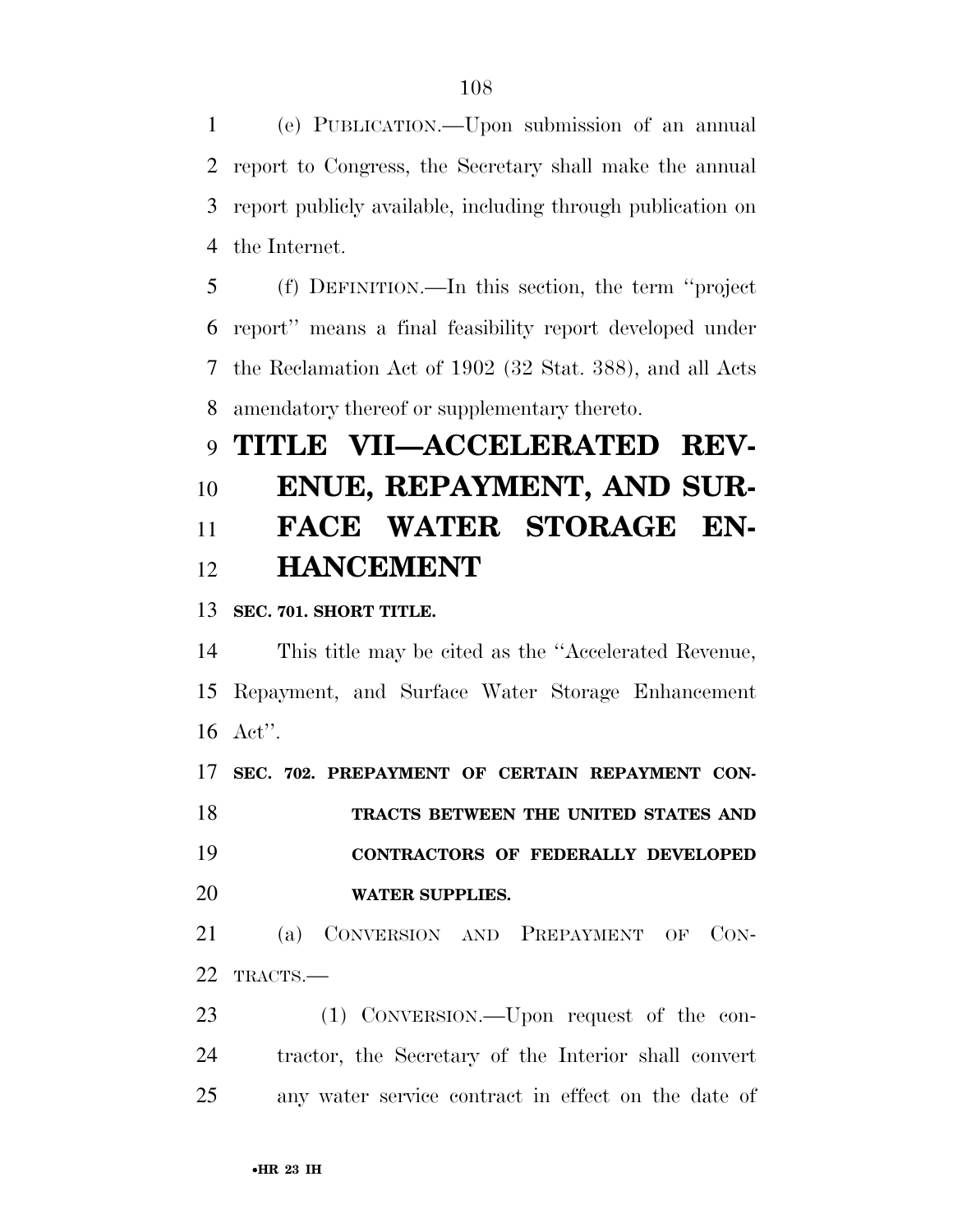| $\mathbf{1}$   | enactment of this Act and between the United                     |
|----------------|------------------------------------------------------------------|
| $\overline{2}$ | States and a water users' association to allow for               |
| 3              | prepayment of the repayment contract pursuant to                 |
| $\overline{4}$ | paragraph (2) under mutually agreeable terms and                 |
| 5              | conditions. The manner of conversion under this                  |
| 6              | paragraph shall be as follows:                                   |
| $\tau$         | (A) Water service contracts that were en-                        |
| 8              | tered into under section $9(e)$ of the Act of Au-                |
| 9              | gust 4, $1939$ (53 Stat. 1196), to be converted                  |
| 10             | under this section shall be converted to repay-                  |
| 11             | ment contracts under section $9(d)$ of that Act                  |
| 12             | $(53 \text{ Stat. } 1195).$                                      |
| 13             | (B) Water service contracts that were en-                        |
| 14             | tered under subsection $(e)(2)$ of section 9 of the              |
| 15             | Act of August 4, 1939 (53 Stat. 1194), to be                     |
| 16             | converted under this section shall be converted                  |
| 17             | to a contract under subsection $(c)(1)$ of section               |
| 18             | 9 of that Act (53 Stat. 1195).                                   |
| 19             | (2) PREPAYMENT.—Except for those repayment                       |
| 20             | contracts under which the contractor has previously              |
| 21             | negotiated for prepayment, all repayment contracts               |
| 22             | under section 9(d) of that Act $(53 \text{ Stat. } 1195)$ in ef- |
| 23             | fect on the date of enactment of this Act at the re-             |
| 24             | quest of the contractor, and all contracts converted             |
| 25             | pursuant to paragraph $(1)(A)$ shall—                            |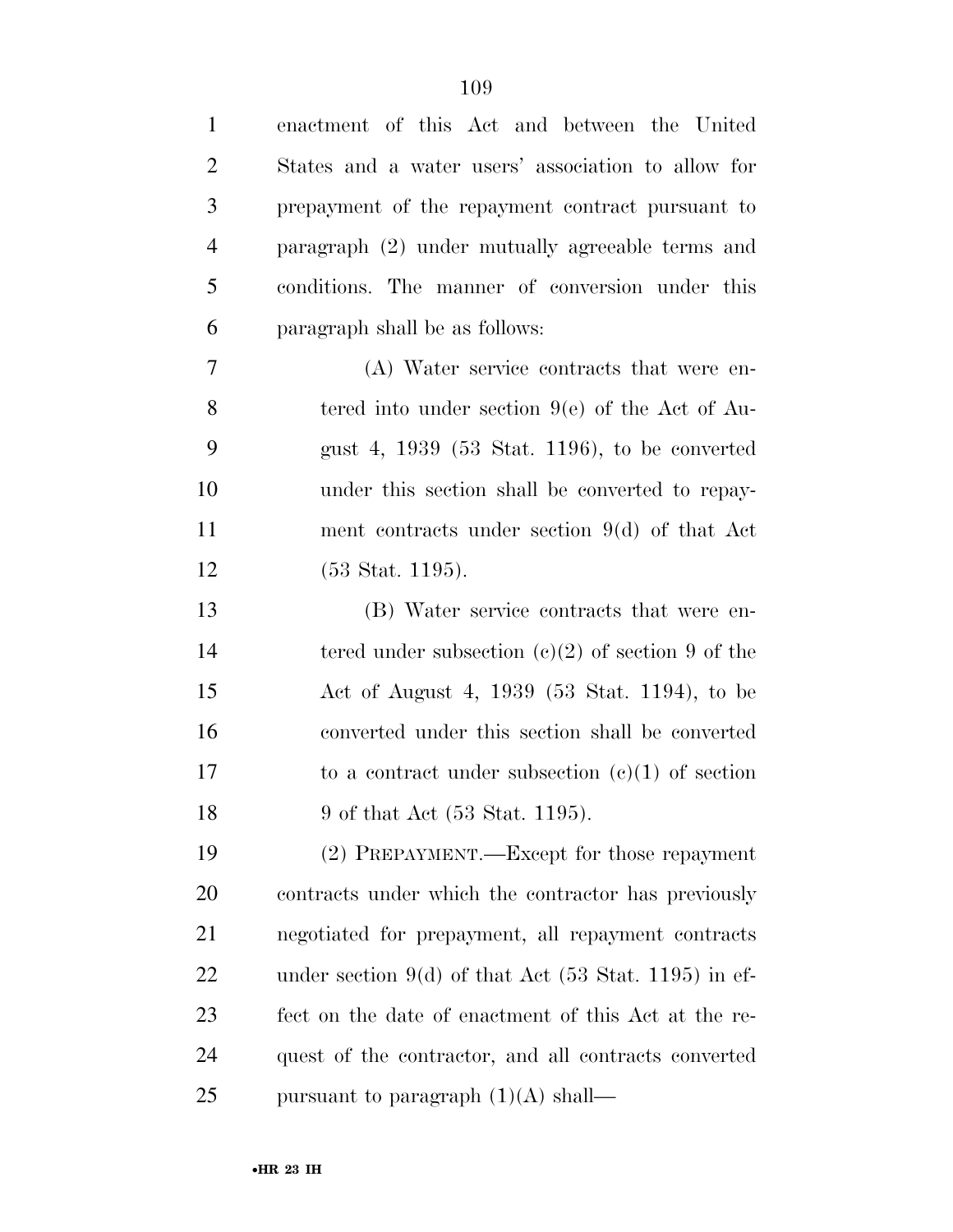(A) provide for the repayment, either in lump sum or by accelerated prepayment, of the remaining construction costs identified in water project specific irrigation rate repayment sched- ules, as adjusted to reflect payment not re- flected in such schedule, and properly assign- able for ultimate return by the contractor, or if made in approximately equal installments, no later than 3 years after the effective date of the repayment contract, such amount to be dis-11 counted by  $\frac{1}{2}$  the Treasury rate. An estimate of the remaining construction costs, as ad- justed, shall be provided by the Secretary to the contractor no later than 90 days following re-ceipt of request of the contractor;

 (B) require that construction costs or other capitalized costs incurred after the effec- tive date of the contract or not reflected in the rate schedule referenced in subparagraph (A), and properly assignable to such contractor shall be repaid in not more than 5 years after notifi- cation of the allocation if such amount is a re- sult of a collective annual allocation of capital costs to the contractors exercising contract con-versation under this subsection of less than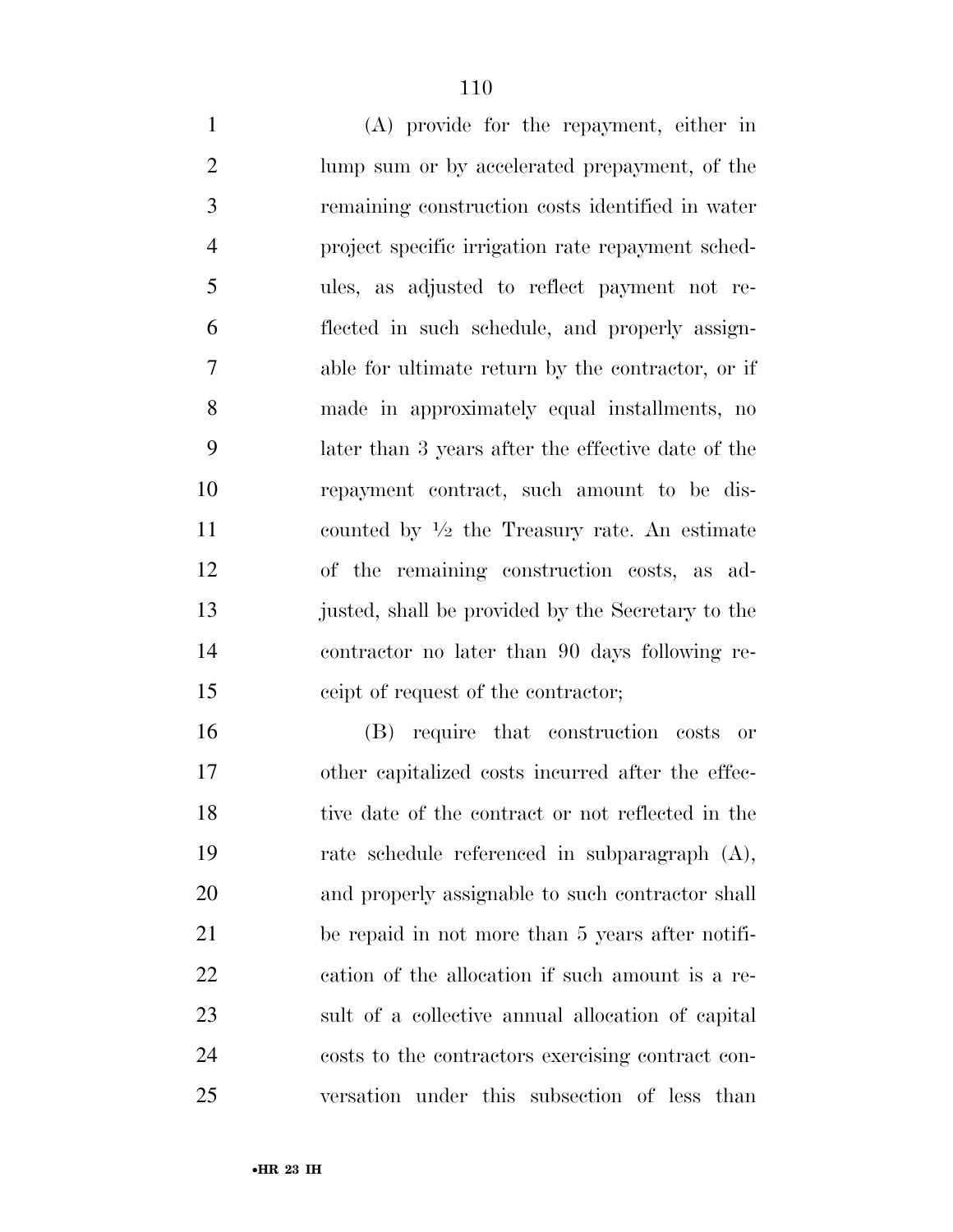| $\mathbf{1}$   | $$5,000,000$ . If such amount is $$5,000,000$ or      |
|----------------|-------------------------------------------------------|
| $\overline{2}$ | greater, such cost shall be repaid as provided by     |
| 3              | applicable reclamation law;                           |
| $\overline{4}$ | (C) provide that power revenues will not be           |
| 5              | available to aid in repayment of construction         |
| 6              | costs allocated to irrigation under the contract;     |
| $\overline{7}$ | and                                                   |
| 8              | (D) continue so long as the contractor                |
| 9              | pays applicable charges, consistent with section      |
| 10             | $9(d)$ of the Act of August 4, 1939 (53 Stat.         |
| 11             | 1195), and applicable law.                            |
| 12             | (3) CONTRACT REQUIREMENTS.—Except for                 |
| 13             | those repayment contracts under which the con-        |
| 14             | tractor has previously negotiated for prepayment,     |
| 15             | the following shall apply with regard to all repay-   |
| 16             | ment contracts under subsection $(c)(1)$ of section 9 |
| 17             | of that Act (53 Stat. 1195) in effect on the date of  |
| 18             | enactment of this Act at the request of the con-      |
| 19             | tractor, and all contracts converted pursuant to      |
| 20             | paragraph $(1)(B)$ :                                  |
| 21             | (A) Provide for the repayment in lump                 |
| 22             | sum of the remaining construction costs identi-       |
| 23             | fied in water project specific municipal and in-      |
| 24             | dustrial rate repayment schedules, as adjusted        |
| 25             | to reflect payments not reflected in such sched-      |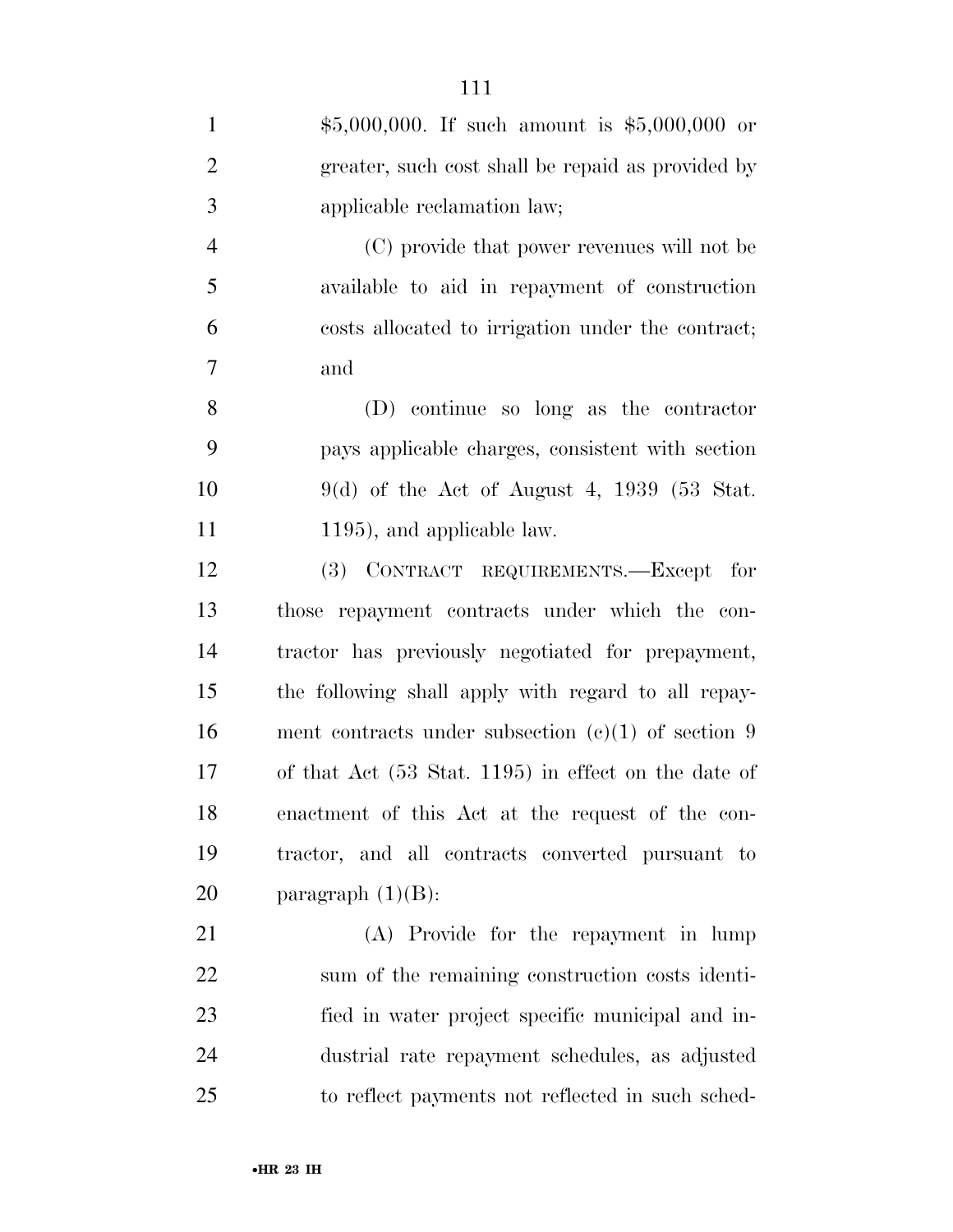ule, and properly assignable for ultimate return by the contractor. An estimate of the remaining construction costs, as adjusted, shall be pro- vided by the Secretary to the contractor no later than 90 days after receipt of request of contractor.

 (B) The contract shall require that con- struction costs or other capitalized costs in- curred after the effective date of the contract or not reflected in the rate schedule referenced in subparagraph (A), and properly assignable to such contractor, shall be repaid in not more than 5 years after notification of the allocation if such amount is a result of a collective annual allocation of capital costs to the contractors ex- ercising contract conversation under this sub- section of less than \$5,000,000. If such amount is \$5,000,000 or greater, such cost shall be re-paid as provided by applicable reclamation law.

 (C) Continue so long as the contractor pays applicable charges, consistent with section  $9(c)(1)$  of the Act of August 4, 1939 (53 Stat. 1195), and applicable law.

 (4) CONDITIONS.—All contracts entered into pursuant to paragraphs (1), (2), and (3) shall—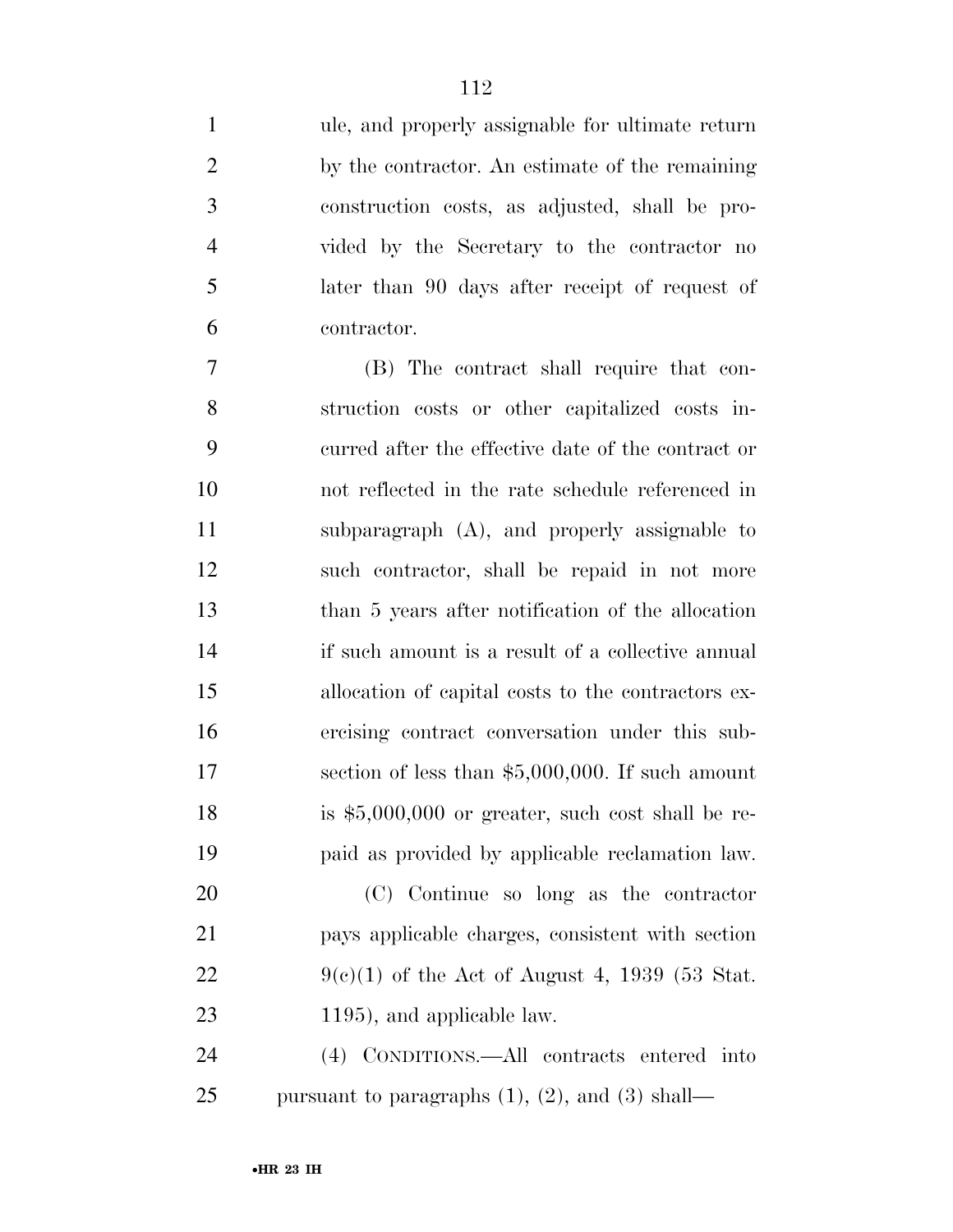| $\mathbf{1}$   | (A) not be adjusted on the basis of the           |
|----------------|---------------------------------------------------|
| $\overline{2}$ | type of prepayment financing used by the water    |
| 3              | users' association;                               |
| $\overline{4}$ | (B) conform to any other agreements, such         |
| 5              | as applicable settlement agreements and new       |
| 6              | constructed appurtenant facilities; and           |
| 7              | (C) not modify other water service, repay-        |
| 8              | ment, exchange and transfer contractual rights    |
| 9              | between the water users' association, and the     |
| 10             | Bureau of Reclamation, or any rights, obliga-     |
| 11             | tions, or relationships of the water users' asso- |
| 12             | ciation and their landowners as provided under    |
| 13             | State law.                                        |
|                |                                                   |

 (b) ACCOUNTING.—The amounts paid pursuant to subsection (a) shall be subject to adjustment following a final cost allocation by the Secretary of the Interior. In the event that the final cost allocation indicates that the costs properly assignable to the contractor are greater than what has been paid by the contractor, the contractor shall be obligated to pay the remaining allocated costs. The term of such additional repayment contract shall be not less than one year and not more than 10 years, how- ever, mutually agreeable provisions regarding the rate of repayment of such amount may be developed by the par-ties. In the event that the final cost allocation indicates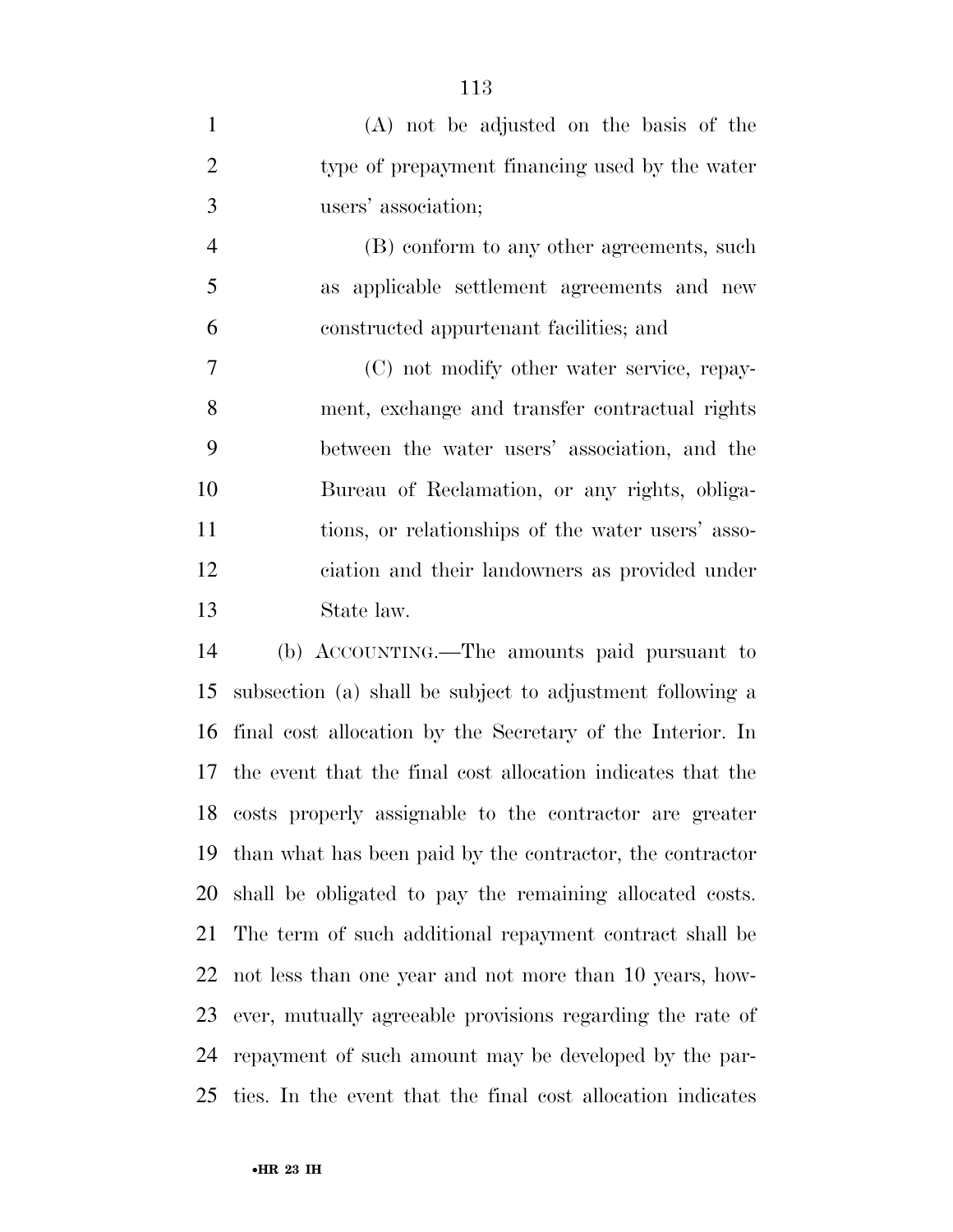that the costs properly assignable to the contractor are less than what the contractor has paid, the Secretary shall credit such overpayment as an offset against any out-standing or future obligation of the contractor.

# (c) APPLICABILITY OF CERTAIN PROVISIONS.—

 (1) EFFECT OF EXISTING LAW.—Upon a con- tractor's compliance with and discharge of the obli- gation of repayment of the construction costs pursu- ant to a contract entered into pursuant to subsection (a)(2)(A), subsections (a) and (b) of section 213 of the Reclamation Reform Act of 1982 (96 Stat. 12 1269) shall apply to affected lands.

13 (2) EFFECT OF OTHER OBLIGATIONS.—The ob- ligation of a contractor to repay construction costs or other capitalized costs described in subsection 16 (a)(2)(B), (a)(3)(B), or (b) shall not affect a con- tractor's status as having repaid all of the construc- tion costs assignable to the contractor or the appli- cability of subsections (a) and (b) of section 213 of the Reclamation Reform Act of 1982 (96 Stat. 1269) once the amount required to be paid by the contractor under the repayment contract entered 23 into pursuant to subsection  $(a)(2)(A)$  have been paid.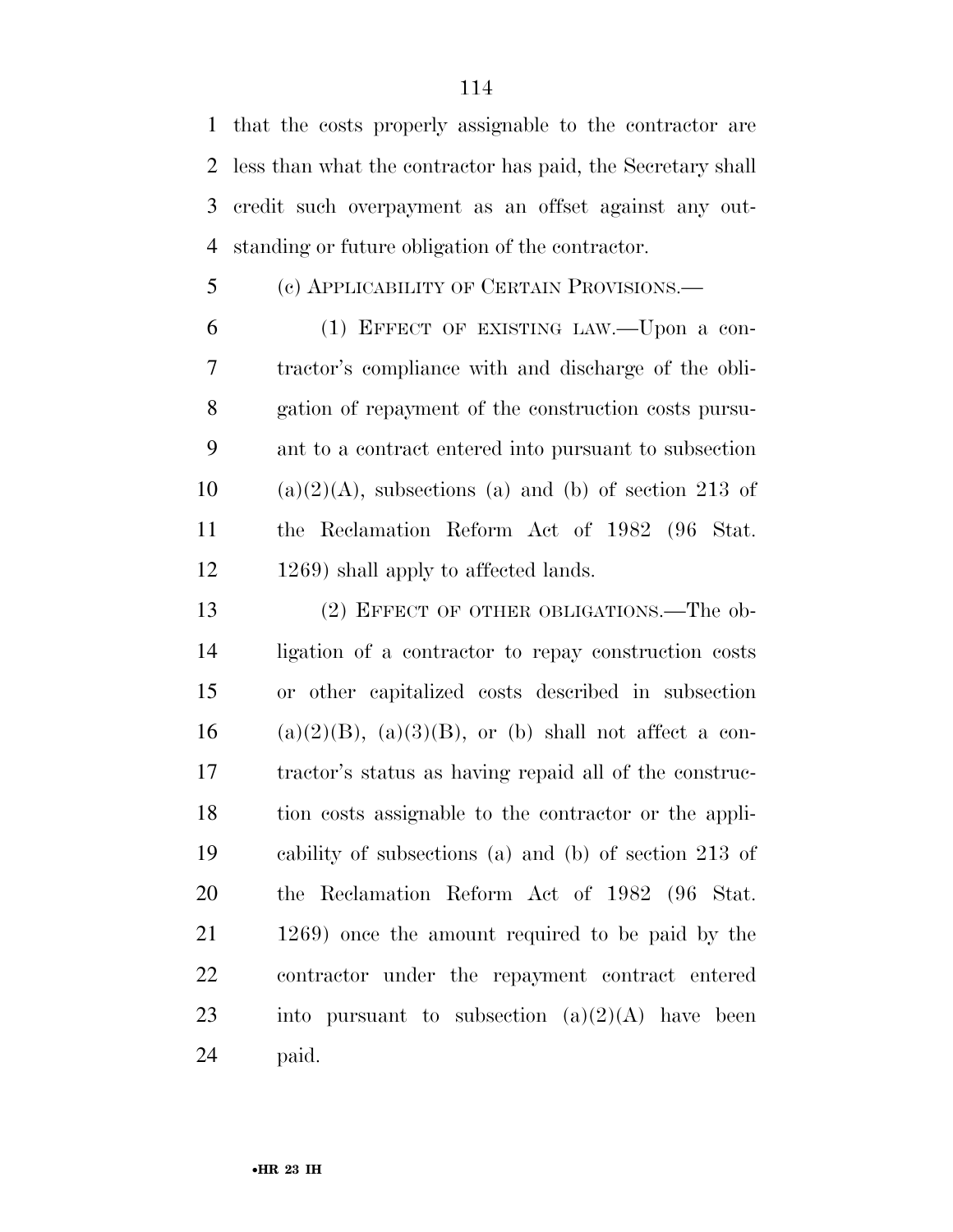(d) EFFECT ON EXISTING LAW NOT ALTERED.—Im- plementation of the provisions of this title shall not alter— (1) the repayment obligation of any water serv- ice or repayment contractor receiving water from the same water project, or shift any costs that would otherwise have been properly assignable to the water users' association identified in subsections (a)(1), 8 (a)(2), and (a)(3) absent this section, including op- eration and maintenance costs, construction costs, or other capitalized costs incurred after the date of the enactment of this Act, or to other contractors; and (2) specific requirements for the disposition of amounts received as repayments by the Secretary under the Act of June 17, 1902 (32 Stat. 388, chap- ter 1093), and Acts supplemental to and amend-16 atory of that Act (43 U.S.C. 371 et seq.). (e) SURFACE WATER STORAGE ENHANCEMENT PRO-GRAM.—

 (1) IN GENERAL.—Except as provided in sub-20 section  $(d)(2)$ , three years following the date of en- actment of this Act, 50 percent of receipts generated from prepayment of contracts under this section be- yond amounts necessary to cover the amount of re- ceipts forgone from scheduled payments under cur-rent law for the 10-year period following the date of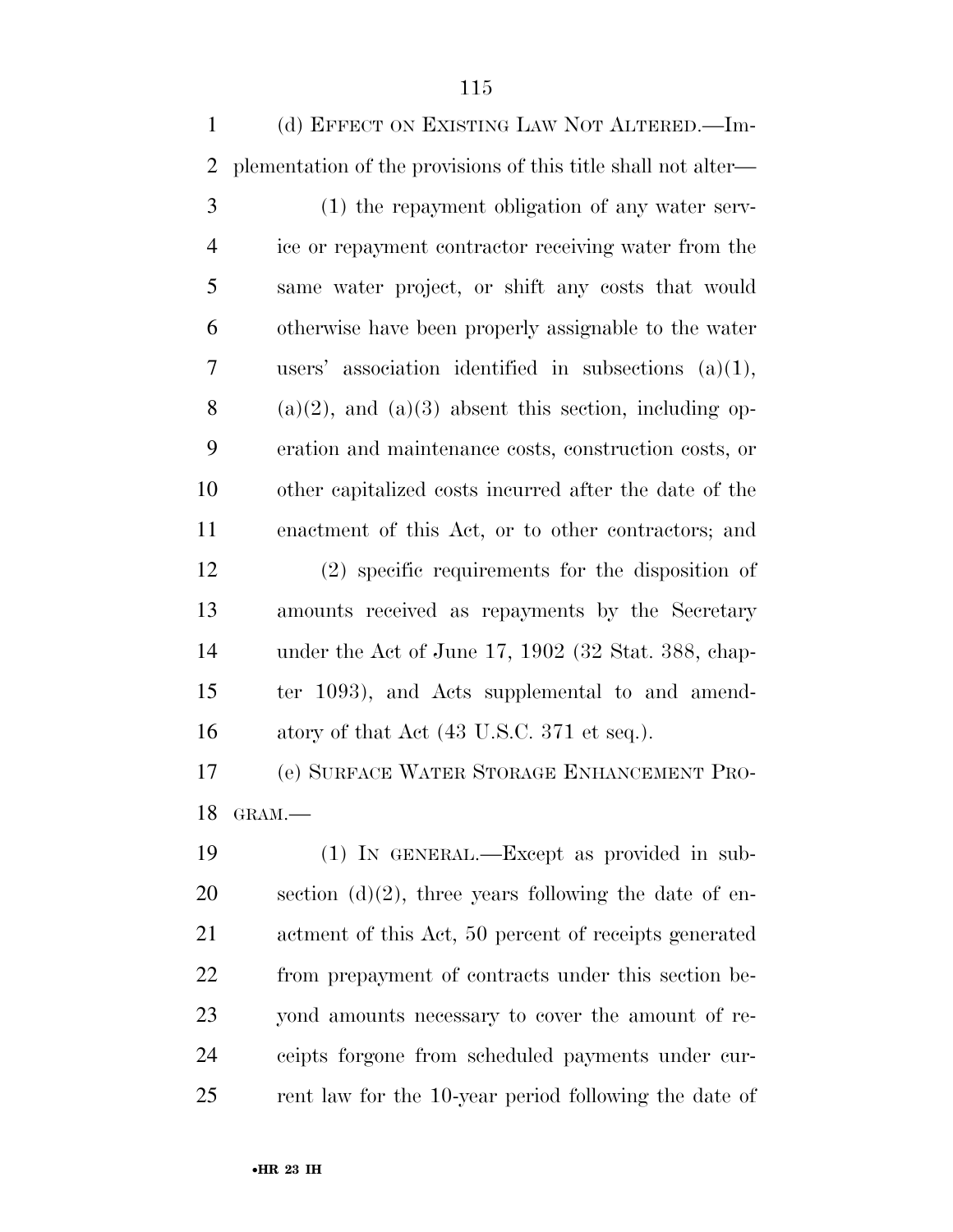enactment of this Act shall be directed to the Rec- lamation Surface Water Storage Account under paragraph (2).

 (2) SURFACE STORAGE ACCOUNT.—The Sec- retary shall allocate amounts collected under para- graph (1) into the ''Reclamation Surface Storage Account'' to fund the construction of surface water storage. The Secretary may also enter into coopera- tive agreements with water users' associations for the construction of surface water storage and amounts within the Surface Storage Account may be used to fund such construction. Surface water stor- age projects that are otherwise not federally author- ized shall not be considered Federal facilities as a result of any amounts allocated from the Surface Storage Account for part or all of such facilities.

 (3) REPAYMENT.—Amounts used for surface water storage construction from the Account shall be fully reimbursed to the Account consistent with the requirements under Federal reclamation law (the law (the Act of June 17, 1902 (32 Stat. 388, chap- ter 1093))) and Acts supplemental to and amend- atory of that Act (43 U.S.C. 371 et seq.) except that all funds reimbursed shall be deposited in the Ac-count established under paragraph (2).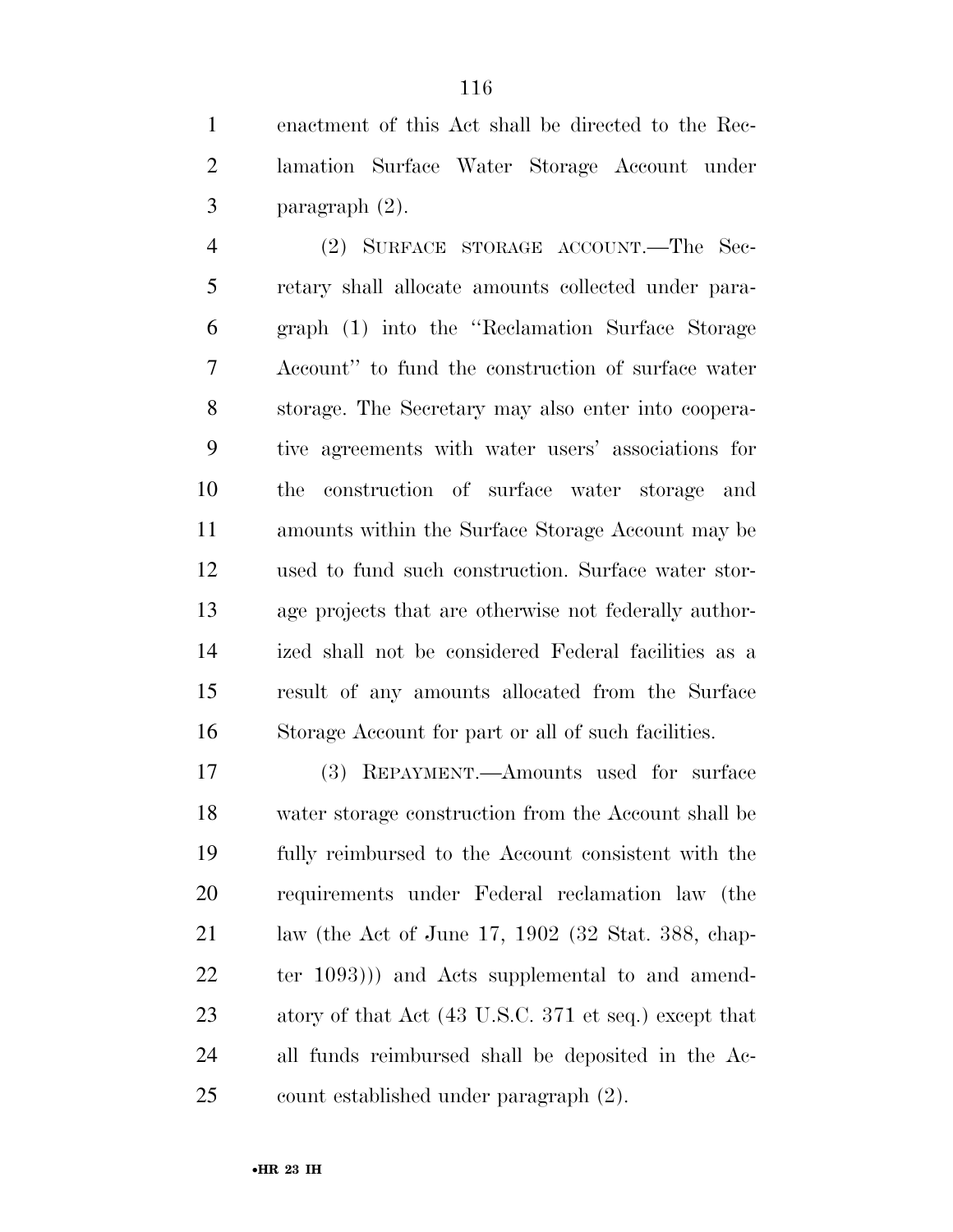| $\mathbf{1}$   | (4) AVAILABILITY OF AMOUNTS.—Amounts de-              |
|----------------|-------------------------------------------------------|
| $\overline{2}$ | posited in the Account under this subsection shall—   |
| 3              | (A) be made available in accordance with              |
| $\overline{4}$ | this section, subject to appropriation; and           |
| 5              | (B) be in addition to amounts appropriated            |
| 6              | for such purposes under any other provision of        |
| 7              | law.                                                  |
| 8              | (5) PURPOSES OF SURFACE WATER STORAGE.-               |
| 9              | Construction of surface water storage under this sec- |
| 10             | tion shall be made for the following purposes:        |
| 11             | (A) Increased municipal and industrial                |
| 12             | water supply.                                         |
| 13             | (B) Agricultural floodwater, erosion, and             |
| 14             | sedimentation reduction.                              |
| 15             | (C) Agricultural drainage improvements.               |
| 16             | (D) Agricultural irrigation.                          |
| 17             | (E) Increased recreation opportunities.               |
| 18             | (F) Reduced adverse impacts to fish and               |
| 19             | wildlife from water storage or diversion projects     |
| 20             | within watersheds associated with water storage       |
| 21             | projects funded under this section.                   |
| 22             | (G) Any other purposes consistent with                |
| 23             | reclamation laws or other Federal law.                |
| 24             | (f) DEFINITIONS.—For the purposes of this title, the  |
| 25             | following definitions apply:                          |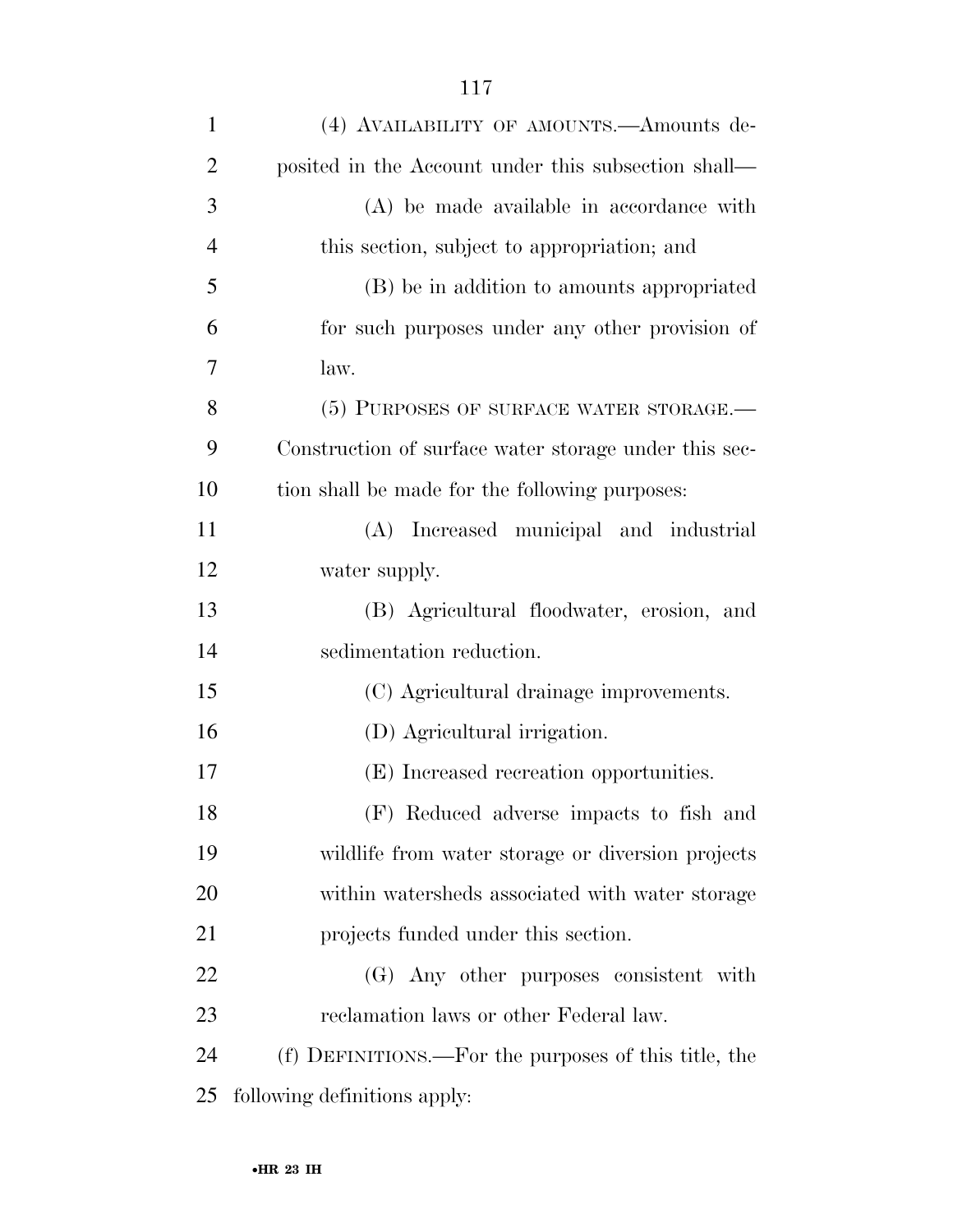(1) ACCOUNT.—The term ''Account'' means the Reclamation Surface Water Storage Account estab-lished under subsection (e)(2).

 (2) CONSTRUCTION.—The term ''construction'' means the designing, materials engineering and test- ing, surveying, and building of surface water storage including additions to existing surface water storage and construction of new surface water storage facili- ties, exclusive of any Federal statutory or regulatory obligations relating to any permit, review, approval, or other such requirement.

 (3) SURFACE WATER STORAGE.—The term ''surface water storage'' means any federally owned facility under the jurisdiction of the Bureau of Rec- lamation or any non-Federal facility used for the surface storage and supply of water resources.

 (4) TREASURY RATE.—The term ''Treasury rate'' means the 20-year Constant Maturity Treas- ury (CMT) rate published by the United States De- partment of the Treasury existing on the effective date of the contract.

 (5) WATER USERS' ASSOCIATION.—The term 23 "water users' association" means—

 (A) an entity organized and recognized under State laws that is eligible to enter into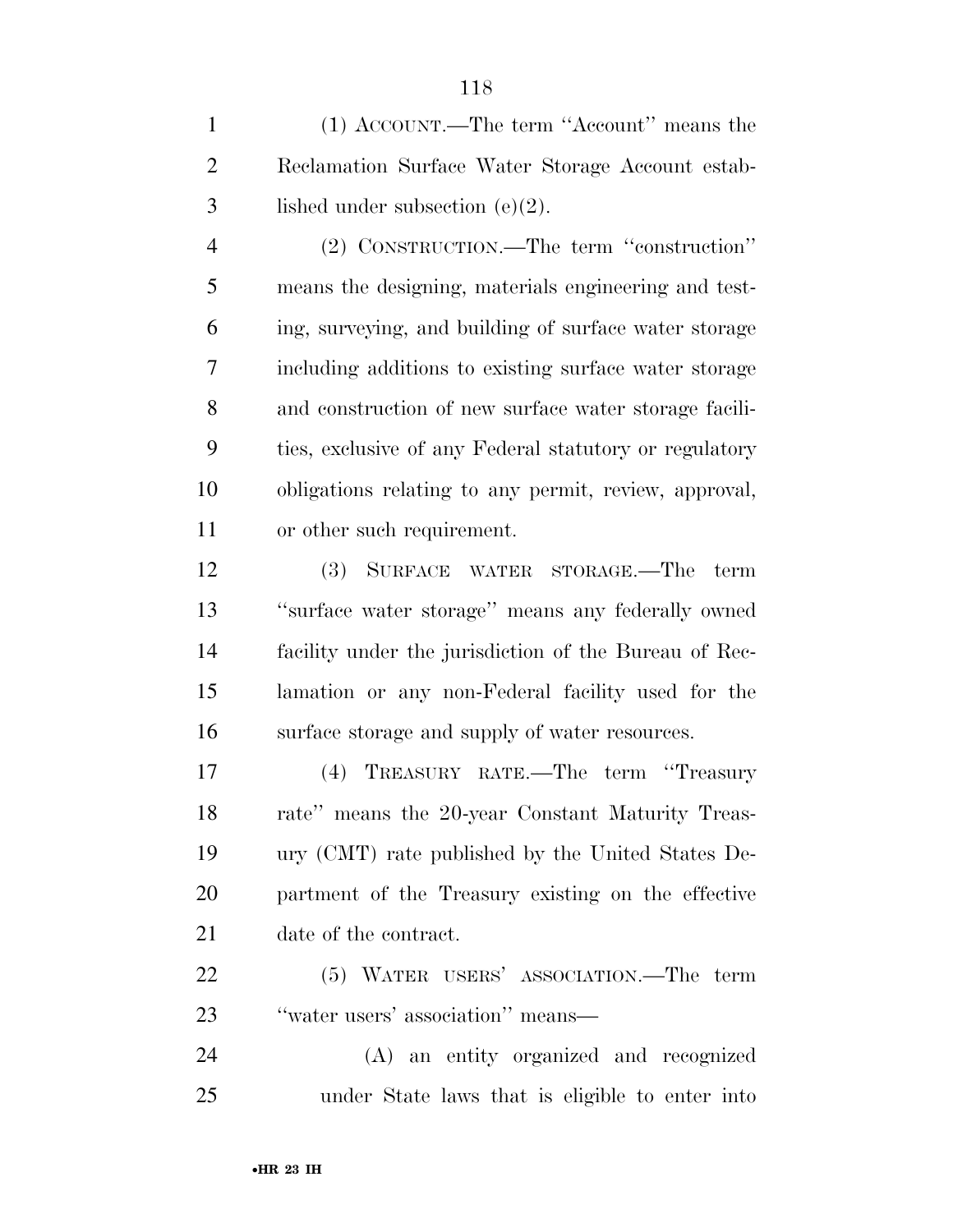| $\mathbf{1}$   | contracts with reclamation to receive contract               |
|----------------|--------------------------------------------------------------|
| $\overline{2}$ | water for delivery to and users of the water and             |
| 3              | to pay applicable charges; and                               |
| $\overline{4}$ | (B) includes a variety of entities with dif-                 |
| 5              | ferent names and differing functions, such as                |
| 6              | associations, conservatory district, irrigation              |
| 7              | district, municipality, and water project con-               |
| 8              | tract unit.                                                  |
| 9              | <b>TITLE VIII-SAFETY OF DAMS</b>                             |
| 10             | SEC. 801. AUTHORIZATION OF ADDITIONAL PROJECT BENE-          |
| 11             | FITS.                                                        |
| 12             | The Reclamation Safety of Dams Act of 1978 is                |
| 13             | amended—                                                     |
| 14             | $(1)$ in section 3, by striking "Construction" and           |
| 15             | inserting "Except as provided in section 5B, con-            |
| 16             | struction"; and                                              |
| 17             | $(2)$ by inserting after section 5A $(43 \text{ U.S.C.})$    |
| 18             | 509) the following:                                          |
| 19             | "SEC. 5B. AUTHORIZATION OF ADDITIONAL PROJECT BEN-           |
| 20             | EFITS.                                                       |
| 21             | "Notwithstanding section 3, if the Secretary deter-          |
| 22             | mines that additional project benefits, including but not    |
| 23             | limited to additional conservation storage capacity, are     |
| 24             | feasible and not inconsistent with the purposes of this Act, |
| 25             | the Secretary is authorized to develop additional project    |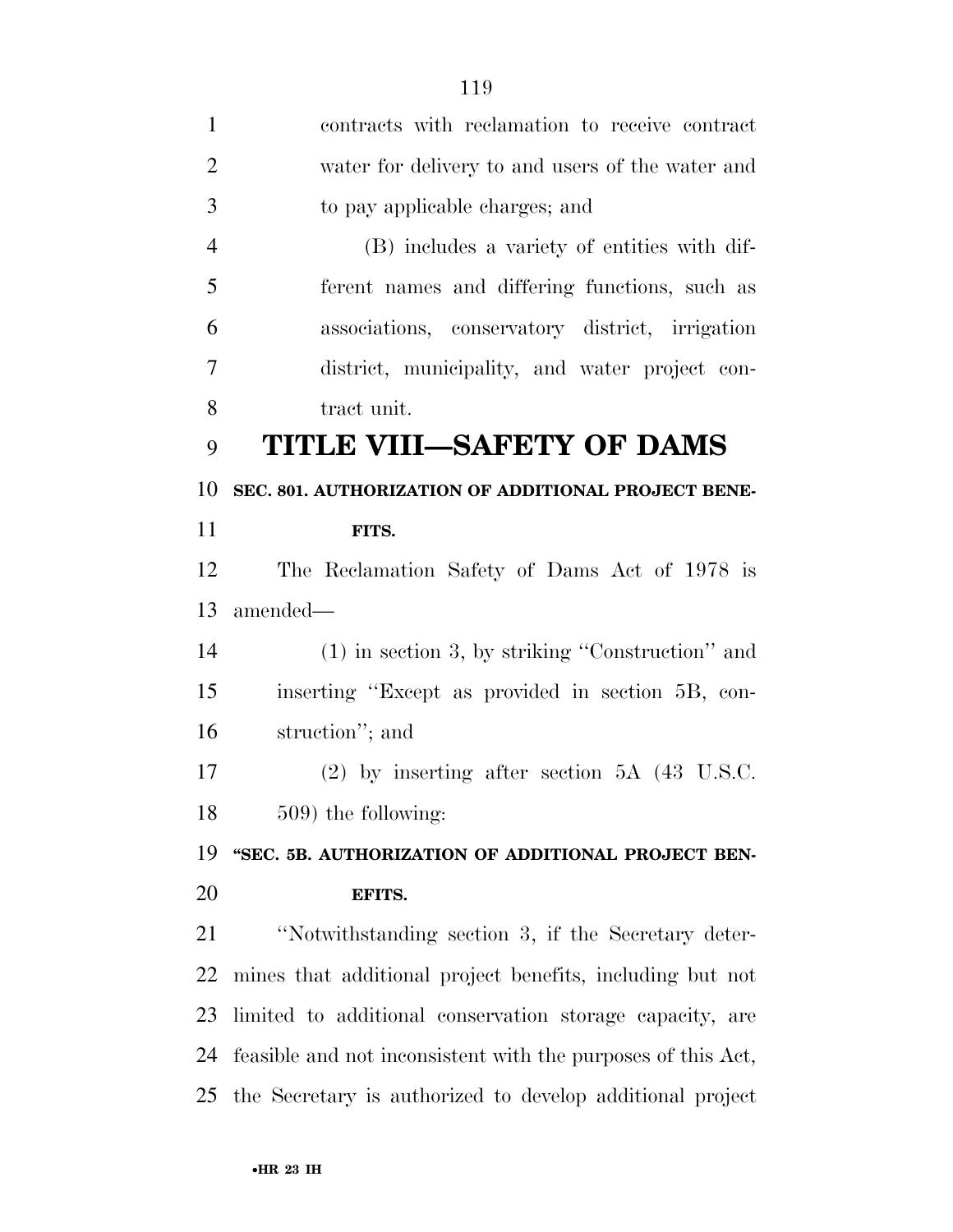benefits through the construction of new or supplementary works on a project in conjunction with the Secretary's ac- tivities under section 2 and subject to the conditions de-scribed in the feasibility study, provided—

 ''(1) the Secretary determines that developing additional project benefits through the construction of new or supplementary works on a project will pro- mote more efficient management of water and water-related facilities;

 $(2)$  the feasibility study pertaining to addi- tional project benefits has been authorized pursuant to section 8 of the Federal Water Project Recreation Act of 1965 (16 U.S.C. 4601–18); and

 $\frac{1}{2}$  (3) the costs associated with developing the additional project benefits are agreed to in writing between the Secretary and project proponents and shall be allocated to the authorized purposes of the structure and repaid consistent with all provisions of Federal Reclamation law (the Act of June 17, 1902, 43 U.S.C. 371 et seq.) and Acts supplemental to and amendatory of that Act.''.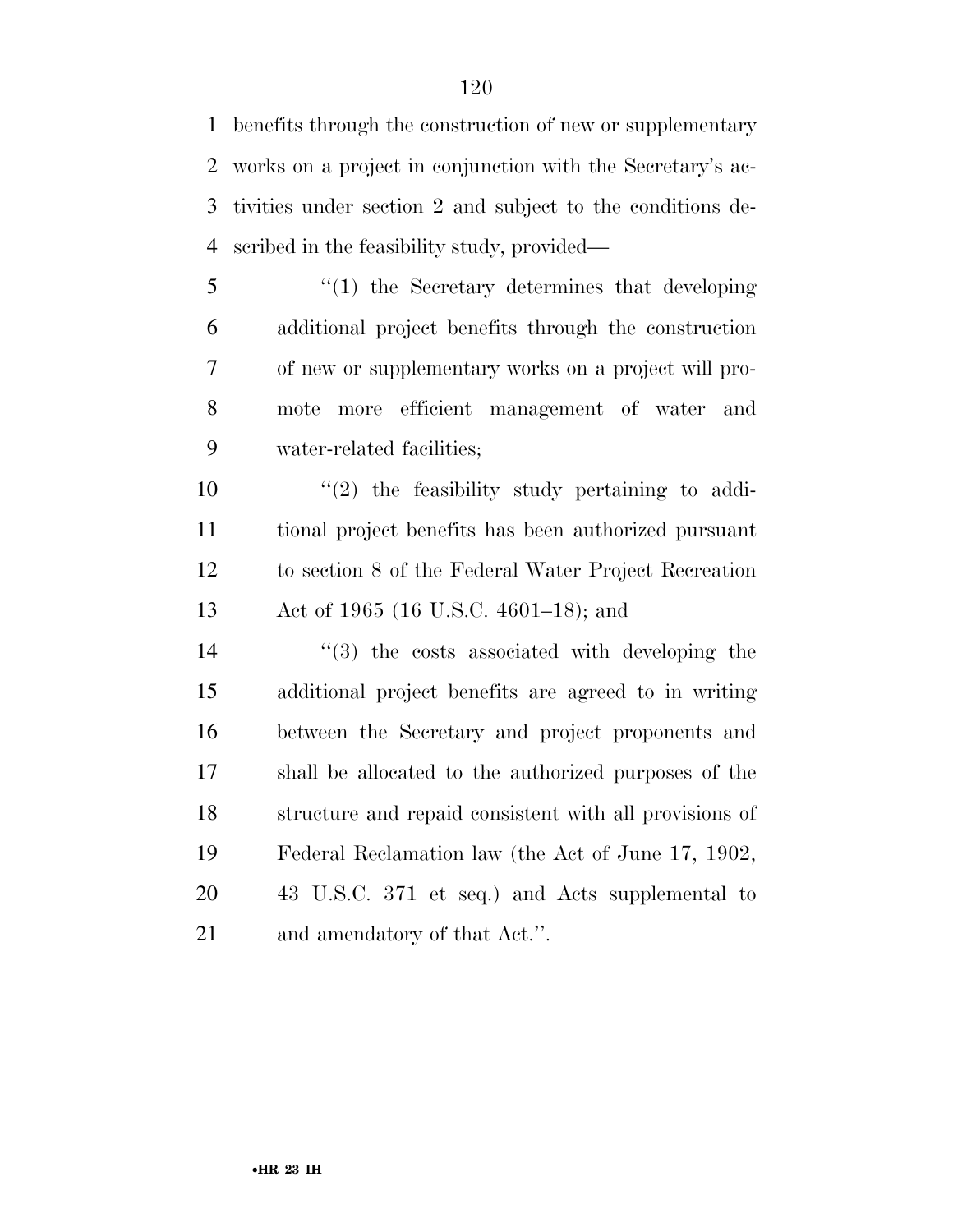# **TITLE IX—WATER RIGHTS PROTECTION**

## **SEC. 901. SHORT TITLE.**

 This title may be cited as the ''Water Rights Protec-tion Act''.

## **SEC. 902. DEFINITION OF WATER RIGHT.**

 In this title, the term ''water right'' means any sur- face or groundwater right filed, permitted, certified, con- firmed, decreed, adjudicated, or otherwise recognized by a judicial proceeding or by the State in which the user acquires possession of the water or puts the water to bene- ficial use, including water rights for federally recognized Indian tribes.

#### **SEC. 903. TREATMENT OF WATER RIGHTS.**

 The Secretary of the Interior and the Secretary of Agriculture shall not—

 (1) condition or withhold, in whole or in part, the issuance, renewal, amendment, or extension of any permit, approval, license, lease, allotment, ease- ment, right-of-way, or other land use or occupancy agreement on—

 (A) limitation or encumbrance of any water right, or the transfer of any water right (including joint and sole ownership), directly or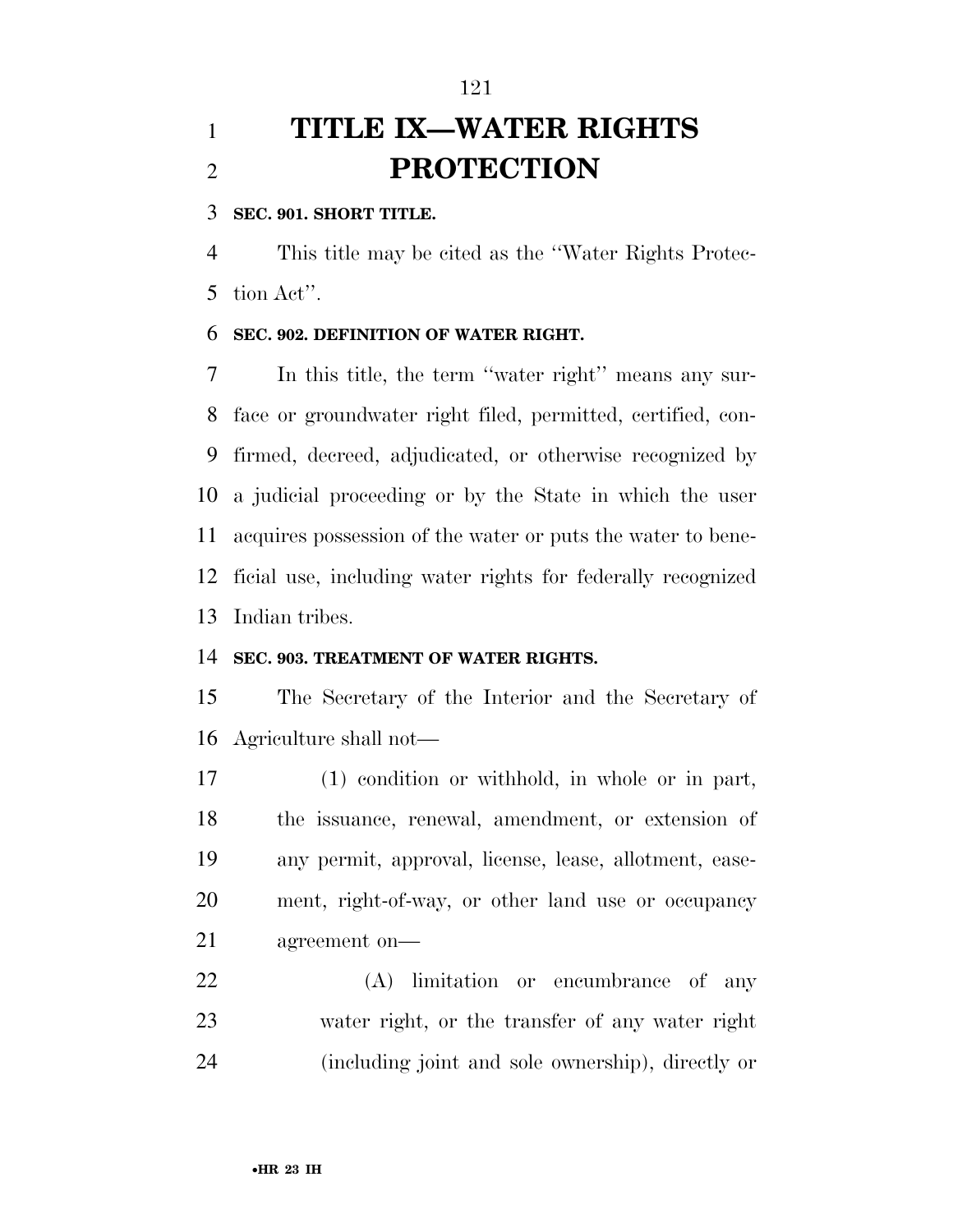indirectly to the United States or any other des- ignee; or (B) any other impairment of any water right, in whole or in part, granted or otherwise recognized under State law, by Federal or State adjudication, decree, or other judgment, or pur- suant to any interstate water compact; (2) require any water user (including any feder- ally recognized Indian tribe) to apply for or acquire a water right in the name of the United States under State law as a condition of the issuance, re- newal, amendment, or extension of any permit, ap- proval, license, lease, allotment, easement, right-of- way, or other land use or occupancy agreement; (3) assert jurisdiction over groundwater with- drawals or impacts on groundwater resources, unless 17 jurisdiction is asserted, and any regulatory or policy actions taken pursuant to such assertion are, con- sistent with, and impose no greater restrictions or regulatory requirements than, applicable State laws (including regulations) and policies governing the protection and use of groundwater resources; or (4) infringe on the rights and obligations of a State in evaluating, allocating, and adjudicating the

waters of the State originating on or under, or flow-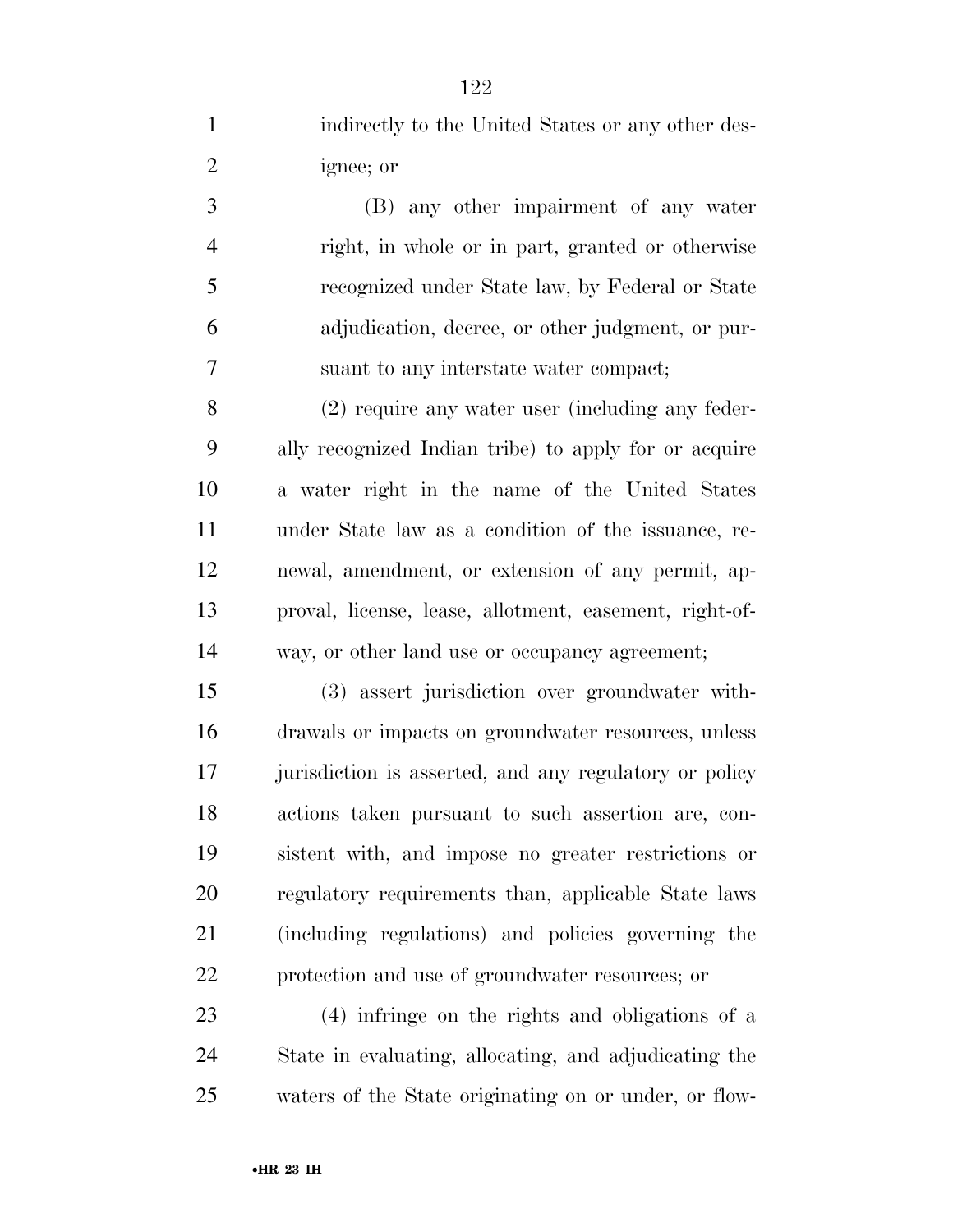ing from, land owned or managed by the Federal Government.

#### **SEC. 904. RECOGNITION OF STATE AUTHORITY.**

 (a) IN GENERAL.—In carrying out section 903, the Secretary of the Interior and the Secretary of Agriculture shall—

 (1) recognize the longstanding authority of the States relating to evaluating, protecting, allocating, regulating, and adjudicating groundwater by any means, including a rulemaking, permitting, directive, water court adjudication, resource management planning, regional authority, or other policy; and

 (2) coordinate with the States in the adoption and implementation by the Secretary of the Interior or the Secretary of Agriculture of any rulemaking, policy, directive, management plan, or other similar Federal action so as to ensure that such actions are consistent with, and impose no greater restrictions or regulatory requirements than, State groundwater laws and programs.

 (b) EFFECT ON STATE WATER RIGHTS.—In carrying out this title, the Secretary of the Interior and the Sec- retary of Agriculture shall not take any action that ad-versely affects—

(1) any water rights granted by a State;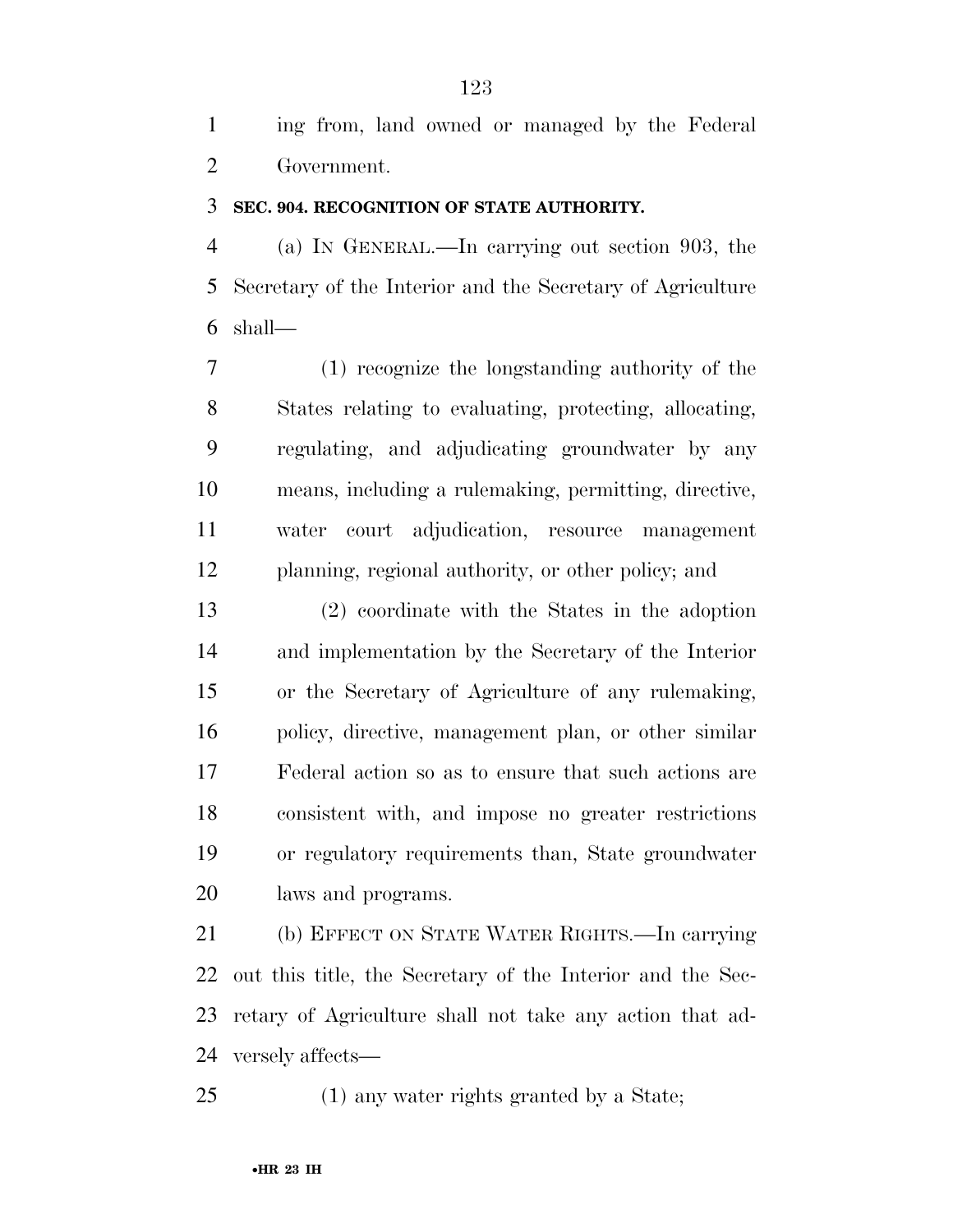| $\mathbf{1}$   | (2) the authority of a State in adjudicating                     |
|----------------|------------------------------------------------------------------|
| $\overline{2}$ | water rights;                                                    |
| 3              | (3) definitions established by a State with re-                  |
| $\overline{4}$ | spect to the term "beneficial use", "priority of water           |
| 5              | rights", or "terms of use";                                      |
| 6              | (4) terms and conditions of groundwater with-                    |
| $\overline{7}$ | drawal, guidance and reporting procedures, and con-              |
| 8              | servation and source protection measures established             |
| 9              | by a State;                                                      |
| 10             | (5) the use of groundwater in accordance with                    |
| 11             | State law; or                                                    |
| 12             | $(6)$ any other rights and obligations of a State                |
| 13             | established under State law.                                     |
| 14             | SEC. 905. EFFECT OF TITLE.                                       |
| 15             | (a) EFFECT ON EXISTING AUTHORITY.—Nothing in                     |
| 16             | this title limits or expands any existing legally recognized     |
| 17             | authority of the Secretary of the Interior or the Secretary      |
|                | 18 of Agriculture to issue, grant, or condition any permit, ap-  |
|                | 19 proval, license, lease, allotment, easement, right-of-way, or |
| 20             |                                                                  |
|                | other land use or occupancy agreement on Federal land            |
| 21             | subject to the jurisdiction of the Secretary of the Interior     |
| 22             | or the Secretary of Agriculture, respectively.                   |
| 23             | (b) EFFECT ON RECLAMATION CONTRACTS.-Noth-                       |
|                | 24 ing in this title interferes with Bureau of Reclamation con-  |

tracts entered into pursuant to the reclamation laws.